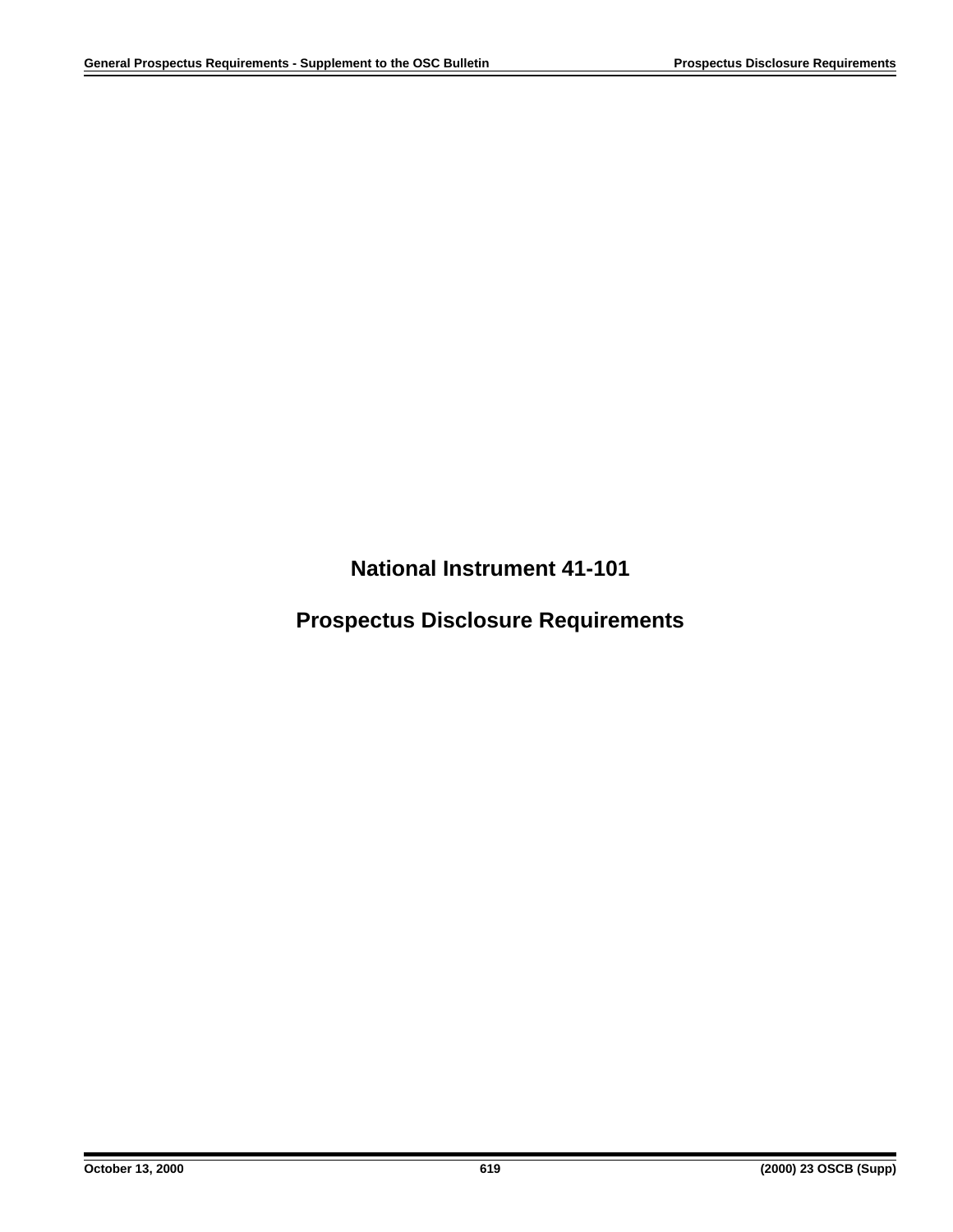This page intentionally left blank.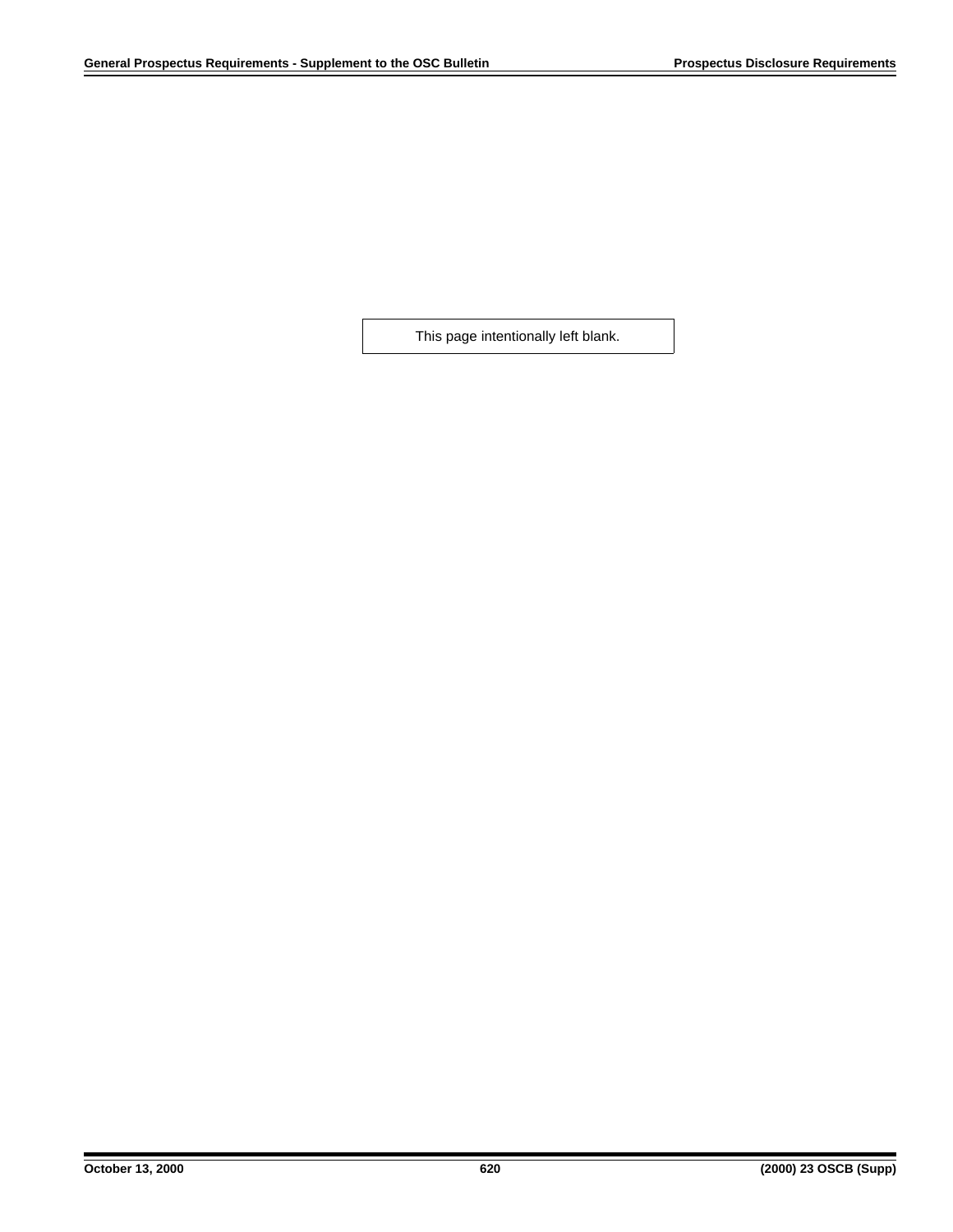# **NOTICE OF RULES UNDER THE SECURITIES ACT NATIONAL INSTRUMENT 41-101 PROSPECTUS DISCLOSURE REQUIREMENTS AND RESCISSION OF NATIONAL POLICY STATEMENTS NOS. 12, 13, 32 AND 35**

# **Notice of Rules**

The Commission has, under section 143 of the *Securities Act* (the "Act"), made National Instrument 41-101 Prospectus Disclosure Requirements (the "National Instrument") as a Rule under the Act.

The National Instrument is an initiative of the Canadian Securities Administrators (the "CSA"). The National Instrument has been, or is expected to be, adopted as a rule in each of British Columbia, Alberta, and Ontario, a Commission regulation in Saskatchewan, and a policy in all other jurisdictions represented by the CSA.

The National Instrument and the material required by the Act to be delivered to the Minister of Finance were delivered on October 13, 2000. If the Minister does not approve the National Instrument, reject the National Instrument or return it to the Commission for further consideration by December 12, 2000, or if the Minister approves the National Instrument, the National Instrument will come into force, pursuant to section 6.1 of the National Instrument, on December 31, 2000.

## **Substance and Purpose of the National Instrument**

The purpose of the proposed National Instrument is to consolidate the prospectus disclosure requirements currently set forth in National Policy Statement No. 12 Disclosure of "Market Out" Clauses in Underwriting Agreements in Prospectuses ("NP 12"), National Policy Statement No. 13 Disclaimer Clause on Prospectus ("NP 13"), National Policy Statement No. 32 Prospectus Warning Re: Scope of Distribution ("NP 32") and National Policy Statement No. 35 Purchaser's Statutory Rights ("NP 35") as well as similar prospectus disclosure requirements in the securities legislation of certain provinces.

The National Instrument is substantially similar to NP 12, NP13, NP32 and NP 35, which it will replace although the prescribed disclosure has been simplified.

## **Summary of Written Comments Received by the CSA**

The CSA published a draft of the National Instrument in May 1997 (the "May 1997 Draft").<sup>1</sup> For a detailed summary of the contents of the May 1997 Draft, reference should be made to the Notice published with that instrument.

The CSA received one comment letter on the May 1997 Draft from Osler Hoskin & Harcourt. The CSA have considered the comments received and thank the commenter.

The following is a summary of the comments received together with the CSA's responses and, where applicable, the changes adopted by the CSA. The CSA have also made two changes to the May 1997 Draft as a result of further consideration which are also summarized below. As the changes to the National Instrument are not material, the instrument is not subject to a further comment period.

# *A. Discussion of Specific Comments Concerning the May 1997 Draft*

# **Part 1 - Application and Interpretation - Section 1.2 Preliminary Prospectus**

#### *Comment*

The commenter suggested that an exception be included in section 1.2 for information which is not available as at the date of a preliminary prospectus.

#### *Response*

The CSA believe that an exception is not necessary. The National Instrument should be read together with the applicable form requirements for a prospectus. In this context, the form requirements provide that details concerning the price and other matters dependent upon or relating to price may be left out of a preliminary prospectus to the extent that these matters have not been decided.

1

In Ontario, at (1997) 20 OSCB 2561.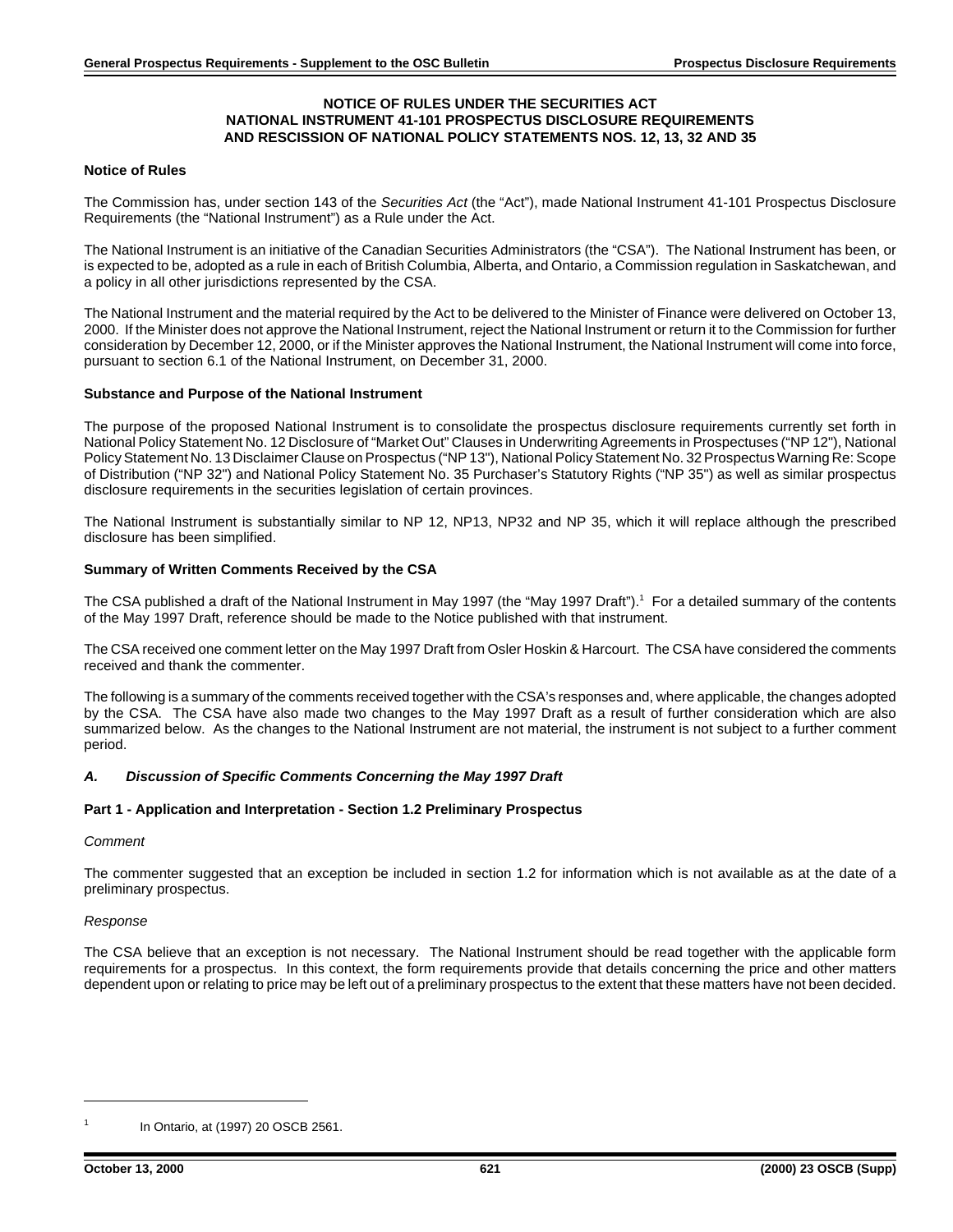# **Part 2 - Front Page Disclosure - Section 2.1 Prospectus Warning and Disclaimer Clause**

## *Comment*

The commenter recommended that the word "distributed" in the prospectus warning be replaced with "offered for sale" in the interest of plain English disclosure.

## *Response*

The CSA agree in principle with the comment but have made a number of drafting changes to this section which make the suggested drafting change unnecessary.

## **Part 2 - Front Page Disclosure - Section 2.2 Preliminary Prospectus Disclosure**

## *Comment*

The commenter recommended that an issuer be given more flexibility in naming those jurisdictions in which it has filed a prospectus. The commenter also suggested replacing the reference to a "distribution" with the "sale of such securities" and "distributed" with "sold", in the interests of plain English disclosure.

## *Response*

The CSA agree with the comments. Section 2.2 and the related instruction have been revised accordingly.

## **Part 3 - Plan of Distribution Disclosure - Section 3.1 Plan of Distribution Disclosure**

#### *Comment*

The commenter made a number of drafting suggestions in the interest of plain English disclosure. In this regard the commenter noted that it had made similar comments to the Ontario Securities Commission in the context of the reformulation process respecting Rule 41-501 General Prospectus Requirements (the "Ontario Long Form Prospectus Rule").

## *Response*

The CSA agree in principle with the suggestions. The CSA are not, however, proposing changes at this time but will consider the suggestions again in the course of developing a national long form prospectus instrument based on the Ontario Long Form Prospectus Rule. The requirements of this National Instrument are likely to be incorporated in that national long form prospectus instrument. For more information about the development of a national long form prospectus instrument, refer to the notice respecting the Ontario Long Form Prospectus Rule in the Ontario Securities Commission's Bulletin. A copy of the notice and the Ontario Long Form Prospectus Rule can also be found on the Ontario Securities Commission's web site at www.osc.gov.on.ca.

#### *Comment*

The commenter suggested that the language in subsection 3.1(2) does not reflect the practice to refer to a flexible closing date and recommended drafting changes in this regard.

#### *Response*

The CSA do not believe that a change is strictly required. Section 1.3 of the National Instrument allows an issuer to modify any of the statements required to be included in a prospectus to reflect the terms and conditions of the distribution.

# **Part 4 - Purchasers' Statutory Rights**

## *Comment*

The commenter made a number of drafting suggestions in the interest of plain English disclosure. The commenter noted that similar comments were made to the Ontario Securities Commission in the context of the reformulation process respecting the Ontario Long Form Prospectus Rule.

#### *Response*

The CSA agree in principle with the suggestions. The CSA are not, however, proposing changes at this time but will consider the comments again in the course of developing a national long form prospectus instrument based on the Ontario Long Form Prospectus Rule.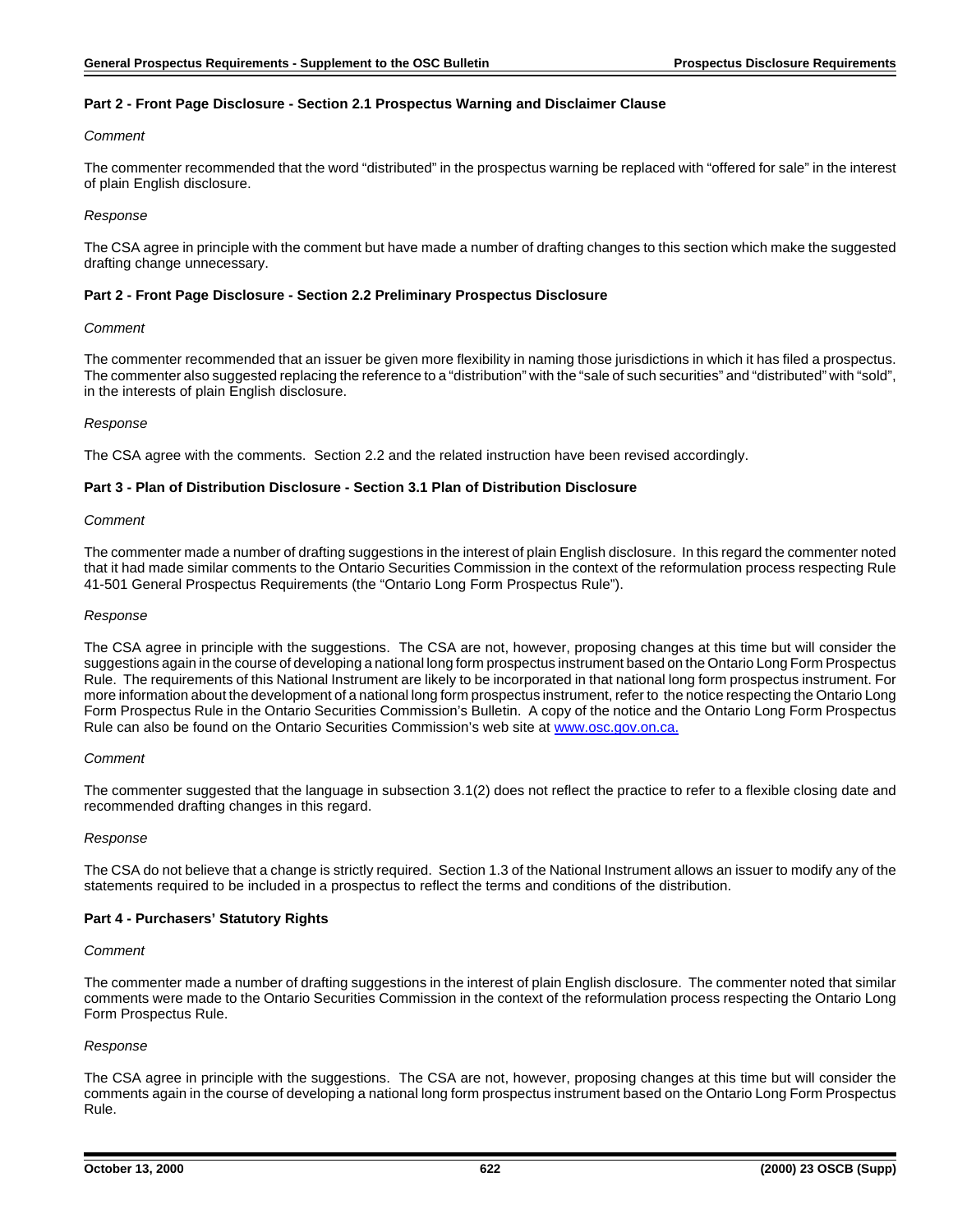## *B. Discussion of changes made by the CSA as a result of further deliberation*

The CSA have also made two changes to the National Instrument as a result of further deliberation.

New section 2.3 prescribes disclosure describing the ability of investors to collect from foreign issuers, selling securityholders, credit supporters and/or promoters judgements obtained in Canadian courts based on the civil liability provisions of securities legislation.

New section 4.2 prescribes disclosure describing purchasers' statutory rights in the case of non-fixed price offerings.

## **National Instrument**

The text of the National Instrument follows.

#### **Regulations to be Revoked - Ontario**

In Ontario, the Commission has, by regulation, revoked sections 50 and 51 of the Regulations, which are duplicative of section 2.1 of the National Instrument. The revocations will come into force at the time that the National Instrument comes into force.

## **Text of Rescission of National Policy Nos. 12, 13, 32, 35**

"National Policy No. 12 Disclosure of "Market Out" Clauses in Underwriting Agreements in Prospectuses, National Policy No. 13 Disclaimer Clause on Prospectus, National Policy No. 32 Prospectus Warning Re: Scope of Distribution, and National Policy No. 35 Purchaser's Statutory Rights, are rescinded."

DATED: October 13, 2000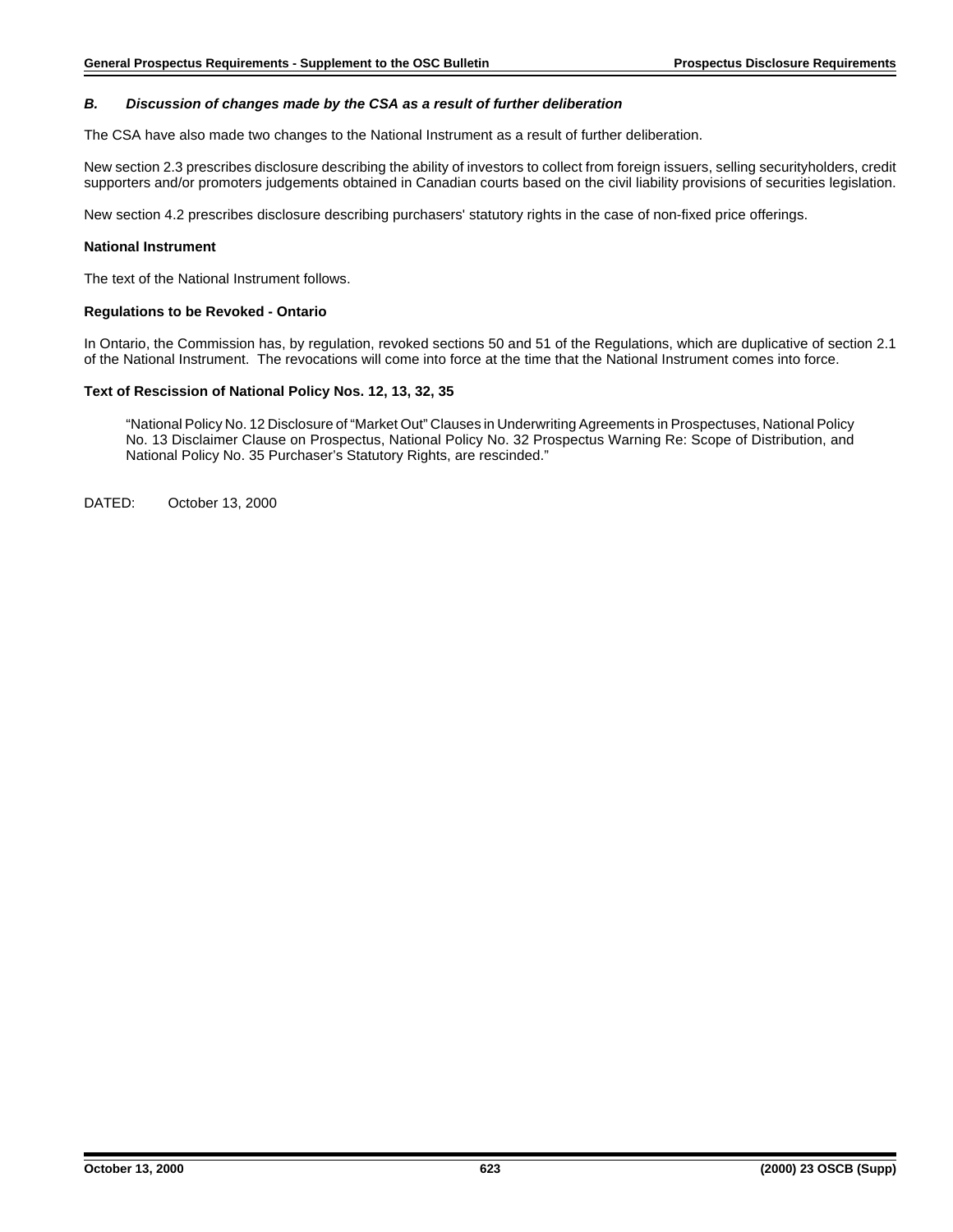# **NATIONAL INSTRUMENT 41-101**

# **PROSPECTUS DISCLOSURE REQUIREMENTS**

- PART 1 APPLICATION AND INTERPRETATION
	- 1.1 Application
	- 1.2 Interpretation of "Prospectus"
	- 1.3 Variations
- PART 2 FRONT PAGE DISCLOSURE
	- 2.1 Prospectus Warning and Disclaimer Clause
	- 2.2 Preliminary Prospectus Disclosure
	- 2.3 International Issuers
- PART 3 PLAN OF DISTRIBUTION DISCLOSURE 3.1 Plan of Distribution Disclosure
- PART 4 STATUTORY RIGHTS OF WITHDRAWAL AND RESCISSION 4.1 General
	- 4.2 Non-Fixed Price Offerings
- PART 5 EXEMPTION
	- 5.1 Exemption
		- 5.2 Evidence of Exemption
- PART 6 EFFECTIVE DATE
	- 6.1 Effective Date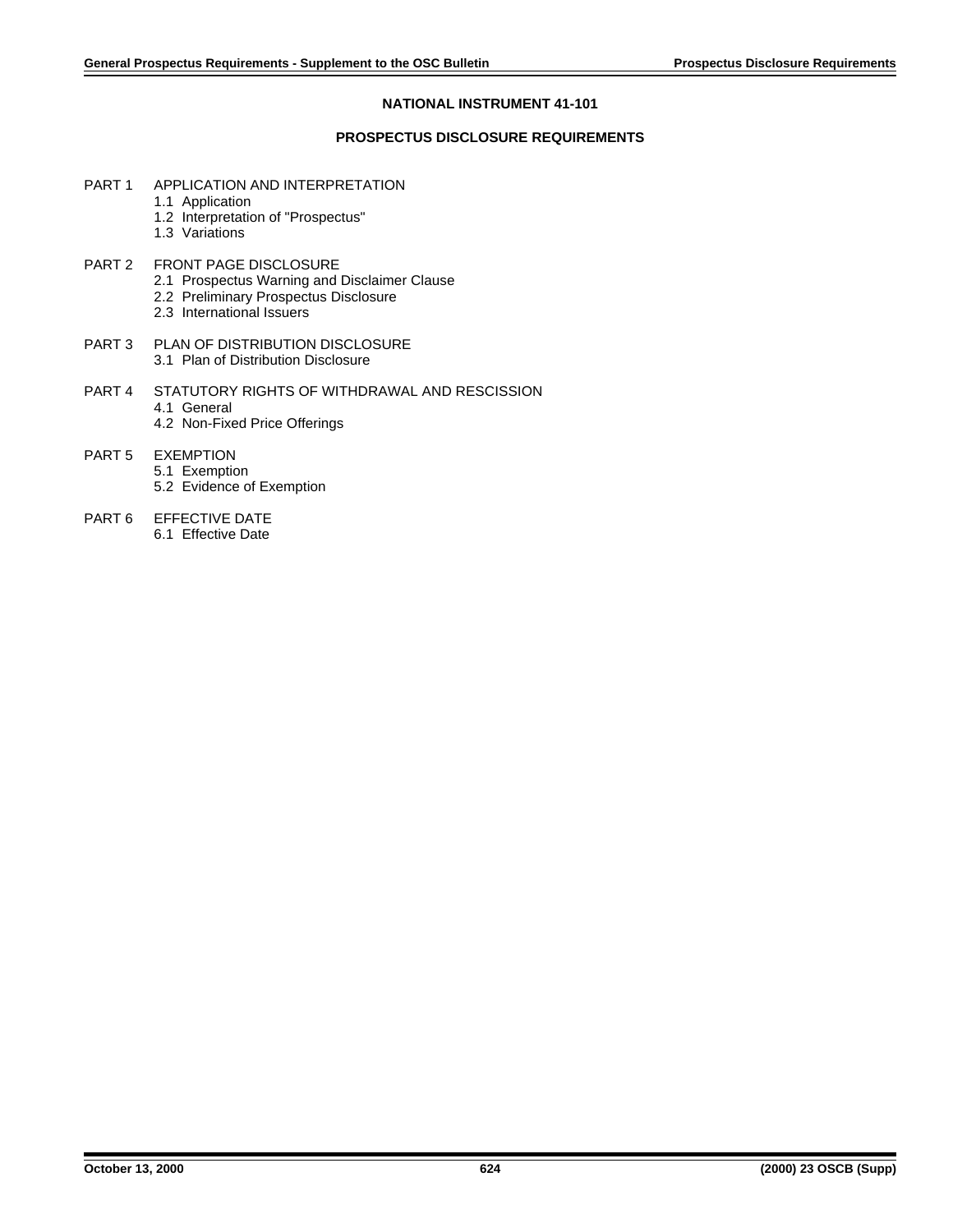# **NATIONAL INSTRUMENT 41-101**

# **PROSPECTUS DISCLOSURE REQUIREMENTS**

# **PART 1 APPLICATION AND INTERPRETATION**

- **1.1 Application** Except as otherwise provided in securities legislation or an exemption from securities legislation, this Instrument applies to a prospectus.
- **1.2 Interpretation of "Prospectus"** In this Instrument, unless otherwise stated, a reference to a prospectus includes a preliminary prospectus.
- **1.3 Variations** An issuer may modify the statements required by this Instrument to be included in a prospectus to reflect the terms and conditions of a distribution of the issuer's securities.

# **PART 2 FRONT PAGE DISCLOSURE**

**2.1 Prospectus Warning and Disclaimer Clause** - An issuer shall include the following statement in italics at the top of the cover page of its prospectus:

> *"No securities regulatory authority has expressed an opinion about these securities and it is an offence to claim otherwise."*

**2.2 Preliminary Prospectus Disclosure** - An issuer shall include the following statement in red ink and italics at the top of the cover page immediately above the disclosure required under section 2.1, with the bracketed information completed:

> "A copy of this preliminary prospectus has been filed with the securities regulatory authority(ies) in [each of/certain of the provinces/provinces and territories of Canada] but has not yet become final for the purpose of the sale of securities. Information contained in this preliminary prospectus may not be complete and may have to be amended. The securities may not be sold until a receipt for the prospectus is obtained from the securities regulatory authority(ies)."

INSTRUCTION *Issuers shall complete the bracketed information by (i) inserting the names of each jurisdiction in which the issuer intends to offer securities under the prospectus; (ii) stating that the filing has been made in each of the provinces of Canada or each of the provinces and territories of Canada; or (iii) identifying the filing jurisdictions by exception (i.e., every province of Canada or every province and territory of Canada, except [excluded jurisdictions]).*

# **2.3 International Issuers**

(1) If the issuer, a selling securityholder, a credit supporter of the securities distributed under the prospectus or a promoter of the issuer is incorporated, continued, or otherwise organized under the laws of a foreign jurisdiction or resides outside of Canada, state the following on the cover page or under a separate heading elsewhere in the prospectus, with the bracketed information completed:

> "The [name of the issuer, selling securityholder, credit supporter and/or promoter] is incorporated, continued or otherwise organized under the laws of a foreign jurisdiction or resides outside of Canada. Although [name of the issuer, selling securityholder, credit supporter and/or promoter] has appointed [name(s) and address(es) of agent(s) for service] as its agent(s) for service of process in [name of province or territory], it may not be possible for investors to collect from the issuer, selling securityholder, credit supporter or promoter, judgments obtained in courts in [name of provinces and territories] predicated on the civil liability provisions of securities legislation."

(2) For the purposes of subsection (1), "credit supporter" has the meaning ascribed to that term in National Instrument 44-101 Short Form Prospectus Distributions.

# **PART 3 PLAN OF DISTRIBUTION DISCLOSURE**

**3.1 Plan of Distribution Disclosure** - If an underwriter has agreed to purchase all of the securities being distributed at a specified price and the underwriter's obligations are subject to conditions, an issuer shall include the following statements in its prospectus with the bracketed information completed: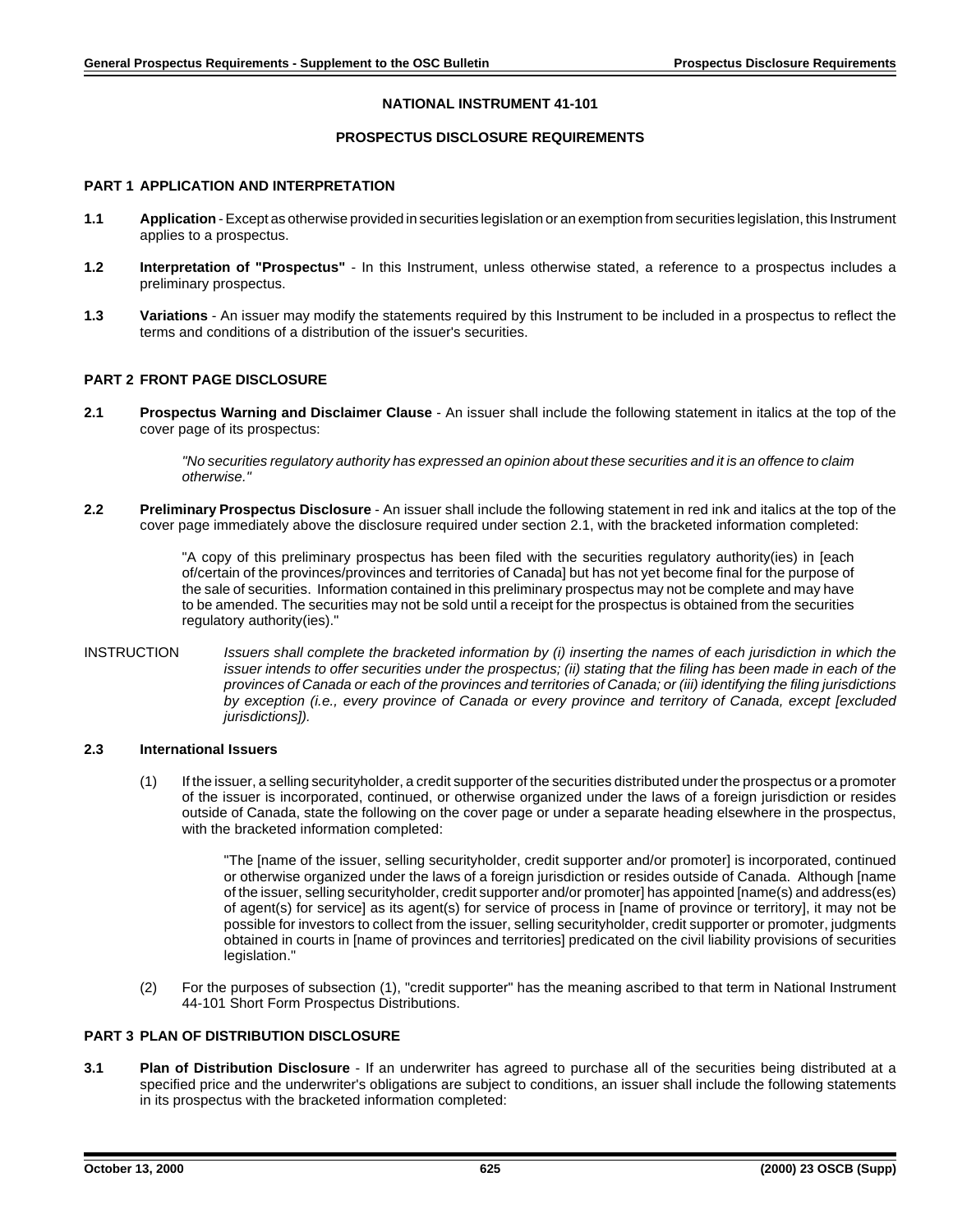1. On the cover page of the prospectus:

"We, as principals, conditionally offer these securities, subject to prior sale, if, as and when issued by [name of issuer] and accepted by us in accordance with the conditions contained in the underwriting agreement referred to under Plan of Distribution."

2. In the section of the prospectus that describes the plan of distribution of the securities:

"Under an agreement dated [date of agreement] between [name of issuer or selling shareholder] and [name(s) of underwriter(s)], as underwriter[s], [name of issuer or selling shareholder] has agreed to sell and the underwriter[s] [has/have] agreed to purchase on [closing date] the securities at a price of [offering price] payable in cash to [name of issuer or selling shareholder] against delivery. The obligations of the underwriter[s] under the agreement may be terminated at [its/their] discretion on the basis of [its/their] assessment of the state of the financial markets and may also be terminated upon the occurrence of certain stated events. The underwriter[s] [is/are], however, obligated to take up and pay for all the securities if any of the securities are purchased under the agreement."

# **PART 4 STATUTORY RIGHTS OF WITHDRAWAL AND RESCISSION**

**4.1 General** - An issuer shall include a statement in substantially the following form, with bracketed information completed, in its prospectus:

> "Securities legislation in [certain of the provinces [and territories] of Canada/the Province of [insert name of local jurisdiction, if applicable]] provides purchasers with the right to withdraw from an agreement to purchase securities. This right may be exercised within two business days after receipt or deemed receipt of a prospectus and any amendment. [In several of the provinces/provinces and territories], [T/t]he securities legislation further provides a purchaser with remedies for rescission [or [, in some jurisdictions,] damages] if the prospectus and any amendment contains a misrepresentation or is not delivered to the purchaser, provided that the remedies for rescission [or damages] are exercised by the purchaser within the time limit prescribed by the securities legislation of the purchaser's province [or territory]. The purchaser should refer to any applicable provisions of the securities legislation of the purchaser's province [or territory] for the particulars of these rights or consult with a legal adviser."

**4.2 Non-Fixed Price Offerings** - In the case of a non-fixed price offering, replace, if applicable, in the jurisdiction in which the prospectus is filed, the second sentence in the legend in item 4.1 with a statement in substantially the following form:

> "This right may only be exercised within two business days after receipt or deemed receipt of a prospectus and any amendment, irrespective of the determination at a later date of the purchase price of the securities distributed."

# **PART 5 EXEMPTION**

## **5.1 Exemption**

- (1) The regulator or the securities regulatory authority may grant an exemption, in whole or in part, from the provisions of this Instrument subject to such conditions or restrictions as may be imposed in the exemption.
- (2) Despite subsection (1), in Ontario and Alberta, only the regulator may grant such an exemption.
- (3) An application made to the securities regulatory authority or regulator for an exemption from the provisions of this Instrument shall include a letter or memorandum describing the matters relating to the exemption and indicating why consideration should be given to the granting of the exemption.

# **5.2 Evidence of Exemption**

- (1) Without limiting the manner in which an exemption under this Part may be evidenced, the granting of an exemption under this Part may be evidenced by the issuance of a receipt for a prospectus or an amendment to a prospectus.
- (2) An exemption under this Part may be evidenced in the manner set out in subsection (1) only if
	- (a) the person or company that sought the exemption sent the regulator the letter or memorandum referred to in subsection 5.1(3) on or before the date of the filing of the preliminary prospectus;
	- (b) sent to the regulator the letter or memorandum referred to in subsection 5.1(3) after the date of the filing of the preliminary prospectus and received a written acknowledgement from the regulator that the exemption may be evidenced in the manner set out in subsection (1); and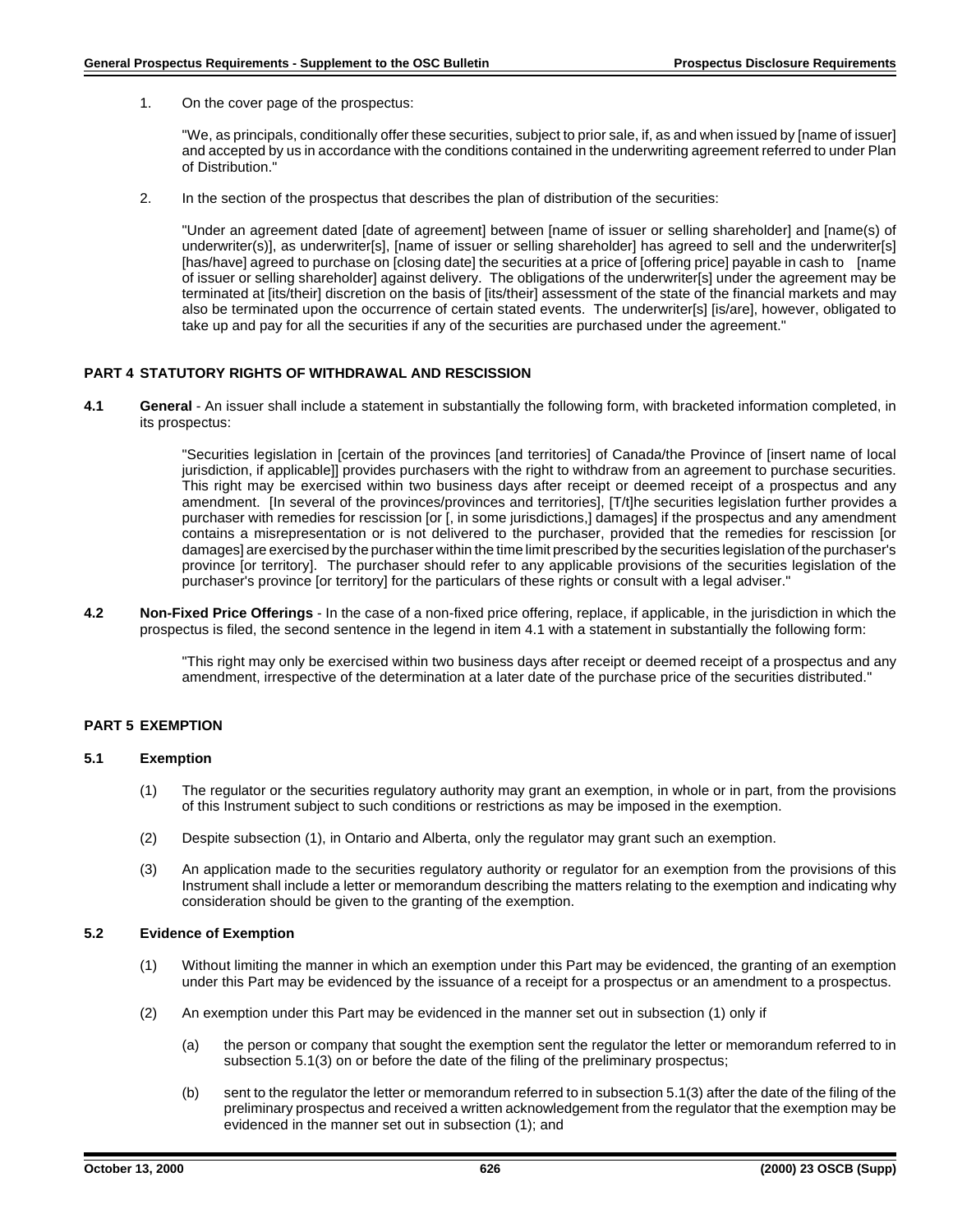(c) the regulator has not sent notice to the contrary to the person or company that sought the exemption before, or concurrently with, the issuance of the receipt.

# **PART 6 EFFECTIVE DATE**

**6.1 Effective Date -** This Instrument shall come into force on December 31, 2000.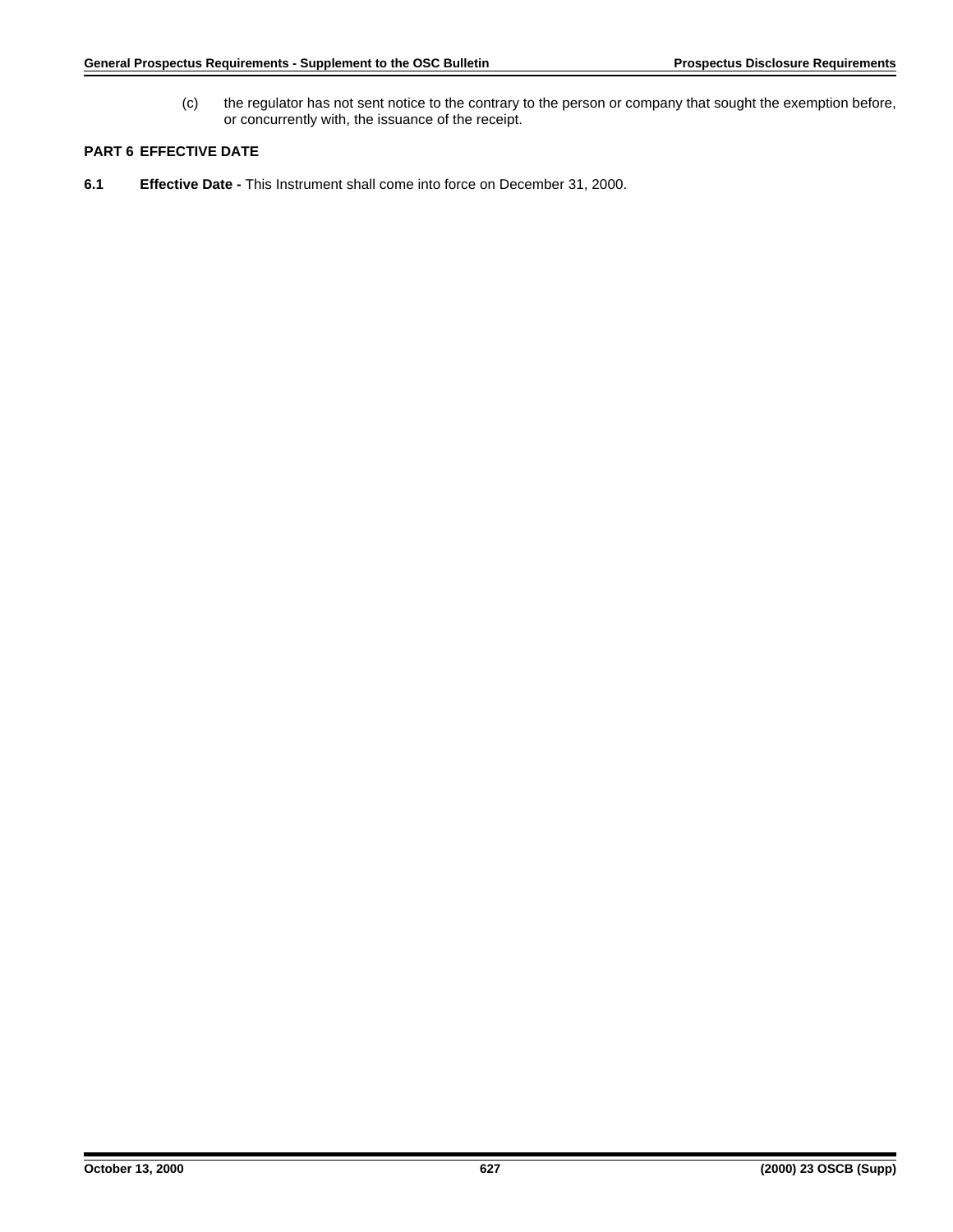This page intentionally left blank.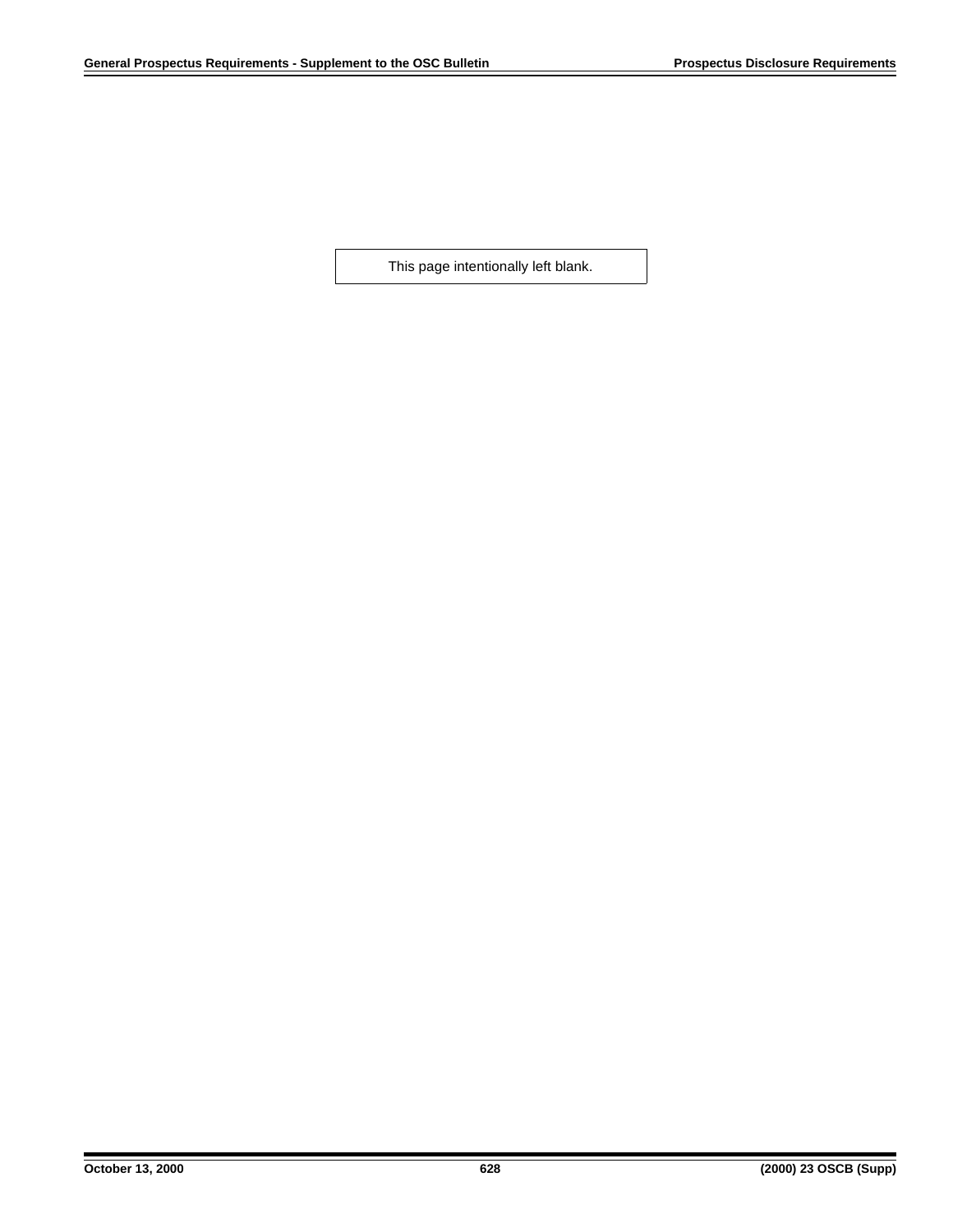**Notice of Rule 41-501**

**General Prospectus Requirements**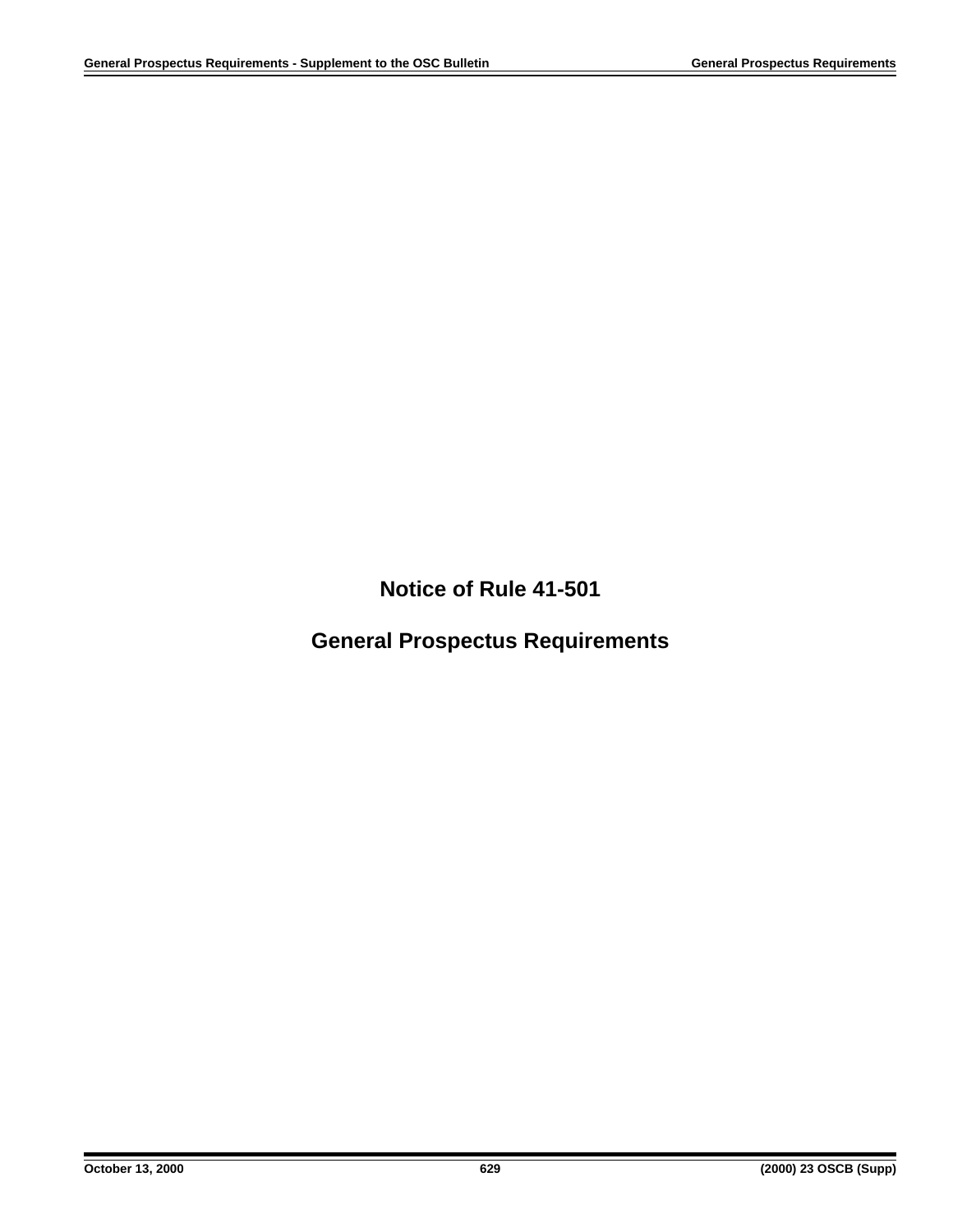This page intentionally left blank.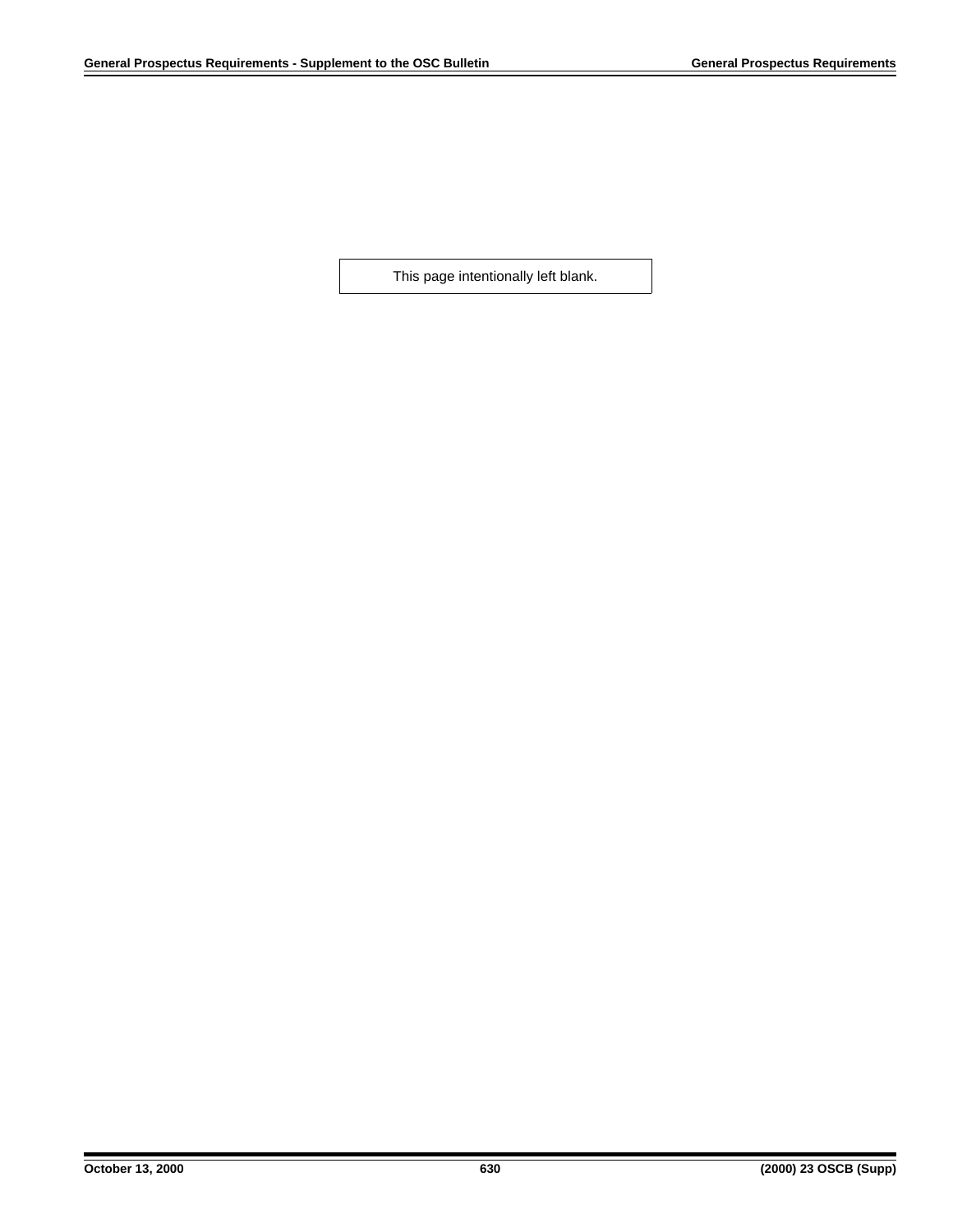# **NOTICE OF RULES AND POLICY UNDER THE SECURITIES ACT**

# **RULE 41-501 GENERAL PROSPECTUS REQUIREMENTS FORM 41-501F1 INFORMATION REQUIRED IN A PROSPECTUS FORM 41-501F2 AUTHORIZATION OF INDIRECT COLLECTION OF PERSONAL INFORMATION FORM 41-501F3 ISSUER FORM OF SUBMISSION TO JURISDICTION AND APPOINTMENT OF AGENT FOR SERVICE OF PROCESS FORM 41-501F4 NON-ISSUER FORM OF SUBMISSION TO JURISDICTION AND APPOINTMENT OF AGENT FOR SERVICE OF PROCESS COMPANION POLICY 41-501CP GENERAL PROSPECTUS REQUIREMENTS**

## **AND RESCISSION OF PORTIONS OF ONTARIO SECURITIES COMMISSION POLICY 5.7 AND PORTIONS OF ONTARIO SECURITIES COMMISSION POLICY 5.1**

# **I. NOTICE OF RULE, POLICY AND FORMS AND RESCISSION OF POLICY**

The Ontario Securities Commission (the "Commission") has, under section 143 of the *Securities Act* (the "Act"), made Rule 41-501 General Prospectus Requirements (the "Rule"), Form 41-501F1 Information Required In a Prospectus (the "Prospectus Form"), Form 41-501F2 Authorization of Indirect Collection of Personal Information ("Form F2"), Form 41-501F3 Issuer Form of Submission to Jurisdiction and Appointment of Agent for Service of Process ("Form F3"), and Form 41-501F4 Non-Issuer Form of Submission to Jurisdiction and Appointment of Agent for Service of Process ("Form F4") (the Prospectus Form, Form F2, Form F3, Form F4, collectively, the "Forms").

The Rule, the Forms and the material required by the Act to be delivered to the Minister of Finance were delivered on October 13, 2000. If the Minister does not approve the Rule and the Forms, reject the Rule and the Forms or return them to the Commission for further consideration by December 12, 2000, or if the Minister approves the Rule and Forms, the Rule and the Forms will come into force, pursuant to section 16.1 of the Rule, on December 31, 2000.

The Commission has adopted Companion Policy 41-501CP General Prospectus Requirements (the "Policy") under section 143.8 of the Act. The Policy will come into force on the date that the Rule and the Forms come into force.

The Rule consolidates various provisions currently set forth in the Regulation to the Act and in various policy statements and notices and in the Commission Staff Corporate Finance Accountants Practice Manual (the "Accountants Manual") concerning the preparation, certification, filing and receipting of preliminary prospectuses and prospectuses. The Rule prescribes the use of the Prospectus Form as the form of prospectus to be used by issuers that currently file long form prospectuses using Forms 12, 13 or 14 of the Regulation.

# **II. SUBSTANCE AND PURPOSE OF THE RULE, FORMS AND POLICY**

# *The Rule*

The substance and purpose of the Rule are to consolidate certain provisions previously set forth in the Regulation and in various policy statements and notices of the Commission and Commission Staff concerning the preparation, certification, filing and receipting of preliminary prospectuses and prospectuses. The Rule is intended to contain basic prospectus requirements that may be supplemented by other rules dealing with requirements that apply to particular types of issuers (for example, mutual fund issuers) or that apply in particular circumstances (for example, rules relating to restricted shares or future oriented financial information). Section 1.1 of the Rule expressly provides that all long form prospectuses must be prepared in accordance with the Rule and the Prospectus Form. Therefore, if it is intended that a particular provision in the Rule or Prospectus Form not apply to a particular issuer or in particular circumstances or that a different prospectus form be used, it will be necessary to expressly override that provision in another rule.

The Rule applies to mutual fund issuers, except as specifically identified in proposed Rule 41-502 Prospectus Requirements for Mutual Funds. However, National Instrument 81-101 Mutual Fund Prospectus Disclosure ("NI 81-101") has the effect of requiring mutual funds that fall within its application to use a different prospectus format. NI 81-101 came into force on February 1, 2000. Proposed Rule 41-502 Prospectus Requirements for Mutual Funds was published for comment on June 27, 1997 and is designed to provide that prospectuses of mutual funds (not falling within NI 81-101's application) be prepared using different forms and, among other things, with different financial statement disclosure requirements that are more appropriate for mutual funds. Proposed Rule 41-502 is being finalized and is expected to be published shortly and in advance of the Rule coming into force.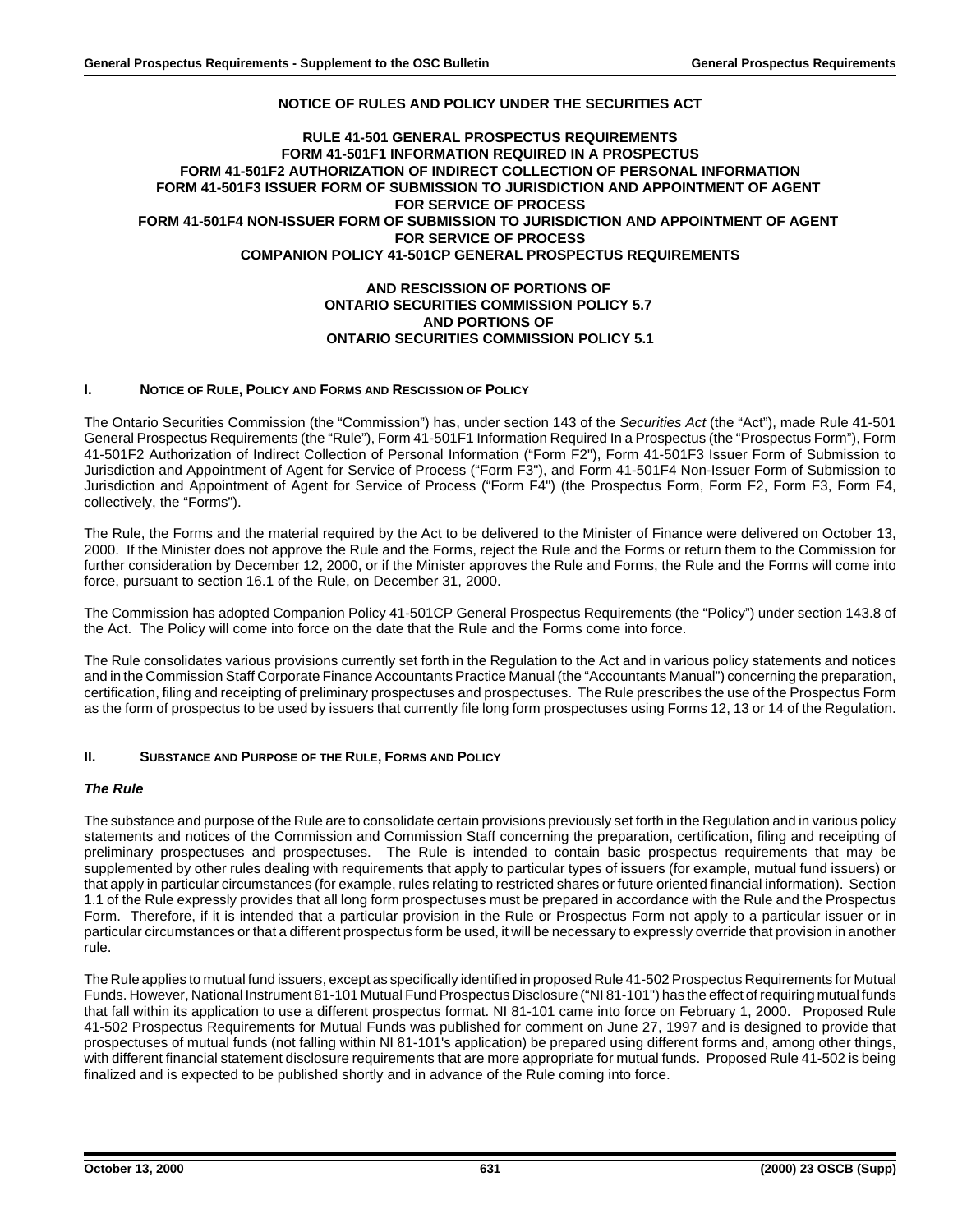Rule 56-501 Restricted Shares prescribes additional disclosure obligations for issuers distributing restricted shares under a prospectus.<sup>1</sup>

The majority of the provisions in the Rule have been derived from Part III of the Regulation and from Ontario Securities Commission Policy 5.1 ("Policy 5.1") and Ontario Securities Commission Policy 5.7 ("Policy 5.7"). In many cases, these provisions have been included in the Rule with some modifications but no substantive changes. In other cases, existing provisions have been amended to reflect current practice, and in still others particular provisions of the Regulation or Policy 5.1 or Policy 5.7 are not reflected in the Rule as a result of a decision by the Commission that the provisions are no longer appropriate or necessary.

# *The Prospectus Form*

The substance and purpose of the Prospectus Form are to consolidate existing Forms 12, 13 and 14 and restate the prospectus disclosure requirements from the Regulation, Policy 5.1 and Policy 5.7. The previous forms contained many items that were identical. In some instances, slight differences in wording existed between items but there did not appear to be any rationale for the differences. In other instances, no policy rationale could be discerned for additional disclosure obligations that were unique to one of the forms. The Prospectus Form attempts to rationalize existing prospectus forms by eliminating duplication, avoiding the uncertainty that arose due to similarly but not identically worded items. Substantively different disclosure requirements for categories of issuers have been retained only where there is a sound policy basis for so doing such as the special disclosure required in respect of natural resource operations.

The Prospectus Form attempts to parallel, as closely as possible, the substantive disclosure obligations imposed on issuers eligible to use the short form distribution system under National Instrument 44-101 Short Form Prospectus Distributions ("National Instrument 44-101"). A Notice of Rules, Form and Policy relating to National Instrument 44-101 is being published concurrently with the publication of this Rule. National Instrument 44-101 replaces National Policy Statement No. 47, Prompt Offering Qualification System.

# *Form F2*

The substance and purpose of Form F2 are to prescribe a standard form to be completed by a promoter and, in certain circumstances, by a director or executive officer of an issuer or, if a promoter is a corporation, a director or executive officer of the promoter. Form F2 grants the Commission authority under the *Freedom of Information and Protection of Privacy Act (Ontario)* to collect personal information about these individuals. Form F2 is based on Appendix A to Policy 5.7 but has been revised to parallel the equivalent form under National Instrument 44-101 with a view to the form being acceptable in other jurisdictions. Form F2 reflects the information required under securities legislation and the notification and authorization required under freedom of information and protection of privacy legislation.

# *Form F3 and Form F4*

The substance and purpose of Form F3 and Form F4 are to prescribe standard forms of submission to jurisdiction and appointment of agent for service of process for issuers, selling security holders, promoters or credit supporters that are incorporated or organized outside of Canada or reside outside of Canada. Form F3 and Form F4 are based very closely on Appendix A and Appendix B, respectively, to Policy 5.1.

# *Companion Policy 41-501CP*

The substance and purpose of the Policy are to consolidate and update certain provisions in Policy 5.1, Policy 5.7 and the Accountants Manual that are not mandatory, to provide interpretive guidance as to certain of the provisions in the proposed Rule and Prospectus Form and to set out the Commission's views as to how certain of these provisions ought to be administered.

Terms used in the Policy that are defined or interpreted in the Rule or the definition instruments in force in Ontario should be read in accordance with the Rule or those definition instruments, unless the context otherwise requires.

For additional information concerning the background of the Rule, Forms and Policy, reference should be made to (1997), 20 OSCB (Supp), (1999) 22 OSCB (LF Supp) and (1999) 22 OSCB (LF Supp 2), which contain notices published with earlier drafts of the Rule, Forms and Policy.

<sup>1</sup> Rule 56-501 Restricted Shares came into force on October 27, 1999 and was published in the Bulletin on October 29, 1999 ((1999) 22 OSCB 6803).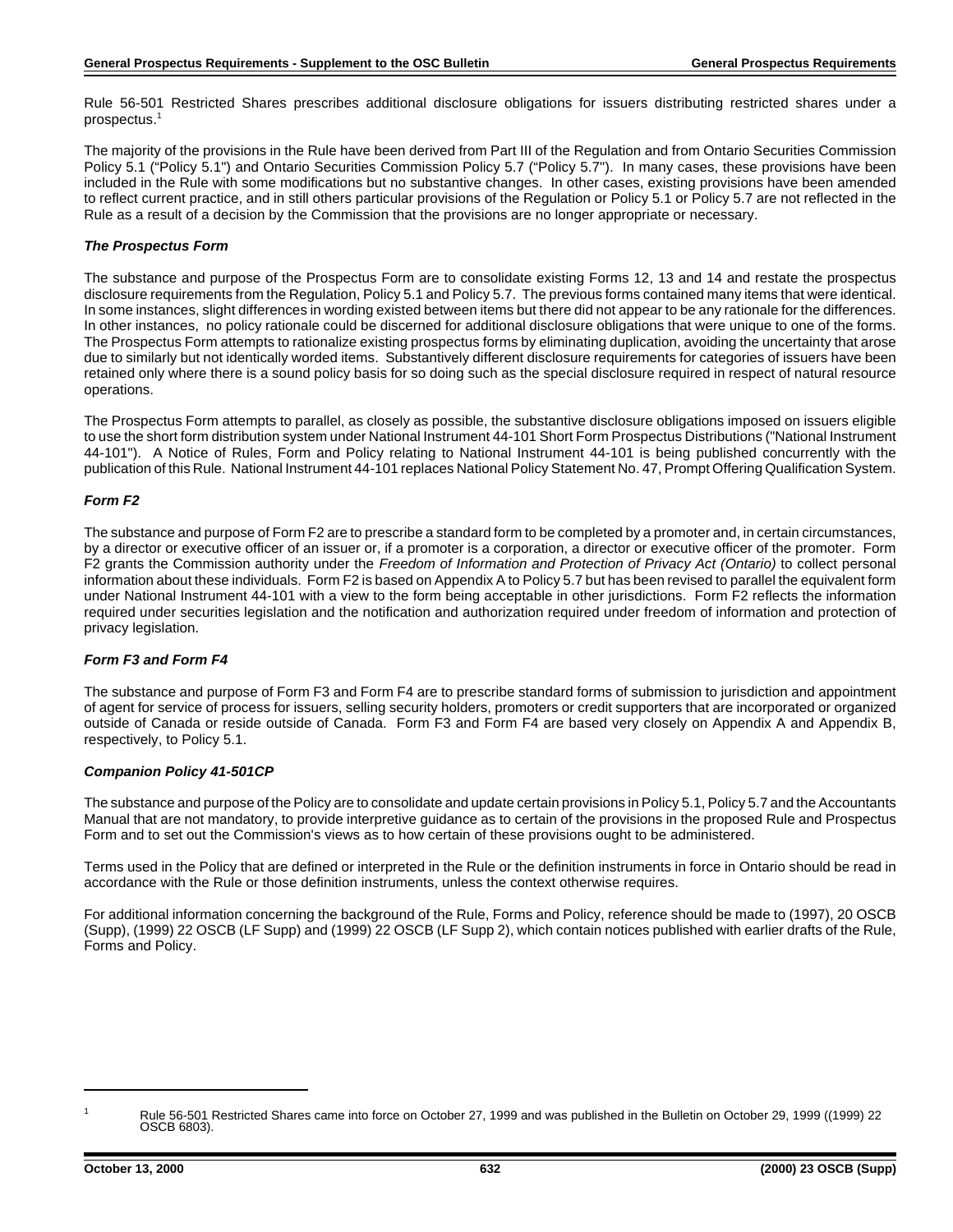# **III. CONVERSION OF THE RULE INTO A NATIONAL INSTRUMENT**

Throughout the reformulation process relating to the Rule the Commission received comments urging the Canadian Securities Administrators (the "CSA") to adopt a national instrument and form of long form prospectus. The CSA recognize the importance of national harmonization of prospectus requirements. In this regard it should be noted that Staff of the securities commissions of Alberta, British Columbia Securities and Québec have participated throughout the reformulation process in the preparation of the Rule, Prospectus Form and Policy and in the formulation of responses to submissions of commentators with a view to the Rule, Prospectus Form and Policy ultimately forming the basis of a harmonized regime. Moreover Staff of the various jurisdictions have already begun to address and resolve those issues which require a consensus view before a national instrument based on Ontario's local rule can be implemented. Finally, the conversion of Ontario's Rule into a national instrument has been formally endorsed by the CSA Chairs.

In the interim, the Commission understands that staff of the securities commissions of Alberta, British Columbia and Québec will recommend to their respective commissions that relief be provided to permit, after the coming into force in Ontario of the Rule, the filing with those Commissions of a prospectus prepared in accordance with the Ontario instruments.

# **IV. SUMMARY OF CHANGES TO RULE, PROSPECTUS FORM AND COMPANION POLICY**

A proposed version of the Rule, Forms and Policy was first published by the Commission for comment on May 2, 1997 (the "May 1997 Version").<sup>2</sup>

As a result of Staff's consideration of the comment letters received on the May 1997 Version, its recommendations to the Commission and the deliberations of the Commission, the Commission republished the Rule, Prospectus Form and Policy for second comment on July 23, 1999 (the "July 1999 Version").<sup>3</sup>

As a result of Staff's consideration of the comment letters received on the July 1999 Version, its recommendations to the Commission and the deliberations of the Commission, the Commission republished the Rule, Prospectus Form, Form F2 and the Policy for third comment on December 17, 1999 (the "December 1999 Version").<sup>4</sup>

The Commission received six comment letters on the December 1999 Version. The commentators are listed in Appendix A. A summary of the comments received and the Commission's response to those comments is contained in Appendix B.

As a result of these comments and further consideration and deliberation by the Commission, the Commission has made the following changes to the December 1999 Version, none of which changes are material. Changes of a substantive nature that have been made to the instruments are summarized here.

# **A. Rule**

# **Definitions and Interpretations - Part 2 of the Rule**

The Commission has made a number of changes to the definitions in the Rule as follows:

- (i) A third criterion has been added to the definition of "acquisition of related businesses" to harmonize the definition with that of the U.S. Securities & Exchange Commission (the "SEC"). Explanatory guidance is provided in subsection 3.4(3) of the Policy.
- (ii) The definition of "junior issuer" and section 2.7 of the Rule have been clarified to address when the market capitalization test should be calculated. The definition has also been amended so that issuers must take into account acquisitions completed after the most recent balance sheet and income statement in the prospectus, and probable acquisitions.
- (iii) The definition of "income from continuing operations" has been amended to specifically address goodwill amortization and write-offs of goodwill.
- (iv) A number of additional definitions have been added to the Rule to simplify the drafting. These are highlighted through footnotes to the Rule.

<sup>2</sup> (1997) 20 OSCB (Supp).

<sup>3</sup> (1999) 22 OSCB (LF Supp).

<sup>4</sup> (1999) 22 OSCB (LF Supp 2).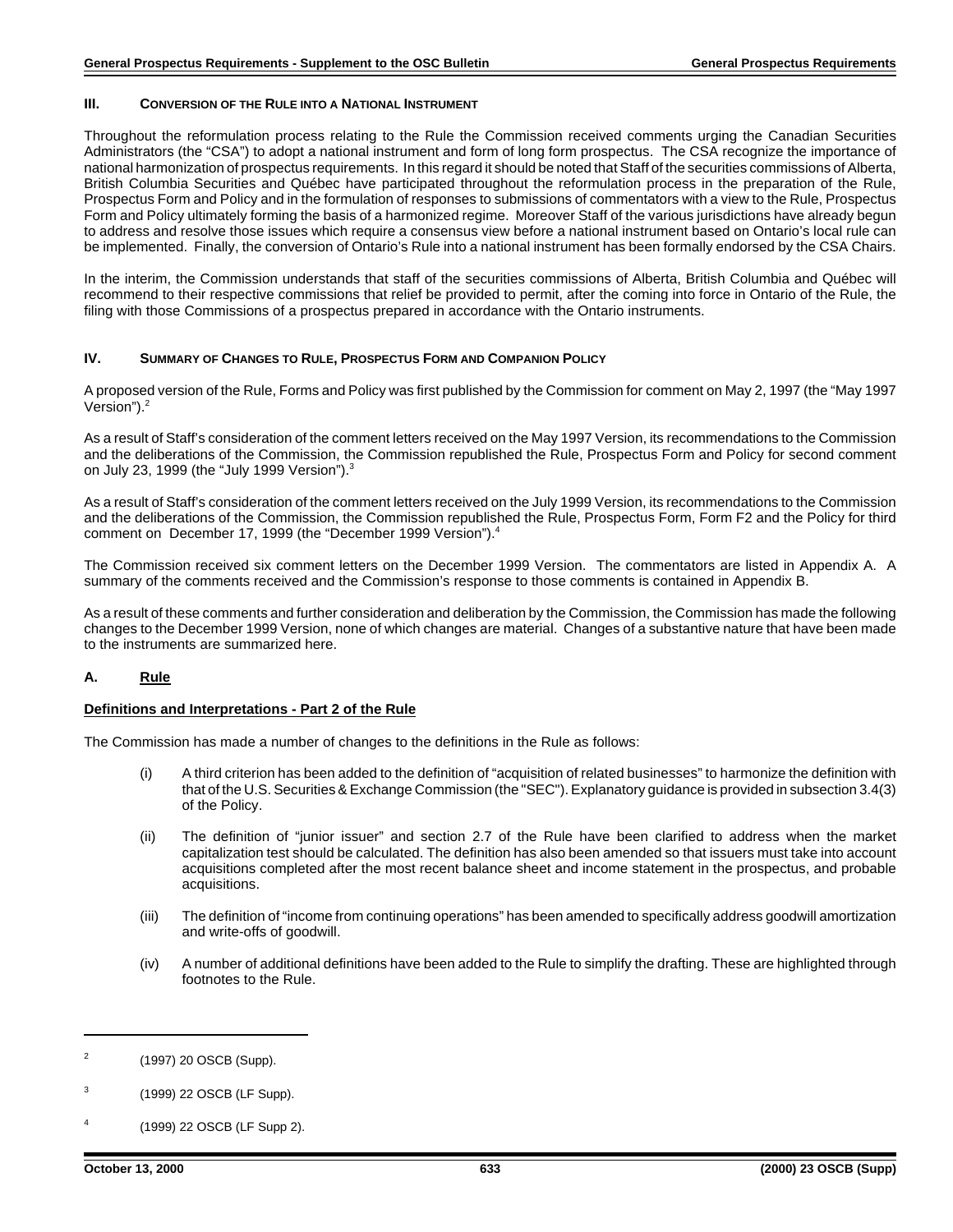In response to comments, the Commission also made the following changes to the interpretations in the Rule to provide greater clarity:

# **(i) Required and Optional significance tests**

The significance tests have been rewritten to clearly identify the required and optional tests: the required significance tests to be calculated as at the date of the acquisition are set out in subsection 2.2(2) of the Rule; and, the optional significance tests to be calculated at a date subsequent to the acquisition are set out in subsection 2.2(3) of the Rule. A new subsection 2.2(4) of the Rule states clearly that the significance levels, and thus the number of years of financial statements required to be included in a prospectus, will not increase as a result of applying the optional significance tests. Subsections 2.2(5) to 2.2(9), most of which have been newly added, provide additional clarity.

# **(ii) Application of significance tests**

Clarification has been provided in the Rule on what financial statements to use for purposes of calculating the significance tests. Subsection 2.2(6) of the Rule states that unaudited financial statements of an acquired business may be used provided that those financial statements have not been audited. Guidance is provided in new section 3.9 of the Policy. Subsection 2.2(9) of the Rule provides that if the financial statements of an acquired business are prepared in accordance with a foreign GAAP, the financial statements must be reconciled to Canadian GAAP and converted to Canadian dollars before applying the significance tests. New subsection 3.8 of the Policy provides that neither the reconciliation nor the conversion has to be audited for purposes of calculating the tests.

# **(iii) Applying the income test when losses have been incurred**

Additional provisions have been added to the Rule in subsections 2.3(1) and 2.3(6) on how to apply the income test when losses have been incurred.

# **Financial Statement Disclosure for the Issuer - Part 4 of the Rule**

A number of provisions in Part 4 have been amended as follows:

# **(i) Additional financial statements or financial information filed or released**

In response to comments, the requirements in section 4.7 of the Rule have been modified in response to the comments received. The requirement to include in a prospectus the financial statements underlying recent press releases has been deleted. Subsection 4.7(2) of the Rule requires that only the contents of the press release be included in the prospectus. There is no requirement in the Rule for an auditor to comfort the financial information contained in such a press release nor is there a specific requirement to update the MD&A or the *pro forma* financial statements contained in the prospectus.

However, if more recent interim or annual financial statements are filed for a period more recent than the periods for which financial statements are required to be included in a prospectus, then subsection 4.7(1) requires that the more recent financial statements be included in the prospectus. These financial statements, like other unaudited financial statements included in a prospectus, must be accompanied by a comfort letter from the auditor and the MD&A and *pro-forma* financial statements contained in the prospectus are required to be updated.

The specific requirement to include financial statements which have been approved by the board of directors for a more recent period but which have not been filed, has been deleted.

Similar provisions for acquired businesses are contained in sections 6.7 and 7.3 of the Rule.

# **(ii) Change in year end**

In response to comments, a definition of "transition year" has been added to the Rule and sections 4.3 and 6.9 have been modified to clarify that only a transition year of at least nine months may be used for one of the years of historical financial statements required to be included in a prospectus.

# **(iii) Relief**

New provisions in sections 4.10 and 6.15 have been added to the Rule to state that if annual financial statements were previously included in a prospectus without an auditor's report and an audit has not been subsequently performed, those unaudited financial statements may be included in subsequent prospectuses.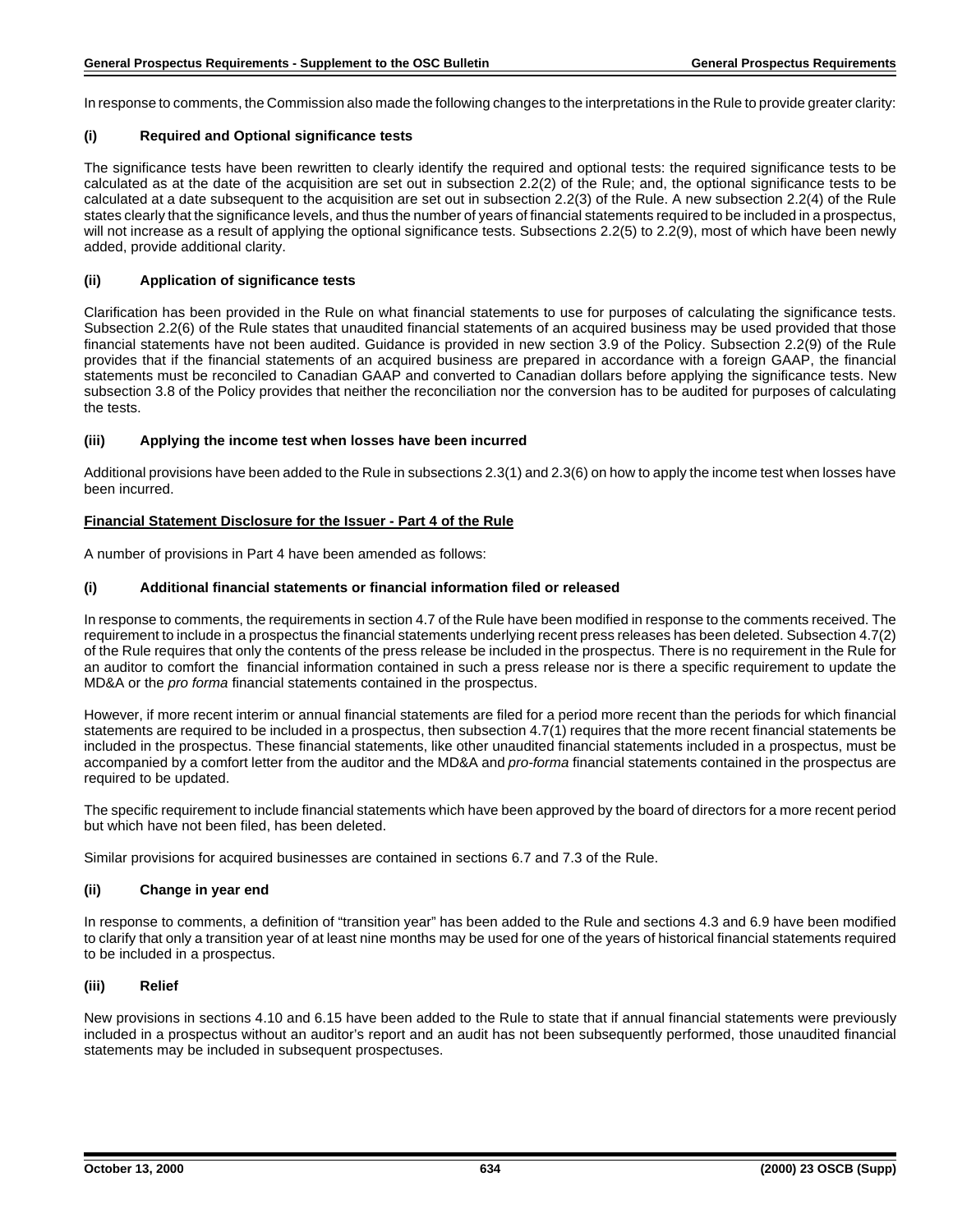## **Financial Statement Disclosure for Significant Acquisitions and for Multiple Acquisitions - Parts 6 and 7 of the Rule**

Part 6 of the Rule has been amended to create separate sections outlining the financial disclosure requirements for: (i) significant acquisitions which have been completed within the three most recently completed financial years; (ii) significant acquisitions which have been completed during the issuer's current financial year; and, (iii) significant probable acquisitions. This restructuring was done in response to comments to make Part 6 easier to understand. The Commission also made the following changes to Parts 6 and 7 of the Rule:

#### **(i) Interim financial statement requirements**

In response to comments, the Rule was amended to clarify that interim financial statements for periods subsequent to the date of an acquisition are not required.

### **(ii) Balance sheet requirement**

The Rule has been amended to clarify that a balance sheet of an acquired business is not required if the acquisition was completed prior to the date of the issuer's most recent balance sheet included in the prospectus.

## **(iii) Pre-acquisition financial statements**

In response to comments, sections 6.2, 6.3, and 7.2 of the Rule have been modified to permit the inclusion of pre-acquisition financial statements in lieu of interim financial statements.

## **(iv) Purchase price equation**

In response to comments, the requirement to provide an audited purchase price equation for probable acquisitions has been deleted from the Rule.

## **(v) Non-coterminous year-ends**

In response to comments to provide more guidance on how to deal with the situation of non-coterminous year-ends, a new subsection 6.5(4) of the Rule has been added. Guidance is provided in subsection 3.17(3) of the Policy. This guidance is very similar to the SEC's "93-day" rule.

#### **(vi)** *Pro Forma* **periods presented**

In response to comments, subsection 6.5(1) of the Rule has been amended to require that a *pro forma* income statement give effect to an acquisition as if it had taken place at the beginning of the earliest *pro forma* period presented, whether the acquisition occurred in the issuer's current or most recently completed financial year.

# *Pro Forma* **Financial Statement Disclosure for Significant Dispositions - Part 8 of the Rule**

A new Part 8 has been added to the Rule that requires certain *pro forma* financial statements for significant dispositions, consistent with the SEC's requirements. Sections 3.17 and 3.18 of the Policy provide guidance.

#### **GAAP, GAAS and Auditors' Reports - Part 9 of the Rule**

The following changes have been made to Part 9 of the Rule:

#### **(i) Reconciliation of financial statements of foreign acquired businesses**

If an issuer has acquired a business and is required to include in a prospectus three years of financial statements for that business and those financial statements are prepared in accordance with foreign GAAP, section 9.2 of the Rule provides relief from the requirement to reconcile to Canadian GAAP the earliest of the three years of financial statements included in the prospectus.

## **(ii) Application of US GAAS**

In response to a comment, subsection 13.2(2)7(ii) has been modified so as to exempt only US auditors who apply US GAAS from the requirement to deliver the letter specified in that subsection.

## **General Requirements as to Filing - Part 13 of the Rule**

The following changes have been made to Part 13 of the Rule: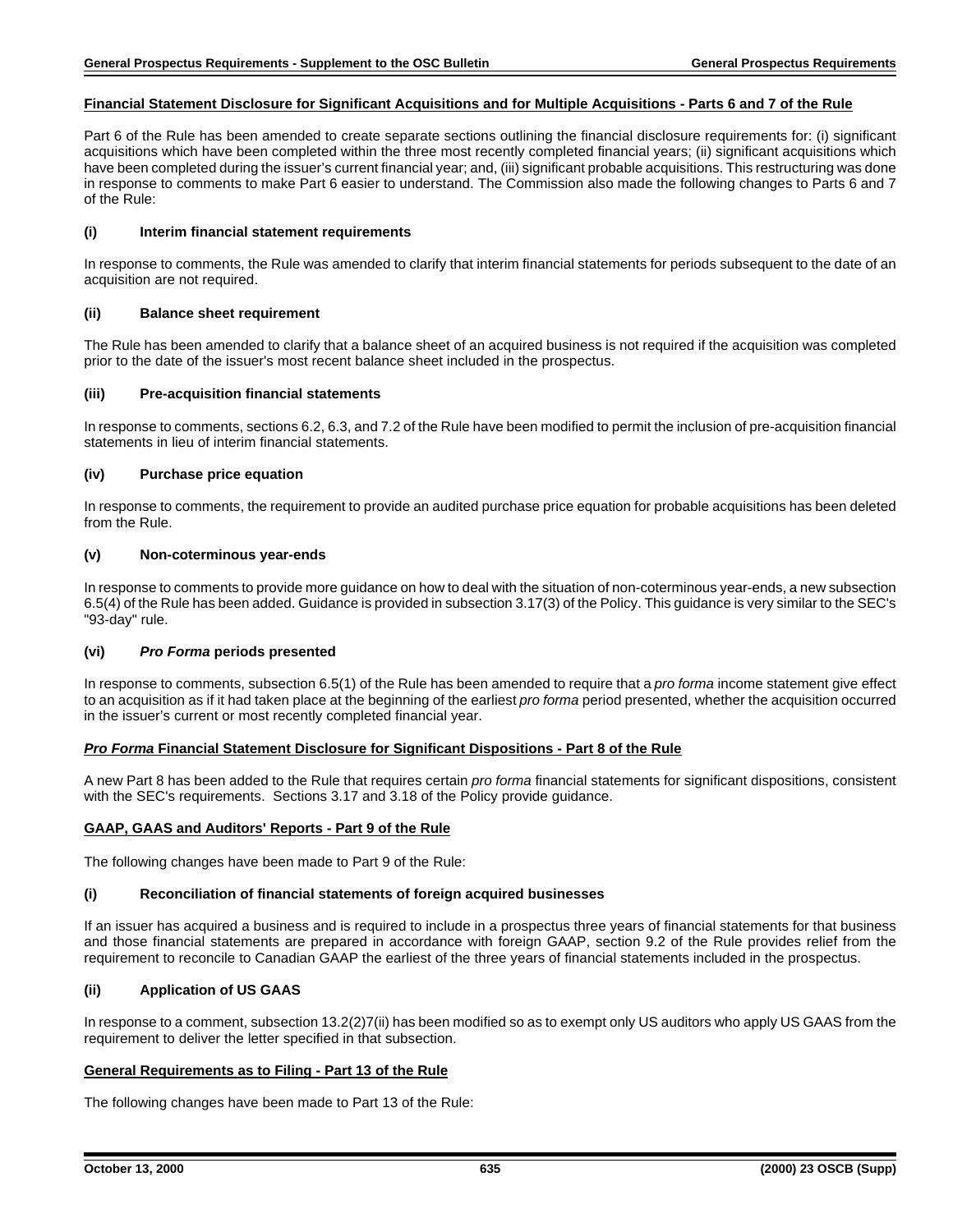# **(i) Auditors' comfort letters**

New subsections 13.3(2)1(ii), (iii) and (iv) have been added to provide that a comfort letter is required to be delivered with the following financial statements: financial information related to equity investees; financial statements constructed to comply with the "93-day" rule; and *pro forma* financial statements included in a prospectus to give effect to a significant disposition.

## **(ii) Required Documents for Filing a Prospectus**

The Rule has been amended to require the filing of all material contracts referred to in a prospectus. The December 1999 Version of the Rule required the filing of only those material contracts that "create or materially affect the rights or obligations of the holders of the securities being distributed". This filing requirement was inconsistent with the requirements of many CSA jurisdictions which mandate the filing of all material contracts. Consequential amendments have also been made to the Policy.

The form of consent required to be filed by experts under the Rule has been changed. All consent letters required to be filed by experts must now include a statement that the expert has read the prospectus and has no reason to believe that there are any misrepresentations in the information contained in it that are derived from the expert's report, valuation, statement or opinion; or within the knowledge of the expert as a result of the services performed by the expert in connection with their report, valuation, statement or opinion. This filing requirement harmonizes with the requirements in Alberta and will facilitate the introduction of a national long form prospectus instrument based on Ontario's Rule.

A number of changes have also been made to Part 13 of the Rule as a result of recent amendments made to section 140 of the Act under the *More Tax Cuts for Jobs, Growth and Prosperity Act, 1999*. Both the July 1999 Version and December 1999 Version of the Rule mandated either a "filing" or "delivery" requirement for the various supporting documents to a preliminary and final prospectus. The distinction reflected the fact that, in Ontario, regulatory discretion to keep filed documents confidential was previously limited to material required to be filed under the Act. Section 140(2) of the Act was amended in December 1999, however, to provide the Commission with the necessary flexibility to maintain the confidentiality of information that is required to be filed under requirements established under the rules in addition to the Act itself. As a result of this amendment, consequential amendments have been made to Part 13 of the Rule.

## **(iii) Amendments**

Several changes have been made to the provisions of the Rule dealing with amendments.

Subsection 13.8(2) has been added to the Rule and is intended to make it clear that the ten day waiting period prescribed by subsection 65(1) of the Act does not apply where an amendment to a preliminary prospectus has been filed.

New section 13.9 deals with amendments to a final prospectus. Subsection 13.9(1) requires that an amendment to a final prospectus must be filed where securities in addition to the securities previously disclosed in the prospectus are to be distributed. Subsections 13.9(2) and (3) provide that all amendments to a final prospectus must be receipted unless the Director considers that it is not in the public interest to do so; or any of the receipt refusal grounds set out in subsection 61(2) of the Act are present.<sup>5</sup> Subsection 13.9(5) provides that a distribution must cease until a receipt for an amendment to a final prospectus has been obtained. New section 13.9 tracks the prospectus provisions in the Act and is intended to provide greater certainty to issuers and their counsel respecting the Commission's treatment of amendments to a final prospectus.

# **Procedures And Requirements for Granting Receipts - Part 14 of the Rule**

Part 14 of the Rule has been amended to provide that an issuer shall not file a prospectus more than 90 days after the date of the receipt for the preliminary prospectus. The December 1999 Version provided for a 75 day period consistent with subsection 38(1)2 of the Regulations. The 90 day period harmonizes with requirements in Québec and will facilitate the introduction of a long form prospectus national instrument based on Ontario's Rule.

# **B. Prospectus Form**

# **National harmonization**

To address comments received and the desire to harmonize more fully with the CSA, a number of provisions have been added to the Prospectus Form to make it more consistent with the prospectus form required under the British Columbia Securities Act. Subsections 6.1(1)1 and 6.1(1)2 have been added to require the disclosure of business objectives and milestones for all issuers. Sections 7.2 and 16.6 have been added for junior issuers. Section 7.2 requires junior issuers to disclose their funds available. Section 16.6 requires additional disclosure regarding the management of junior issuers.

<sup>5</sup>

The Rule also provides that all amendments to preliminary prospectuses must be receipted (see subsection 13.8(1)). This provision is not new, however, and appeared in all three previous publications of the Rule.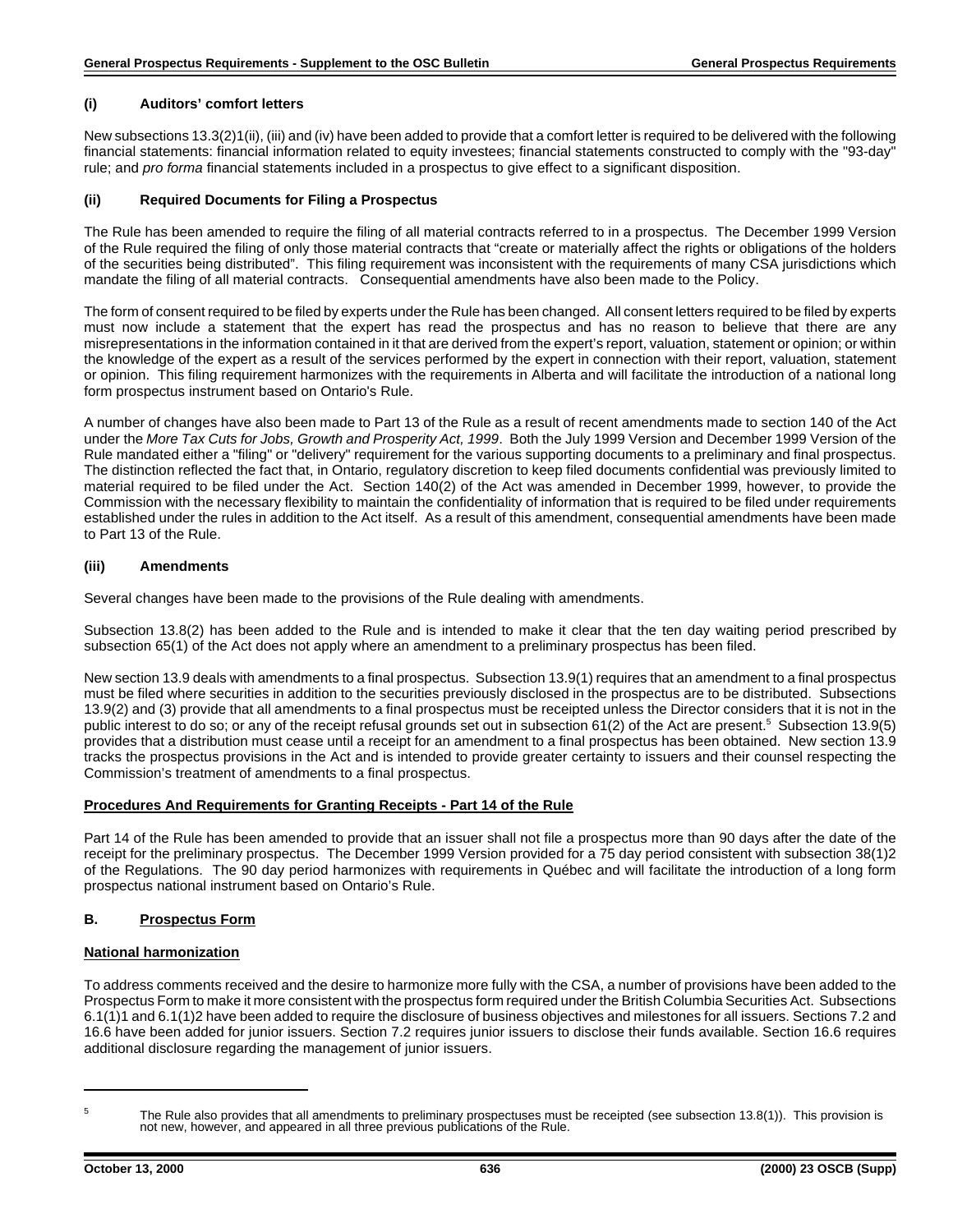# **MD&A**

The MD&A requirements for prospectuses is now cross referenced to a new, separate form - Form 44-101F2. In addition, a new requirement for a supplement to the MD&A if a Canadian issuer prepares its MD&A on the basis of other than Canadian GAAP financial statements has been added to Item 8.5(2) of the Form. This requirement is consistent with the requirement in Ontario's proposed Rule 51-501, AIF and MD&A.

## **Asset-backed securitizations ("ABS")**

In response to informal comments received and additional experience gained by staff reviewing several ABS transactions over the past year, minor refinements have been to the ABS related disclosure requirements in sections 6.2 and 10.3 of the Form.

# **C. Policy**

# **Issuers and Significant Acquisitions - Parts 2 and 3 of the Policy**

In response to comments received, substantially more guidance has been added to the Policy in the following areas, among others:

- & the interpretation of 60/90 day references to the age of financial statements (see section 2.1 of the Policy);
- & guidance with respect to when exemptions from financial statement requirements may be available in situations where records have been destroyed, an issuer or business is emerging from bankruptcy and a fundamental change in the business has occurred (see subsections 2.7(5) and 3.20(6) of the Policy);
- & the required and optional significance tests and their application (see section 3.7 of the Policy);
- & non-coterminous year ends: the "93-day" rule (see sections 3.10 and 3.17 of the Policy);
- & acquisitions of related businesses (see section 3.14 of the Policy);
- & unrelated individually insignificant acquisitions (see section 3.15 of the Policy); and
- & pro forma financial statements (see an expanded section 3.17 of the Policy).

## **Financial Statement Disclosure for Significant Acquisitions, Significant Dispositions and Multiple Acquisitions - Part 3 of the Policy**

## **(i) Acquisition of an interest in an oil & gas property**

A new section 3.3 of the Policy has been added to address the acquisition of an interest in an oil and gas property. The section sets out the Commission's view on when relief from the requirement to provide audited financial statements may be granted and the conditions likely to be imposed.

# **(ii) Divisional and carve-out financial statements**

As suggested in comment letters, new guidance has been included in section 3.16 of the Policy on preparing divisional and carve-out financial statements.

# **(iii) Significant dispositions**

Additional guidance has been provided in section 3.17 and 3.18 on the requirements related to significant dispositions.

#### **(iv) Transitional provision**

A new provision has been added to section 3.20(1) where relief may be granted where the business was acquired prior to December 31, 2000, the effective date of the Rule.

#### **General Requirements as to Filing and Amendments - Part 5 of the Policy**

Section 5.1 has been added to the Policy. The new section provides interpretive guidance respecting section 58 of the Act which deals with the certification of a prospectus by an issuer. The commentary in section 5.1 of the Policy provides that in the Commission's view section 58 of the Act requires that the positions of the chief executive and chief financial officers of an issuer must be held by two individuals.

Additional interpretive guidance has been added to the Policy respecting the circumstances when an amendment to a preliminary prospectus may required (see new subsections 5.8(2) and (3)).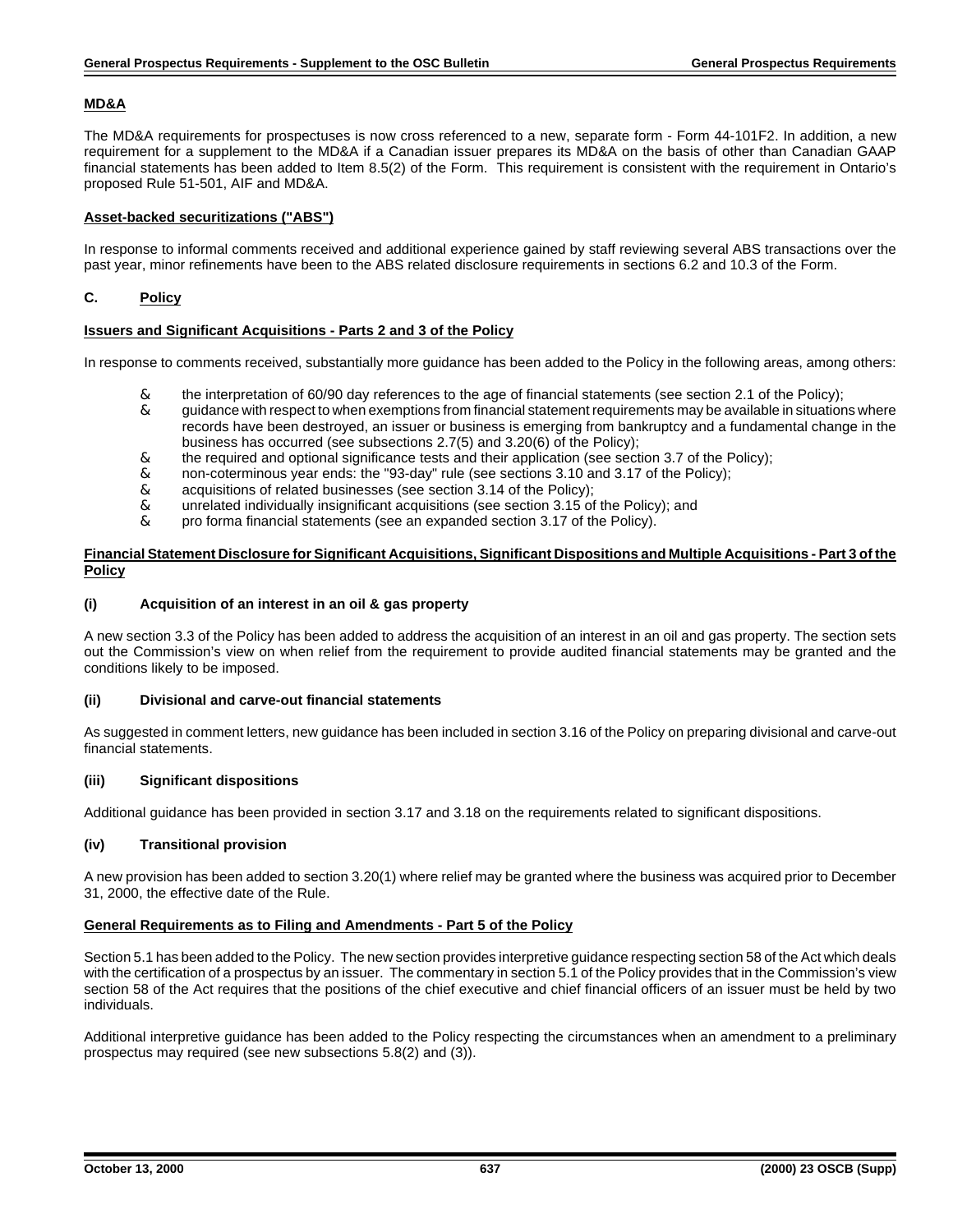## **Appendix B to Companion Policy 41-501CP**

A new Appendix B to the Policy was developed. This Appendix provides examples that illustrate how certain provisions of the Rule are to be applied.

## **V. INTERNATIONAL DISCLOSURE STANDARDS FOR CROSS-BORDER OFFERINGS**

In September 1998, the International Organization of Securities Commissions ("IOSCO") issued a set of international disclosure standards for use by companies in connection with cross-border public offerings and listings of equity securities ("International Disclosure Standards"). The proposed standards relate to non-financial statement disclosure requirements and do not address the issue of which bodies of accounting or auditing principles may be followed by the issuer in preparation of its financial statements. On September 28, 1999 the U.S. Securities and Exchange Commission adopted changes to its non-financial statement disclosure requirements for foreign private issuers, to conform those requirements more closely to the International Disclosure Standards endorsed by IOSCO. The Commission intends to review the developments in this area and further changes may be made to the Rule as part of the process relating to the conversion of Ontario's local rule into a national instrument.

## **VI. REGULATIONS REVOKED AND POLICIES RESCINDED**

## **Amendment of Regulation**

The Commission has made the following amendments to Regulation 1015 of the Revised Regulations of Ontario, 1990 (the "Regulation"), in conjunction with the making of the Rule. These amendments come into force at the time that the Rule comes into force:

- 1. Subsection 1(4) of the Regulation is amended by striking out "Subject to section 58" and substituting "Subject to Ontario Securities Commission Rule 41-501 *General Prospectus Requirements* and National Instrument 44-101 *Short Form Prospectus Distributions* and".
- 2. Subsection 2 (3) of the Regulation is revoked and the following substituted:

(3) If the issuer is a bank listed in Schedule 1 or II to the *Bank Act* (Canada) or is a company undertaking and transacting life insurance that is licensed under the *Insurance Act*, the issuer's financial statements are not required to comply with the following provisions if the financial statements are prepared in accordance with a statute incorporating, continuing or governing the issuer and in accordance with any applicable generally accepted accounting principles:

- 1. Subsection (1).
- 2. Subsection 9.1 (1) of Ontario Securities Commission Rule 41-501 *General Prospectus Requirements*.
- 3. Subsection 7.1 (1) of National Instrument 44-101 *Short Form Prospectus Distributions*.
- 3. Subsection 2 (5) of the Regulation is amended by striking out "sections 9, 52, 65, 91 and 94" and substituting "sections 9, 91 and 94".
- 4. Sections 34, 35, 36 and 37 of the Regulation are revoked.
- 5. Paragraphs 1, 2, 4, 5, 6 and 7 of subsection 38(1) of the Regulation are revoked.
- 6. Sections 39, 40, 41 and 42 of the Regulation are revoked.
- 7. Sections 45, 46, 47, 48 and 49 of the Regulation are revoked.
- 8. Sections 52, 53, 55, 56, 57, 58 and 59 of the Regulation are revoked.
- 9. Sections 61, 62, 63, 64, 65 and 66 of the Regulation are revoked.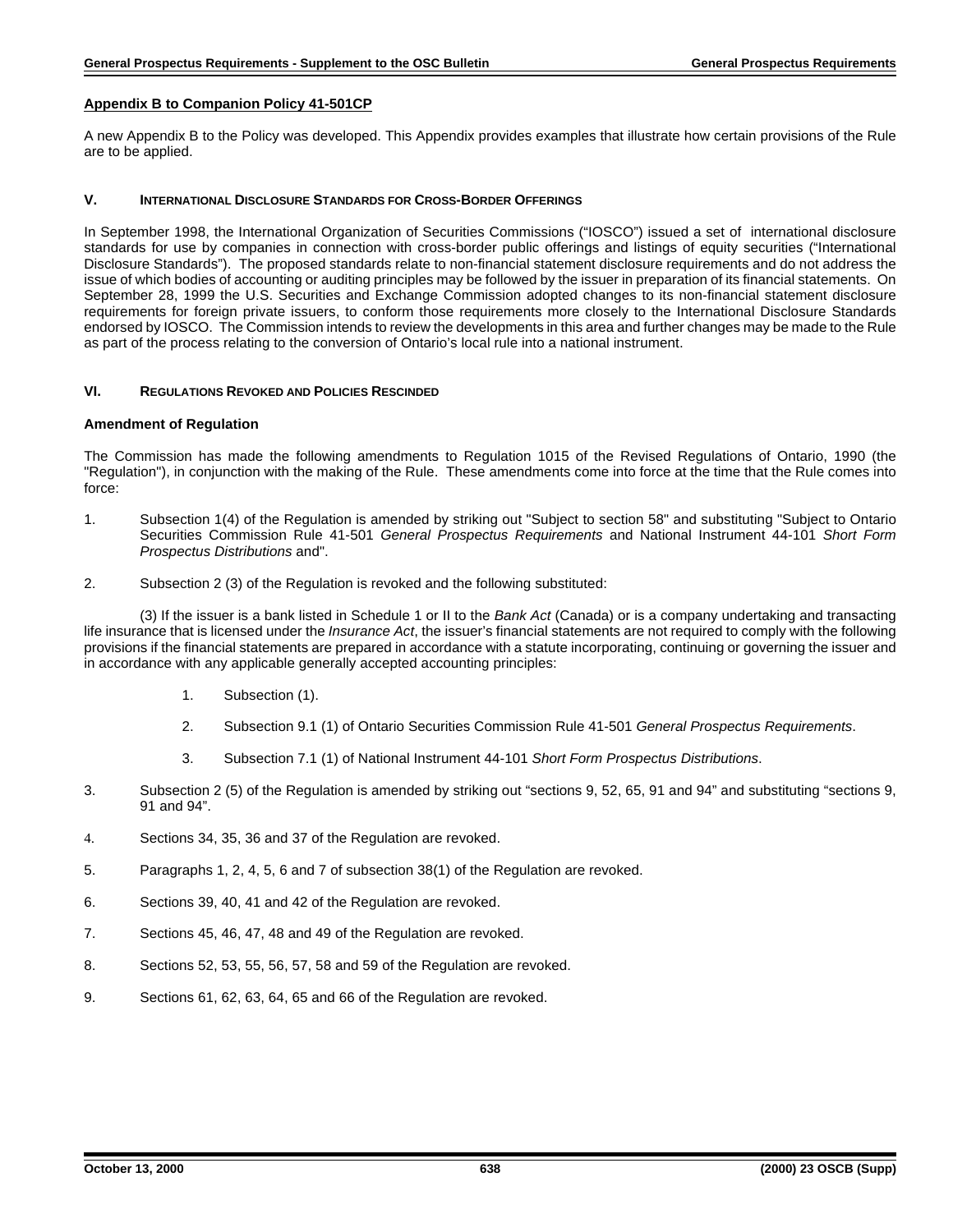- 10. Section 72 of the Regulation is revoked and the following substituted:
	- **72.** The following provisions apply with necessary modifications to a statement of material facts:
		- 1. Section 60.
		- 2. Subsection 3.2 (4), section 4.9, Part 9, section 10.1, paragraphs 2 and 3 of subsection 13.2 (1), paragraph 6 of subsection 13.2 (2), paragraphs 7 and 8 of subsection 13.3 (1), paragraph 1 of subsection 13.3 (2), section 13.4 and clause 13.7 (3) (d) of Ontario Securities Commission Rule 41-501 *General Prospectus Requirements*.
		- 3. Item 9 of Form 41-501F1 *Information Required in a Prospectus*.
- 11. Sections 80, 81 and 82 of the Regulation are revoked.
- 12. Forms 12, 13 and 14 of the Regulation are revoked.

## **Rescission of Ontario Securities Commission Policy 5.1 and 5.7**

The Commission has also rescinded, effective on the date that the Rule comes into force,

- (i) Policy 5.1 (other than Part A(a) and (b) of Section 10; Section 19; Section 24 and; Section 26)<sup>6</sup>; and
- (ii) Policy 5.7 (other than Section 1a of Item A and Section  $2(c)$  of Item B)<sup>7</sup>.

The text of the rescission follows:

"Policy 5.1, except Part A(a) and (b) of section 10, section 19, section 24 and section 26 and Policy 5.7, except section 1a of Item A and Section 2(c) of Item B, are hereby rescinded."

# **VII. ACCOUNTANTS MANUAL**

Upon the coming into force of the Rule and Companion Policy several chapters of the Accountants Manual will no longer be relevant. Staff will be publishing a notice at the appropriate time to indicate which chapters of the Accountants Manual are no longer applicable.

## **VIII. TEXT OF RULE, FORMS AND COMPANION POLICY**

The text of the Rule, Forms and Policy follows.

DATED: October 13, 2000

Section 26 of Policy 5.1 will be reformulated as part of proposed Rule 48-501 Market Stabilization.

Section 2(c) of Item B is being reformulated as part of proposed National Instrument 52-102 Use of Currencies.

<sup>&</sup>lt;sup>6</sup> Part A(a) and (b) of Section 10 of Policy 5.1 is being reformulated as part of proposed Rule 48-502 Over-Allotment Options and<br>Underwriters' Compensation. Proposed Rule 48-502 was published for comment on April 25, 199

Section 24 of Policy 5.1 is being reformulated as part of proposed Rule 54-501 Prospectus Disclosure in Certain Information Circulars. Proposed Rule 54-501 was published for comment on March 17, 2000.

<sup>&</sup>lt;sup>7</sup> Section 1a of Item A is being reformulated as part of proposed Rule 41-502 Prospectus Requirements for Mutual Funds. Proposed Rule<br>41-502 was published for comment on June 27, 1997.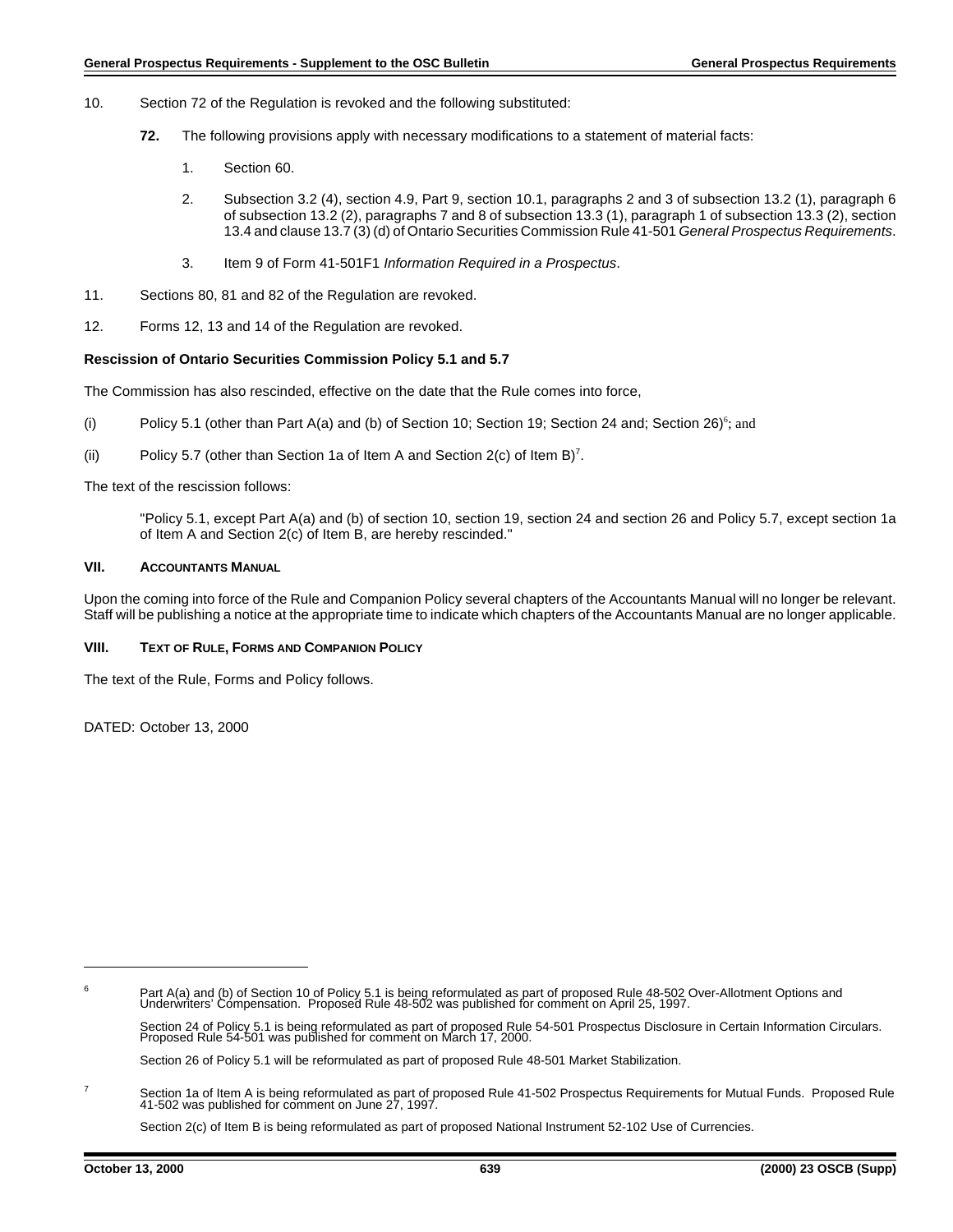# **APPENDIX A TO NOTICE OF RULES AND POLICY UNDER THE SECURITIES ACT RULE 41-501 GENERAL PROSPECTUS REQUIREMENTS LIST OF COMMENTERS**

- 1. Bennett Jones by letter dated February 15, 2000.
- 2. Burnet, Duckworth & Palmer by letter dated February 14, 2000.
- 3. CICA Task Force on Prospectuses and Other Offering Documents by letter dated February 14, 2000.
- 4. Ernst & Young LLP by letter dated February 16, 2000.
- 5. KPMG LLP by letter dated February 21, 2000.
- 6. McCarthy Tétrault by letter dated February 14, 2000.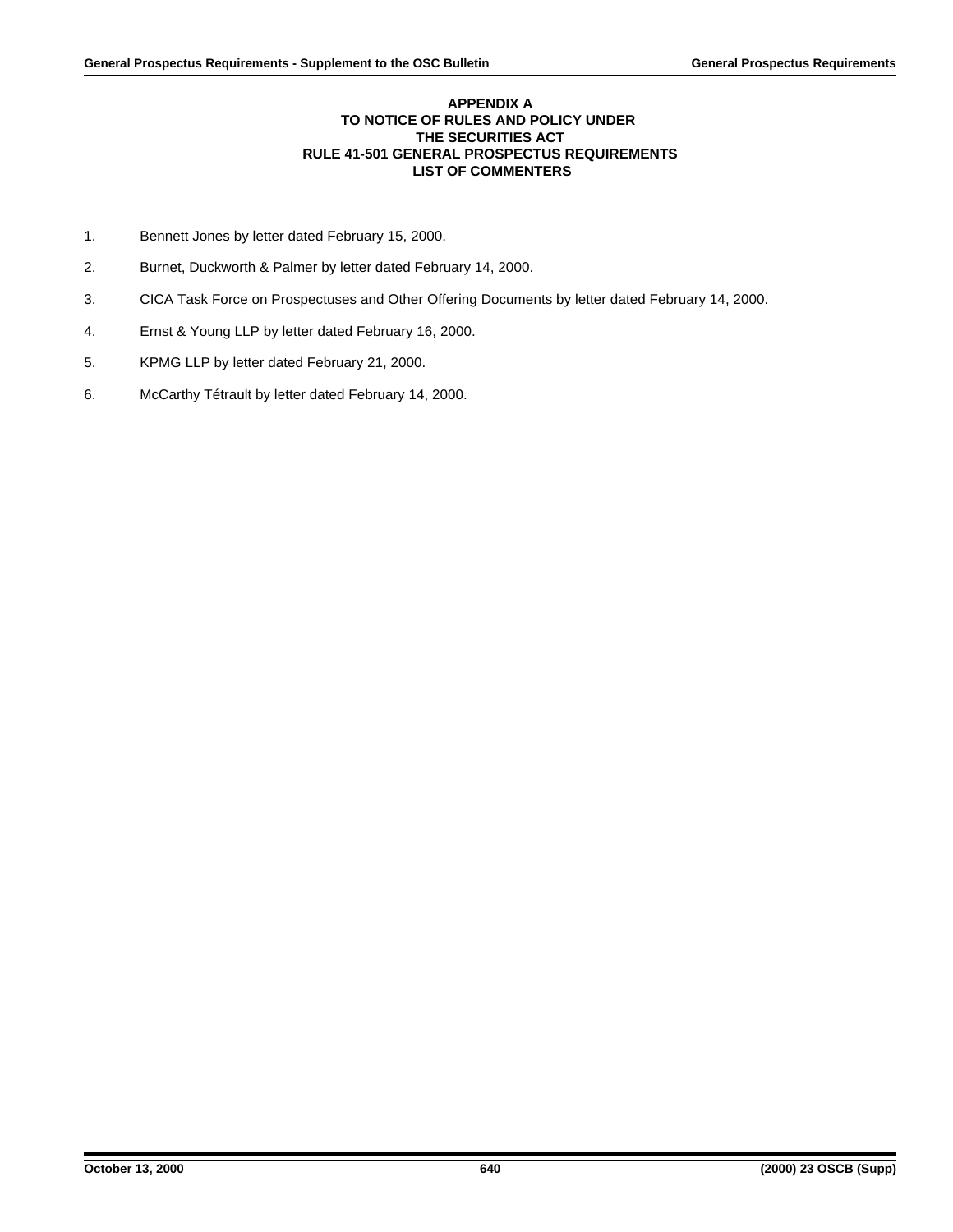# **APPENDIX B TO NOTICE OF RULES AND POLICY UNDER THE SECURITIES ACT RULE 41-501 GENERAL PROSPECTUS REQUIREMENTS SUMMARY OF COMMENTS RECEIVED AND RESPONSES OF THE ONTARIO SECURITIES COMMISSION**

The Commission received 6 submissions on the December 1999 proposed instruments.

The Commission carefully considered all of the submissions received and would like to thank the commenters for taking the time to compile their very valuable comments. The Commission would particularly like to thank those commenters who also elaborated on their comments and suggested how the instruments could be made more understandable. The Commission hopes that the redrafted instruments represent a marked improvement over the December 1999 proposals.

The following is a summary of the comments received, together with the Commission's responses, organized by topic. In the summary, references to proposed Rule, proposed Policy and proposed Forms (collectively, the "proposed instruments") are references to the December 1999 version of these documents. References to the Rule, Policy and Forms (collectively, the "instruments") are references, the final version of these documents.

# **PART A** - **OVERALL COMMENTS**

# **I. Drafting Style**

## *(i) Comment*

Three commenters, all commenting on behalf of accountants, expressed views on the drafting style of the proposed Rule, Policy and Prospectus Form. One commenter stated that the wording of the instruments was unnecessarily obscure; the text was not user friendly; and as a result, the instruments will be difficult for issuers and their advisers to understand and apply, and for Commission staff to administer. The commenter noted that the proposals should embody the plain language principles set out in section 1.2 of the Policy.

Another commenter found the language difficult to work through and overly legalistic and recommended that every effort should be given to simplifying the language.

The third commenter also noted that it continued to find the proposed Rule very difficult to understand and interpret.

# *Response*

In finalizing the instruments the Commission was keenly aware of these concerns and made every effort to address them. Given that many of the key provisions of the instruments relate to financial reporting and that accountants would be called upon to assist issuers in applying them, it was very important to the Commission that the issues raised by the commenters were satisfactorily addressed. Consequently, staff of the Commission, on behalf of the CSA, invited the commenters who raised these issues to a meeting to discuss them with staff in greater detail. The meeting between these commenters and the staff was very helpful in identifying ways in which their comments could be addressed. Though the general style of drafting is dictated by legislative requirements in Ontario, and other jurisdictions, a number of changes were made to the proposed Rule in an attempt to simplify it, and extensive additional guidance, including examples, was added to the proposed Policy to assist issuers and their advisors. Some sections of the proposed Rule have been re-organized and reworded in an effort to make it easier to read and understand. The Commission very much hopes that the redrafting of the proposed instruments is responsive to these comments.

# **II. National Harmonization**

# *(i) Comment*

One commenter applauded the Commission's undertaking to work with the CSA and the stated intention of Commission staff in Alberta, British Columbia and Quebec, to recommend that their respective Commissions provide accommodation to facilitate filings prepared in accordance with the proposed Rule and Prospectus Form.

Another commenter strongly encouraged the Commission to work with the CSA to adopt a national general prospectus instrument. In fact, the commenter recommended that the Commission delay implementing the proposed Rule in Ontario until a national instrument is developed and continuous disclosure standards are in place which address significant business acquisitions.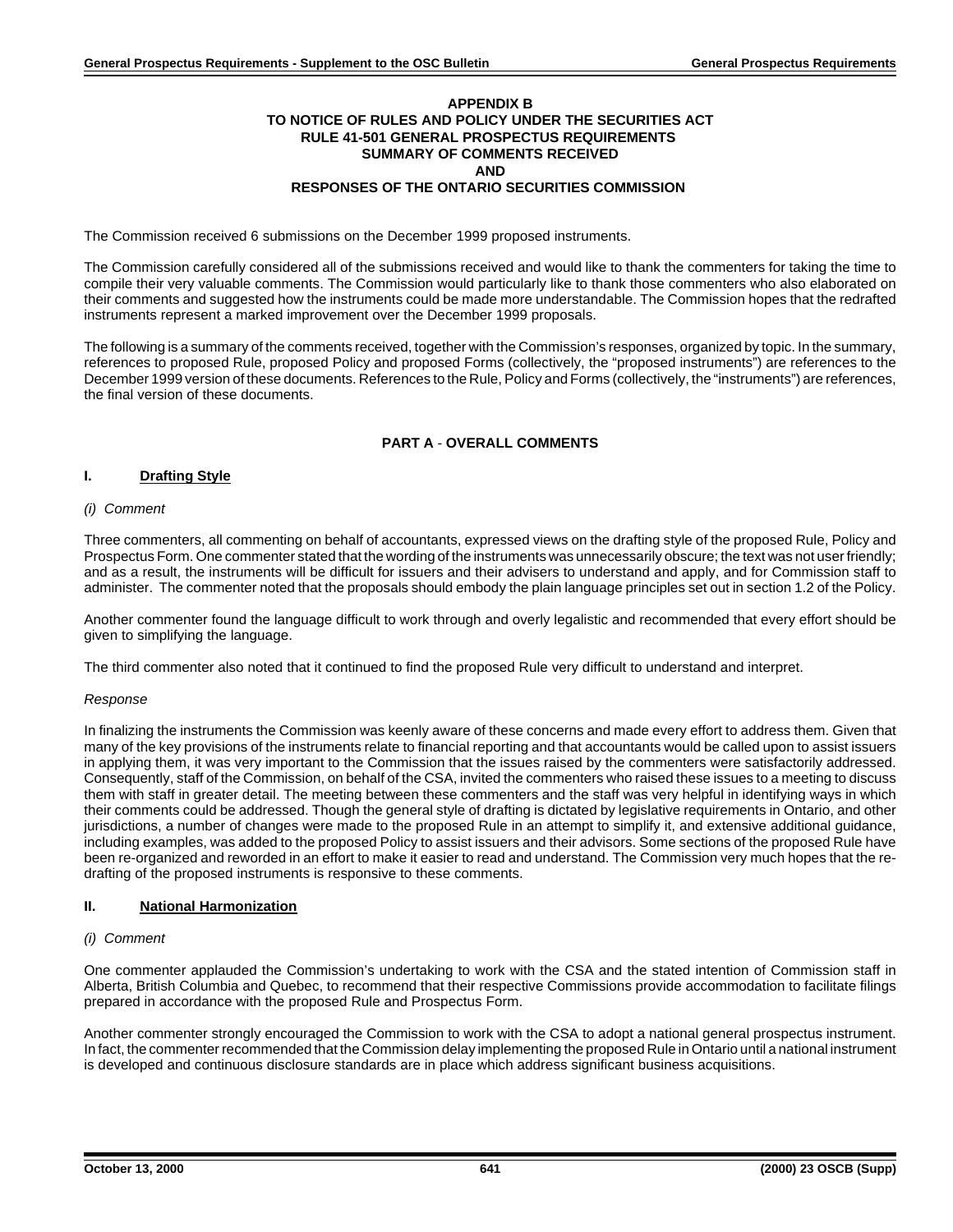## *Response*

The Commission understands the commenters' concerns and has worked diligently with the CSA to address this point. The CSA Chairs have approved using the Rule as the basis for developing a national instrument and work has begun on that front. However, given the statutory time periods required to make a rule and the time available to the Commission before the rule entitled National Policy Statement No. 47 *Prompt Offering Qualification System* is to expire, it would not have been possible to prepare a national general prospectus rule.

The Commission also understands that in the interim, staff of the securities commission in each of British Columbia, Alberta and Quebec will recommend to their respective commission that relief be provided to permit the filings of prospectuses prepared in compliance with the requirements of the Ontario instruments.

Regarding the comment that implementing the instruments should be delayed until continuous disclosure requirements are in place for business acquisition disclosure, the Commission has decided to proceed with finalizing the Rule. The Rule not only brings together in one place the prospectus requirements that have been scattered throughout the Act, Regulation, policy statements, notices and the Corporate Finance Accountant's Practice Manual, it also considerably updates these requirements. The existing requirements in securities regulation have included business acquisition disclosure requirements for prospectuses for many years. When the Commission requested comment in May 1997 on its proposal to either maintain its materiality approach to business acquisition disclosure or adopt an SEC approach, the public comments received overwhelmingly supported an SEC approach. This approach is now reflected in the instruments.

# *(ii) Comment*

One commenter again encouraged the Commission to develop national instruments consolidating various requirements such as those for the financial statements of issuers and acquired entities, MD&A, and AIF's.

## *Response*

The Commission recognizes the merits of consolidating certain requirements, such as the financial statement requirements for issuers and acquired companies, into one or more separate national instruments. Given the statutory time periods required to make a rule and the time available to the Commission before the rule replacing National Policy Statement No. 47 is to expire, it would not have been possible to prepare a new national instrument, publish it for comment and finalize it.

# **III. Harmonization with the SEC**

#### *(i) Comment*

A commenter again requested that the Commission formally adopt the SEC's rules regarding historical financial statements and *pro forma* financial statements relating to businesses that have been acquired as the commenter continued to find the proposed Rule difficult to understand and interpret. The commenter acknowledged that the SEC rules are also complex but stated that practitioners are experienced in applying the rules, and that most anomalies in the SEC rules have been fixed over time. Concern was expressed that there will be a significant "break-in" period for the proposed rules.

Another commenter expressed concern about the significant differences between the proposed requirements and the SEC regime and hopes that they can be minimized in time.

#### *Response*

As noted in the December 1999 Notice, the Commission recognizes the value in harmonization with the requirements of the SEC where those requirements are appropriate for Canadian capital markets and consequently made harmonizing changes to the proposed Rule. However, the Commission disagrees with the proposition that the SEC's regulatory regime, in its entirety, is appropriate for the Canadian markets. Instead, the Commission has moved towards greater harmonization in the formulation of the significance tests and in other areas. In many instances, the differences between the Rule and the SEC's requirements result in requirements that the Commission believes are better suited to the Canadian market.

In several instances, additional conforming changes have been made to the Rule. For example, the revised instruments include guidance very similar to the SEC's "93 day rule" for situations where the issuer and the business do not have coterminous year-ends. As another example, the guidance for applying the significance tests has been brought more in line with the SEC's approach. The Commission believes that, in the few areas where there are differences from the SEC regime (i.e., where an option has been provided to perform the significance tests at a more recent date and to present pro-forma income statements using "pre-acquisition" stub period financial statements), there are good reasons for these differences. The Commission also believes that the instruments will, after an initial break-in period, be easier to apply than the SEC's requirements since all the requirements have been included in one set of instruments rather than scattered throughout many different reference sources.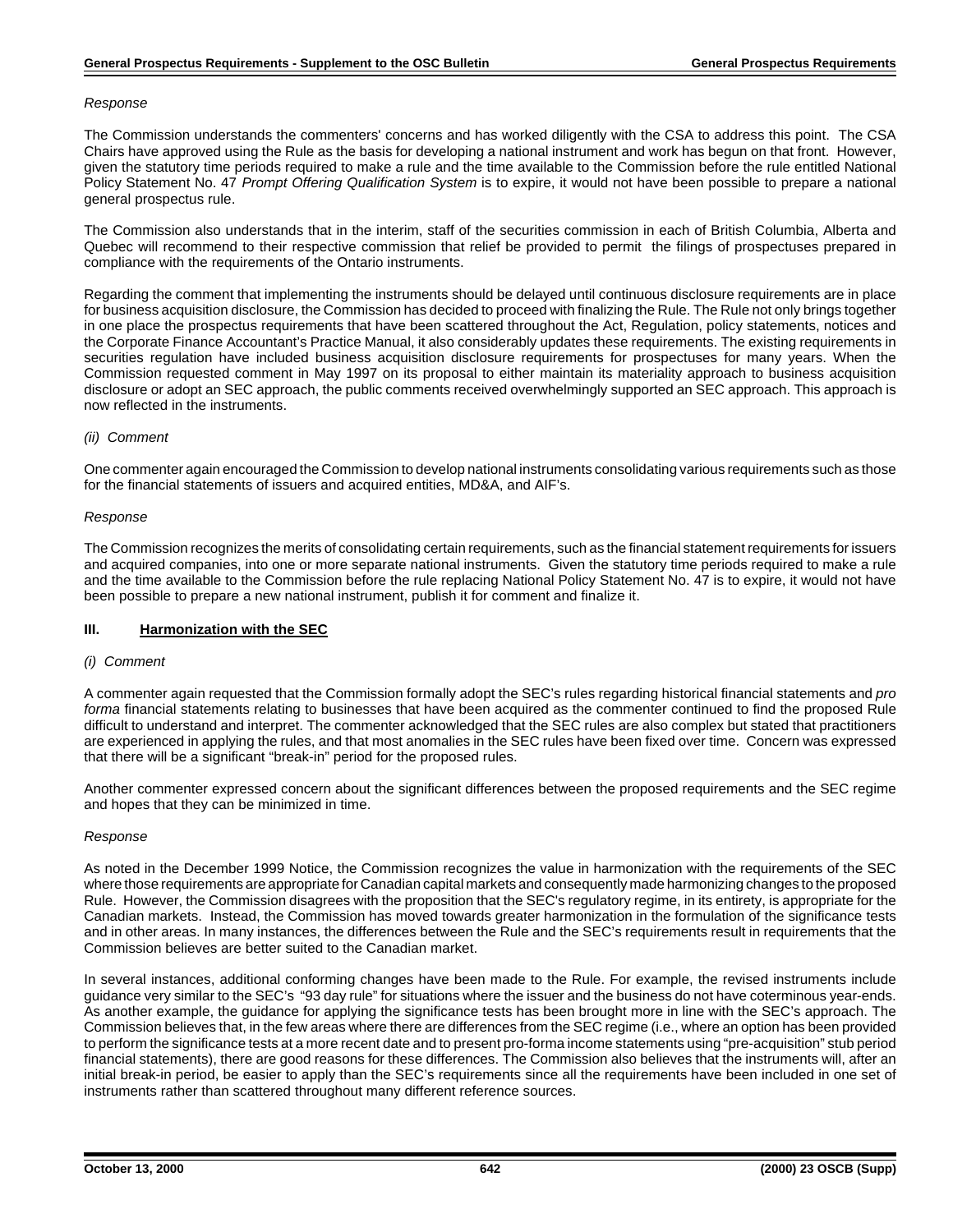# *(ii) Comment*

A commenter expressed concerns about the acquisition disclosure requirements as they apply to cross-border financings that are also subject to SEC jurisdiction. The commenter stated that it would be a disservice to investors if the differing requirements in Canada and the U.S. were permitted to create alternative or conflicting accounting presentations. The commenter recommended that the Commission accept the requirements for an SEC Form-1 filing incorporating financial statements prepared in accordance with Canadian GAAP with a reconciliation to U.S. GAAP.

# *Response*

The Commission agrees generally with the concern and, as noted in the previous response, has tried to achieve a substantially similar regime. There should be no significant differences between the requirements given that the SEC's significance tests, financial statement and *pro forma* financial statement requirements are the same. The Commission is not, however, prepared to permit a Canadian company doing a cross-border offering to file in Canada documents prepared in accordance with the SEC's Form F-1. The onus is on issuers who are reporting issuers in both jurisdictions to ensure that they comply with the regulatory requirements in both Canada and the U.S.

# **IV. Continuous Disclosure Regime**

# *(i) Comment*

One commenter thought that the provisions concerning significant acquisition disclosure have been included in the prospectus proposals to address shortcomings in the continuous disclosure system. The commenter does not support this approach and believes that the timely disclosure of business combinations should be addressed through the continuous disclosure system.

Another commenter noted that the continuous disclosure regime should remain a priority.

# *Response*

The Commission emphasizes that the provisions concerning significant acquisition disclosures were included in response to comments received on the December 1999 version of the Rule as noted above. The requirements were not introduced to address shortcomings in the continuous disclosure system.

However, the Commission recognizes the interaction between the requirements for prospectus and continuous disclosure and the Commission also recognizes that the market would benefit from more timely disclosure of significant business acquisitions. The continuous disclosure regime is a priority of the Commission. The issue of continuous disclosure for business acquisitions is discussed in the Integrated Disclosure System ("IDS") Concept Paper, which was published for comment in January, 2000. Comments on the IDS Concept Paper are currently being analyzed. The prospectus requirements will be revisited if changes are made to the continuous disclosure regime to address business acquisition disclosure as a result of the IDS proposals.

# **V. Special Warrant Prospectuses**

# *(i) Comment*

One commenter expressed the view that the preparation of a prospectus for the issuance of securities under special warrants, while providing documentation for the public record, is largely irrelevant to the investors that the prospectus is designed to inform and protect. In the commenter's view, the result is an unnecessary cost for issuers without a corresponding benefit for investors. The commenter thought that the utility of a prospectus in this situation will be reduced further if the IDS proposals are adopted.

# *Response*

As noted in the December 1999 Notice, the Commission has resolved not to provide special treatment for special warrant transactions in the context of the instruments. The Commission is of the view that the differences between special warrant offerings and other offerings are mainly with respect to timing. The significance of the prospectus to an issuer's continuous disclosure record is a key factor in the decision to make no distinction between, and therefore not establish a separate system for, special warrant and other offering documents.

It is very possible that when proposed Multilateral Instrument 45-201 Resale of Securities, published for comment in September, 2000, and the IDS proposals become effective, special warrant offerings will no longer be made. In the meantime, special warrants transactions will continue to be done and certain disclosure standards must be met in order for the underlying securities to become freely tradeable.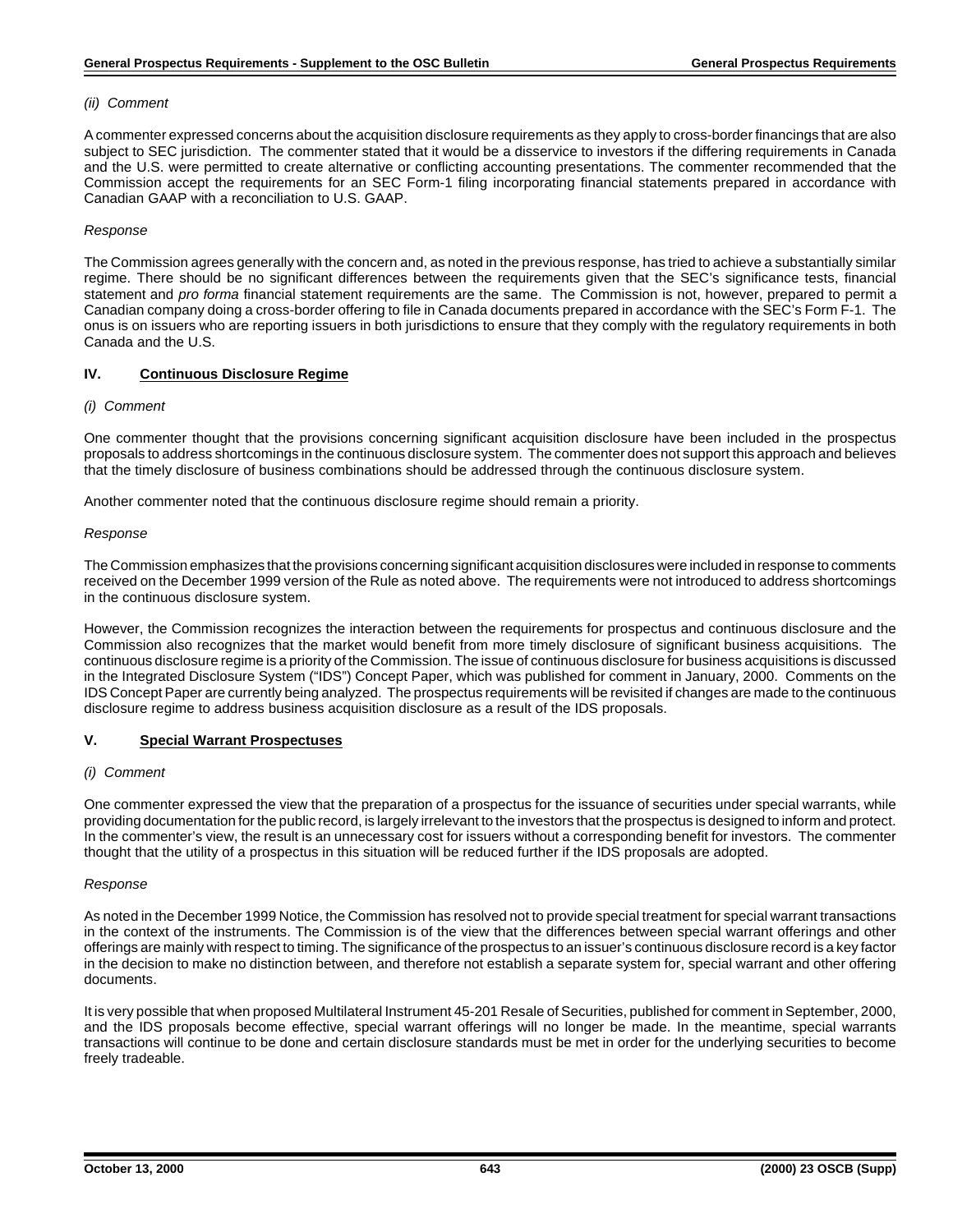# **PART B** - **SPECIFIC COMMENTS**

# **I. Definitions and Interpretations**

# **1. Junior Issuer - "Market Capitalization" Test**

*(i) Comment*

One commenter requested clarification of when the market capitalization calculation, for purposes of defining a junior issuer, should be made.

## *Response*

Clarification has been added to the definition of junior issuer and to the interpretation in section 2.7 of the Rule. The test now refers to a 20 day average calculation within 5 days prior to the date of the preliminary prospectus.

# **2. Probable Acquisition of a Business**

## *(i) Comment*

One commenter agreed with the guidance provided in section 3.4(2) (section 3.3(2) in the 1999 proposed Policy) of the Policy. The commenter believed that the test of whether a proposed acquisition is a "probable acquisition of a business" should be an objective, rather than a subjective, test. However, the commenter believed that the Commission should provide additional guidance on the standard of probability as in its view, the guidance provided in the Policy is unworkable. The commenter noted that applying the objective standard of the "reasonable person" test is different from assessing the range of probabilities contained in Handbook s. 3290, *Contingencies*. Furthermore, within Handbook s. 3290, the ranges of probabilities are provided as a basis for establishing the appropriate accounting treatment only. A business combination is never recorded prior to closing irrespective of how "likely" it is to occur.

## *Response*

The Commission believes that although the Rule and the wording in the Handbook s. 3290 are not identical, they are not substantially different. The "reasonable person" concept is well known in the field of law. Applying the reasonable person test is not meant to complicate the decision making process, it should simplify it by requiring the use of common sense. Reference to Handbook s.3290 was meant to assist accountants by directing them to a concept better known by them, but one which should not result in a substantially different result than the reasonable person concept. If in doubt, the issuer's accounting advisor should consult the issuer's legal counsel.

# **3. Definition of Income from Continuing Operations**

#### *(i) Comment*

One commenter suggested removing the word "net" from the definition of "income from continuing operations" because "net income" implies income *after* the deduction of discontinued operations, extraordinary items, and income taxes.

#### *Response*

The Commission agrees with the comment and has made the change to the definition.

# **II. Comparative Figures**

#### (i) Comment

One commenter disagreed with comment N.1(ii) in Appendix B to the December 1999 Notice which stated that "...failure to provide comparative figures, as contemplated by subsection 2.2(5) of the 1999 proposed Policy represents a departure from GAAP, unless the information is not reasonably determinable." The commenter objected to the rationale provided and the original commenters' view that it is contrary to GAAP to omit comparative financial statements. The commenter also stated that if securities regulators have concluded that depending on the significance of an acquisition, only a single year of financial statements of an acquired business is necessary for users of a prospectus, then it is not meaningful to require comparative financial statements in these circumstances. In such circumstances, presenting a single year of financial statements would be in accordance with GAAP.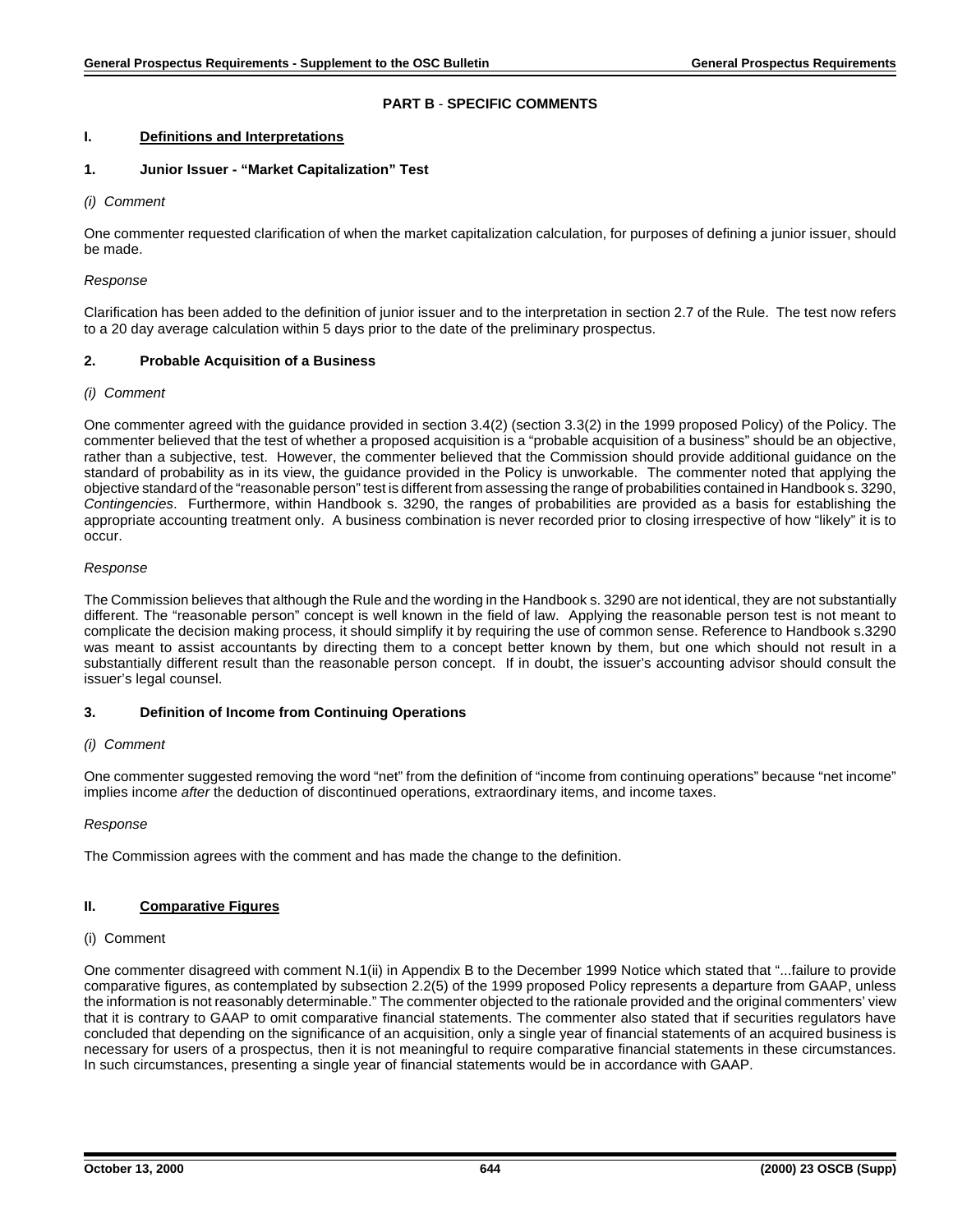#### *Response*

The Commission is of the view that in certain circumstances, such as the one provided for in section 2.7(4) of the Policy, lack of comparatives is appropriate and would be in accordance with GAAP.

# **III. Change in Year End**

## *(i) Comment*

Two commenters found it difficult to understand the wording regarding financial statement requirements where there has been a change in a year-end. In particular, the use of the words "...may omit the financial statements for the year in which the financial year end changed", which suggests that a gap in the continuity of the financial statements is acceptable, was confusing to the commenters.

One commenter hoped that it was the Commission's intention that a financial year of less than 9 months resulting from a change in year end will not count as one of the three most recently completed financial years in the case of s. 4.3 of the proposed Rule or one of the most recently completed financial years under s. 6.3 of the proposed Rule. The commenter noted that this would be consistent with its understanding of the SEC's rules and with s.7.2(1) of National Policy Statement No. 51, Changes in the Ending Date of a Financial Year and in Reporting Status, ("NP 51"), which does not consider a Transition Year of less than nine months to count as a comparative to the new financial year.

The commenter suggested defining "Transition Year" using the definition in NP 51 and then using this defined term in the Rule. The commenter also suggested adding an example.

#### *Response*

The Commission agrees. Section 2.1 of the Rule has been amended to include a definition of "transition year" identical to that in NP 51. In addition, sections 4.3 and 6.9 of the Rule have been modified to clarify that only a transition year of at least nine months may be used for one of the years of historical financial statements required to be included in a prospectus.

## **IV. Significant Acquisitions - Reporting Requirements**

#### **1. Annual Financial Statements**

#### *(i) Comment*

A commenter expressed the view that the requirement in s.6.3(2) of the proposed Rule is unduly onerous in the absence of a continuous disclosure rule. It was noted that at the time of a transaction, an issuer may not necessarily know that the transaction will have to be revisited three years later if the issuer files a prospectus.

#### *Response*

In the vast majority of cases, the issuer will know at the time of an acquisition whether the acquisition will be a significant acquisition for purposes of prospectus disclosure. For some acquisitions, such as individually insignificant acquisitions and acquisitions of major significance (ie. at the 100% significance level), this may not be the case. To partially offset this, the Rule, unlike the requirements in the U.S., permits the significance tests to be recalculated at a date closer to the date of the prospectus to recognize the potential growth of the issuer and thus the potential decline in significance of the acquisition.

As noted above, the Commission has substantially adopted the SEC's rules for business acquisition disclosure, notwithstanding the absence of continuous disclosure rules. This approach was advocated by commenters several years ago. The Commission believes that business acquisition disclosure is material and should be included in a prospectus. As noted in previous Notices, the Commission supports extending these requirements to continuous disclosure filings. Progress is being made on that front through the IDS proposal.

#### **2. Interim Financial Statements**

#### *(i) Comment*

Two commenters noted that although the proposed Rule was revised to clarify that separate financial statements of the acquired business would be required only for the years before the acquisition, no similar clarification was made for interim financial statements.

#### *Response*

The Commission agrees with this comment. The Rule has been amended to clarify that interim financial statements for periods subsequent to the date of an acquisition are not required.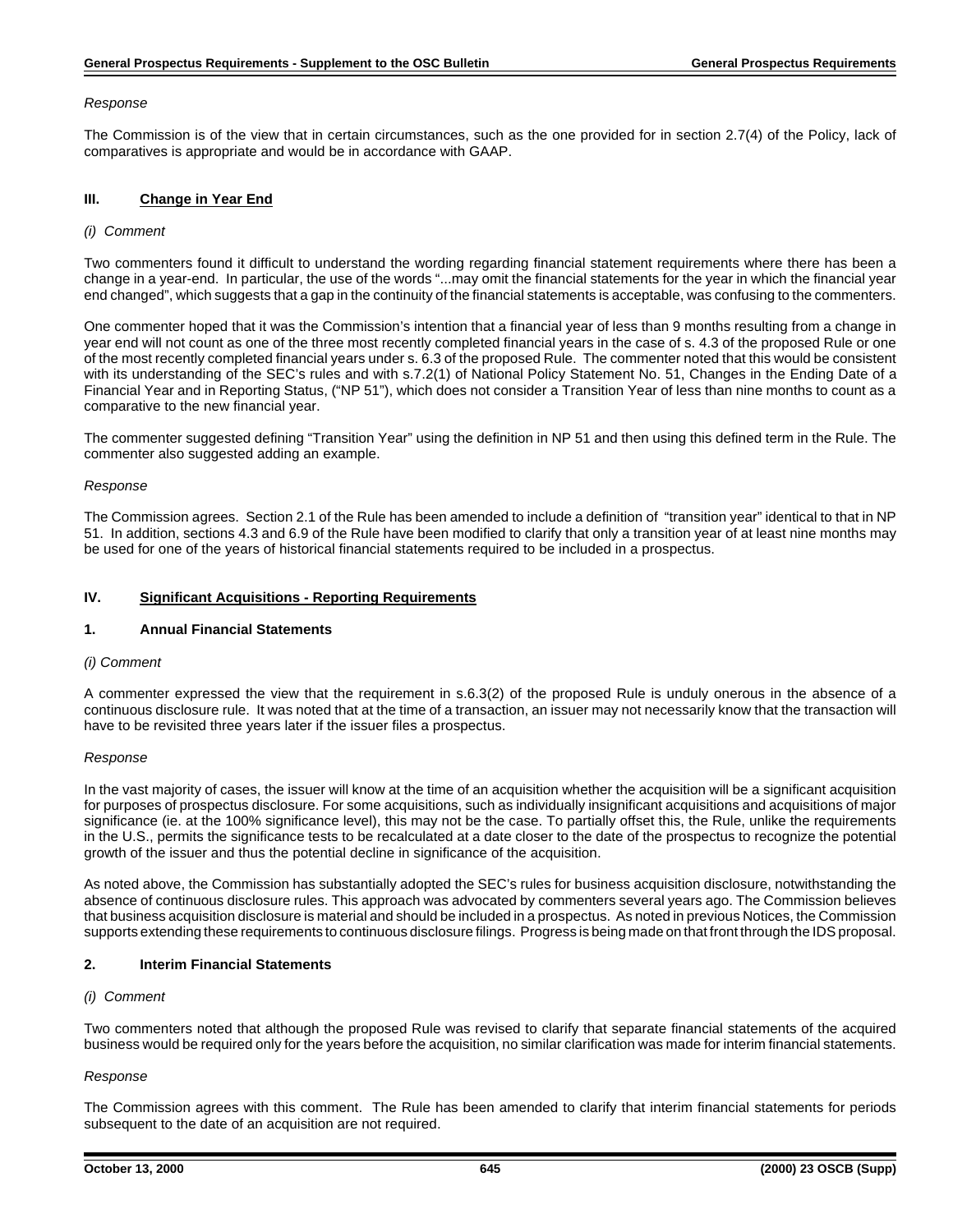## **3. Pre-acquisition Financial Statements**

### *(i) Comment*

One commenter previously commented on the July 1999 version of the proposed Rule and recommended that when interim financial statements of an acquired business are required to be included in a prospectus, the Rule should permit the filing of financial statements covering a stub period from the *beginning* of the acquired business's last financial year to *the date of the acquisition*, with comparatives for a period of approximately the same length. The Commission's response, as noted in the December 1999 Notice, was that an issuer may, at its option*,* include additional financial statements for a stub period but that the issuer was nonetheless required to include the interim financial statements for the acquired business's most recently completed interim period.

The commenter, in response to the December 1999 Notice, acknowledged that there was some merit in the Commission's approach in situations where the acquired business itself is a reporting issuer subject to quarterly reporting on a continuous disclosure basis. However, the commenter noted that even in these situations (i.e. the acquisitions of one public company by another), certain Canadian stock exchanges require the acquired company to file financial statements up to the date of the acquisition.

Two commenters noted that the Commission's position may be unduly onerous when the acquired company was a private entity which did not prepare interim financial statements. Such an entity would be required to prepare financial statements for the most recent interim period and as at the date of the acquisition.

## Response

The Commission reconsidered its approach and decided that the Rule should include an option that would permit issuers to include financial statements of an acquired business covering such a pre-acquisition period in lieu of interim financial statements. Sections 6.2, 6.3 and 7.2 of the Rule have been modified to this effect. Explanatory wording has also been included in the Policy. A new definition, "pre-acquisition period" has been introduced in section 2 of the Rule to effect this change. The Rule also provides that a limited gap, between the end of the pre-acquisition period and the date of acquisition, of up to 30 days may exist.

Although the SEC does not permit this approach, the Commission believes that this approach is a practical solution that provides appropriate disclosure to the marketplace.

## **V.** *Pro Forma* **Financial Statements**

#### *(i) Comment*

One commenter stated that in certain circumstances, the historical and *pro forma* financial statement requirements of the proposed Rule will be too extensive. In the absence of continuous disclosure requirements, the commenter questioned the usefulness of some information, on the basis of its age at the time of the prospectus.

# Response

No changes have been made to these basic provisions of the Rule in order to maintain an approach to business acquisition disclosure requirements that is consistent with that of the SEC. The Commission recognizes that the prospectus regime would be clearly relevant to an integrated continuous disclosure regime. As noted above, staff of the Commission are addressing this issue in the context of the IDS proposals.

# *(ii) Comment*

One commenter expressed its view that problems will arise in determining the interim periods for which *pro forma* financial statements are to be provided. By way of example, the commenter indicated that it is unclear how the stub period *pro forma* income statement is to be constructed and suggested that it would be helpful to issuers if some guidance was provided.

The commenter also suggested that guidance be provided as to how *pro forma* financial statements should be prepared when the issuer and significant acquired businesses have different financial year ends.

#### *Response*

To address these concerns, the Commission has amended the Rule by adding a new subsection 6.5(4) which prescribes how *pro forma* financial statements are to be prepared when the year ends are not coterminous. Guidance is provided in subsection 3.17(3) of the Policy. This guidance is very similar to the SEC's "93-day" rule.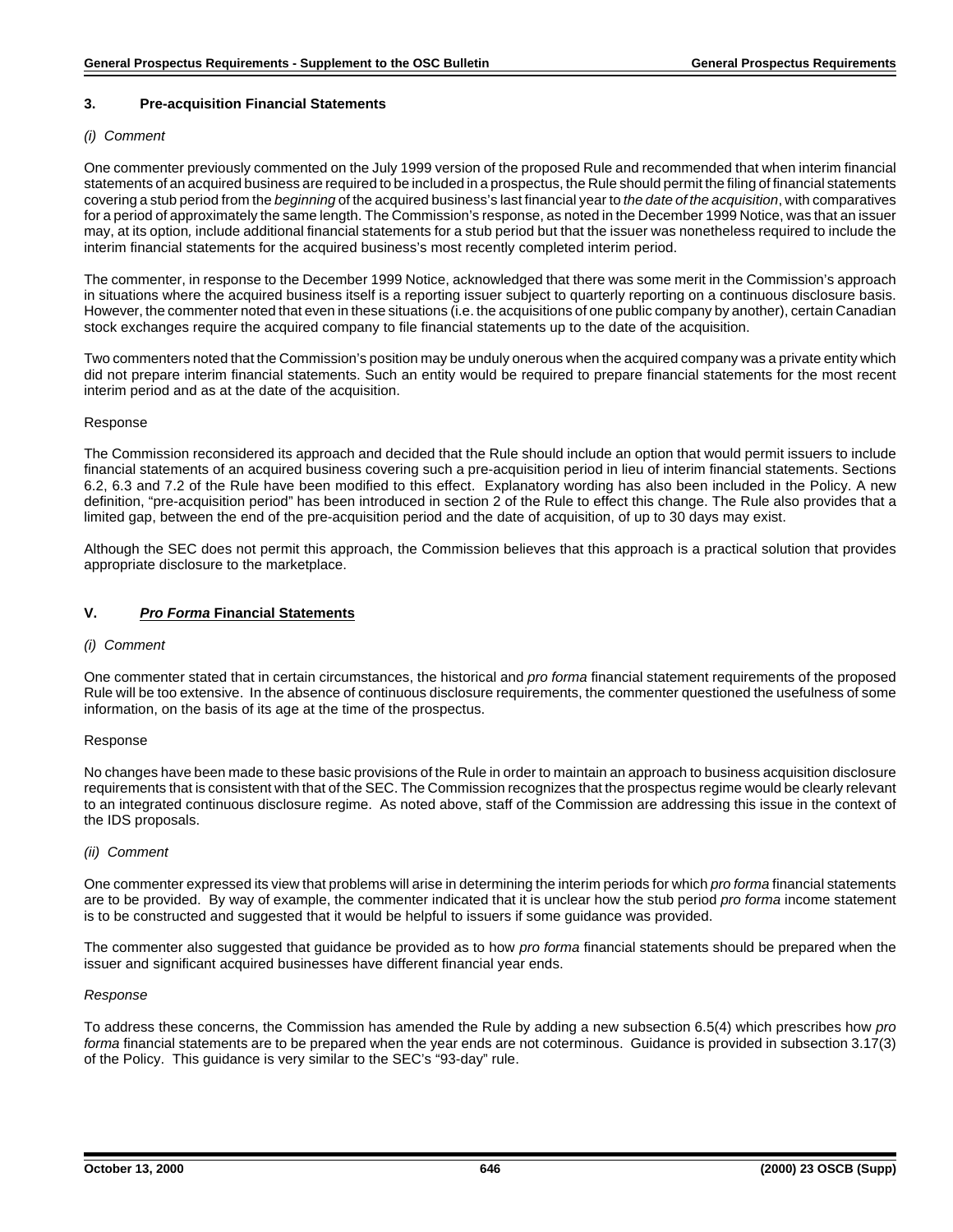#### *(iii) Comment*

One commenter believes there is a discrepancy in the *pro forma* income statement requirements for significant acquisitions that occurred in the issuer's current and most recently completed financial years. Footnote 34 to the proposed Rule stated that for acquisitions which occurred during the issuer's most recently completed year, a *pro forma* income statement is required for that year only and not for the subsequent period, if any. However, for significant acquisitions that occurred during the issuer's current fiscal period or significant probable acquisitions, section 6.2(1)7(b)(ii) of the proposed Rule required a *pro forma* income statement to be prepared to give effect to those acquisitions as at the beginning of each of the issuer's current financial year and most recently completed financial year.

The commenter recommended that the accounting treatment for acquisitions during the issuer's current financial year be conformed to that for the most recently completed financial year. This would make the requirement consistent with the SEC's.

The commenter stated that notwithstanding the SEC requirements, the commenter consulted U.S. accountants and understands that despite the SEC written guidance, alternative practices have developed. Specifically, the SEC has not objected to preparing *pro forma* income statements on the basis that the acquisition occurred at the beginning of each period presented. Accordingly, the commenter recommended that the proposed Rule omit the detailed description of the method to be used in constructing the *pro forma* financial statements in order to minimize unnecessary conflicts with existing practice.

#### Response

The Commission has restructured Part 6 of the Rule to provide greater clarity. Paragraph 2 of subsection 6.5(1) of the Rule requires that a *pro forma* income statement give effect to an acquisition as if it had taken place at the beginning of the earliest *pro forma* period presented whether the acquisition occurred in the issuer's current, or most recently completed, year. Staff of the Commission confirmed with senior SEC staff that this approach is consistent with the SEC's approach.

#### *(iv) Comment*

The commenter noted that in some cases, *pro forma* financial statements would be required for a period for which accounts of the acquired entity are consolidated in the accounts of the issuer. Such anomalous requirements should be eliminated.

#### Response

The Rule has been amended to clarify that a *pro forma* balance sheet will not be required where the most recent audited balance sheet of the issuer presented in the prospectus reflects the acquisition. A *pro forma* income statement will be required if the acquisition has not been consolidated into the issuer's income statement for a full year. This is consistent with the SEC's approach.

## **VI. Acquired Businesses - Additional Financial Statements Filed or Released**

# *(i) Comment*

One commenter expressed support for the provisions of s. 4.7 of the proposed Rule but felt that it was too punitive to compel the issuer to completely overhaul the historical and *pro forma* financial disclosures in the prospectus (not to mention the MD&A, financial summaries etc).

The commenter suggested that except for the rare instance where the release of the annual results is tantamount to reporting a material adverse change, the changes to the prospectus be limited to requiring the inclusion of the most recent financial statements along with a supplement to the MD&A to cover any significant  $4<sup>th</sup>$  quarter developments.

The commenter then went on to suggest expanding s. 6.4(2) of the proposed Rule to outline alternatives the issuer may choose, i.e., the minimum disclosure standard or the complete overhaul of the financial statements and related disclosures.

Another commenter expressed distress by the requirements for full financial statements to be included in a prospectus when selected information from the statements has been released. The commenter stated that frequently, the information needed to complete the statements (e.g., note disclosures) will not be readily available, and in the case of annual statements, the auditors will have to complete their work after the necessary information has been assembled. This will result in issuers postponing publication of relevant information in order to avoid delay in filing the prospectus.

#### *Response*

The Commission is sympathetic to the concerns raised and has modified the Rule as a result. The Commission decided that the brightline test for inclusion of financial statements, comfort on them and updating of MD&A and *pro formas* would be the actual filing of the financial statements, rather than a press release disclosing results. A summary of the changes follows.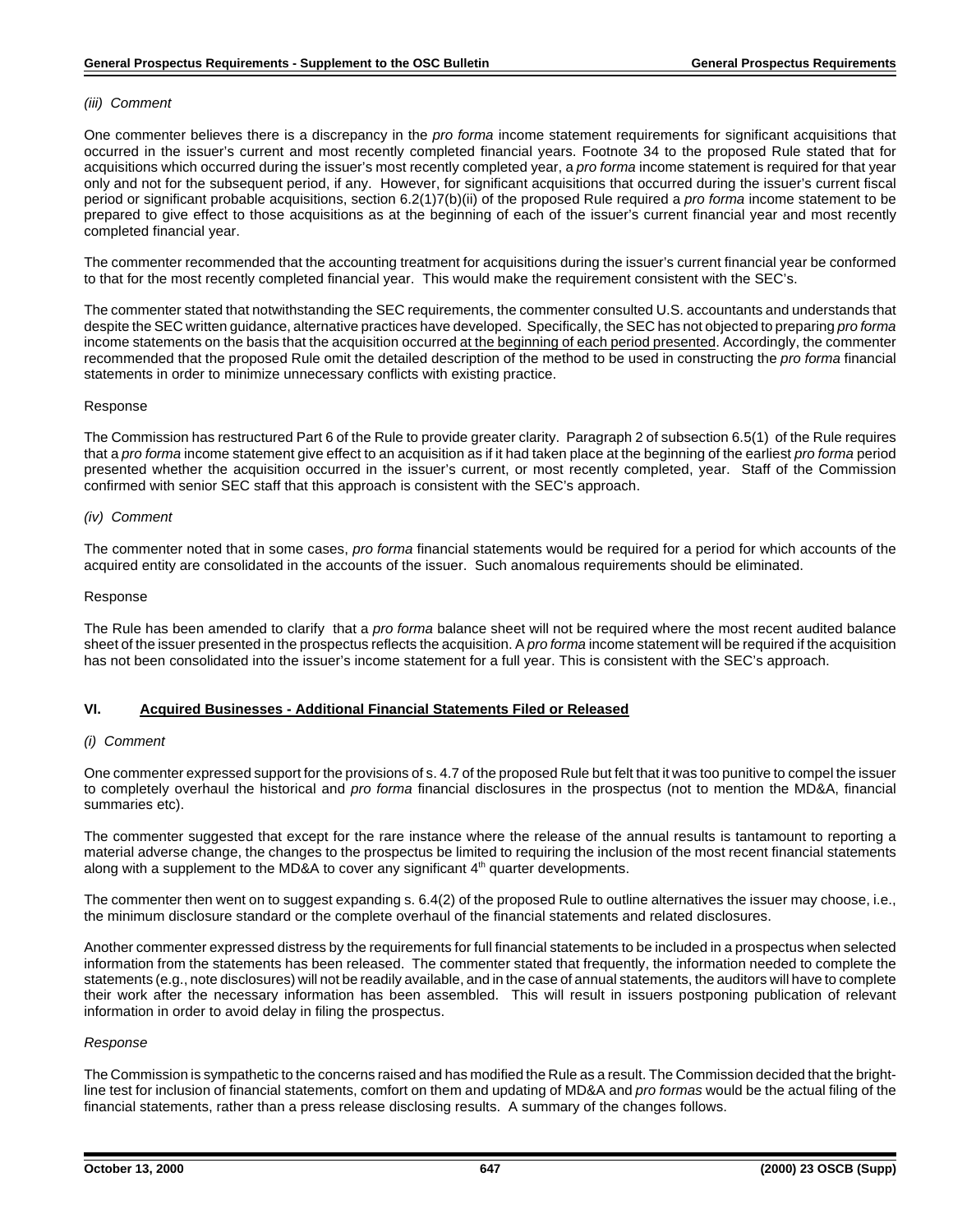- If an issuer *press releases* financial information pertaining to interim or annual financial periods prior to filing its final prospectus, the final prospectus should include the contents of the press release in the prospectus (perhaps under a caption entitled "Significant Developments" or something similar). No comfort on the numbers disclosed in the narrative will be required (which is the same treatment afforded other non-financial statements numerical information included in a prospectus) and neither updating of *pro forma* financial statements nor MD&A is specifically required. (See subsection 4.7(2) of the Rule)
- If, however, an issuer *files* its interim or annual financial statements prior to filing its final prospectus, the final prospectus should include the contents of the press release as above and in addition, include the financial statements that have been filed. These financial statements will need to be comforted. In addition, *pro forma* financial statements must be updated and MD&A must be updated or supplemented. (See subsection 4.7(1) of the Rule)
- The specific requirement to include financial statements which have been approved by the board of directors for a more recent period but which have not been filed has been deleted.

## (ii) Comment

A commenter was of the view that the current drafting suggested that s. 6.4 of the proposed Rule would require more recent financial statements of significant acquired businesses for periods after the date of the acquisition.

The commenter suggested that the section makes sense only for probable acquisitions and for recently completed acquisitions where an interim period or financial year ended shortly before the acquisition and the prospectus is filed before the expiry of the applicable period of 60 or 90 days, respectively.

## *Response*

The Commission agrees with the comment. As a result, changes have been made to subsections 6.7(1) and 7.3(1) of the Rule.

# **VII. Significant Acquisitions Accounted For Using the Equity Method**

## *(i) Comment*

Two commenters recommended that issuers be permitted to derive summary interim information from unaudited information. In their view, if this is not permitted, then the apparent benefit of the exemption is lost by requiring a special audit for such interim information.

#### *Response*

The Commission agrees with the comment. Section 6.10 of the Rule has been clarified so that although summary annual financial information should be derived from audited financial statements, there is no requirement that summary interim financial information be derived from audited financial statements or otherwise subjected to audit procedures.

# *(ii) Comment*

One commenter questioned whether there was any intention that interim periods required under this section be derived from financial statements which have been subjected to Handbook Section 7100 auditor review procedures.

#### *Response*

The Commission believes that selected financial information derived from interim financial statements should be comforted. Only the selected information needs to be comforted, however, not the complete financial statements from which that information is derived. Requirements for auditor's comfort on unaudited financial statements are set out in paragraph 1 of subsection 13.3(2)1.

#### *(iii) Comment*

The same commenter also wondered if the Commission contemplated receiving consent under Part 11.7 from the "associated" auditor?

#### *Response*

The Commission believes that an auditor reporting on the equity investee's financial statements should be required to provide consent. A new paragraph (b) has been added to subsection 13.4(1) of the Rule.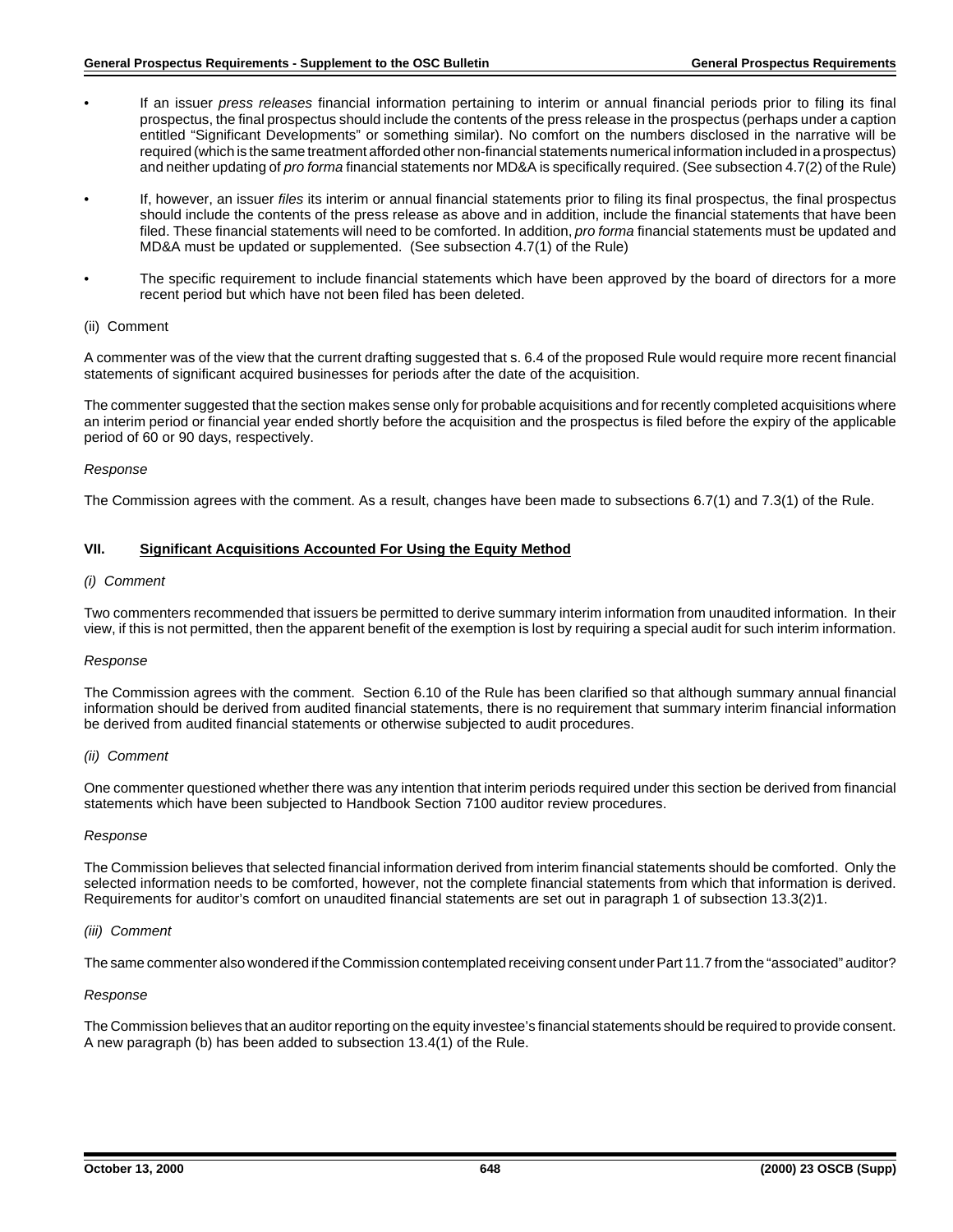# **VIII. Significant Acquisition of Joint Venture Interests**

### *(i) Comment*

One commenter questioned why the proposals do not provide an exemption from the disclosure requirements, similar to that for acquisitions accounted for by the equity method, for the acquisition of joint venture interests accounted for by the proportionate consolidation method.

## *Response*

The Commission is of the view that the concept of joint control differs from the concept of significant influence and the prescribed accounting treatment reflects this. The relief requested would be inconsistent with the accounting for a joint venture going forward. Such relief would also exempt the issuer from preparing *pro forma* financial statements which seems inappropriate. Therefore, no change has been made to the Rule.

# **IX. Significant Acquisitions Made After Year End Accounted For Using the Purchase Method**

## *(i) Comment*

Three commenters were concerned about the requirement to include details of a purchase equation for significant acquisitions made after the issuer's year end.

One commenter expressed the view that the requirements extended the thinking of EIC-14 beyond reasonable limits. In the commenter's view, the required disclosure , particularly in the case of a probable acquisition, was equivalent to either FOFI or a *pro forma*. The commenter reasoned that if the disclosure was FOFI, it had no place in audited financial statements and, if the disclosure was *pro forma* in nature, it capsulized information already contained in the *pro forma* financial statements but ignored the explanatory notes which accompanied the *pro forma* financial statements and, imposed an auditor's report on information already covered by a compilation report. The commenter stated that the requirement is problematic for completed acquisitions and completely unreasonable for proposed acquisitions.

Another commenter stated that the requirement for an audited purchase equation for significant acquisitions after the year-end is unworkable. The commenter stated that many of the procedures performed to audit a purchase price equation are time-consuming and so it won't be possible for an auditor to complete the work necessary to give a clean opinion in the short time frame for preparing and filing the financial statements.

A third commenter did not believe that the purchase equation for a significant acquisition occurring subsequent to an issuer's year end should be subject to audit. In its view, there are many important transactions which may occur subsequent to an issuer's year end and which are first recorded in interim financial statements, without audit*.*

# *Response*

The Commission acknowledges that the requirement for an audited purchase price equation has been and continues to be controversial. Based on the comments received and further conversations with the commenters and other professionals, the Commission reconsidered it requirements in this area.

The requirement to disclose a purchase equation when the transaction has not been completed and in all likelihood, the purchase price has not been finalized, has been deleted from section 6.11 of the Rule.

With respect to completed acquisitions, the Commission recognizes that in the majority of cases, it is likely that only a basic allocation will be made and it will be qualified by a statement that the estimate is preliminary and is subject to change. Such a statement is permitted by section 6.11(2)(a)(ii) of the Rule and will not be challenged by staff.

# **X. Financial Statement Disclosure For Multiple Insignificant Acquisitions**

# *(i) Comment*

The commenter found section 7.2 of the proposed Rule confusing. The wording in subsections (1) and (2) suggested that subsection (2) required individual financial statements for more than one business to be included. In addition, it was unclear to the commenter that the provision in subsection 2.2(1) for the asset and income tests to be applied using only the issuer's proportionate share of the acquirees, carried through to the application of the tests under section 7.2.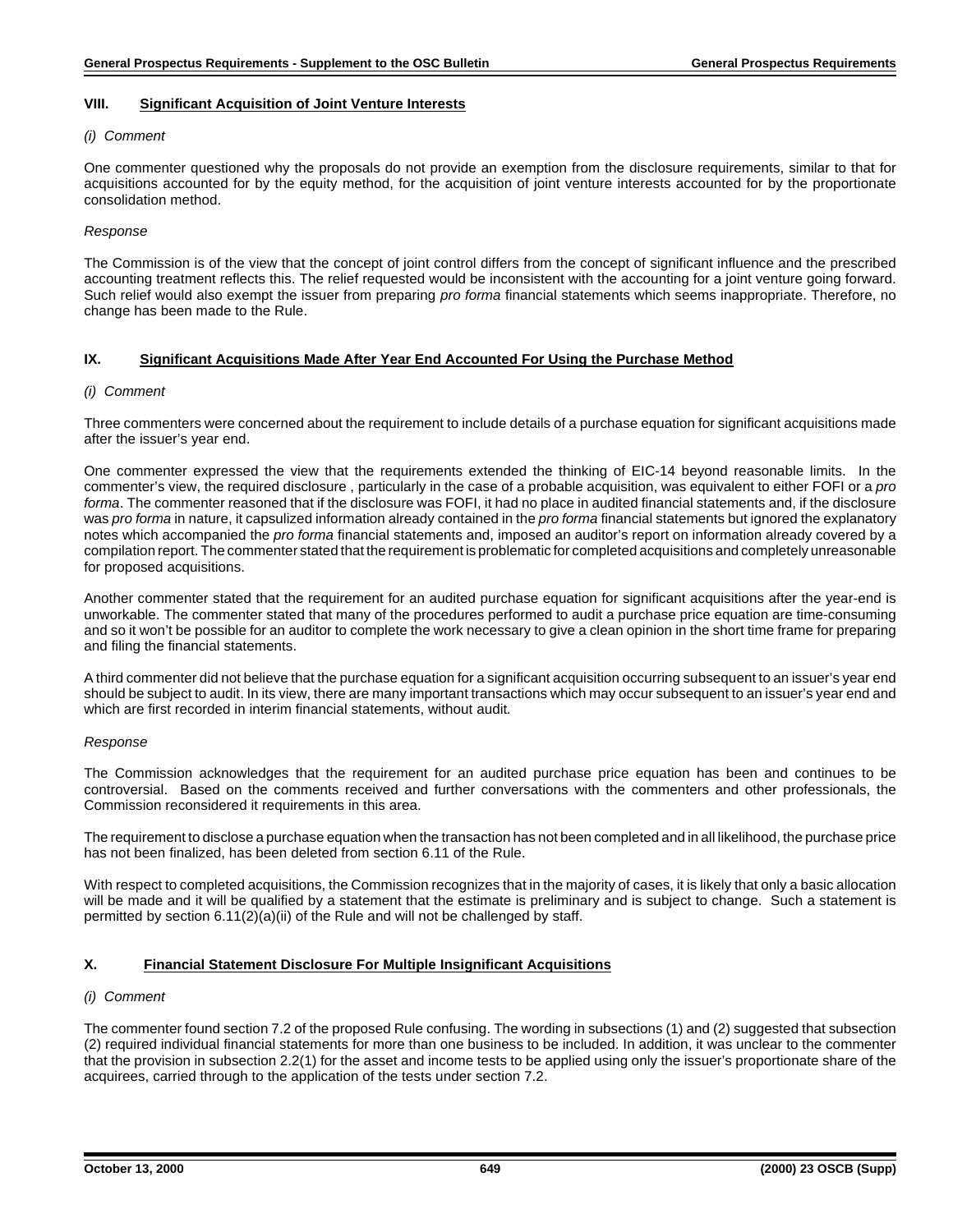### *Response*

The requirement is that the issuer's proportionate share of the acquiree's financial results should be used for the significance test. Clarification has been added in new section 3.15 of the Policy in this regard.

## *(ii) Comment*

One commenter noted that the test in subsection 7.2(2) of the proposed Rule which requires the inclusion of financial statements with respect to those businesses which "represent a majority" of the various tests is unclear. The commenter also expressed its view that since financial statements are required in respect of any business that exceeded the 20% thresholds, the multiple acquisition requirements are unnecessary.

#### *Response*

Revisions have been made to the wording in section 7.2 of the Rule and additional clarification has been provided in new section 3.15 of the Policy on how these tests work and how the "represent a majority" test should be applied. The approach to multiple acquisitions is consistent with the SEC's business acquisition disclosure regime and, as such, has been retained.

# **XI. Application of Significance Tests**

## **1. Different year ends**

## *(i) Comment*

The commenter noted that no guidance was included regarding how the significance test would be performed at the date of the acquisition if the acquired company's fiscal year end is different from the issuer's. The commenter recommended that in this scenario, it should not be necessary to conform the fiscal periods for purposes of the tests.

## *Response*

Guidance has been added to the Policy in new section 3.10 in this respect.

# **2. Losses in the current period**

#### *(i) Comment*

One commenter noted that no guidance was provided regarding how the income test would be applied if the issuer incurred a loss in the current year or if the acquired company incurred a loss. Section 2.3(3) addresses the situation where the issuer had a loss only in the context of calculating the average amount of income.

# *Response*

Staff of the Commission discussed the issue with staff of the SEC. Consequently, it was decided to add a requirement in the Rule (see subsection 2.3(1)) that if either the issuer and/or the acquired business has incurred a loss, the income test should be applied using the absolute value of the loss.

# **3. Applying the tests at the second date**

#### *(i) Comment*

One commenter expressed its view that the second stage of the significance tests should be deleted. The commenter noted that if an issuer fully integrated the acquired business with its own operations, it may be unable to determine the income of the acquired entity post-acquisition. The commenter argued that the disclosure requirements for an issuer who chose to integrate the acquired business' operations with its own, should not be subjected to more onerous reporting requirements than the issuer who left the acquired business intact. The commenter recommended that the tests not be permitted to be performed at the second point in time given the complexities and subjectivities involved.

Another commenter discussed the potential difficulties of applying the tests at the second date and recommended that the application of the test at the second date be optional. The commenter also recommended that the Rule be clarified to provide that the application of the significance tests at the second date does not operate so as to increase the level of significance of an acquisition, thereby requiring additional financial statements to be provided.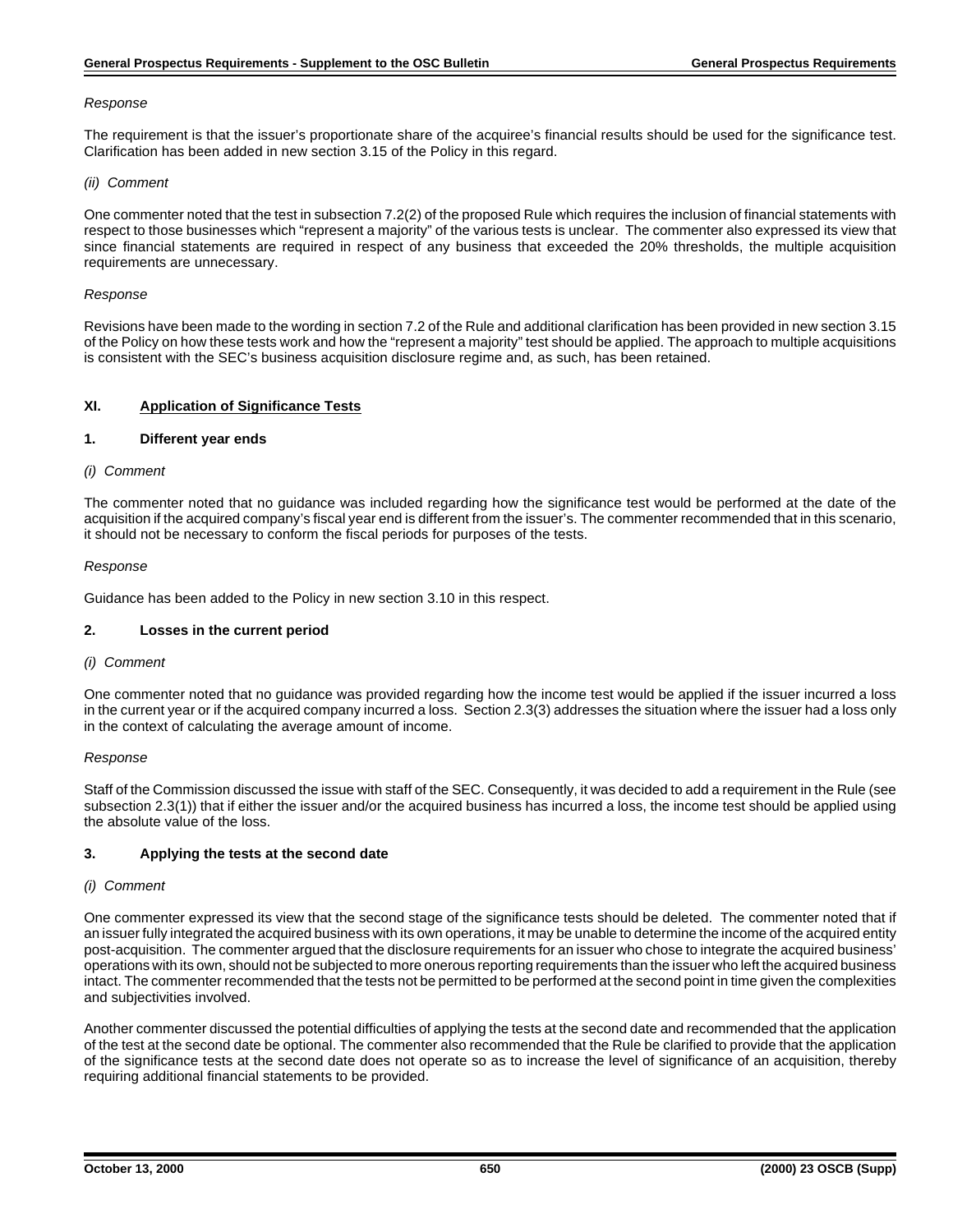#### *Response*

The Commission realizes that it may not be possible for all issuers to take advantage of applying the tests at the second point in time. However, the option to perform the tests at a more recent date has been retained. Applying the test at the second stage has been included to provide relief from the financial statements requirements required under Parts 6 and 7 and not to increase the requirements. If an acquisition was not significant at the first, mandatory, stage, then the second stage of the tests need not be applied. If an acquisition was significant at the first stage and becomes more significant at the second stage only the financial statements, determined under the first stage, are required.

Subsection 2.2(5) has been added to the Rule to reflect the Commission's expectation that in order for the tests to be applied at the second stage, the acquired entity must have remained substantially intact and not undergone a significant reorganization or transfer of its assets and liabilities to other entities. Subsection 3.7(4) of the Policy also addresses this issue.

# **XII. Application of Significance Tests**

## **1. Income Test for Multiple Acquisitions**

## *(i) Comment*

One commenter noted that the use of the combined basis in the income test for multiple acquisitions would appear to result in the netting of any losses from continuing operations of certain businesses against the income from continuing operations of others. The commenter noted that the computational note to SEC Rule 1-02(w) states: "Where the test involves combined entities, ....entities reporting losses *shall not* be aggregated with entities reporting income."

The commenter did not object to the more lenient approach but wanted to ensure that it represented an intentional departure from the SEC approach.

## *Response*

The Commission appreciates the comment and has added a new subsection 2.3(2) to the Rule to adopt the SEC's wording in 210.1-02(w)(3)3. Guidance has also been added to the Policy in this respect. (See subsection 3.15(2))

# **2. Investment Test**

#### *(i) Comment*

In connection with the application of the Investment test, one commenter was puzzled by the intent of the last sentence in s. 3.5 of the proposed Policy which read, "For the purpose of this test, any new debt incurred by the issuer in the acquisition should also be included as an investment by the issuer in the business."

# *Response*

The Commission agrees that the sentence in section 3.5 of the proposed Policy was confusing. No change has been made to the description of the test in the Rule; however, the problematic sentence in the Policy has been deleted and replaced with guidance (see section 3.11 of the Policy) to the effect that in applying the investment test, the issuer should measure its investment by using the purchase consideration paid.

# **XIII. Auditor's Letter Filed in Connection with Financial Statements Prepared Using Foreign GAAP or Accompanied by a Foreign Auditor's Report**

#### *(i) Comment*

One commenter applauded the recognition of and exemption provided for U.S. GAAS. The commenter was concerned, however, that this exemption will be interpreted more broadly and that non-U.S. auditors conducting audits in accordance with U.S. GAAS will rely on the exemption.

The commenter assumes that the Commission is equally concerned with non-U.S. auditors expertise to conduct an audit in accordance with U.S. GAAS as it is with a foreign auditor's expertise to conduct an audit substantially in accordance with Canadian GAAS.

#### *Response*

The Commission agrees with the commenter's concern and has amended paragraph 7 of subsection 13.2(2)7(ii) of the Rule to read as follows: "In the case of foreign GAAS other than U.S. GAAS *applied by a U.S. auditor....*"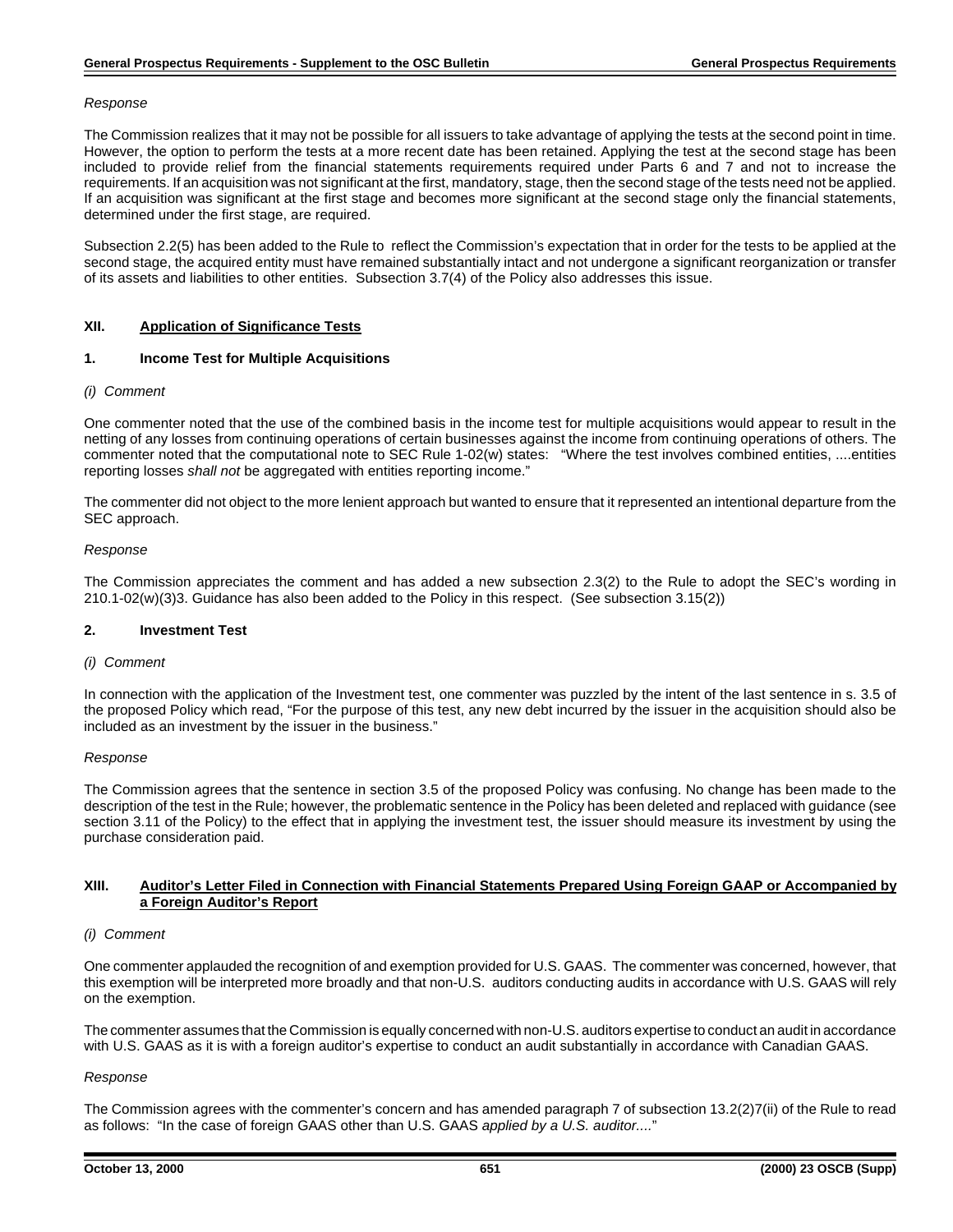### *(ii) Comment*

The same commenter requested that the exemption given to U.S. auditors from having to explain how they made the determination that U.S. GAAS was substantially equivalent to Canadian GAAS, be extended to auditors in the U.K., Australia and New Zealand who conduct audits in accordance with their domestic GAAS. The commenter noted that the SEC accepts audits conducted in accordance with U.S. GAAS by these auditors. The commenter suggested that if the SEC was satisfied with the capacity of auditors from these countries to conduct U.S. GAAS audits, then the Commission should also be satisfied with the capacity of those auditors to conduct Canadian GAAS audits. The commenter also suggested that if the Commission decides not to expand the list of acceptable foreign GAAS, the Commission should consider amending section 4.2 of the proposed Policy to include a statement along the following lines: "Relief from the requirement in s. 11.9(3)(b) of the Rule to discuss the auditor's expertise may be granted in appropriate circumstances such as when the auditor's report is issued by firms familiar to staff from the U.K., Australia, and New Zealand."

## *Response*

Consistent with the response in the December 1999 Notice, the Commission agrees that a list of foreign jurisdictions recognized as having standards that are substantially equivalent to Canadian standards is a worthy objective. However, such a list does not exist at present and is beyond the scope of the Rule. In the meantime, the responsibility for making a determination as to substantial equivalence and comprehensiveness appropriately lies with auditors with expertise in both of the jurisdictions in question. As the commenter is likely aware, the Commission along with its international counterparts through IOSCO, is looking at the acceptability of international auditing standards. To the extent IOSCO endorses their use at some point in the future, the Commission will consider revisiting this aspect of the Rule. Given this, the Commission does not think it is appropriate to provide the relief requested by the commenters. Since the Commission has not determined whether the identified foreign GAAS are substantially similar to Canadian GAAS, it would be inappropriate to suggest that relief might be granted. No change has been made to the proposed instruments.

## *(iii) Comment*

Another commenter expressed views similar to those summarized above, but in addition suggested including International Auditing Standards. The commenter also suggested that the list be periodically reviewed and updated so that it is not rigid and unresponsive to changing circumstances. In the commenter's view, the practical difficulty with the proposed Rule is that most foreign auditors are unfamiliar with Canadian GAAS and do not know whether the foreign GAAS are substantially equivalent to Canadian GAAS; while Canadian auditors, being unfamiliar with foreign GAAS, will be unable to help them.

#### *Response*

As noted above, the Commission believes that auditors are in the best position to make these assessments.

#### *(iv) Comment*

One commenter recommended that relief from the requirement in s. 11.9(3)(b) of the Rule should be provided in circumstances where the foreign auditor is an affiliate of an international firm of auditors and applies the international firm's worldwide auditing standards, provided those standards comply with, or are based on, a body of GAAS recognized by staff, such as U.S. GAAS or International Auditing Standards.

#### *Response*

The Commission respectfully disagrees. The Commission has concerns that worldwide firm auditing standards may be tailored, depending upon the country and/or business environment in which the foreign issuer operates. Such modifications may lead to significant departures from what the Commission would consider to be acceptable Canadian GAAS. If the foreign auditor is satisfied in a particular situation that the international standards applied are substantially equivalent to Canadian GAAS, then there should be little difficulty complying with the requirement.

## *(v) Comment*

One commenter noted that in Canada, objectivity is an element of GAAS, and the standards and guidance for this concept (including the independence requirements) are included in provincial institute rules of professional conduct and related interpretations. Independence, however, is not regarded as an element of GAAS in some other countries so the commenter queried whether a reference to independence should be included in the proposed Rule.

#### *Response*

The Commission agrees that objectivity is an important element of Canadian GAAS but believes that the issue is adequately addressed by subsection 4.2(4) of the Policy.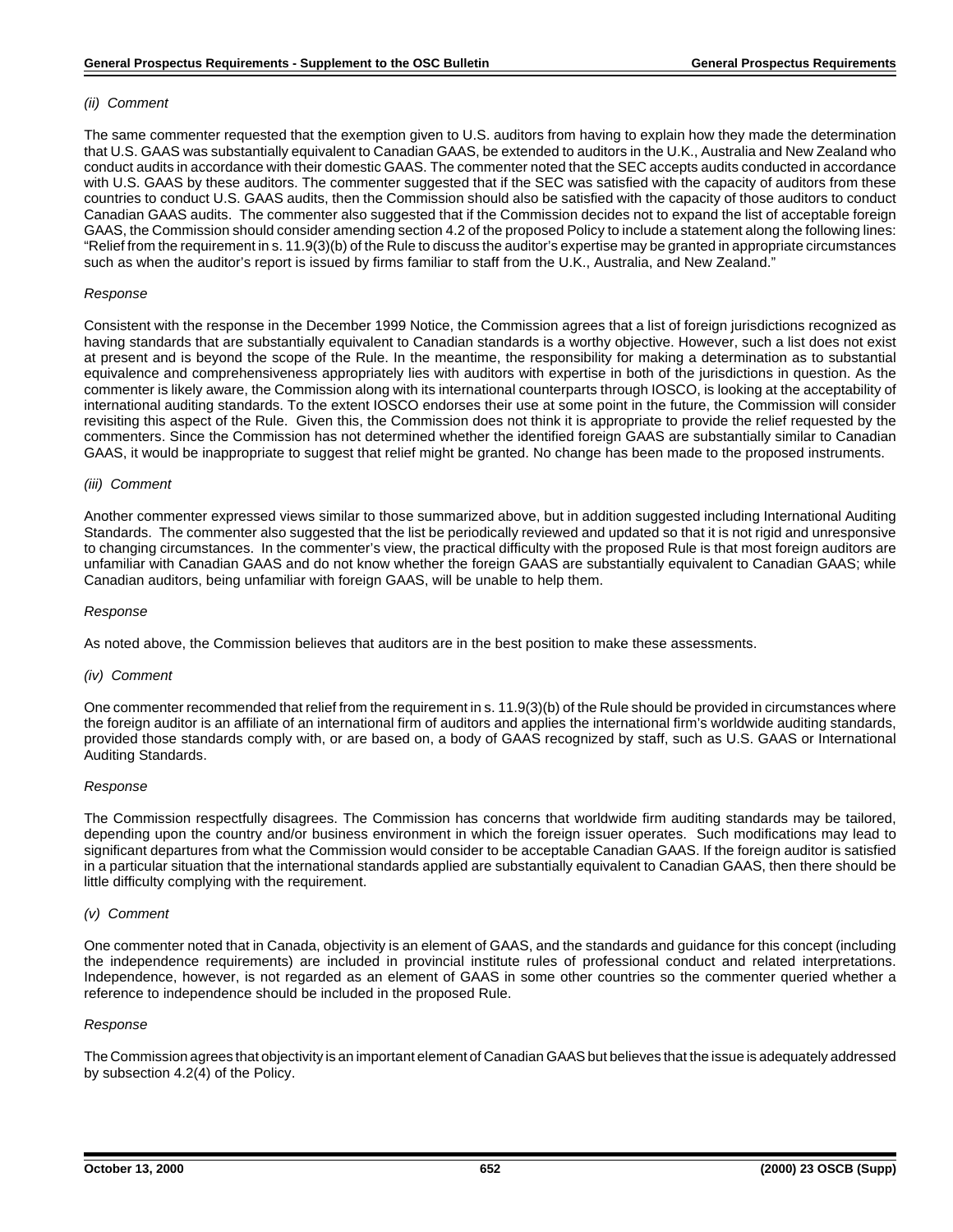# *(vi) Comment*

Part 8.3 of the proposed Rule (Part 9.4 of the Rule) requires a foreign auditor's report to disclose material differences in the form and content of the report as compared to a Canadian auditor's report. One commenter was in doubt as to the meaning of the reference to differences in form and content.

# *Response*

The Commission expects that a foreign auditor's report would address the form and content requirements set out in section 5400 of the Handbook.

# **XIV. Application of the Significant Acquisition Rules to the Oil, Gas & Extractive Industries**

Three commenters expressed concerns about the application of the business acquisition disclosure requirements to the natural resource industry and in particular to acquisitions of oil and gas properties. The following issues were raised.

# *Comments*

# **(a) Specific Oil & Gas Properties do not Constitute a Business**

One commenter objected to the characterization of discrete oil and gas properties as a "business," particularly when the issuer has purchased non-core resource properties from another entity, because, in the commenter's view, virtually all of the *indicia* of a standalone business are absent insofar as the acquired properties are concerned. In the commenter's view, the mere existence of assets alone is not conclusive evidence of the existence of a business. If there is insufficient continuity of operations before and after the acquisition, then historical financial information is not material to understanding the value of future operations.

# **(b) Availability and Usefulness of Historical Financial Statements**

The three commenters expressed their view that in many instances, financial statements for the acquired oil and gas assets are not available. They stated that larger organizations in particular, do not keep separate sets of financial statements in respect of each oil and gas property owned by them nor is the underlying data maintained for the purpose of creating financial statements if and when necessary. In addition, the commenters stated that it may be impossible to create financial statements since the allocation of many expenses, such as general and administrative, income taxes and interest, cannot be made. Even if the information is available, the cost of preparing the financial statements will exceed the benefits. In the commenters' view, the Commission has ascribed an importance to historical financial statements that is not perceived by purchasers, underwriters or agents. In the commenters' experience, independent engineering reports were generally considered by industry participants to be a compelling valuation tool and the starting point for an analysis of the appropriate price of the asset in question.

One of the commenters suggested that when separate financial statements respecting the acquired properties are unavailable, it is of greater value to an investor to require a prospectus to contain a reserve report only, than it is to: (i) preclude an issuer from accessing the public capital market on a timely basis; or (ii) cause the purchaser and vendor to incur excessive expense and delay in preparing financial statements which do not provide meaningful information to an investor. Alternatively, the commenter suggested that, in addition to the required reserve report disclosure, the purchaser should be required to disclose the production income of the acquired properties to the gross margin level.

One of the commenters submitted that the following information would be more meaningful than historical financial statements:

- an engineering report,
- cash flow and operating cost estimates derived from engineering reports, and
- historical production information for approximately 3 years.

# **(c) Financial statements requirements and Junior and mid-sized corporations**

It was noted by two of the three commenters that property dispositions are frequently handled by third party agents and a potential acquirer must conform to the bid procedures established by a third party agent in order to participate in the process. The commenters expressed their view that in many of these situations, the third party firms principally responsible for conducting disposition transactions do not make historical financial statements available in respect of discrete packages of oil and gas assets. The commenters stated that junior to mid-sized entities would be unable to participate in a competitive bidding process because a bid coupled with a request for historical financial information would not likely conform with the bid procedures or would otherwise be discounted by the third party responsible for the disposition process.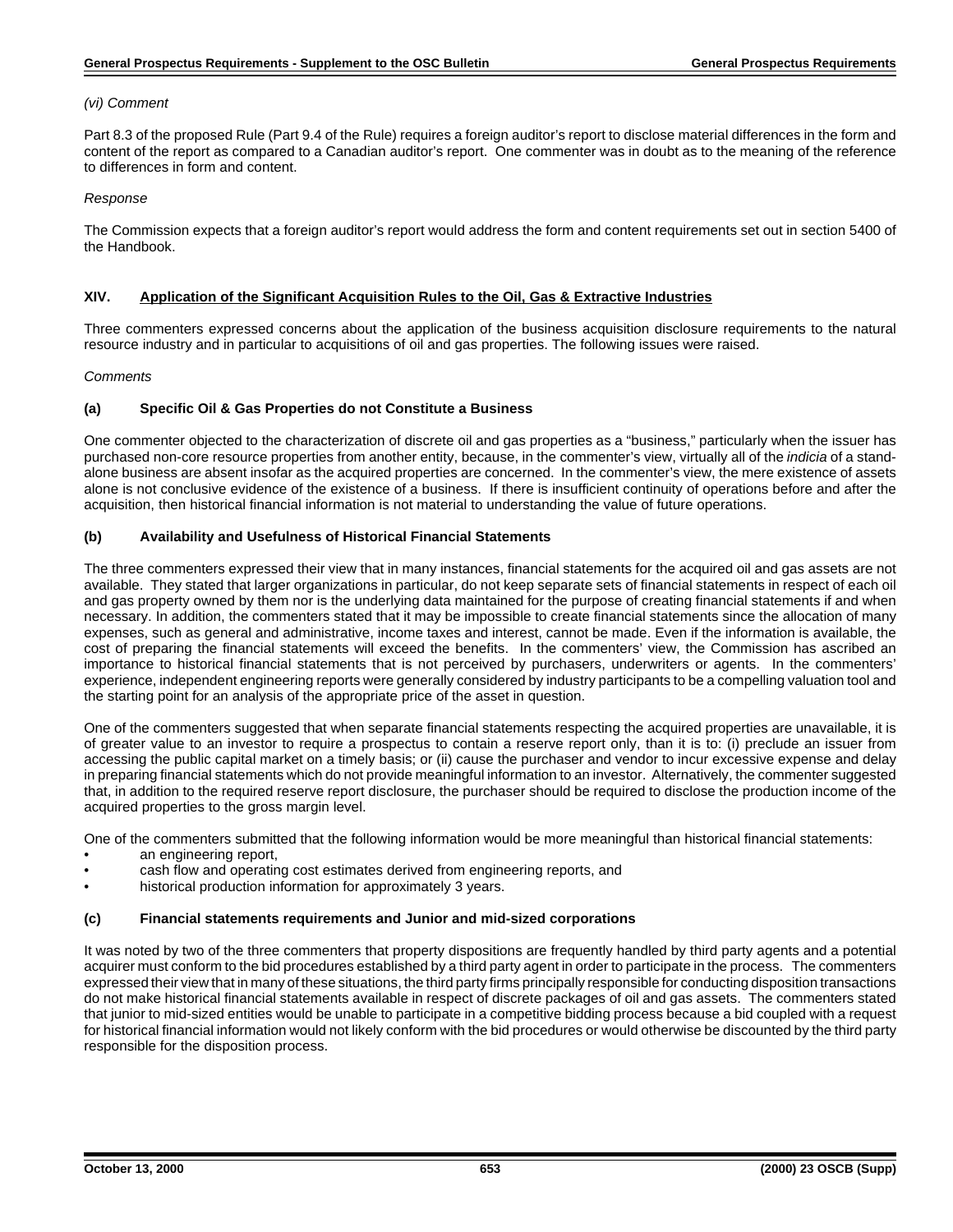## **(d) Relevance of Asset and Investment Tests**

One of the commenters expressed the view that the asset and investment tests were flawed for the purpose of applying them to the oil and gas industry because they ignore the current value of the issuer's assets at the time an acquisition was made. The commenter submitted that a market price test based on the issuer's market capitalization would be more meaningful, provided that there is an active market for the securities.

#### Response

The Commission, with its CSA colleagues, carefully considered the comments raised. As stated in the December 1999 Notice, a CSA committee was in the process of reviewing these very issues. The Commission, in consultation with the CSA, has developed an approach that it believes will address the concerns expressed by the commenters and others. Though the Commission takes the view that the acquisition of an oil and gas property will generally constitute the acquisition of a business, potential relief is outlined in section 3.3 of the Policy from the requirement for audited historical financial statements, if certain disclosure related conditions are met. These relief provisions were developed to address the issues outlined in the comment letters described above. The Commission has not extended similar relief provisions to acquisitions of other than oil and gas properties. The Commission believes that given the unique nature of the oil and gas industry, the requirements and the potential relief described in the Policy strikes the right balance between investor protection and fair and efficient capital markets.

# **XV. Form Requirements**

#### *(i) Comment*

One commenter noted that Item 8.2 of the proposed Prospectus Form requires separate quarterly financial information for each of the eight quarters of the two most recently completed financial years, whereas interim financial information for the current year will be provided only on a cumulative basis for the 3, 6 or 9 months, depending on the circumstances.

## *Response*

No change has been made to the requirement, which incidentally is not a new requirement. It is assumed that issuers have prepared quarterly information and that it is available, although it is typically reported on a cumulative basis. Ontario reporting issuers may need to begin reporting their quarters separately in addition to on a cumulative basis on a continuous disclosure basis once proposed Rule 52-501, Financial Statements, is finalized.

#### *(ii) Comment*

A commenter noted that Item 8.5 of the proposed Prospectus Form requires the issuer to reproduce the MD&A disclosure to be included in the issuer's Annual Information Form. The commenter was concerned that in the case of an initial public offering, a private entity will not have an AIF from which to reproduce the disclosure.

#### *Response*

The Commission believes it has addressed this problem by cross-referencing the MD&A requirements in the Prospectus Form directly to new Form 44-101 F2 MD&A, so that it will be clear that the requirement applies to all issuers.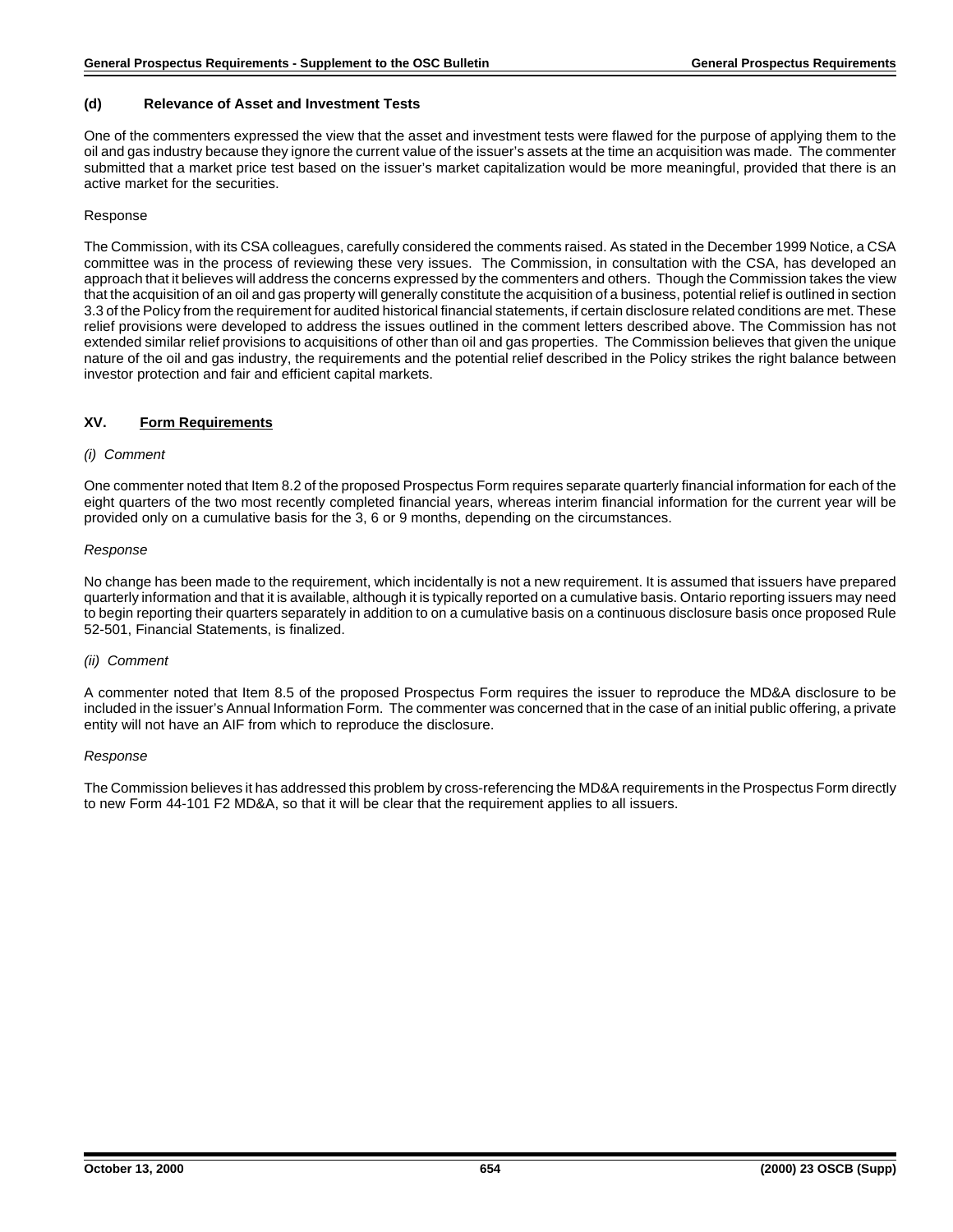**Rule 41-501**

**General Prospectus Requirements**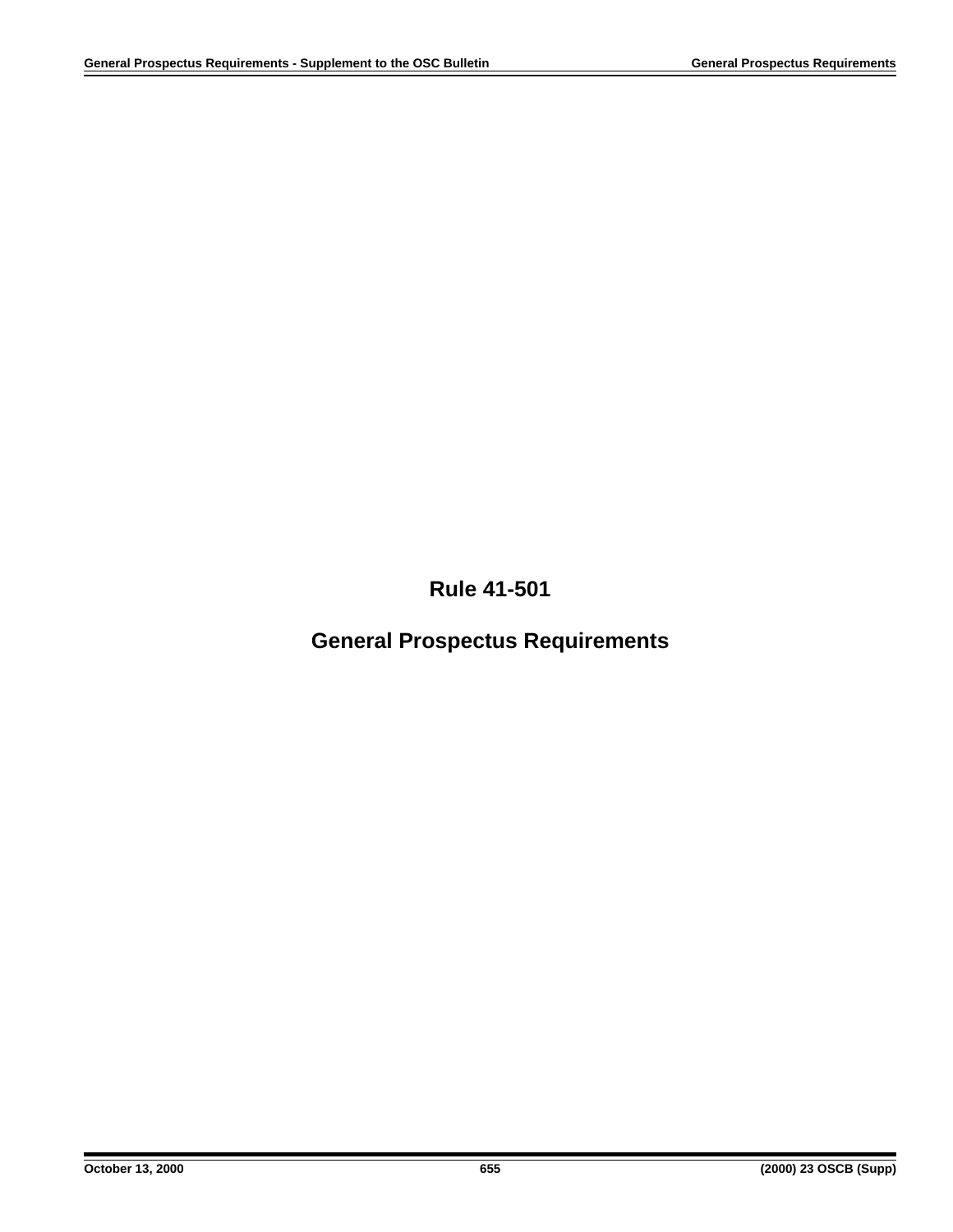This page intentionally left blank.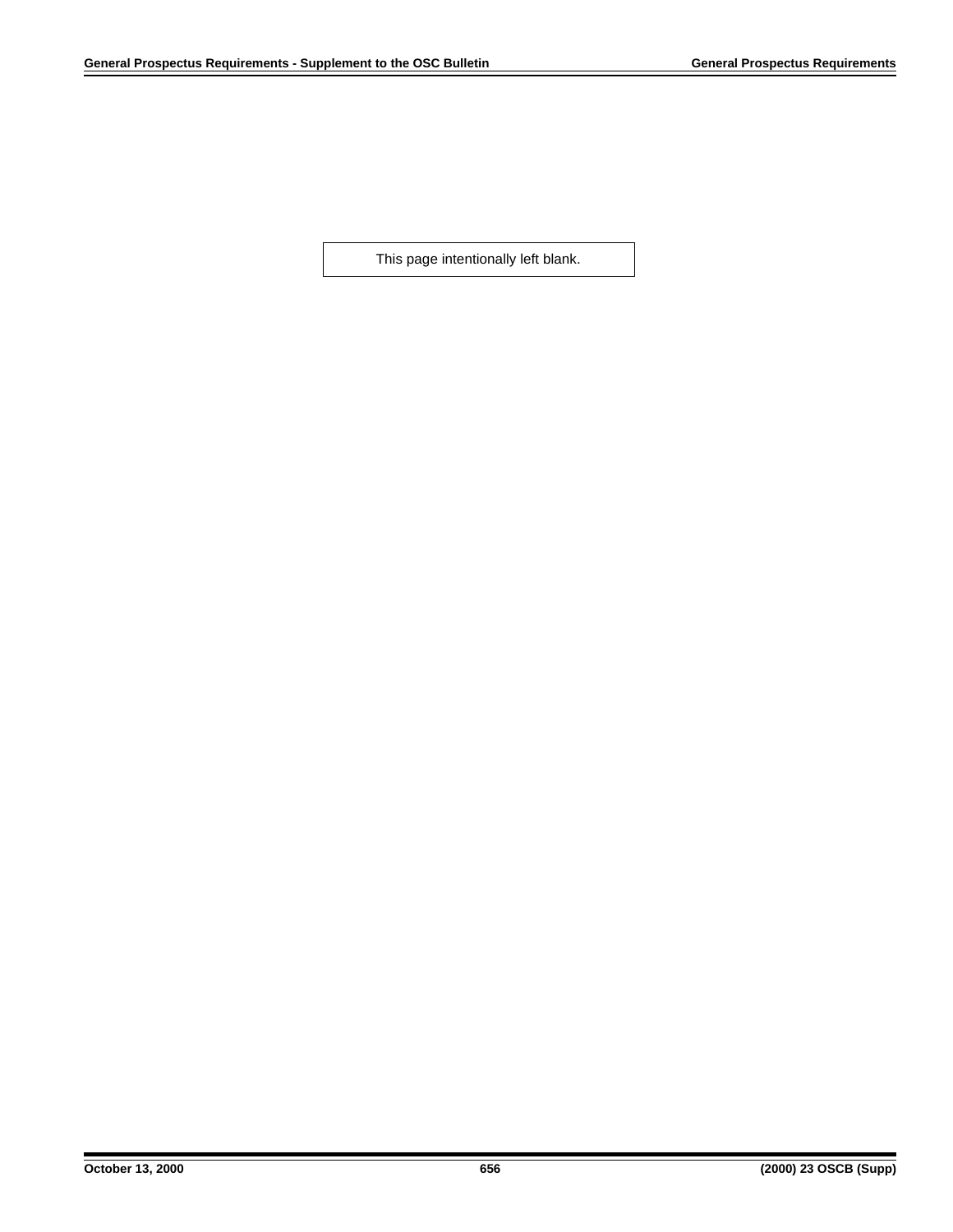# **ONTARIO SECURITIES COMMISSION RULE 41-501 GENERAL PROSPECTUS REQUIREMENTS**

# **TABLE OF CONTENTS**

# **PART TITLE**

- PART 1 FORM OF PROSPECTUS
	- 1.1 Form of Prospectus
	- 1.2 *Pro Forma* Prospectus

#### PART 2 DEFINITIONS AND INTERPRETATIONS

- 2.1 Definitions
	- 2.2 Significant Acquisitions
	- 2.3 Application of the Income Test
	- 2.4 Probable Acquisitions<br>2.5 Acquisitions
	- **Acquisitions**
- 2.6 Significant Dispositions
- 2.7 Calculation of Market Capitalization for Junior Issuer
- 2.8 Interpretation of "Prospectus"

#### PART 3 GENERAL REQUIREMENTS

- 3.1 Application of the Rule
	- 3.2 Style of Prospectus

# PART 4 FINANCIAL STATEMENT DISCLOSURE FOR THE ISSUER<br>4.1 Annual Financial Statements of the Issuer

- 4.1 Annual Financial Statements of the Issuer
- 4.2 Exception to Annual Statement Requirement if More Recent Annual Financial Statements Included
- 4.3 Exception to Annual Financial Statement Requirement if Financial Year End has Changed
- 4.4 Predecessor Entities and Business Combinations<br>4.5 Reverse Take-Overs
- 4.5 Reverse Take-Overs<br>4.6 Interim Financial Stat
- Interim Financial Statements of the Issuer
- 4.7 Additional Financial Statements or Financial Information of the Issuer Filed or Released
- 4.8 Audit Requirement for Financial Statements of the Issuer
- 4.9 Exception to Audit Requirement for Interim Financial Statements of the Issuer
- 4.10 Exception to Audit Requirement for Financial Statements Included in a Previous Prospectus without an Audit **Opinion**
- 4.11 Exception to Audit Requirement for Financial Statements of a Junior Issuer
- 4.12 Exception to Audit Requirement for Financial Statements of an Issuer in a *Pro Forma* Prospectus

#### PART 5 FINANCIAL STATEMENT DISCLOSURE FOR A CREDIT SUPPORTER

- 5.1 Financial Statements of a Credit Supporter
- 5.2 Omission of Issuer's Financial Statements
- 5.3 Audit Requirement for Financial Statements of a Credit Supporter
- 5.4 Exception to Audit Requirement for Interim Financial Statements of a Credit Supporter
- 5.5 Exception to Audit Requirement for Financial Statements of a Credit Supporter in a *Pro Forma* Prospectus

# PART 6 FINANCIAL STATEMENT DISCLOSURE FOR SIGNIFICANT ACQUISITIONS

- 6.1 Scope<br>6.2 Financ
- 6.2 Financial Statement Disclosure for Significant Acquisitions Completed During the Issuer's Three Most Recently Completed Financial Years
- 6.3 Financial Statement Disclosure for Significant Acquisitions Completed During the Issuer's Current Financial Year
- 6.4 Financial Statement Disclosure for Significant Probable Acquisitions
- 6.5 *Pro Forma* Financial Statements
- 6.6 Reporting Periods
- 6.7 Additional Financial Statements or Financial Information of the Business Filed or Released
- 6.8 Exceptions to Disclosure Requirements for Significant Acquisitions if More Recent Financial Statements Included
- 6.9 Exception to Disclosure Requirements for Significant Acquisitions if Financial Year End Changed
- 6.10 Exception to Disclosure Requirements for Significant Acquisitions Accounted for Using the Equity Method
- 6.11 Additional Disclosure for Significant Acquisitions Completed After Financial Year End Accounted for Using the Purchase Method
- 6.12 Audit Requirement for Financial Statements of a Business
- 6.13 Exception to Audit Requirement for Interim Financial Statements of a Business
- 6.14 Exception to Audit Requirement for Recent Financial Statements of a Business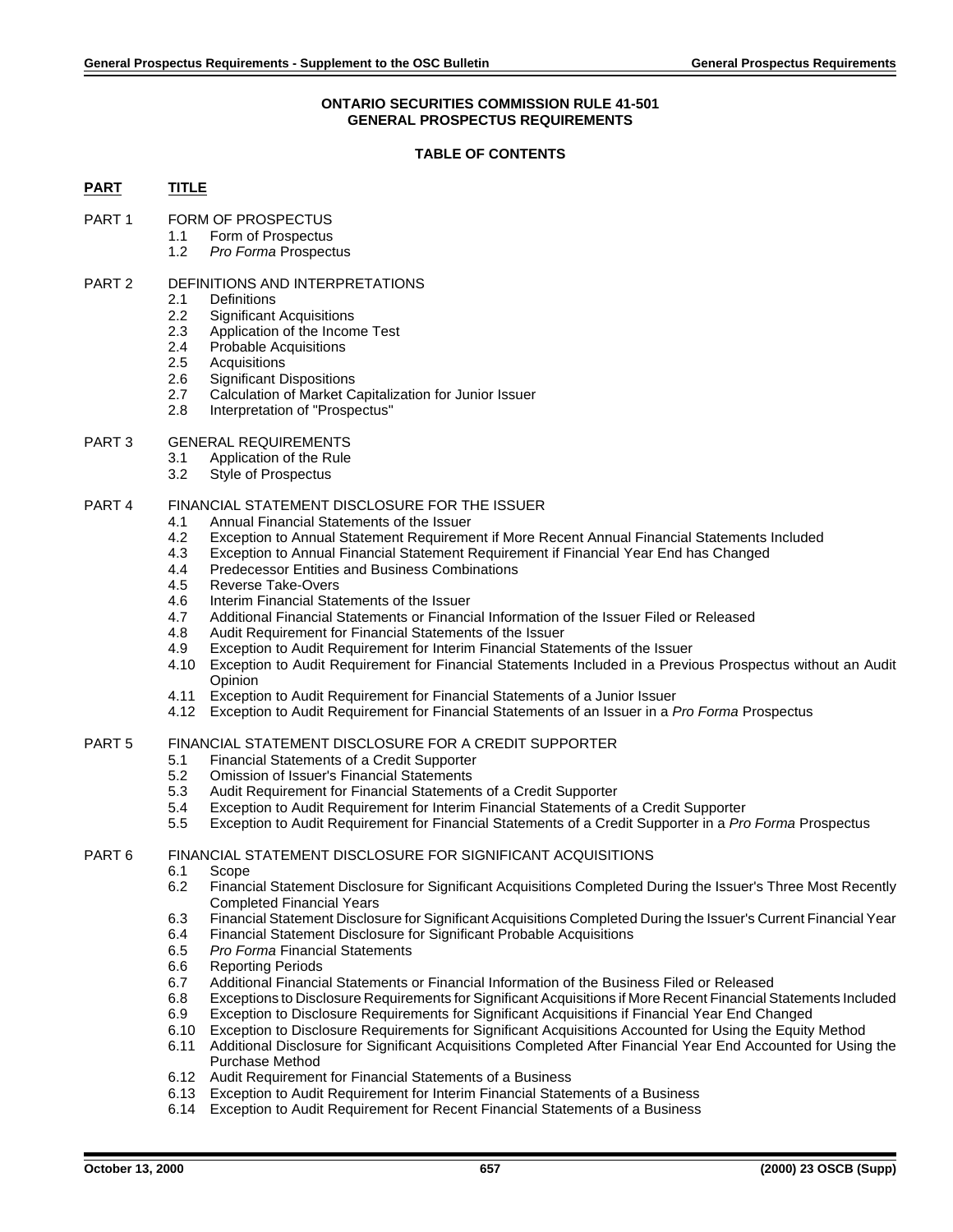- 6.15 Exception to Audit Requirement for Financial Statements of a Business Included in a Previous Prospectus without an Audit Opinion
- 6.16 Exception to Audit Requirement for Financial Statements of a Business that is a Junior Issuer
- 6.17 Exception to Audit Requirement for Financial Statements of a Business in a *Pro Forma* Prospectus
- 6.18 Compilation Report for *Pro Forma* Financial Statements

#### PART 7 FINANCIAL STATEMENT DISCLOSURE FOR MULTIPLE ACQUISITIONS THAT ARE NOT OTHERWISE SIGNIFICANT OR RELATED

- 7.1 Scope<br>7.2 Historio
- **Historical Financial Statement Disclosure**
- 7.3 Additional Financial Statements or Financial Information of the Business Filed or Released
- 7.4 Exceptions to Disclosure Requirements for Multiple Acquisitions if More Recent Financial Statements Included
- 7.5 Exception to Disclosure Requirements for Multiple Acquisitions if Financial Year End Changed
- 7.6 Audit Requirement for Financial Statements of a Business
- Exception to Audit Requirement for Interim Financial Statements of a Business
- 7.8 Exception to Audit Requirement for Recent Financial Statements of a Business
- 7.9 Exception to Audit Requirement for Financial Statements of a Business in a *Pro Forma* Prospectus
- 7.10 Compilation Report for *Pro Forma* Financial Statements
- PART 8 PRO FORMA FINANCIAL STATEMENT DISCLOSURE FOR SIGNIFICANT DISPOSITIONS
	- 8.1 Scope<br>8.2 *Pro for* 
		- 8.2 *Pro forma* Financial Statements

#### PART 9 GAAP, GAAS AND AUDITORS' REPORTS

- 9.1 Generally Accepted Accounting Principles
- 9.2 Exception to the Requirement to Reconcile Financial Statements Prepared in Accordance with Foreign GAAP
- 9.3 Generally Accepted Auditing Standards
- 9.4 Foreign Auditor's Report
- PART 10 AUDIT COMMITTEE REVIEW OF FINANCIAL STATEMENTS INCLUDED IN A PROSPECTUS 10.1 Audit Committee Review of Financial Statements Included in Prospectus
- PART 11 NON-FIXED PRICE OFFERINGS AND REDUCTION OF OFFERING PRICE UNDER A PROSPECTUS
	- 11.1 Non-Fixed Price Offerings and Reduction of Offering Price Under a Prospectus
- PART 12 CERTIFICATION
	- 12.1 Certificate of Related Credit Supporter
	- 12.2 Date of Certificates
	- 12.3 *Pro Forma* Prospectus

# PART 13 GENERAL REQUIREMENTS AS TO FILING

- 13.1 Interpretation of "Prospectus"
- 13.2 Required Documents for Filing a Preliminary Prospectus or a *Pro forma* Prospectus
- 13.3 Required Documents for Filing a Final Prospectus
- 13.4 Consent of Experts
- 13.5 French Language Version
- 13.6 Material Contracts
- 13.7 Amendments
- 13.8 Amendment to Preliminary Prospectus
- 13.9 Amendment to Final Prospectus

#### PART 14 PROCEDURES AND REQUIREMENTS FOR GRANTING RECEIPTS 14.1 Procedures and Requirements for Granting Receipts

- PART 15 EXEMPTION
	- 15.1 Exemption
		- 15.2 Evidence of Exemption
- PART 16 EFFECTIVE DATE
	- 16.1 Effective Date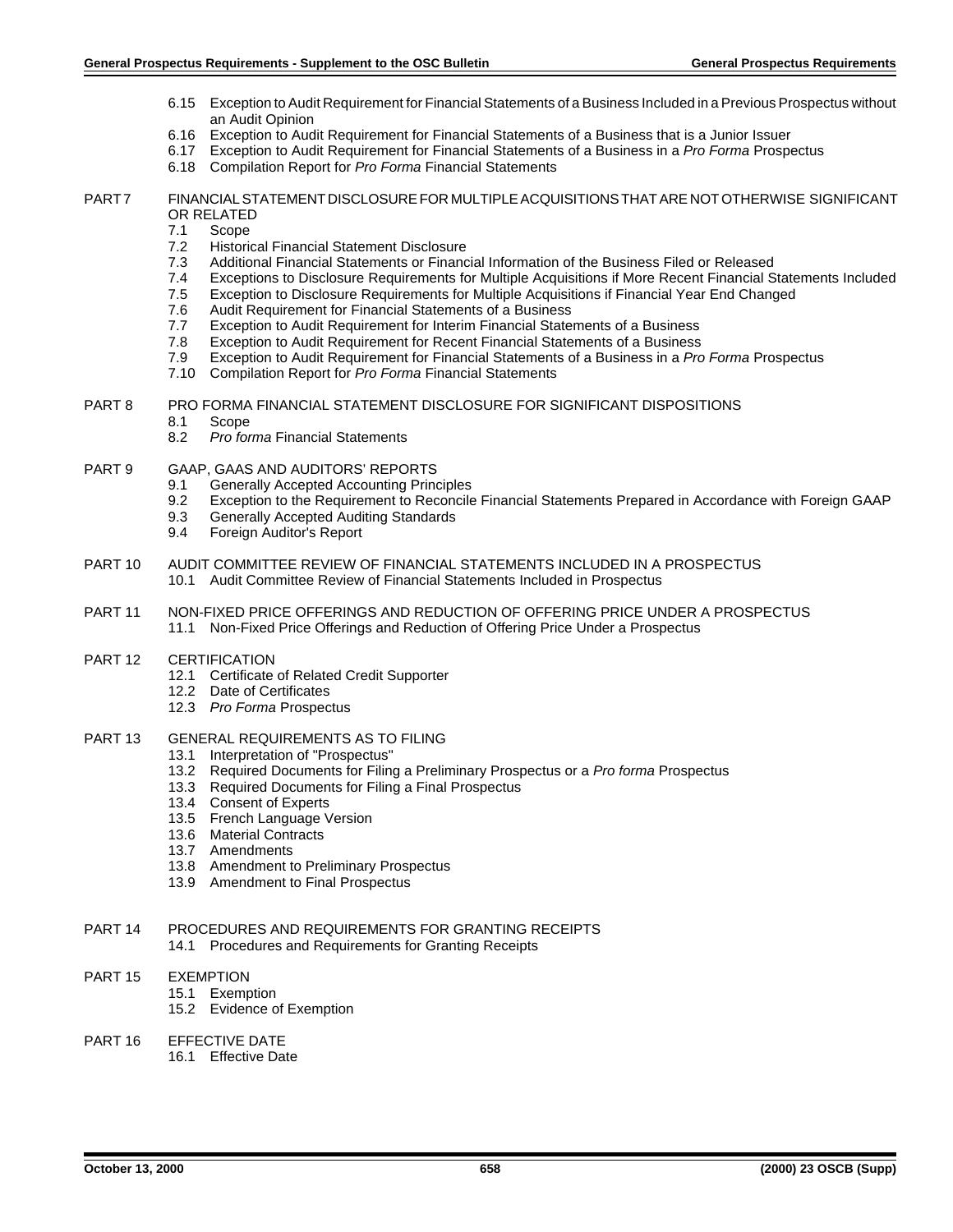# **ONTARIO SECURITIES COMMISSION RULE 41-501 GENERAL PROSPECTUS REQUIREMENTS**

# **PART 1 FORM OF PROSPECTUS**

- **1.1 Form of Prospectus** Except as otherwise provided in the regulations or an exemption to the regulations, a prospectus shall be prepared in accordance with Form 41-501F1 and this Rule.
- **1.2** *Pro Forma* **Prospectus** Except as otherwise provided in the regulations, a *pro forma* prospectus shall be prepared in accordance with Form 41-501F1 and this Rule.

# **PART 2 DEFINITIONS AND INTERPRETATIONS**

#### **2.1 Definitions** - In this Rule

"absolute value" means the positive value of any number;

"acquisition of related businesses" means the acquisitions of two or more businesses if

- (a) the businesses were under common control or management before the acquisitions were completed,
- (b) each acquisition was conditional upon the completion of each other acquisition, or
- (c) each acquisition is contingent on a single common event;

"alternative credit support" means support, other than a guarantee, for the payments to be made by an issuer of securities, as stipulated in the terms of the securities or in an agreement governing rights of, or granting rights to, holders of the securities, that

- (a) obliges the person or company providing the support to provide the issuer with funds sufficient to enable the issuer to make the stipulated payments, or
- (b) entitles the holder of the securities to receive, from the person or company providing the support, payment if the issuer fails to make a stipulated payment;

"approved rating organization" means each of CBRS Inc., Dominion Bond Rating Service Limited, Duff & Phelps Credit Rating Co., Fitch IBCA, Inc., Moody's Investors Service, Inc., Standard & Poor's Corporation, Thomson Bankwatch, Inc. and any of their successors;

"auditor's report" means

- (a) a Canadian auditor's report, or
- (b) in the case of an issuer incorporated or organized in a foreign jurisdiction
	- (i) a Canadian auditor's report, or
	- (ii) a foreign auditor's report;

"business segment" has the meaning ascribed to that term in the Handbook;

"connected issuer" has the meaning ascribed to that term in securities legislation;

"credit supporter" means a person or company that provides a guarantee or alternative credit support for any of the payments to be made by an issuer of securities as stipulated in the terms of the securities or in an agreement governing rights of, or granting rights to, holders of the securities;

"equity securities" mean securities of an issuer that carry a residual right to participate in the earnings of an issuer and, upon the liquidation or winding up of the issuer, in its assets;

"foreign auditor's report" means a report of an auditor that is prepared in accordance with foreign GAAS;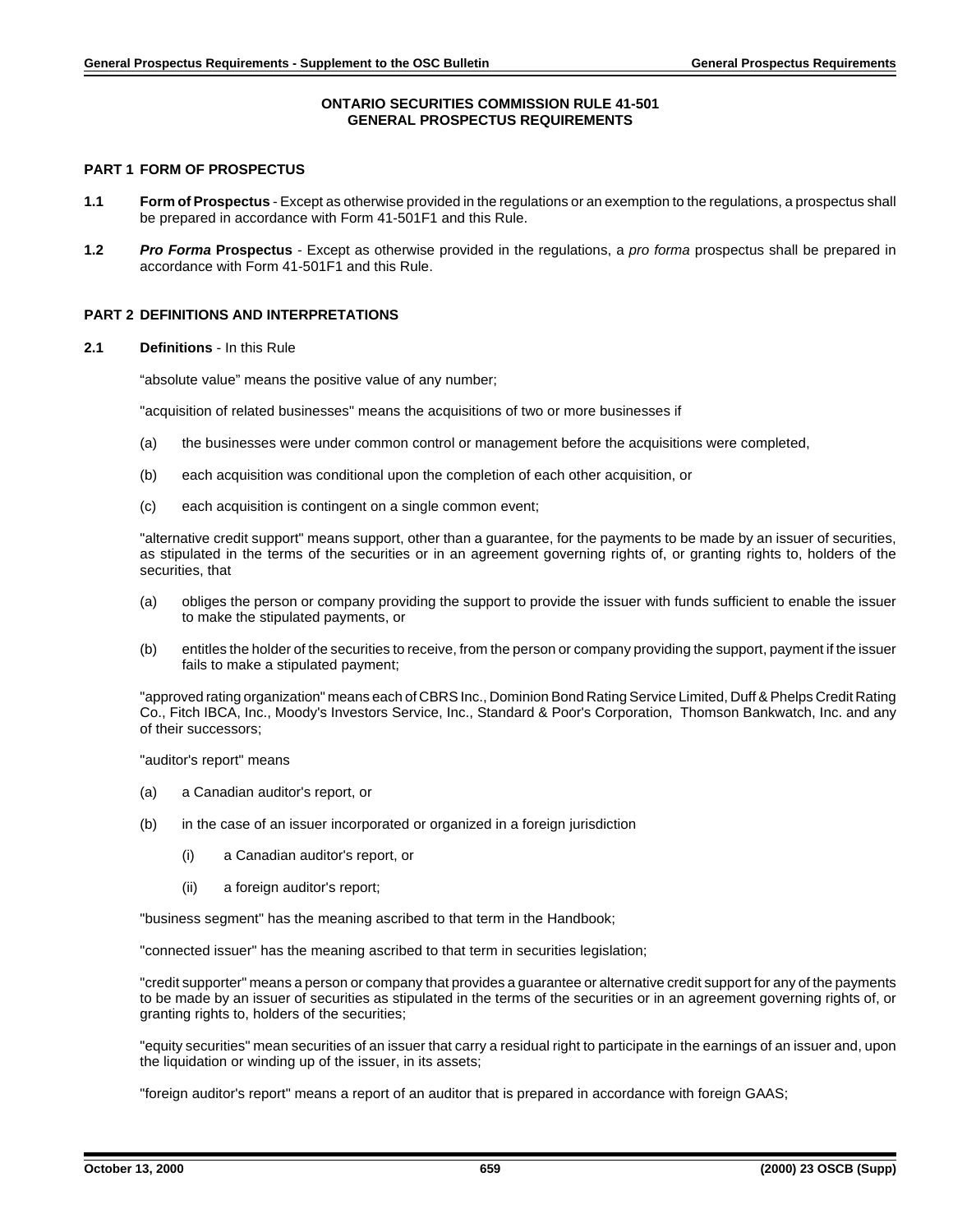"foreign GAAP" means a body of generally accepted accounting principles, other than Canadian GAAP, that are as comprehensive as Canadian GAAP;

"foreign GAAS" means a body of generally accepted auditing standards, other than Canadian GAAS, that are substantially equivalent to Canadian GAAS;

"income from continuing operations" means income or loss, excluding discontinued operations and extraordinary items, before income taxes and after amortization and write-offs of goodwill;

"interim period" means a completed three, six or nine month period in the financial year that commenced immediately following the end of the most recently completed financial year for which audited annual financial statements are included in a prospectus;

"junior issuer" means an issuer that satisfies all of the following criteria:

- 1. The issuer's total consolidated assets as at the date of the most recent balance sheet of the issuer included in the preliminary prospectus are less than \$10,000,000;
- 2. The issuer's consolidated revenue as shown in the most recent annual income statement of the issuer included in the preliminary prospectus is less than \$10,000,000;
- 3. The issuer's shareholders' equity as at the date of the most recent balance sheet of the issuer included in the preliminary prospectus is less than \$10,000,000; and
- 4. The average aggregate market value of the issuer's equity securities, if any, for which there is a published market, as calculated in accordance with section 2.7, is less than \$10,000,000,

but, in determining whether criteria 1, 2 and 3 have been satisfied, appropriate adjustments shall be made to reflect the effect of each probable acquisition of a business and each acquisition of a business which has been completed before the date of the preliminary prospectus and after the date of the issuer's most recent balance sheet included in the preliminary prospectus with respect to criteria 1 and 3 and after the last day of the most recent annual income statement of the issuer included in the preliminary prospectus with respect to criterion 2;

"mineral project" means any exploration, development or production activity in respect of natural, solid, inorganic or fossilized organic material including base and precious metals, coal and industrial minerals;

"pre-acquisition period" means the period from the first day of the current financial year to the date of the acquisition of a business or to a day not more than 30 days before the date of the acquisition;

"probable acquisition of a business" means a proposed acquisition of a business that has progressed to a state where a reasonable person would believe that the likelihood of the acquisition being completed is high;

"probable acquisition of related businesses" means

- (a) a proposed acquisition of related businesses if each proposed acquisition has progressed to a state where a reasonable person would believe that the likelihood of the acquisition being completed is high, or
- (b) a completed acquisition of a business and a proposed acquisition of a business if
	- (i) the proposed acquisition has progressed to a state where a reasonable person would believe that the likelihood of the acquisition being completed is high, and
	- (ii) if
		- (A) the businesses were under common control or management prior to the date of the acquisition,
		- (B) the proposed acquisition was conditional upon the completed acquisition, or
		- (C) each acquisition is contingent on a single common event;

"related credit supporter" of an issuer means a credit supporter of the issuer that is an affiliate of the issuer;

"significance tests" means the tests set out in subsection 2.2(2) and, if applicable, subsection 2.2(3) used to determine if an acquisition of a business, an acquisition of related businesses, a probable acquisition of a business or a probable acquisition of related businesses is a significant acquisition for purposes of this Rule;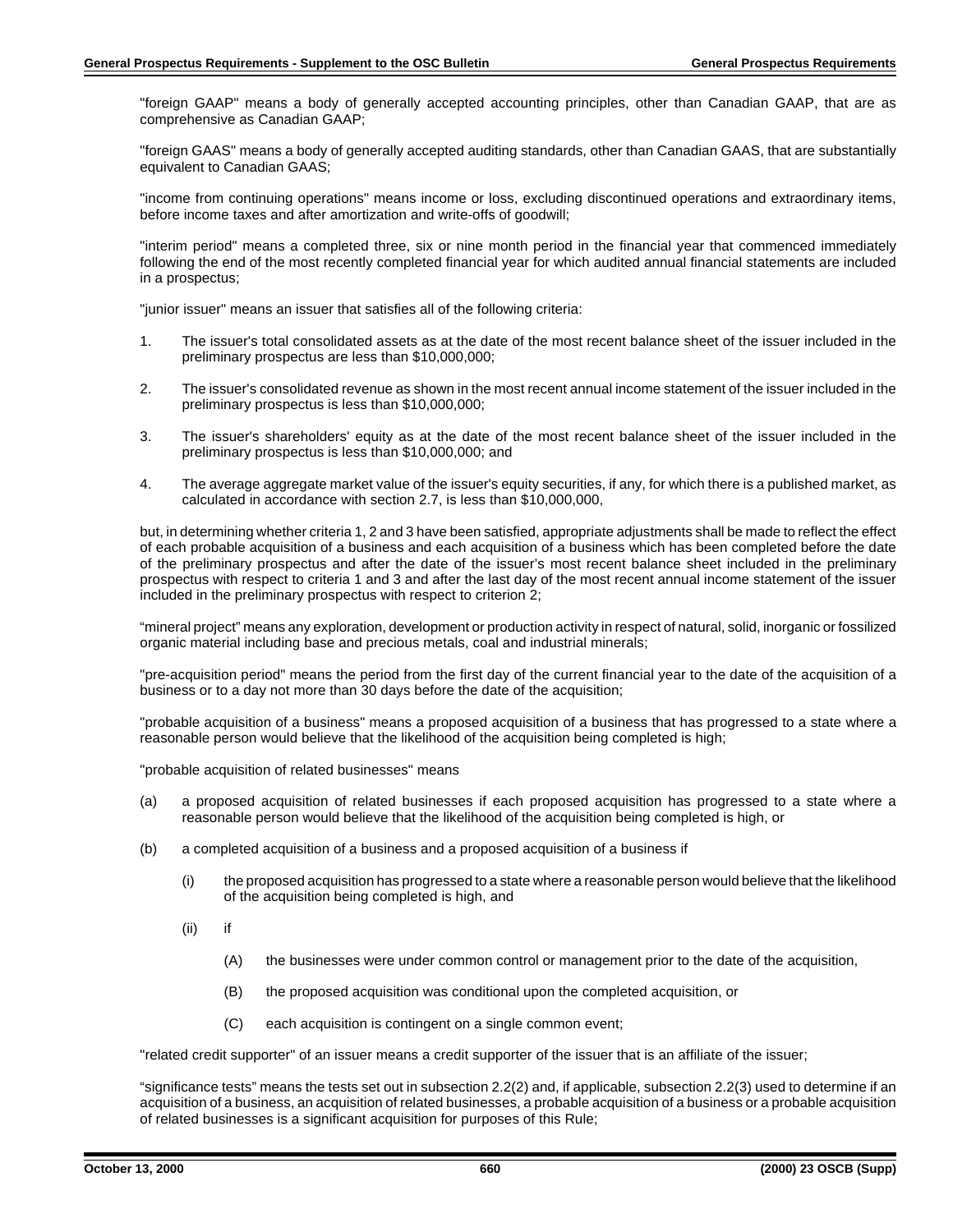"transition year" means the financial year of an issuer or business in which a change in the ending date of its financial year occurs; and

"U.S. GAAS" means the body of generally accepted auditing standards in the United States of America.

#### **2.2 Significant Acquisitions**

- (1) **Significant Acquisitions** Unless the context otherwise requires, the term "significant acquisition" refers to an acquisition of a business, an acquisition of related businesses, a probable acquisition of a business or a probable acquisition of related businesses that satisfies any of the significance tests.
- (2) **Required Significance Tests at Date of Acquisition** For the purposes of this Rule, an acquisition of a business, an acquisition of related businesses, a probable acquisition of a business or a probable acquisition of related businesses is a significant acquisition, if it satisfies any of the following three tests:
	- 1. **The Asset Test.** The issuer's proportionate share of the consolidated assets of the business or related businesses exceeds 20 per cent of the consolidated assets of the issuer calculated using the audited financial statements of each of the issuer and the business or the related businesses for the most recently completed financial year of each ended before the date of the acquisition.
	- 2. **The Investment Test.** The issuer's consolidated investments in and advances to the business or the related businesses as at the date of the acquisition or the proposed date of the acquisition exceeds 20 per cent of the consolidated assets of the issuer as at the last day of the most recently completed financial year of the issuer ended before the date of the acquisition for which audited financial statements are included in the prospectus, excluding any investments in or advances to the business or the related businesses as at that date.
	- 3. **The Income Test.** The issuer's proportionate share of the consolidated income from continuing operations of the business or related businesses exceeds 20 per cent of the consolidated income from continuing operations of the issuer calculated using the audited financial statements of each of the issuer and the business or related businesses for the most recently completed financial year of each ended before the date of the acquisition.
- (3) **Optional Significance Tests Subsequent to the Date of Acquisition** If an acquisition of a business, an acquisition of related businesses, a probable acquisition of a business or a probable acquisition of related businesses is significant based on the significance tests in subsection (2), the issuer may re-calculate the significance at a more recent date as follows:
	- 1. **The Asset Test.** The issuer's proportionate share of the consolidated assets of the business or the related businesses, as at the date of the issuer's most recent balance sheet included in the prospectus, exceeds 20 per cent of the consolidated assets of the issuer, as at the date of the issuer's most recent balance sheet included in the prospectus, without giving effect to the acquisition.
	- 2. **The Investment Test.** The issuer's consolidated investments in and advances to the business or the related businesses as at the date of the acquisition or the proposed date of the acquisition exceeds 20 per cent of the consolidated assets of the issuer as at the date of the issuer's most recent balance sheet included in the prospectus for a period that ends before the date of the acquisition, excluding any investments in or advances to the business or the related businesses as at that date.
	- 3. **The Income Test.** The income from continuing operations calculated pursuant to the following clause (a) exceeds 20 per cent of the income from continuing operations calculated pursuant to the following clause (b):
		- (a) The issuer's proportionate share of the consolidated income from continuing operations of the business or the related businesses for the later of
			- (i) the most recently completed financial year of the business or the related businesses that ended more than 90 days before the date of the prospectus, or
			- (ii) the 12 months ended on the last day of the most recently completed interim period of the business or related businesses that ended more than 60 days before the date of the prospectus.
		- (b) The issuer's consolidated income from continuing operations for the later of
			- (i) the most recently completed financial year, without giving effect to the acquisition, or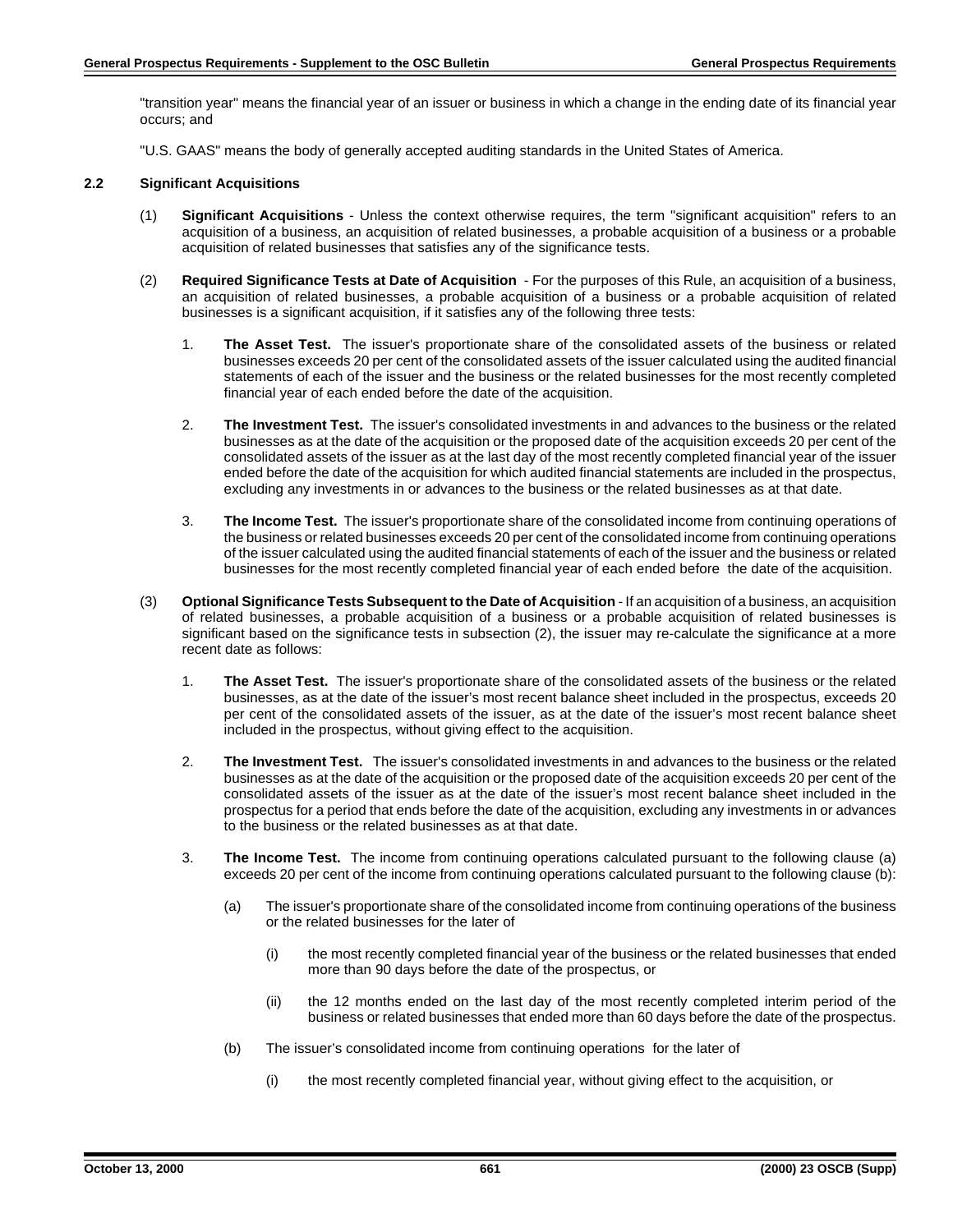- (ii) the 12 months ended on the last day of the most recently completed interim period of the issuer for which financial statements are included in the prospectus, without giving effect to the acquisition.
- (4) If an issuer re-calculates the significance of an acquisition of a business, an acquisition of related businesses, a probable acquisition of a business or a probable acquisition of related businesses pursuant to subsection (3) and none of the significance tests in that subsection is met, the acquisition is not a significant acquisition for purposes of this Rule.
- (5) Despite subsection (3), the significance of an acquisition of a business, an acquisition of related businesses, a probable acquisition of a business or a probable acquisition of related businesses may be re-calculated only if, subsequent to the acquisition date, the business or related businesses remained substantially intact, were not significantly reorganized, and no significant assets and liabilities were transferred to other entities.
- (6) Despite subsection (2), the significance of an acquisition of a business, an acquisition of related businesses, a probable acquisition of a business or a probable acquisition of related businesses may be calculated using unaudited financial statements of the business or related businesses prepared in accordance with GAAP if the financial statements of the business or related businesses for the most recently completed financial year prior to the date of the acquisition have not been audited.
- (7) In determining whether an acquisition of related businesses or a probable acquisition of related businesses is a significant acquisition, the related businesses shall be considered on a combined basis.
- (8) If an issuer has accounted for an acquisition as a reverse take-over in accordance with section 4.5 of this Rule, for the purposes of subsections (2) and (3), the legal parent, as that term is used in the Handbook, shall be considered the business.
- (9) For the purposes of the significance tests in subsections (2) and (3), financial statements of the business or the related businesses which are prepared in accordance with foreign GAAP or denominated in a foreign currency shall be reconciled to Canadian GAAP or translated into Canadian dollars, respectively.

# **2.3 Application of the Income Test**

- (1) For the purposes of paragraph 3 of each of subsections 2.2(2) and 2.2(3), if any of the issuer or the business or the related businesses has incurred a loss, the test shall be applied using the absolute value of the loss.
- (2) For the purpose of calculating the significance of individually insignificant unrelated multiple acquisitions, entities reporting losses from continuing operations shall not be aggregated with entities reporting income from continuing operations.
- (3) **Lower than Average Income of the Issuer Required Significance Tests** For the purposes of paragraph 3 of subsection 2.2(2), if the issuer's consolidated income from continuing operations for the most recently completed financial year referred to in subsection 2.2(2) was
	- 1. positive, and
	- 2. lower by 20 per cent or more than the average consolidated income from continuing operations of the issuer for the three most recently completed financial years,

then the average consolidated income for the three most recently completed financial years may, subject to subsection (6), be substituted in determining whether the significance test set out in subsection 2.2(2) is satisfied.

- (4) **Lower than Average Income of the Issuer Optional Significance Tests Using Most Recently Completed Financial Year -** For the purposes of paragraph 3 of subsection 2.2(3), if the issuer's consolidated income from continuing operations for the most recently completed financial year referred to in subclause 3(b)(i) of subsection 2.2(3) was
	- 1. positive, and
	- 2. lower by 20 per cent or more than the average consolidated income from continuing operations of the issuer for the three most recently completed financial years,

then the average consolidated income for the three most recently completed financial years may, subject to subsection (6), be substituted in determining whether the significance test set out in paragraph 3 of subsection 2.2(3) is satisfied.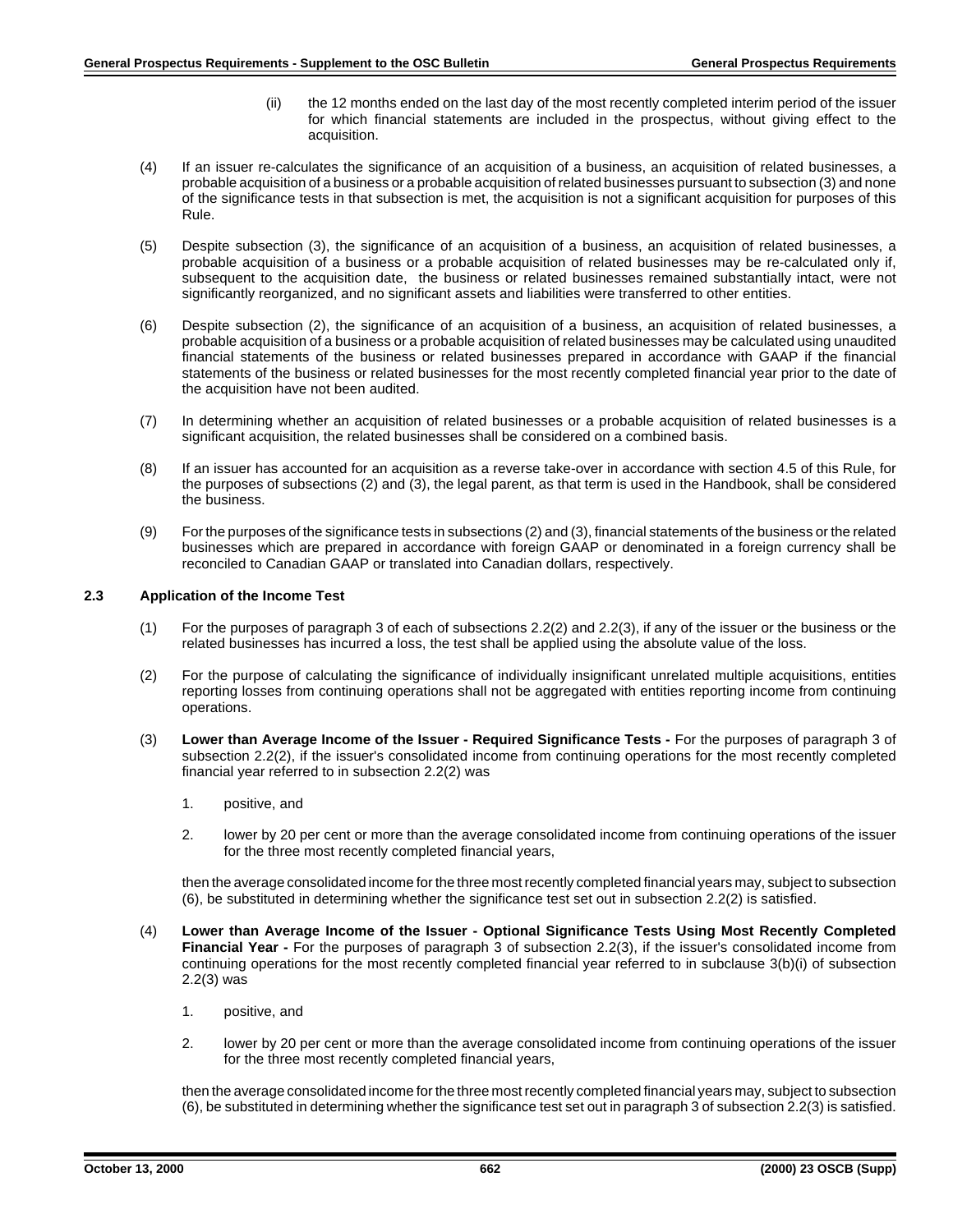- (5) **Lower than Average Income of the Issuer Optional Significance Tests Using Most Recently Completed Twelve Months -** For the purposes of paragraph 3 of subsection 2.2(3), if the issuer's consolidated income from continuing operations for the most recently completed 12 month period referred to in subclause 3(b)(ii) of subsection 2.2(3) was
	- 1. positive, and
	- 2. lower by 20 per cent or more than the average consolidated income from continuing operations of the issuer for the three previous 12 month periods,

then the average consolidated income for the three previous 12 month periods may, subject to subsection (6), be substituted in determining whether the significance test set out in paragraph 3 of subsection 2.2(3) is satisfied.

(6) **Loss -** If the issuer's consolidated income from continuing operations for either of the two earlier financial years referred to in subsections (3) and (4), or either of the two earlier 12 month periods referred to in subsection (5), is a loss, the issuer's consolidated income from continuing operations for that period is considered to be zero for the purposes of calculating the average consolidated income for the three previous periods.

# **2.4 Probable Acquisitions**

- (1) The term "probable acquisition" refers to a probable acquisition of a business and a probable acquisition of related businesses.
- (2) The term "significant probable acquisition" refers to a probable acquisition of a business or a probable acquisition of related businesses that is a significant acquisition under section 2.2.
- **2.5 Acquisitions** The term "acquisition of a business" includes an acquisition of an interest in a business accounted for using the equity method or an acquisition of an interest in a joint venture accounted for using the proportionate consolidation method.

# **2.6 Significant Dispositions**

- (1) **Dispositions** Unless the context otherwise requires, the term "disposition" refers to a completed or probable disposition of a business, a business segment or a significant portion of a business, either by sale, abandonment or distribution to shareholders.
- (2) **Required Significance Tests using Most Recently Completed Financial Year** For the purposes of this Rule, a disposition of a business, a business segment or a significant portion of a business is a significant disposition if it satisfies either of the following tests:
	- 1. **The Asset Test for Dispositions -** The issuer's proportionate share of the consolidated assets of the business, business segment or significant portion of a business exceeds 20 per cent of the consolidated assets of the issuer as at the date of the audited financial statements of the issuer for its most recently completed financial year ended before the date of the disposition for which financial statements are included in the prospectus, without giving effect to the disposition.
	- 2. **The Income Test for Dispositions** The issuer's proportionate share of the consolidated income from continuing operations of the business, business segment or significant portion of a business for the most recently completed financial year of the business, business segment or a significant portion of a business before the date of the disposition exceeds 20 per cent of the total consolidated income from continuing operations of the issuer for the most recently completed financial year of the issuer before the date of the disposition for which audited financial statements are included in the prospectus, without giving effect to the disposition.

# **2.7 Calculation of Market Capitalization for Junior Issuer**

- (1) For the purposes of the definition of "junior issuer", the aggregate market value of the issuer's equity securities is the aggregate of the market value of each class of its equity securities for which there is a published market, calculated, for each class, by multiplying the simple average of the closing prices of the equity securities of the class for each of the 20 most recent trading days on which there was a closing price, the last of which days was no more than five trading days prior to the date of the preliminary prospectus by the simple average number of equity securities of the class outstanding over that 20 trading day period.
- (2) If a class of an issuer's equity securities is traded on more than one published market, the closing price for the market on which the equity securities of the class are principally traded shall be used for the calculation under subsection (1).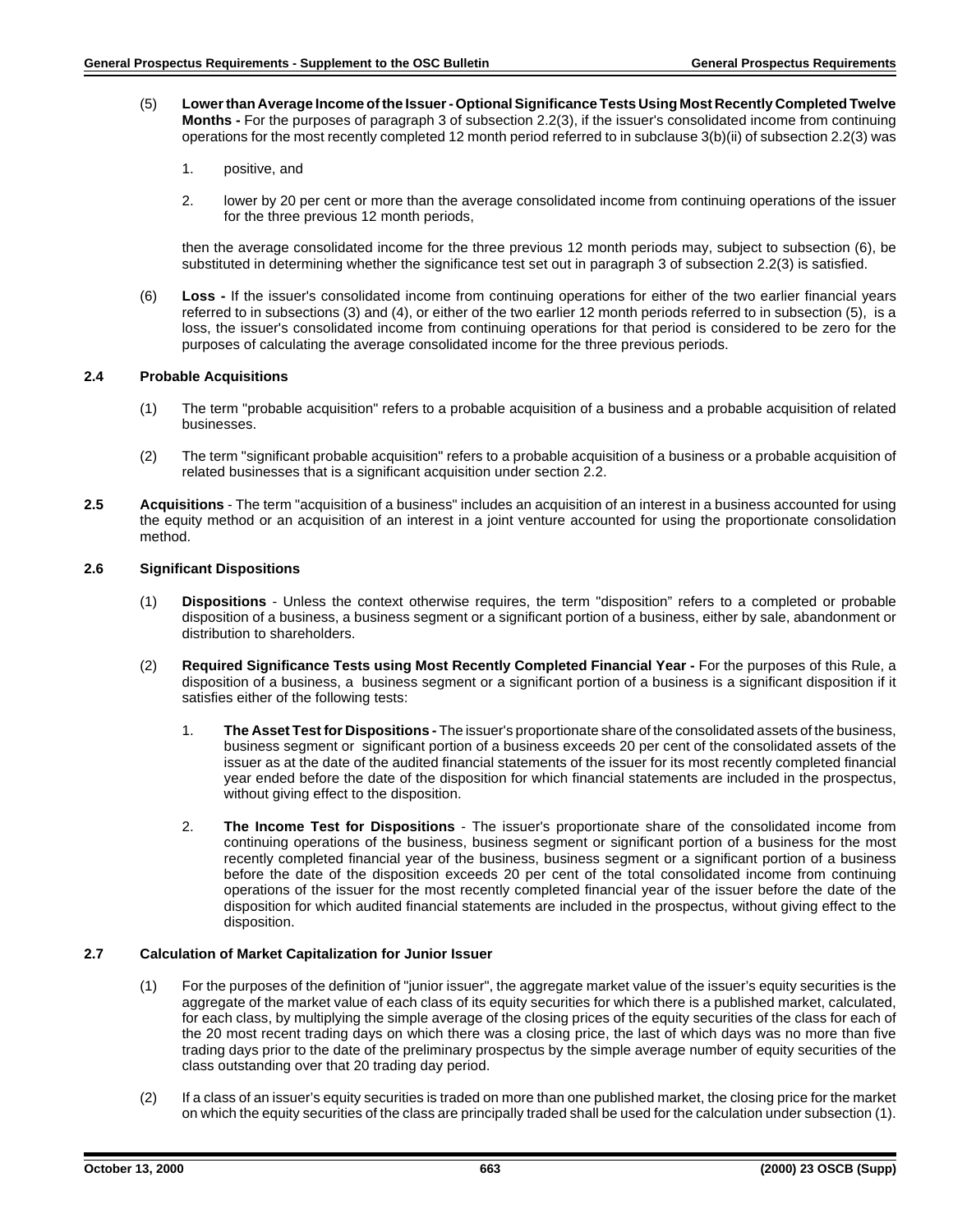**2.8 Interpretation of "Prospectus"** - In this Rule, unless otherwise stated, a reference to a prospectus includes a preliminary prospectus.

# **PART 3 GENERAL REQUIREMENTS**

- **3.1 Application of the Rule** A prospectus shall be prepared in accordance with the Ontario securities law in effect
	- (a) if the prospectus is a *pro forma* prospectus filed under section 62 of the Act, at the date of the *pro forma* prospectus; or
	- (b) otherwise, at the issuer's option, the date of issuance of a receipt for either
		- (i) the preliminary prospectus, or
		- (ii) the final prospectus.

# **3.2 Style of Prospectus**

- (1) Except as otherwise provided in a required form of prospectus or the regulations, the information contained in a prospectus shall be in narrative form.
- (2) A prospectus shall include descriptive headings.
- (3) A prospectus shall include a table of contents.
- (4) Except for information that appears in a summary, information required under more than one item of a required form of prospectus need not be repeated.
- (5) Despite subsection (1), a prospectus may contain graphs, photographs, maps, artwork or other forms of illustration, if relevant to the business of the issuer or the distribution and not misleading.

# **PART 4 FINANCIAL STATEMENT DISCLOSURE FOR THE ISSUER**

- **4.1 Annual Financial Statements of the Issuer** Subject to sections 4.2, 4.3 and 5.2, an issuer shall include in its prospectus the following annual financial statements of the issuer:
	- 1. Statements of income, retained earnings and cash flows for
		- (a) each of the three most recently completed financial years ended more than 90 days before the date of the prospectus; or
		- (b) if the issuer has not completed three financial years, each completed financial year ended more than 90 days before the date of the prospectus; or
		- (c) if the issuer has not completed one financial year, the financial period from the date of formation to a date not more than 90 days before the date of the prospectus.
	- 2. A balance sheet as at
		- (a) the last day of the most recently completed financial year, if any, ended more than 90 days before the date of the prospectus; and
		- (b) the last day of the immediately preceding financial year, if any; or
		- (c) if the issuer has not completed one financial year, as at a date not more than 90 days before the date of the prospectus.
- **4.2 Exception to Annual Statement Requirement if More Recent Annual Financial Statements Included** An issuer may omit its financial statements for the oldest financial year otherwise required under section 4.1, if audited financial statements of the issuer are included in the prospectus for a financial year ended 90 days or less before the date of the prospectus.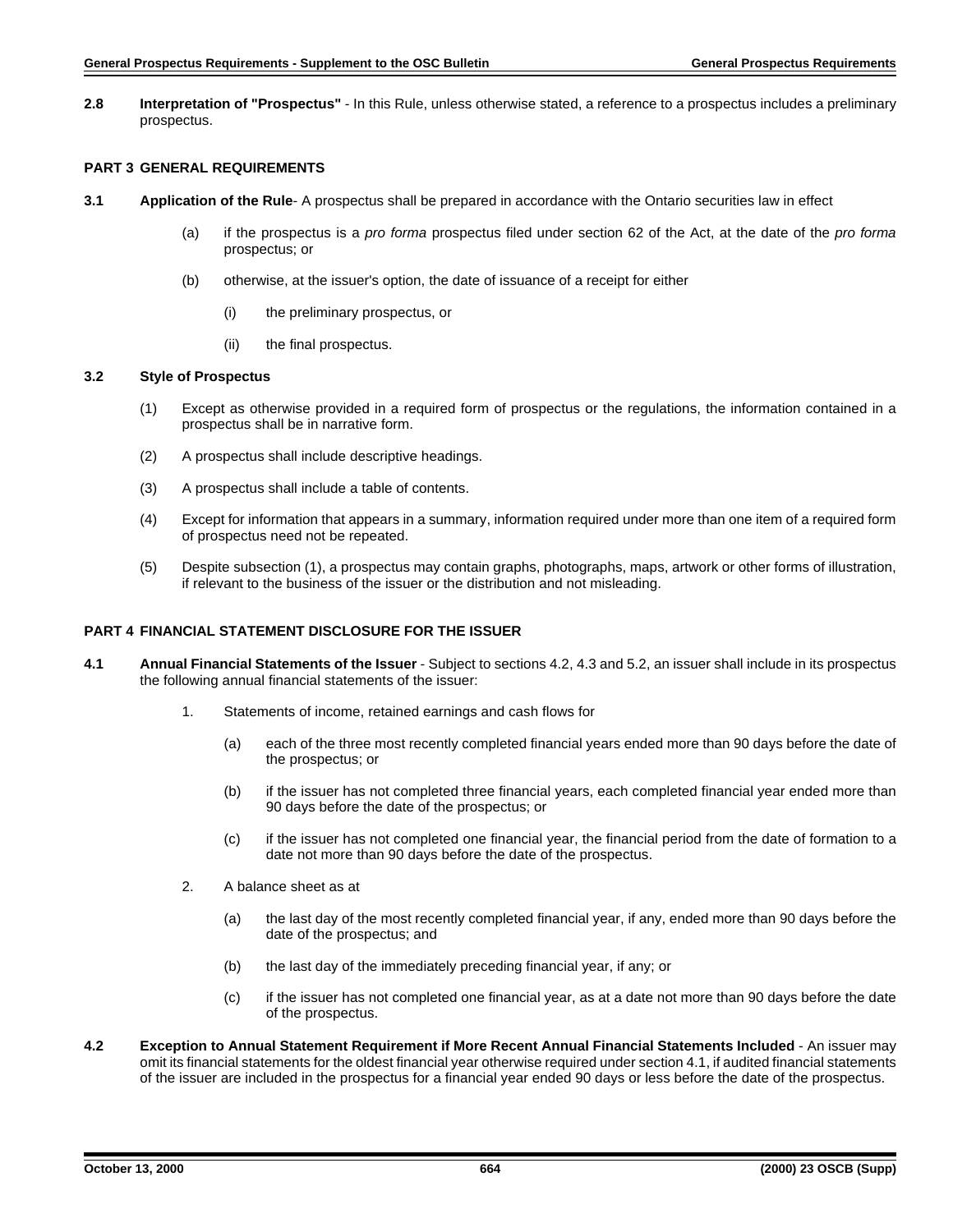**4.3 Exception to Annual Financial Statement Requirement if Financial Year End has Changed** -Despite section 4.1, if an issuer changed its financial year end once during any of the financial years for which financial statements are required to be included in a prospectus, the issuer may include financial statements for the transition year in satisfaction of the financial statements for one of the years under section 4.1 provided that the transition year is at least nine months.

#### **4.4 Predecessor Entities and Business Combinations**

- (1) The financial statements of an issuer required under this Part to be included in a prospectus include
	- (a) the financial statements of predecessor entities that carried on the business of the issuer, even though the predecessor may have been a different legal entity, if the issuer has not existed for three years;
	- (b) the financial statements of a business acquired by the issuer within three years before the date of the prospectus, if a reasonable investor reading the prospectus would regard the primary business of the issuer to be the business acquired by the issuer.
	- (c) the restated combined financial statements of the issuer and any other entity with which the issuer completed a business combination within three years before the date of the prospectus, if the business combination was accounted for as a pooling of interests;
	- (d) the restated combined financial statements of the issuer and any other entity with which the issuer completed a transaction within three years before the date of the prospectus, if the issuer accounted for the transaction as a continuity of interests.
- (2) If restated combined financial statements of an issuer are included in a prospectus under subsection  $(1)(c)$  or  $(1)(d)$ , the issuer may omit from a prospectus the separate financial statements of the issuer and the predecessor entities for periods prior to the date of the business combination or the continuity of interests transaction.
- **4.5 Reverse Take-Overs** If an issuer has been involved in a business combination accounted for as a reverse take-over, financial statements required under this Part should be provided for the legal subsidiary, as that term is used in the Handbook.
- **4.6 Interim Financial Statements of the Issuer** Subject to subsection 4.7(3) and section 5.2, an issuer shall include in its prospectus the following interim financial statements of the issuer:
	- 1. Statements of income, retained earnings and cash flows for the most recently completed interim period that ended more than 60 days before the date of the prospectus and for the comparable period in the immediately preceding financial year.
	- 2. A balance sheet as at the last day of the most recently completed interim period referred to in paragraph 1.

# **4.7 Additional Financial Statements or Financial Information of the Issuer Filed or Released**

- (1) An issuer shall include in its prospectus annual and interim financial statements of the issuer for a financial period that is more recent than the periods for which financial statements are required under sections 4.1 or 4.6 if, before the prospectus is filed, the financial statements for the more recent period have been filed.
- (2) If, before the prospectus is filed, financial information about the issuer for a period more recent than the financial period for which financial statements are required under sections 4.1 or 4.6 is publicly disseminated by, or on behalf of, the issuer through news release or otherwise, the issuer shall include in the prospectus the content of the news release or public communication.
- (3) If annual financial statements are included in a prospectus for a financial year ended 90 days or less before the date of the prospectus, an issuer may omit from the prospectus the financial statements for the most recently completed interim period of the issuer.
- **4.8 Audit Requirement for Financial Statements of the Issuer** Financial statements of an issuer included in a prospectus shall be accompanied by an auditor's report without a reservation of opinion.
- **4.9 Exception to Audit Requirement for Interim Financial Statements of the Issuer -** Despite section 4.8, an issuer may omit from its prospectus an auditor's report for its interim financial statements required to be included under section 4.6 or 4.7.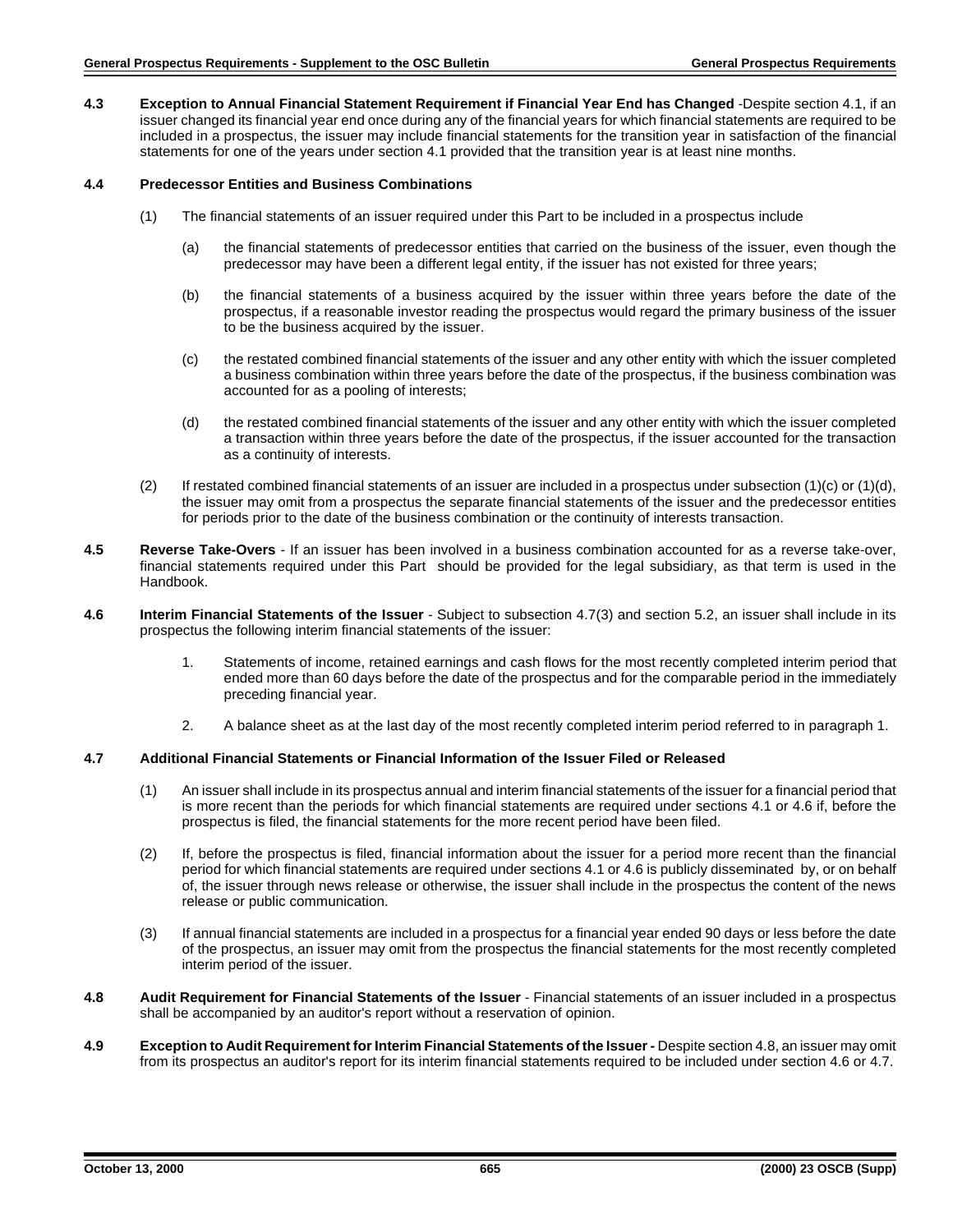- **4.10 Exception to Audit Requirement for Financial Statements Included in a Previous Prospectus without an Audit Opinion** - Despite section 4.8, an issuer may omit from its prospectus an auditor's report for its financial statements for the second and third most recently completed financial years for which financial statements are included in the prospectus if
	- (a) those financial statements were previously included in a final prospectus without an auditor's report as permitted by this Rule or pursuant to an exemption granted under this Rule; and
	- (b) an auditor has not issued an auditor's report on the financial statements.
- **4.11 Exception to Audit Requirement for Financial Statements of a Junior Issuer** Despite section 4.8, an issuer that is a junior issuer may omit from its prospectus an auditor's report for its financial statements for the second and third most recently completed financial years for which financial statements are included in the prospectus if
	- (a) the auditor has not issued an auditor's report on the financial statements; and
	- (b) the most recently completed financial year for which audited financial statements are included in the prospectus is not less than 12 months in length.
- **4.12 Exception to Audit Requirement for Financial Statements of an Issuer in a** *Pro Forma* **Prospectus** Despite section 4.8, an issuer may omit from a *pro forma* prospectus an auditor's report for the financial statements of the issuer included in the *pro forma* prospectus.

# **PART 5 FINANCIAL STATEMENT DISCLOSURE FOR A CREDIT SUPPORTER**

- **5.1 Financial Statements of a Credit Supporter** If a credit supporter has provided a guarantee or alternative credit support for all or substantially all of the payments to be made under the securities to be distributed under the prospectus, the issuer shall include in its prospectus the financial statements of the credit supporter that would be required to be included under Part 4, if the credit supporter were the issuer of the securities being distributed.
- **5.2 Omission of Issuer's Financial Statements** An issuer that is required under section 5.1 to include financial statements of a credit supporter may omit the financial statements of the issuer required to be included under Part 4 if
	- (a) the credit supporter owns, directly or indirectly, all of the issued and outstanding voting securities of the issuer; and
	- (b) in the case where
		- (i) the issuer has no operations, or only minimal operations, that are independent of the credit supporter and is an entity that functions essentially as a special purpose division of the credit supporter, the prospectus contains a statement that the financial results of the issuer are included in the consolidated financial results of the credit supporter, or
		- (ii) the issuer has more than minimal operations that are independent of the credit supporter, a summary of financial information of the issuer that includes current assets, non-current assets, current liabilities, non-current liabilities, revenues, gross profit, income from continuing operations and net income, is included in a note to the financial statements of the credit supporter that are included in the prospectus under section 5.1.
- **5.3 Audit Requirement for Financial Statements of a Credit Supporter** Financial statements of a credit supporter included in a prospectus shall be accompanied by an auditor's report without a reservation of opinion.
- **5.4 Exception to Audit Requirement for Interim Financial Statements of a Credit Supporter** Despite section 5.3, an issuer may omit from its prospectus an auditor's report for the interim financial statements of a credit supporter required to be included under section 5.1.
- **5.5 Exception to Audit Requirement for Financial Statements of a Credit Supporter in a** *Pro Forma* **Prospectus** Despite section 5.3, an issuer may omit from a *pro forma* prospectus an auditor's report for the financial statements of a credit supporter included in the *pro forma* prospectus.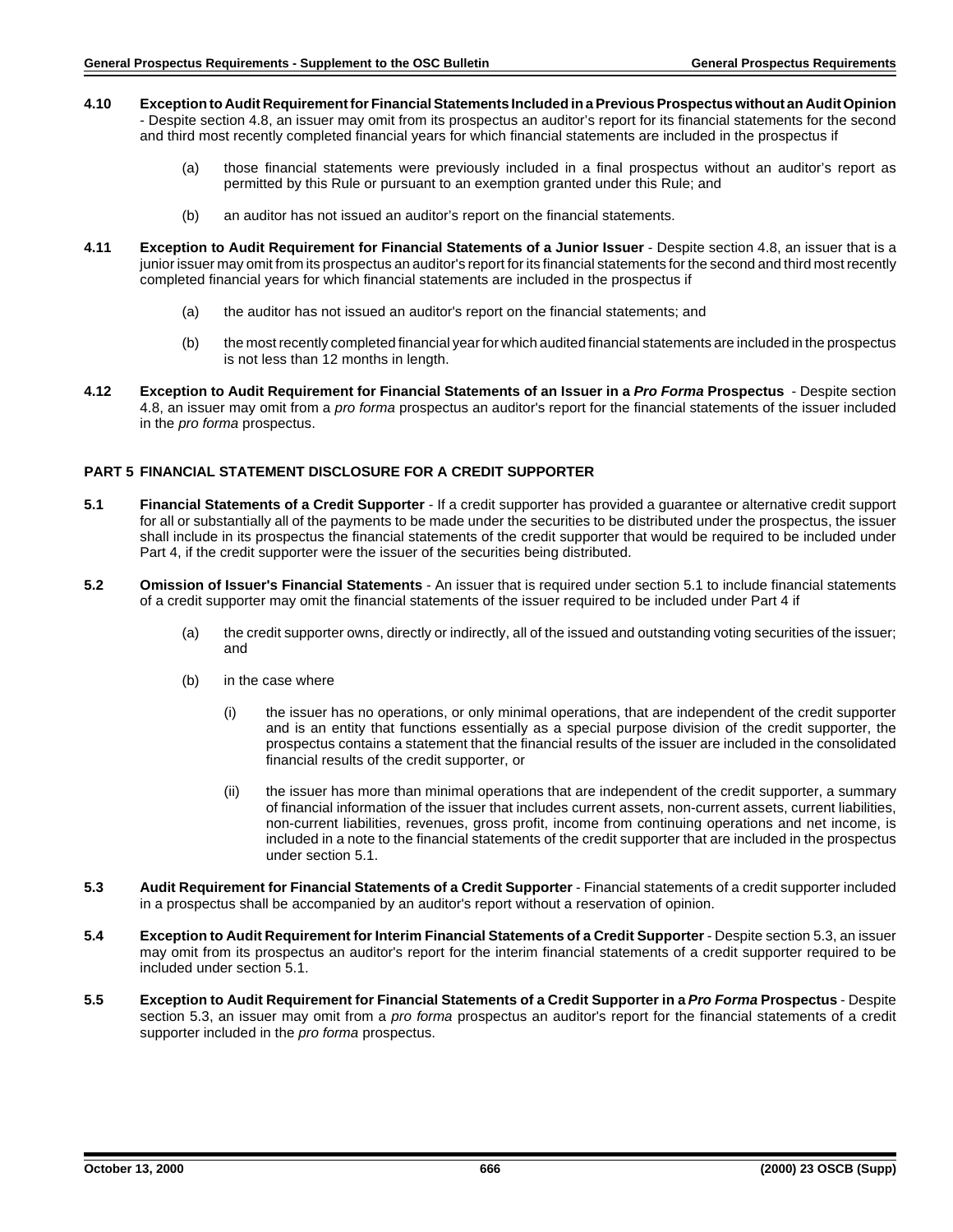# **PART 6 FINANCIAL STATEMENT DISCLOSURE FOR SIGNIFICANT ACQUISITIONS**

- **6.1 Scope** This Part applies only to
	- (a) acquisitions completed during an issuer's three most recently completed financial years;
	- (b) acquisitions completed during an issuer's current financial year; and
	- (c) probable acquisitions.

# **6.2 Financial Statement Disclosure for Significant Acquisitions Completed During the Issuer's Three Most Recently Completed Financial Years**

(1) If an issuer made a significant acquisition during its three most recently completed financial years, the issuer shall include in its prospectus the following financial statements of each business acquired:

#### **Annual Financial Statements**

1. Statements of income, retained earnings and cash flows for at least the periods specified in section 6.6.

#### **Interim Financial Statements**

- 2. Statements of income, retained earnings and cash flows for
	- (a) either
		- (i) the most recently completed interim period of the acquired business that ended before the date of the acquisition and more than 60 days before the date of the prospectus; or
		- (ii) the pre-acquisition period; and
	- (b) the comparable period in the preceding financial year of the acquired business.

#### *Pro Forma* **Income Statement**

- 3. A *pro forma* income statement prepared in accordance with subsection 6.5(1)2(a).
- 4. *Pro forma* earnings per share based on the *pro forma* income statement referred to in paragraph 3.
- (2) If an issuer is required under subsection (1) to include financial statements in a prospectus for more than one business because the significant acquisition involves an acquisition of related businesses, the financial statements required under subsection (1) shall be presented separately for each business, except that the issuer may present the financial statements of the businesses on a combined basis for the periods during which the businesses were under common control or management.

#### **6.3 Financial Statement Disclosure for Significant Acquisitions Completed During the Issuer's Current Financial Year**

(1) If an issuer has made a significant acquisition during its current financial year, the issuer shall include in its prospectus the following financial statements of each business acquired:

#### **Annual Financial Statements**

- 1. Statements of income, retained earnings and cash flows for at least the periods specified in section 6.6.
- 2. A balance sheet as at the date on which each of the periods specified in section 6.6 ended, except that, if section 6.6 specifies that separate financial statements of the business are to be included for three financial years, a balance sheet as at the last day of the earliest of the three financial years is not required.

#### **Interim Financial Statements**

- 3. Statements of income, retained earnings and cash flows for
	- (a) either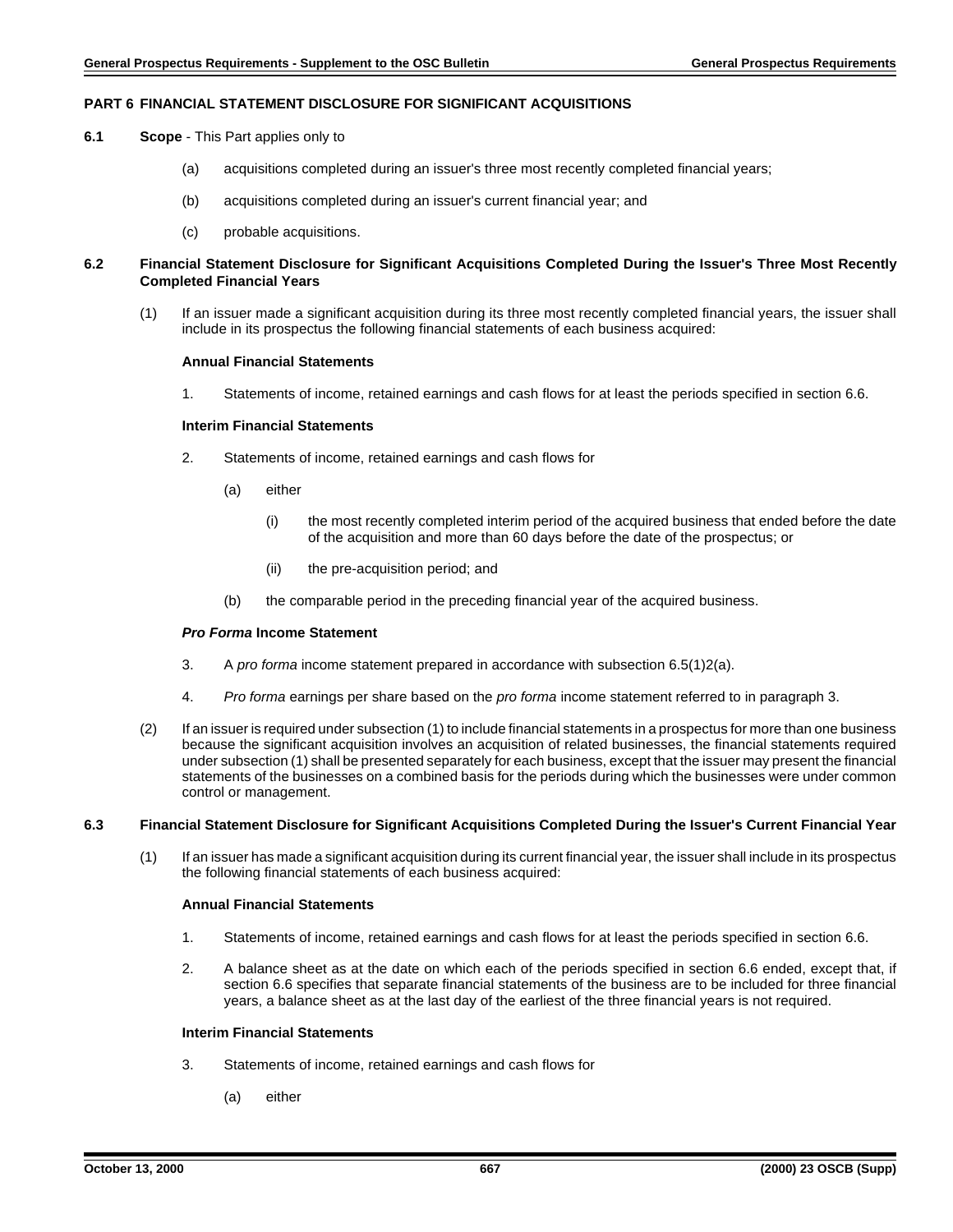- (i) the most recently completed interim period of the acquired business that ended before the date of the acquisition and more than 60 days before the date of the prospectus; or
- (ii) the pre-acquisition period; and
- (b) the comparable period in the preceding financial year of the acquired business
- 4. A balance sheet as at the date on which the period referred to in paragraph 3(a)(i) or 3(a)(ii) ended.

# *Pro Forma* **Financial Statements**

- 5. *Pro forma* financial statements prepared in accordance with subsection 6.5
- 6. *Pro forma* earnings per share based on the *pro forma* financial statements referred to in paragraph 5.
- (2) If an issuer is required under subsection (1) to include financial statements in a prospectus for more than one business because the significant acquisition involves an acquisition of related businesses or a probable acquisition of related businesses, the financial statements required under subsection (1) shall be presented separately for each business except the issuer may present the financial statements of the businesses on a combined basis for the periods during which the businesses have been under common control or management.

#### **6.4 Financial Statement Disclosure for Significant Probable Acquisitions**

(1) If an issuer is proposing to make a significant probable acquisition, the issuer shall include in its prospectus the following financial statements of each business to be acquired:

#### **Annual Financial Statements**

- 1. Statements of income, retained earnings and cash flows for at least the periods specified in section 6.6.
- 2. A balance sheet as at the date on which each of the periods specified in section 6.6 ended, except that, if section 6.6 specifies that separate financial statements of the business are to be included for three financial years, a balance sheet as at the last day of the earliest of the three financial years is not required.

# **Interim Financial Statements**

- 3. Statements of income, retained earnings and cash flows for
	- (a) the most recently completed interim period of the business to be acquired that ended more than 60 days before the date of the date of the prospectus; and
	- (b) the comparable period in the preceding financial year.
- 4. A balance sheet as at the date on which the interim period referred to in paragraph 3(a) ended.

# *Pro Forma* **Financial Statements**

- 5. *Pro forma* financial statements prepared in accordance with subsection 6.5.
- 6. *Pro forma* earnings per share based on the *pro forma* financial statements referred to in paragraph 5.
- (2) If an issuer is required under subsection (1) to include financial statements in a prospectus for more than one business because the significant acquisition involves an acquisition of related businesses or a probable acquisition of related businesses, the financial statements required under subsection (1) shall be presented separately for each business, except the issuer may present the financial statements of the businesses on a combined basis for periods during which the businesses have been under common control or management.

# **6.5** *Pro Forma* **Financial Statements**

(1) If an issuer is required to include *pro forma* financial statements in the prospectus under sections 6.2, 6.3, 6.4 or 7.2, the issuer shall prepare *pro forma* financial statements as follows: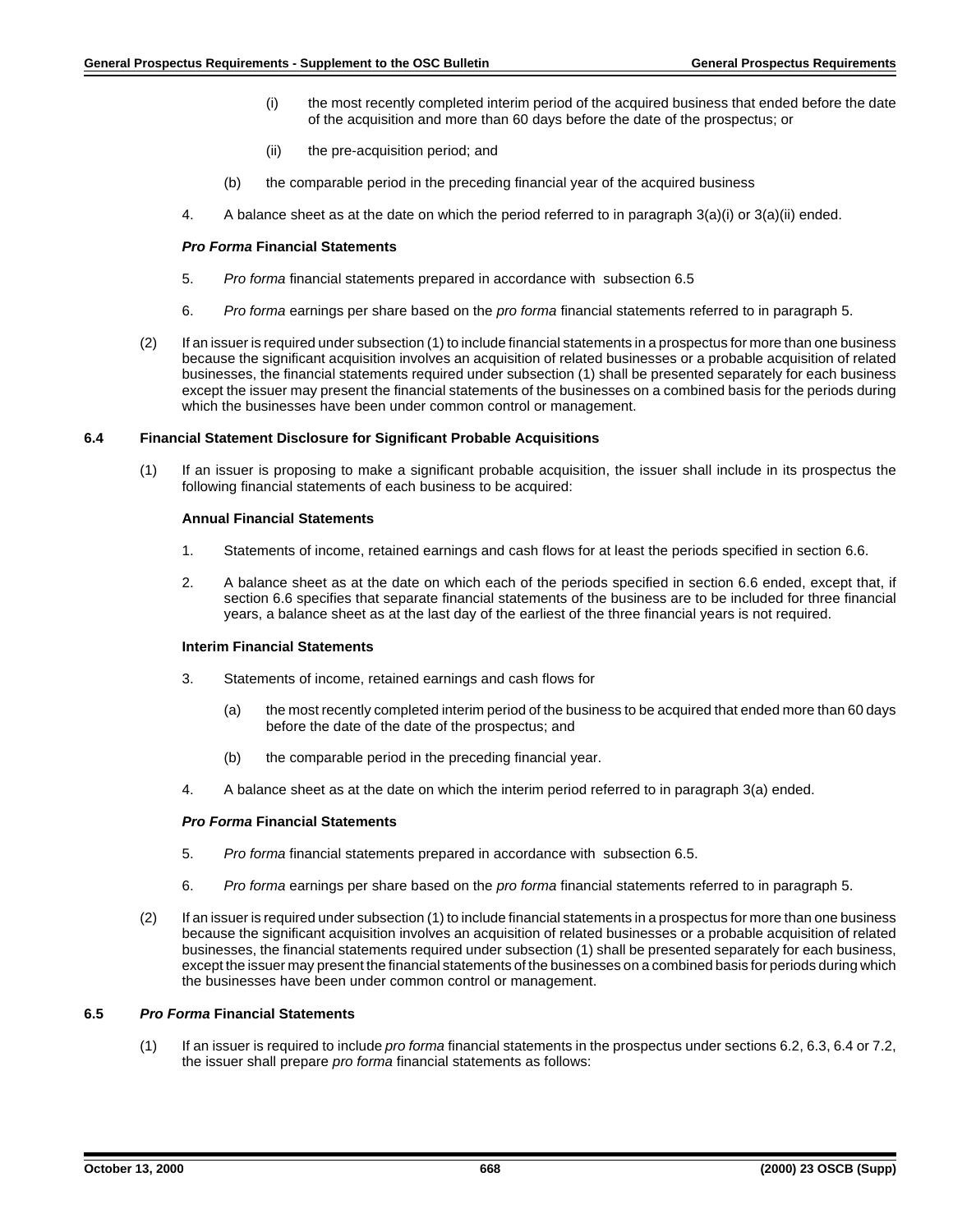- 1. *Pro forma* **balance sheet** A *pro forma* balance sheet of the issuer shall be prepared as at the date of the issuer's most recent balance sheet included in the prospectus to give effect to, as if they had taken place as at the date of the *pro forma* balance sheet,
	- (a) significant acquisitions that have been completed, but are not reflected in the issuer's most recent balance sheet included in the prospectus; and
	- (b) significant probable acquisitions.
- 2. *Pro forma* **income statement** A *pro forma* income statement of the issuer shall be prepared to give effect to
	- (a) significant acquisitions completed during the most recently completed financial year of the issuer as if they had taken place at the beginning of the most recently completed financial year of the issuer for which audited financial statements are included in the prospectus; and
	- (b) the acquisitions referred to in clauses (i) and (ii)
		- (i) significant acquisitions completed during the issuer's current financial year; and
		- (ii) significant probable acquisitions,

for each of the financial periods referred to in the following paragraphs

- A. the most recently completed financial year of the issuer for which audited financial statements are included in the prospectus; and
- B. the most recently completed interim period of the issuer for which financial statements are included in the prospectus,

as if they had taken place at the beginning of the most recently completed financial year of the issuer for which audited financial statements are included in the prospectus.

- (2 ) If an issuer includes in a prospectus a *pro forma* financial statement prepared in accordance with subsection (1) which gives effect to more than one significant acquisition or significant probable acquisition, the *pro forma* financial statement shall separately identify each significant completed or probable acquisition.
- (3) If an issuer is required to include *pro forma* financial statements in a prospectus, the issuer shall include in the *pro forma* financial statements a description of the underlying assumptions on which the *pro forma* financial statements are prepared, cross-referenced to each related *pro forma* adjustment.
- (4) If an issuer is required under paragraph 2 of subsection (1) to include a *pro forma* income statement in a prospectus for the most recently completed financial year of the issuer and both of the following conditions are satisfied:
	- (a) the *pro forma* income statement is not prepared using the income statement of the business for the preacquisition period, and
	- (b) the financial year end of the business differs from the issuer's year end by more than 93 days,

then despite paragraph 2 of subsection (1), for purposes of preparing the *pro forma* income statement, the income statement of the business shall be for a period of twelve consecutive months ending no more than 93 days from the issuer's year end.

(5) Subject to subsection (4), if an issuer is required to prepare the *pro forma* income statements referred to in clauses (1)2(b)A and (1)2(b)B, and the *pro forma* income statement referred to in clause A includes results of the business which are also included in the *pro forma* income statement referred to in clause B, there shall be disclosed in a note to the *pro forma* financial statements of the revenue, expenses, gross profit and income from continuing operations included in each *pro forma* income statement for the overlapping period.

# **6.6 Reporting Periods**

(1) **Exception to Requirement to Include Financial Statements -** No financial statements are required under section 6.2 to be included in a prospectus if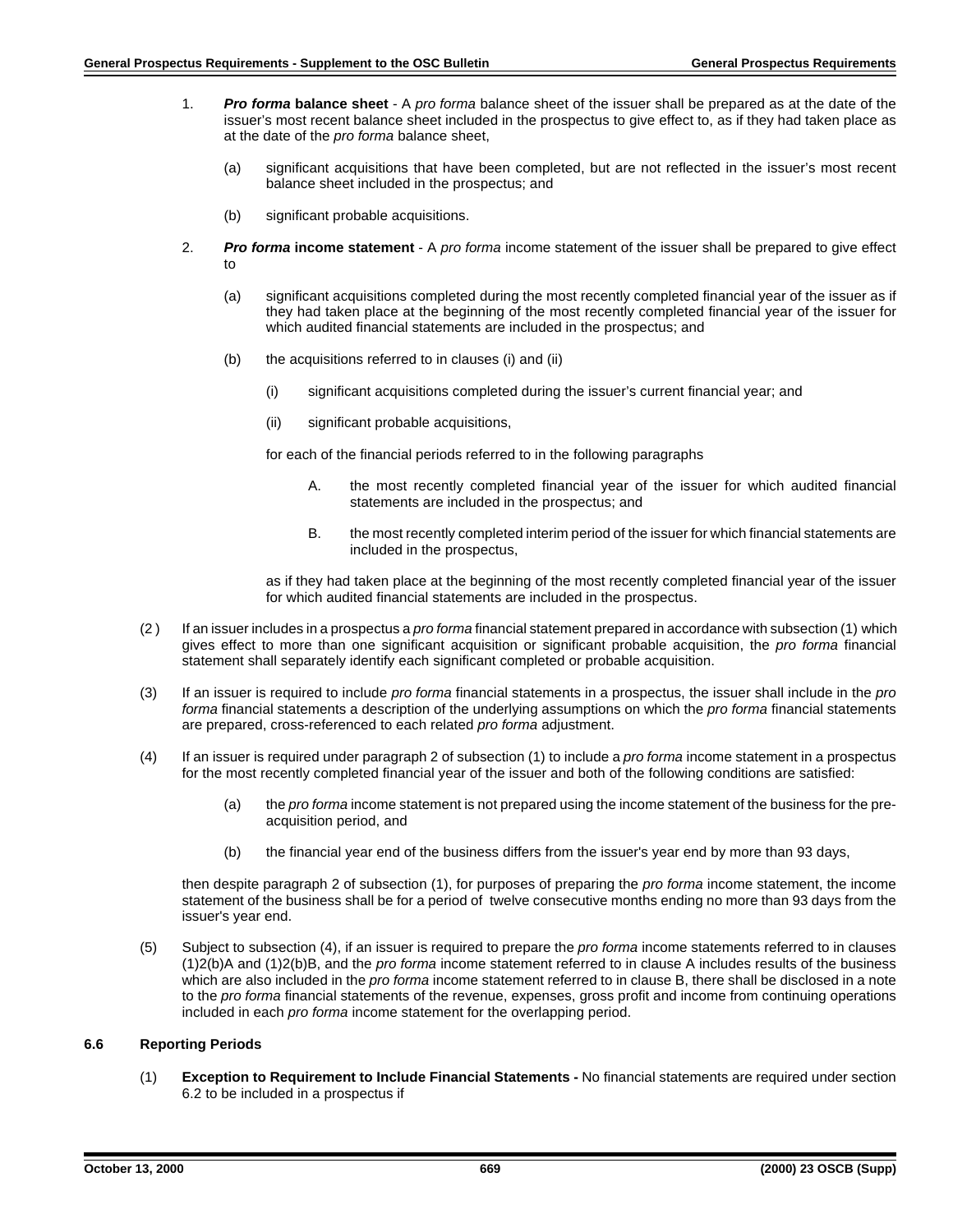- (a) the results of the business for a complete financial year have been reflected in the audited consolidated financial statements of the issuer included in the prospectus; and
- (b) none of the significance tests would be satisfied if the 20 per cent threshold in the significance tests was changed to 100 per cent.
- (2) **Acquisitions at the 100% Significance Level** If the results of the business for a complete financial year have been reflected in the audited consolidated financial statements of the issuer included in the prospectus and any of the significance tests would be satisfied if the 20 per cent threshold in the significance tests was changed to 100 per cent, separate financial statements of the business are required for as many periods before the acquisition as may be necessary so that when these periods are added to the periods for which the issuer's financial statements in the prospectus include the results of the business, financial statements reflecting the results of the business, either separately or on a consolidated basis, are included for a total of three years or each of the completed financial years of the business, if the business has not been in existence for three completed financial years.
- (3) Subject to subsections (1) and (2), the periods for which the financial statements are required under paragraphs 1 and 2 of subsections 6.2(1), 6.3(1) and 6.4(1) to be included in a prospectus shall be determined by reference to the significance tests as follows:
	- 1. **Acquisitions Significant between 20% and 40%** If none of the significance tests is satisfied if the 20 per cent threshold is changed to 40 per cent, financial statements shall be included for
		- (a) the most recently completed financial year of the business ended more than 90 days before the date of the prospectus; or
		- (b) if the business has not completed one financial year, the financial period from the date of formation to a date not more than 90 days before the date of the prospectus.
	- 2. **Acquisitions Significant between 40% and 50%** If any of the three significance tests are satisfied if the 20 per cent threshold is changed to 40 per cent, but none of the three significance tests are satisfied if the 20 per cent threshold is changed to 50 per cent, financial statements shall be included for
		- (a) each of the two most recently completed financial years of the business ended more than 90 days before the date of the prospectus;
		- (b) if the business has not completed two financial years, each completed financial year ended more than 90 days before the date of the prospectus; or
		- (c) if the business has not completed one financial year, the financial period from the date of formation to a date not more than 90 days before the date of the prospectus.
	- 3. **Acquisitions Significant at 50% or greater** If any of the three significance tests are satisfied if the 20 per cent threshold is changed to 50 per cent, financial statements shall be included for
		- (a) each of the three most recently completed financial years of the business ended more than 90 days before the date of the prospectus;
		- (b) if the business has not completed three financial years, each completed financial year ended more than 90 days before the date of the prospectus; or
		- (c) if the business has not completed one financial year, the financial period from the date of formation to a date not more than 90 days before the date of the prospectus.

# **6.7 Additional Financial Statements or Financial Information of the Business Filed or Released**

- (1) An issuer shall include in its prospectus annual and interim financial statements of a business for a financial period that ended before the date of the acquisition and is more recent than the periods for which financial statements are required under subsections 6.2(1), 6.3(1) or 6.4(1) if, before the prospectus is filed, the financial statements of the business for the more recent period have been filed.
- (2) If, before the prospectus is filed, financial information of a business for a period more recent than the period for which financial statements are required under subsections 6.2(1), 6.3(1) or 6.4(1), is publicly disseminated by news release or otherwise by or on behalf of the issuer, the issuer shall include in the prospectus the content of the news release or public communication.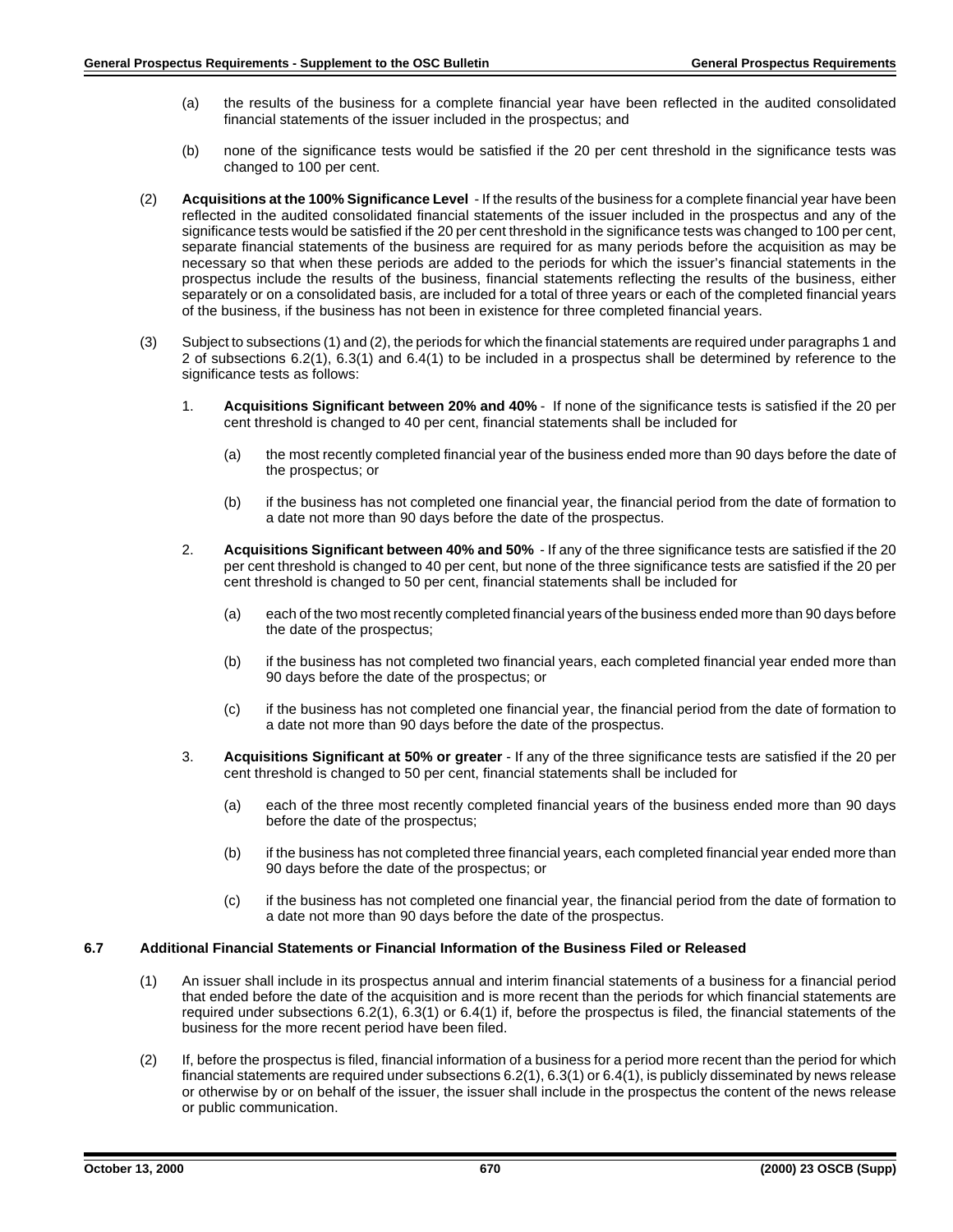**6.8 Exceptions to Disclosure Requirements for Significant Acquisitions if More Recent Financial Statements Included**

- (1) Despite subsection 6.6(3), an issuer may omit separate financial statements of a business for the earliest financial year otherwise required under subsection 6.6(3), if audited financial statements of the business are included in the prospectus for a financial year ended 90 days or less before the date of the prospectus.
- (2) Despite subsection 6.6(3), an issuer may omit separate financial statements of a business for the earliest financial year otherwise required under subsection 6.6(3) if
	- (a) separate financial statements of a business are required under subsection 6.6(3) for more than one financial year;
	- (b) audited financial statements are included in the prospectus for a period of at least nine months in the financial year after the most recent year for which separate financial statements are required under subsection 6.6(3);
	- (c) the issuer has not relied upon the exception in section 6.9; and
	- (d) the business is not seasonal.
- (3) Despite subsections 6.2(1), 6.3(1) and 6.4(1), an issuer may omit from a prospectus the financial statements of a business for the interim period otherwise required under subsections 6.2(1), 6.3(1) and 6.4(1) if annual financial statements of the business are included in the prospectus for a financial year ended 90 days or less before the date of the prospectus.
- **6.9 Exception to Disclosure Requirements for Significant Acquisitions if Financial Year End Changed** Despite section 6.6, if a business changed its financial year end once during any of the financial years for which financial statements are required to be included in the prospectus, the issuer may include financial statements for the transition year in satisfaction of the financial statements for one of the years under section 6.6 provided that the transition year is at least nine months.
- **6.10 Exception to Disclosure Requirements for Significant Acquisitions Accounted for Using the Equity Method** Despite subsections 6.2(1), 6.3(1) and 6.4(1), an issuer may omit from its prospectus the financial statements of a business and the *pro forma* financial statements of an issuer otherwise required under subsections 6.2(1), 6.3(1) and 6.4(1) if
	- (a) the acquisition is, or will be, an investment accounted for using the equity method, as that term is defined in the Handbook;
	- (b) the prospectus includes disclosure for the periods for which financial statements are otherwise required under subsections 6.2(1), 6.3(1) and 6.4(1) that
		- (i) summarizes the assets, liabilities and results of operations of the business, and
		- (ii) describes the issuer's proportionate interest in the business and any contingent issuance of securities by the business that might significantly affect the issuer's share of earnings;
	- (c) the financial information provided under paragraph (b) for any completed financial year
		- (i) has been derived from audited financial statements of the business, or
		- (ii) has been audited;
	- (d) the prospectus
		- $(i)$  identifies the financial statements referred to in paragraph  $(c)(i)$  from which the disclosure provided under paragraph (b) has been derived; or
		- (ii) discloses that the financial information provided under paragraph (b), if not derived from audited financial statements, has been audited; and
		- (iii) discloses that the audit opinion with respect to the financial statements referred to (i), or the financial information referred to in (ii), was issued without a reservation of opinion.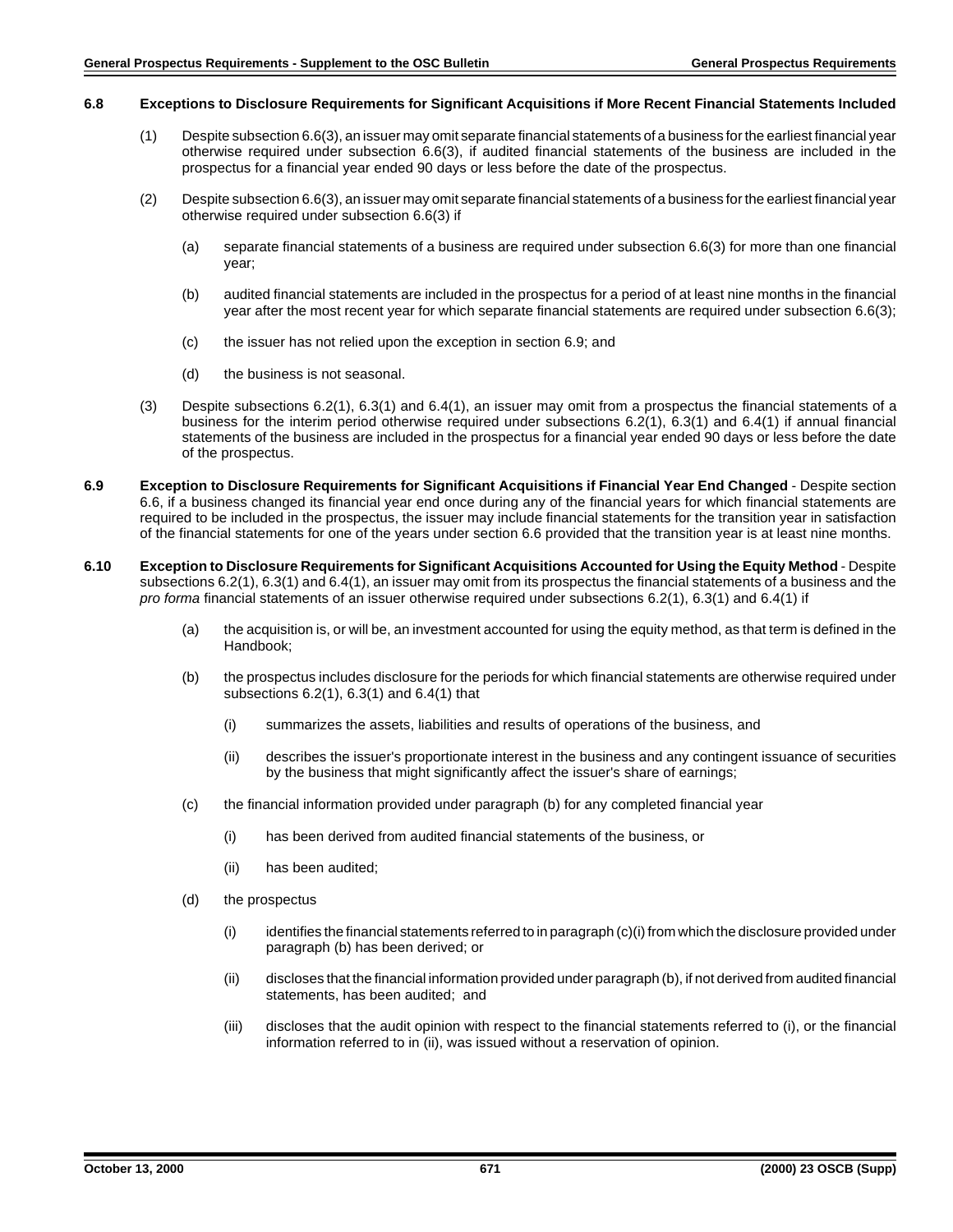#### **6.11 Additional Disclosure for Significant Acquisitions Completed After Financial Year End Accounted for Using the Purchase Method**

- (1) An issuer shall include in a subsequent event note to its financial statements included in a prospectus the information referred to in subsection (2), if
	- (a) the issuer has completed a significant acquisition since its most recent financial year end, and
	- (b) the purchase method is used to account for the acquisition.
- (2) The information required under subsection (1) is
	- (a) if
		- (i) determined by the date of the subsequent event note, details of the purchase equation, namely the allocation of the purchase price to the underlying assets being acquired, the underlying liabilities being assumed and any resulting goodwill, or
		- (ii) not determined by the date of the subsequent event note, the issuer's reasonable estimate of the allocation; and
	- (b) the terms and status of the acquisition.
- **6.12 Audit Requirement for Financial Statements of a Business** Financial statements of a business included in a prospectus under this Part, other than *pro forma* financial statements, shall be accompanied by an auditor's report without a reservation of opinion.
- **6.13 Exception to Audit Requirement for Interim Financial Statements of a Business** Despite section 6.12, an issuer may omit from its prospectus an auditor's report for the interim financial statements of a business included in a prospectus under this Part.
- **6.14 Exception to Audit Requirement for Recent Financial Statements of a Business** Despite section 6.12, an issuer may omit from its prospectus an auditor's report for the annual financial statements of a business required under subsection 6.8(3), if the auditor has not issued an auditor's report on the financial statements.
- **6.15 Exception to Audit Requirement for Financial Statements of a Business Included in a Previous Prospectus without an Audit Opinion** - Despite section 6.12, an issuer may omit from its prospectus an auditor's report for the annual financial statements of a business included in the prospectus, other than for the most recently completed financial year of the business for which financial statements are included in the prospectus, if
	- (a) those financial statements were previously included in a final prospectus of the issuer without an auditor's report as permitted by this Rule or pursuant to an exemption granted under this Rule; and
	- (b) an auditor has not issued an auditor's report on the financial statements.
- **6.16 Exception to Audit Requirement for Financial Statements of a Business that is a Junior Issuer** Despite section 6.12, if the business acquired or to be acquired is a junior issuer and separate financial statements of the business are required to be included in the prospectus for more than one financial year, the issuer may omit from its prospectus an auditor's report for the financial statements of the business for financial years other than the most recently completed year for which audited financial statements of the business are included, if
	- (a) an auditor has not issued an auditor's report on the financial statements; and
	- (b) the most recently completed financial year for which audited financial statements are included in the prospectus is not less than 12 months.
- **6.17 Exception to Audit Requirement for Financial Statements of a Business in a** *Pro Forma* **Prospectus** Despite section 6.12, an issuer may omit from a prospectus an auditor's report for the separate financial statements included in a *pro forma* prospectus under this Part.
- **6.18 Compilation Report for** *Pro Forma* **Financial Statements** The *pro forma* financial statements included in a prospectus under this Part shall be accompanied by a compilation report signed by the auditor and prepared in accordance with the Handbook.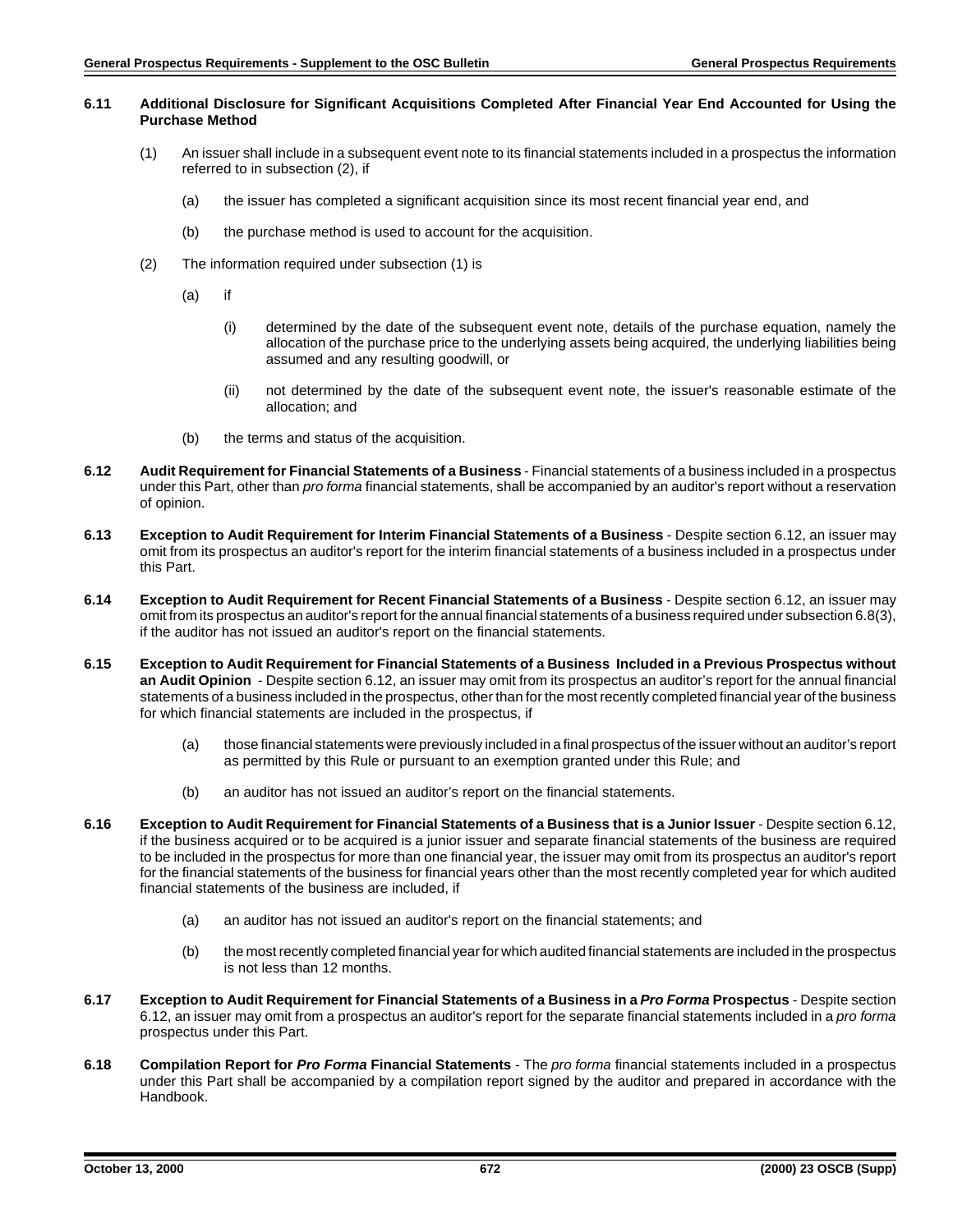# **PART 7 FINANCIAL STATEMENT DISCLOSURE FOR MULTIPLE ACQUISITIONS THAT ARE NOT OTHERWISE SIGNIFICANT OR RELATED**

- **7.1 Scope** This Part applies only to an issuer that
	- (a) has acquired two or more businesses during its most recently completed financial year;
	- (b) has acquired two or more businesses during its current financial year;
	- (c) is proposing to make two or more probable acquisitions of a business; or
	- (d) has acquired one or more businesses since the beginning of its current financial year and is proposing to make one or more probable acquisitions of a business,

excluding, in each case, acquisitions that individually meet the significance tests.

# **7.2 Historical Financial Statement Disclosure**

- (1) **Application of the Significance Tests** An issuer shall include in a prospectus separate financial statements of each business required under subsection (2) for the periods referred to in subsection (3) if any of the significance tests would be satisfied if
	- (a) the 20 per cent threshold in the significance tests was changed to 50 per cent;
	- (b) the total consolidated assets of the businesses referred to in section 7.1 were considered on a combined basis;
	- (c) the issuer's consolidated investments in and advances to the businesses referred to in section 7.1 were considered on a combined basis; and
	- (d) the consolidated income from continuing operations of the businesses referred to in section 7.1 for the most recently completed financial year of each business ended prior to the acquisition date of each business, were considered on a combined basis.
- (2) **Significant Businesses for Reporting Purposes** An issuer shall include in a prospectus the financial statements for a majority of the businesses that satisfy the asset, investment, or income test at the highest percentage and which on a combined basis, represent a majority of
	- (a) the total consolidated assets of all of the businesses referred to in section 7.1;
	- (b) the issuer's consolidated investments in and advances to all of the businesses referred to in section 7.1; or
	- (c) the consolidated income from continuing operations of all of the businesses referred to in section 7.1.
- (3) An issuer shall include the following financial statements for each business required under subsection (2):

#### **Annual Financial Statements**

- 1. Statements of income, retained earnings, and cash flows for
	- (a) the most recently completed financial year of the business before the date of the acquisition, if the acquisition was completed more than 90 days before the date of the prospectus;
	- (b) the most recently completed financial year of the business ended more than 90 days before the date of the prospectus, if the acquisition either has not been completed at the date of the prospectus or was completed 90 days or less before the date of the prospectus; or
	- (c) if a business has not completed one financial year, the financial period from the date of formation to a date not more than 90 days before the date of the prospectus.
- 2. A balance sheet as at the date on which the periods referred to in paragraph 1 ended.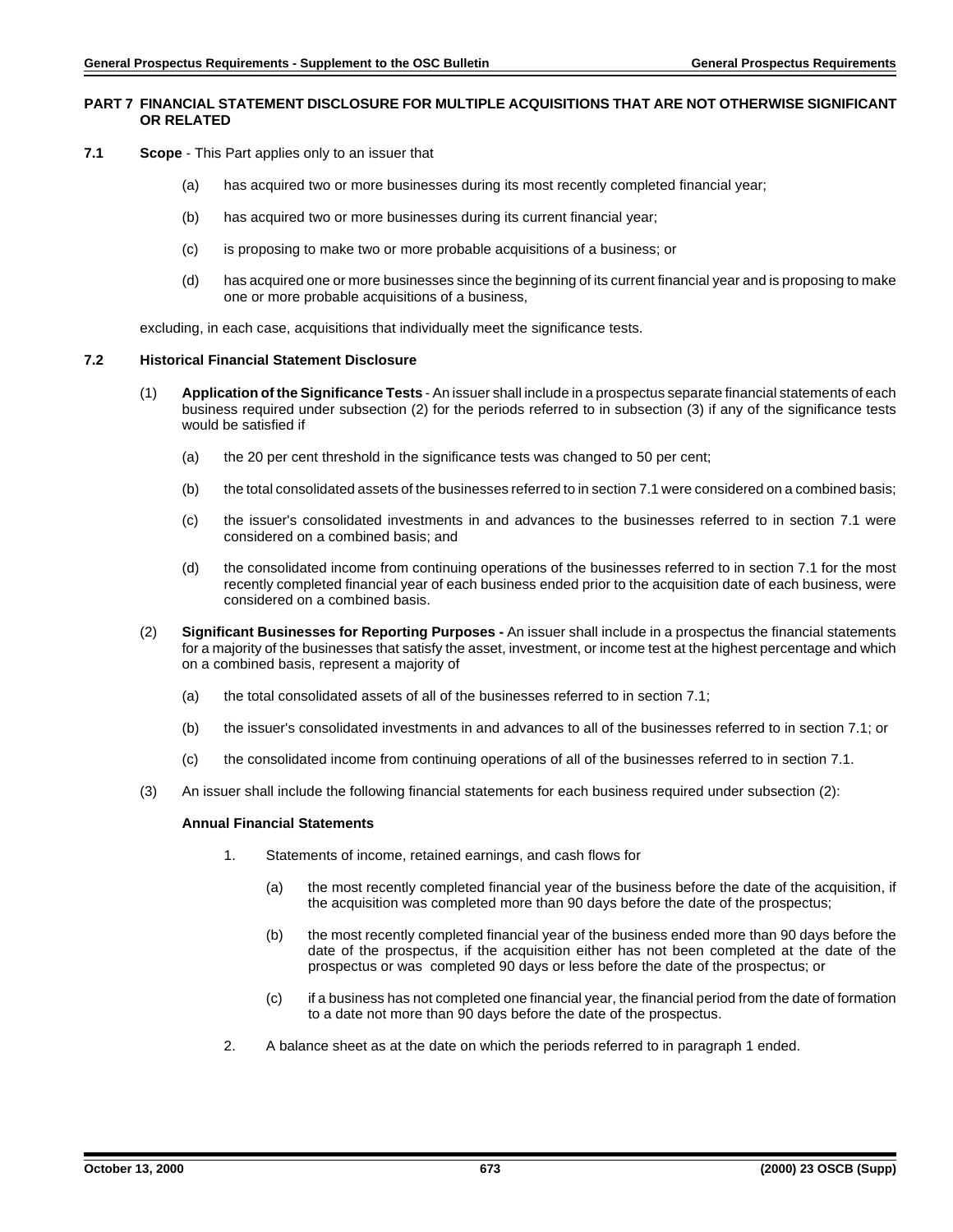# **Interim Financial Statements**

- 3. Statements of income, retained earnings and cash flows for
	- (a) the most recently completed interim period of the business ended before the date of the acquisition or the proposed date of the acquisition and more than 60 days before the date of the prospectus; or
	- (b) the pre-acquisition period.
- 4. A balance sheet as at the date on which the period referred to in paragraph 3 ended.

#### *Pro Forma* **Financial Statements**

- 5. *Pro forma* financial statements prepared in accordance with section 6.5.
- 6. *Pro forma* earnings per share based on the financial statements referred to in paragraph 5.
- (4) Despite subsection (3), if the business was acquired before the date of the most recent audited balance sheet of the issuer included in the prospectus, the issuer may omit from the prospectus the balance sheets of the business referred to in paragraphs 2 and 4.

# **7.3 Additional Financial Statements or Financial Information of the Business Filed or Released**

- (1) An issuer shall include in its prospectus annual and interim financial statements of a business for a financial period that ended before the date of the acquisition and is more recent than the period for which financial statements are required under section 7.2 if, before the prospectus is filed, the financial statements for the more recent period have been filed.
- (2) If, before the prospectus is filed, financial information of a business for a period more recent than the period for which financial statements are required under section 7.2 is publicly disseminated by news release or otherwise by, or on behalf of, the issuer, the issuer shall include in the prospectus the content of the news release or public communication.

#### **7.4 Exceptions to Disclosure Requirements for Multiple Acquisitions if More Recent Financial Statements Included**

- (1) Despite section 7.2, an issuer may omit from a prospectus the financial statements of a business for the financial year otherwise required under subsection 7.2(3) if audited financial statements of the business are included in the prospectus for a financial year ended 90 days or less before the date of the prospectus.
- (2) Despite section 7.2, an issuer may omit from a prospectus the financial statements of a business for the interim period otherwise required under subsection 7.2(3) if annual financial statements of the business are included in the prospectus for a financial year ended 90 days or less before the date of the prospectus.
- **7.5 Exception to Disclosure Requirements for Multiple Acquisitions if Financial Year End Changed** Despite section 7.2, if a business changed its financial year end during the year for which financial statements are required to be included in the prospectus, the issuer may include financial statements for the transition year in satisfaction of the financial statements for the year under paragraphs 1(a) and 1(b) of subsection 7.2(3) provided that the transition year is at least nine months.
- **7.6 Audit Requirement for Financial Statements of a Business** Financial statements of a business included in a prospectus under this Part, other than *pro forma* financial statements, shall be accompanied by an auditor's report without a reservation of opinion.
- **7.7 Exception to Audit Requirement for Interim Financial Statements of a Business** Despite section 7.6, an issuer may omit from its prospectus an auditor's report for the interim financial statements of a business included under this Part.
- **7.8 Exception to Audit Requirement for Recent Financial Statements of a Business** Despite section 7.6, an issuer may omit from its prospectus an auditor's report for the annual financial statements of a business referred to under subsection 7.4(2) if the auditor has not issued an auditor's report on the financial statements.
- **7.9 Exception to Audit Requirement for Financial Statements of a Business in a** *Pro Forma* **Prospectus** Despite section 7.6, an issuer may omit from its prospectus an auditor's report for the separate financial statements included in a *pro forma* prospectus under this Part.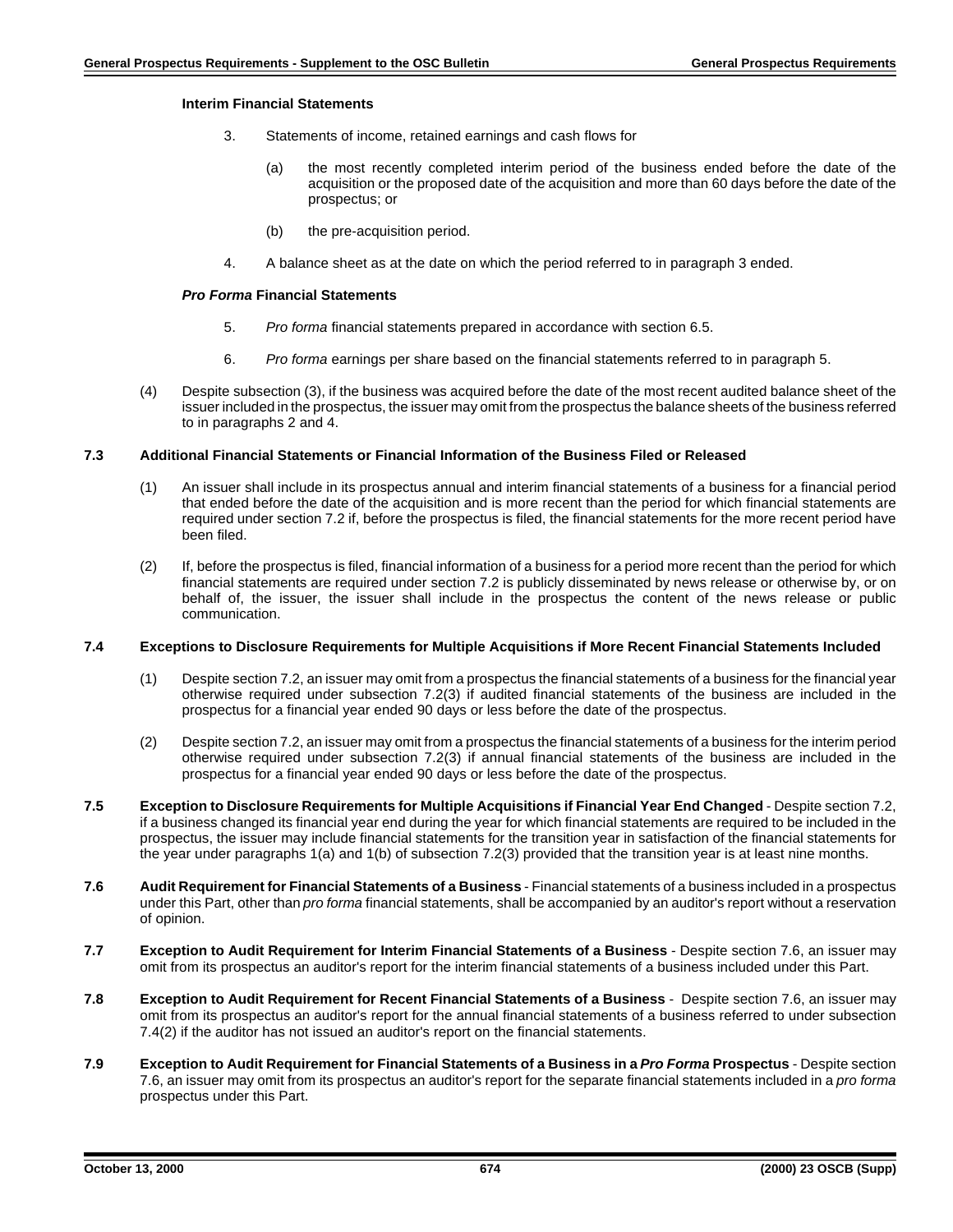**7.10 Compilation Report for** *Pro Forma* **Financial Statements** -The *pro forma* financial statements included in a prospectus under this Part shall be accompanied by a compilation report signed by the auditor and prepared in accordance with the Handbook.

# **PART 8** *PRO FORMA* **FINANCIAL STATEMENT DISCLOSURE FOR SIGNIFICANT DISPOSITIONS**

- **8.1 Scope** This Part applies only to
	- (a) significant dispositions completed during an issuer's most recently completed financial year; and
	- (b) significant dispositions completed during an issuer's current financial year;

but not to significant dispositions of business segments.

- **8.2** *Pro Forma* **Financial Statements -** If an issuer has made a significant disposition referred to in clauses (a) or (b) of section 8.1, the issuer shall include in its prospectus the following *pro forma* financial statements:
	- (1) *Pro Forma* **Balance Sheet -** A *pro forma* balance sheet of the issuer prepared as at the date of the issuer's most recent balance sheet included in the prospectus to give effect to, as if they had taken place as at the date of the *pro forma* balance sheet, significant dispositions that have been completed, but are not reflected in the issuer's most recent balance sheet included in the prospectus.
	- (2) *Pro Forma* **Income Statement** -*Pro forma* income statements of the issuer prepared to give effect to significant dispositions completed during
		- (a) the most recently completed financial year of the issuer as if they had taken place at the beginning of the most recently completed financial year of the issuer for which audited financial statements are included in the prospectus; and
		- (b) the issuer's current financial year for each of the financial periods referred to in clauses (i) and (ii)
			- (i) the most recently completed financial year of the issuer for which audited financial statements are included in the prospectus; and
			- (ii) the most recently completed interim period of the issuer for which financial statements are included in the prospectus,

as if they had taken place at the beginning of the most recently completed financial year of the issuer for which audited financial statements are included in the prospectus

- (3) If an issuer includes in a prospectus a *pro forma* financial statement prepared in accordance with subsection (2) which gives effect to more than one significant disposition, the *pro forma* financial statement shall separately identify each significant disposition.
- (4) If an issuer is required under this Part to include *pro forma* financial statements in a prospectus, the issuer shall include in the *pro forma* financial statements a description of the underlying assumptions on which the *pro forma* financial statements are prepared, cross-referenced to each related *pro forma* adjustment.
- (5) *Pro Forma* **Earnings per Share** If an issuer is required under this Part to include in a prospectus *pro forma* financial statements, the prospectus shall include *pro forma* earnings per share based on the *pro forma* financial statements referred to in this Part.
- (6) **Presentation of** *Pro Forma* **Financial Statements for Significant Dispositions** Despite subsection (2), if an issuer is required to include in its prospectus *pro forma* financial statements prepared under section 6.5 and subsection (2) of this Part, the issuer shall prepare one set of *pro forma* financial statements which give effect to the significant acquisitions referred to in section 6.5 and the significant dispositions referred to section 8.1.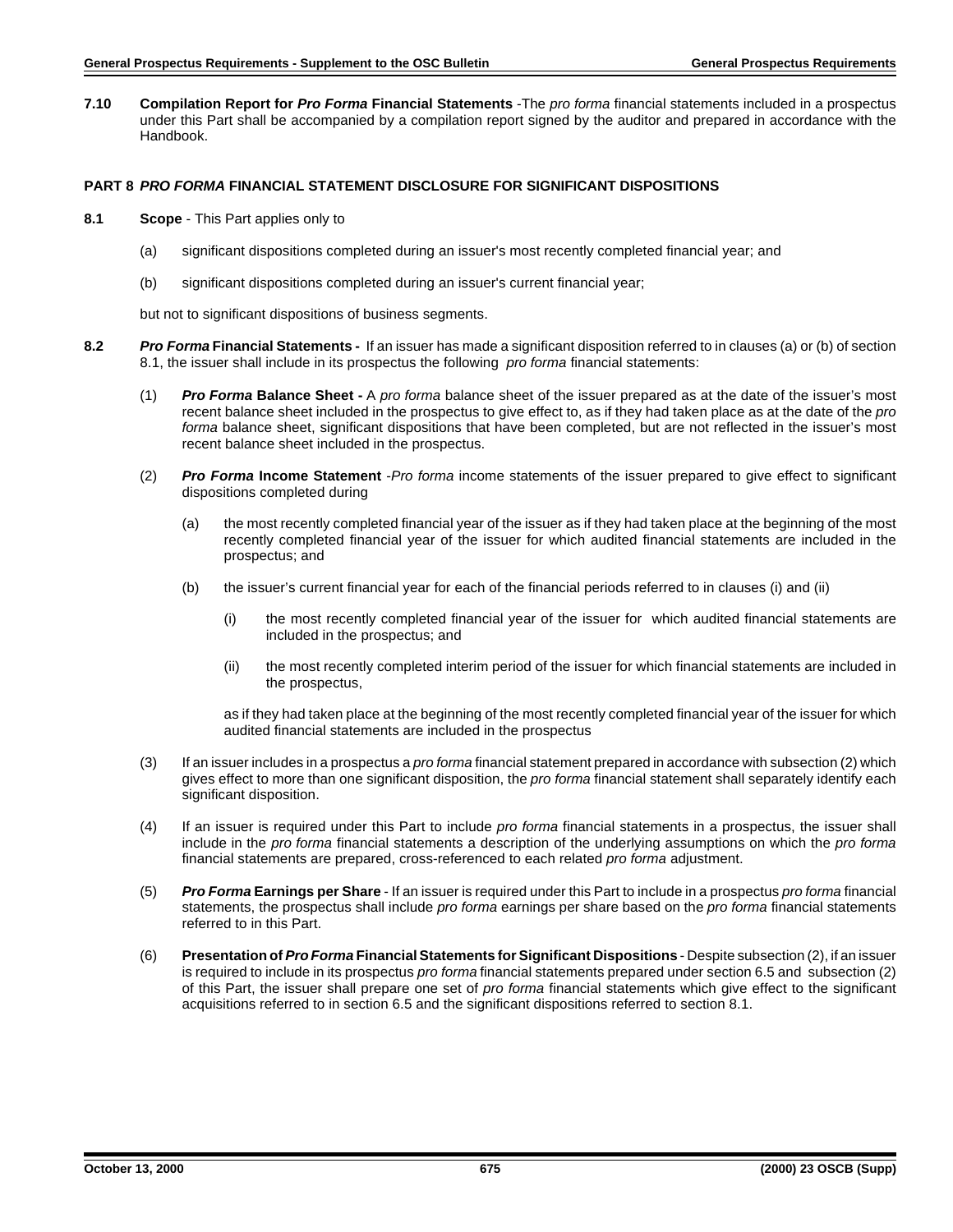# **PART 9 GAAP, GAAS AND AUDITORS' REPORTS**

#### **9.1 Generally Accepted Accounting Principles**

- (1) The financial statements of a person or company incorporated or organized in a jurisdiction that are included in a prospectus shall be prepared in accordance with Canadian GAAP.
- (2) The financial statements of a person or company incorporated or organized in a foreign jurisdiction that are included in a prospectus shall be prepared in accordance with
	- (a) Canadian GAAP; or
	- (b) foreign GAAP, if the notes to the financial statements
		- (i) explain and quantify the effect of material differences between Canadian GAAP and foreign GAAP that relate to measurements, and
		- (ii) provide disclosure consistent with Canadian GAAP requirements to the extent not already reflected in the financial statements.
- (3) If the financial information included in a prospectus in accordance with section 6.10 has been derived from financial statements of a person or company incorporated or organized in a foreign jurisdiction that have been prepared in accordance with foreign GAAP, the information shall be accompanied by a note which explains and quantifies the effect of material differences between Canadian GAAP and foreign GAAP.
- **9.2 Exception to the Requirement to Reconcile Financial Statements Prepared in Accordance with Foreign GAAP** Despite subsection 9.1(2)(b), if an issuer has made a significant acquisition or is proposing to make a significant acquisition, and is required to provide financial statements of the business under subsection 6.6(2) or paragraph 6.6(3)3 and those financial statements have been prepared in accordance with a foreign GAAP, the reconciliation to Canadian GAAP may be excluded for the earliest of the three years presented.

# **9.3 Generally Accepted Auditing Standards**

- (1) The financial statements of a person or company incorporated or organized in a jurisdiction that are included in a prospectus shall be audited in accordance with Canadian GAAS and accompanied by a Canadian auditor's report.
- (2) The financial statements of a person or company incorporated or organized in a foreign jurisdiction that are included in a prospectus shall be audited in accordance with
	- (a) Canadian GAAS; or
	- (b) foreign GAAS provided the foreign GAAS is substantially equivalent to Canadian GAAS.
- **9.4 Foreign Auditor's Report** If the financial statements included in a prospectus are accompanied by a foreign auditor's report, the auditor's report shall be accompanied by a statement by the auditor
	- (a) disclosing any material differences in the form and content of the foreign auditor's report as compared to a Canadian auditor's report; and
	- (b) confirming that the auditing standards applied are substantially equivalent to Canadian GAAS.

#### **PART 10 AUDIT COMMITTEE REVIEW OF FINANCIAL STATEMENTS INCLUDED IN A PROSPECTUS**

**10.1 Audit Committee Review of Financial Statements Included in Prospectus** - An issuer shall not file a prospectus unless each financial statement of a person or company included in the prospectus has been reviewed by the audit committee of the board of directors of the person or company, if the person or company has, or is required to have, an audit committee, and approved by the board of directors.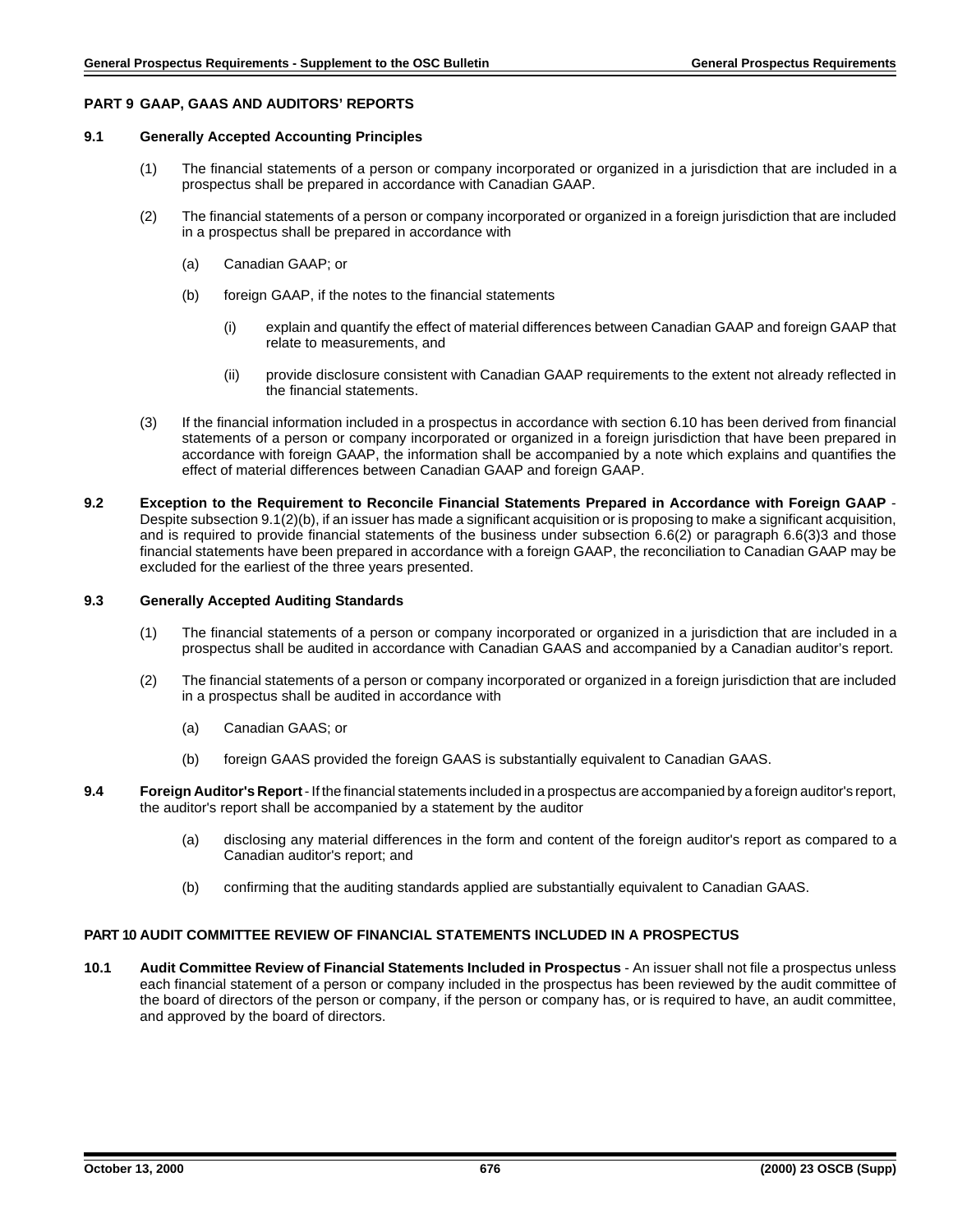# **PART 11 NON-FIXED PRICE OFFERINGS AND REDUCTION OF OFFERING PRICE UNDER A PROSPECTUS**

# **11.1 Non-Fixed Price Offerings and Reduction of Offering Price Under a Prospectus**

- (1) Every security distributed under a prospectus shall be distributed at a fixed price.
- (2) Despite subsection (1), securities may be distributed for cash at non-fixed prices under a prospectus if, at the time of the filing of the prospectus, the securities have received a rating, on a provisional or final basis, from at least one approved rating organization.
- (3) Despite subsection (1), if securities are distributed for cash under a prospectus, the price of the securities may be decreased from the initial offering price disclosed in the prospectus and, after such a decrease, changed from time to time to an amount not greater than the initial offering price, without filing an amendment to the prospectus to reflect the change, if
	- (a) the securities are distributed through one or more underwriters that have agreed to purchase all of the securities at a specified price;
	- (b) the proceeds to be received by the issuer or selling security holders or by the issuer and selling security holders are disclosed in the prospectus as being fixed; and
	- (c) the underwriters have made a reasonable effort to sell all of the securities distributed under the prospectus at the initial offering price disclosed in the prospectus.
- (4) Despite subsections (2) and (3), the price at which securities may be acquired on exercise of rights shall be fixed.

#### **PART 12 CERTIFICATION**

- **12.1 Certificate of Related Credit Supporter** If disclosure of a credit supporter is prescribed by this Rule or the required form of prospectus and the credit supporter is a related credit supporter, an issuer shall include in the prospectus a certificate of the related credit supporter in the form set out in subsection 58(1) of the Act, signed by
	- (a) the chief executive officer and the chief financial officer of the credit supporter or, if no such officers have been appointed, a person acting on behalf of the related credit supporter in a capacity similar to the chief executive officer and a person acting on behalf of the related credit supporter in a capacity similar to that of a chief financial officer; and
	- (b) on behalf of the board of directors of the credit supporter, any two directors of the credit supporter duly authorized to sign, other than the persons referred to in paragraph (a).
- **12.2 Date of Certificates** The date of the certificates in a preliminary prospectus, a prospectus or an amendment to a preliminary prospectus or prospectus shall be within three business days before the date of filing the preliminary prospectus, prospectus or amendment, as applicable.
- **12.3** *Pro Forma* **Prospectus** A certificate required under section 58 or section 59 of the Act or section 12.1 of this Rule may be omitted from a *pro forma* prospectus.

#### **PART 13 GENERAL REQUIREMENTS AS TO FILING**

- **13.1 Interpretation of "Prospectus"** In this Part, a reference to a prospectus does not include a preliminary prospectus.
- **13.2 Required Documents for Filing a Preliminary Prospectus or a** *Pro Forma* **Prospectus** An issuer that files a preliminary prospectus or a *pro forma* prospectus shall
	- (1) file the following with the preliminary prospectus or *pro forma* prospectus:
		- 1. **Signed Copy** In the case of a preliminary prospectus, a signed copy of the preliminary prospectus.
		- 2. **Mining Reports** If the issuer has a mineral project, the technical reports required to be filed with a preliminary prospectus pursuant to National Instrument 43-101 Standards of Disclosure for Mineral Projects. Until National Instrument 43-101 comes into force, file for each property material to the issuer, a technical report prepared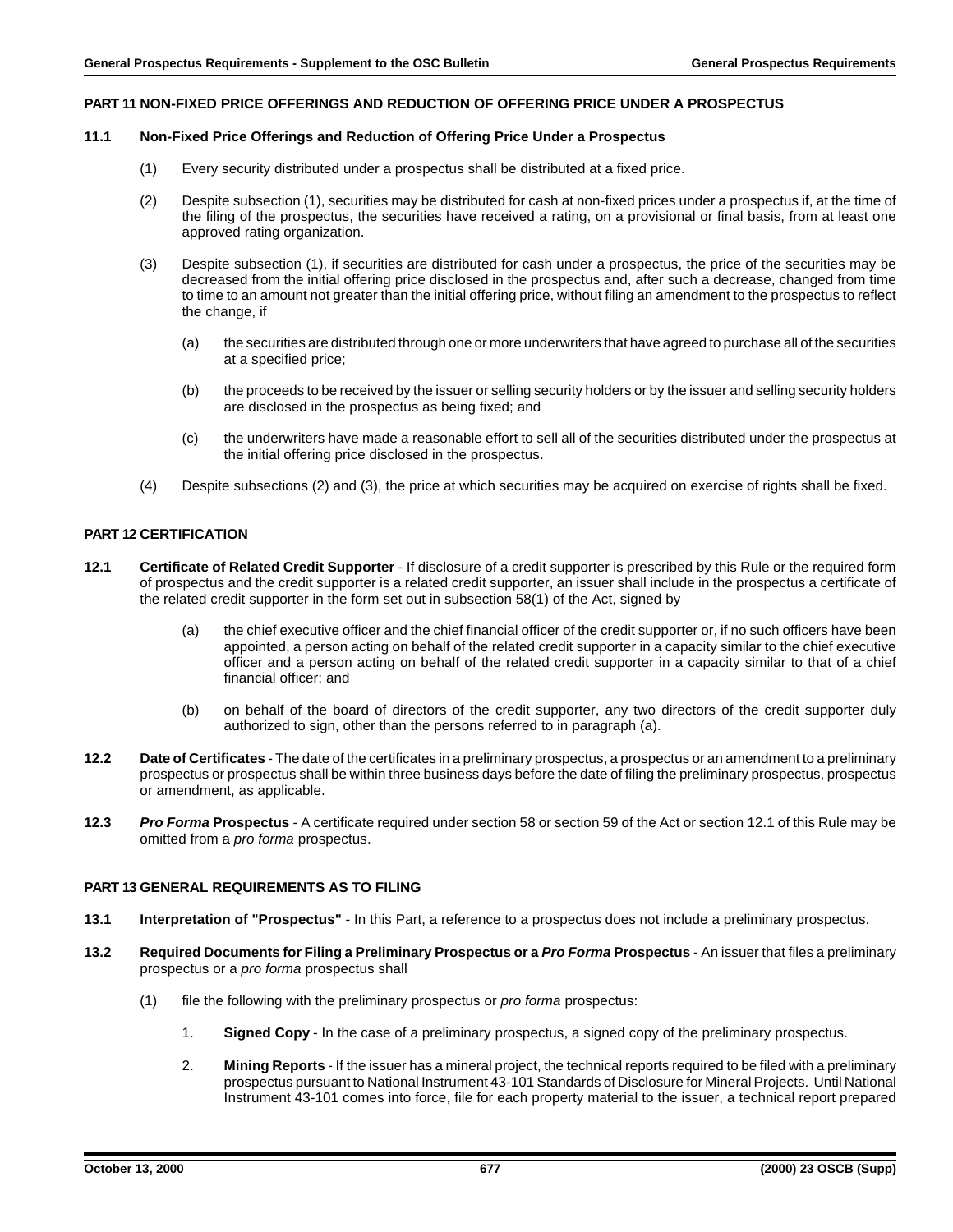in accordance with National Policy 2-A Guide for Engineers, Geologists and Prospectors Submitting Reports on Mining Properties to Canadian Provincial Securities Administrators.

- 3. **Oil and Gas Reports** If the issuer has oil and gas operations, a technical report or certificate on each property material to the issuer prepared in accordance with National Policy No. 2-B Guide for Engineers and Geologists Submitting Oil and Gas Reports to Canadian Provincial Securities Administrators or any successor instrument thereto; and
- (2) deliver to the Commission, concurrently with the filing of the preliminary prospectus or *pro forma* prospectus, the following:
	- 1. **Personal Information** For each director and executive officer of an issuer, each promoter of the issuer or, if the promoter is not an individual, each director and executive officer of the promoter, for whom the issuer has not previously delivered the following information, a statement containing that individual's
		- (i) full name;
		- (ii) position with or relationship to the issuer;
		- (iii) employer's name and address, if other than the issuer;
		- (iv) full residential address;
		- (v) date and place of birth; and
		- (vi) citizenship.
	- 2. **Authorization to Collect Information** A completed Form 41-501F2 authorizing the collection of personal information.
	- 3. **Calculation of Earnings Coverage** If the preliminary prospectus is filed for a proposed distribution of debt securities having a term to maturity in excess of one year or for a proposed distribution of preferred shares, a letter setting out the calculation of the earnings coverage.
	- 4. **Material Contracts** Copies of all material contracts to which the issuer is a party that have not previously been filed.
	- 5. **Reports and Valuations** A copy of each report or valuation referred to in the preliminary prospectus for which a consent is required to be filed under section 13.4 and that has not previously been filed, other than a technical report that
		- (i) deals with a mineral project or oil and gas operations; and
		- (ii) is not otherwise required to be filed under paragraphs 2 and 3 of subsection 13.2(1);
	- 6. **Auditor's Comfort Letter regarding Audited Financial Statements** A signed letter to the Commission from the auditor of the issuer or of the business, as applicable, prepared in accordance with the form suggested for this circumstance by the Handbook, if a financial statement of an issuer or a business included in a preliminary prospectus or *pro forma* prospectus is accompanied by an unsigned auditor's report.
	- 7. **Comfort Letter regarding Foreign Auditor's Report** If a financial statement included in a prospectus has been prepared in accordance with foreign GAAP or includes a foreign auditor's report, a letter to the Commission from the foreign auditor that discusses the auditor's expertise
		- (i) to audit the reconciliation of foreign GAAP to Canadian GAAP; and
		- (ii) in the case of foreign GAAS, other than U.S. GAAS applied by a U. S. auditor, to make the determination that the auditing standards applied are substantially equivalent to Canadian GAAS.

# **13.3 Required Documents for Filing a Final Prospectus** - An issuer that files a final prospectus shall

- (1) file the following with the prospectus:
	- 1. **Signed Copy** A signed copy of the prospectus.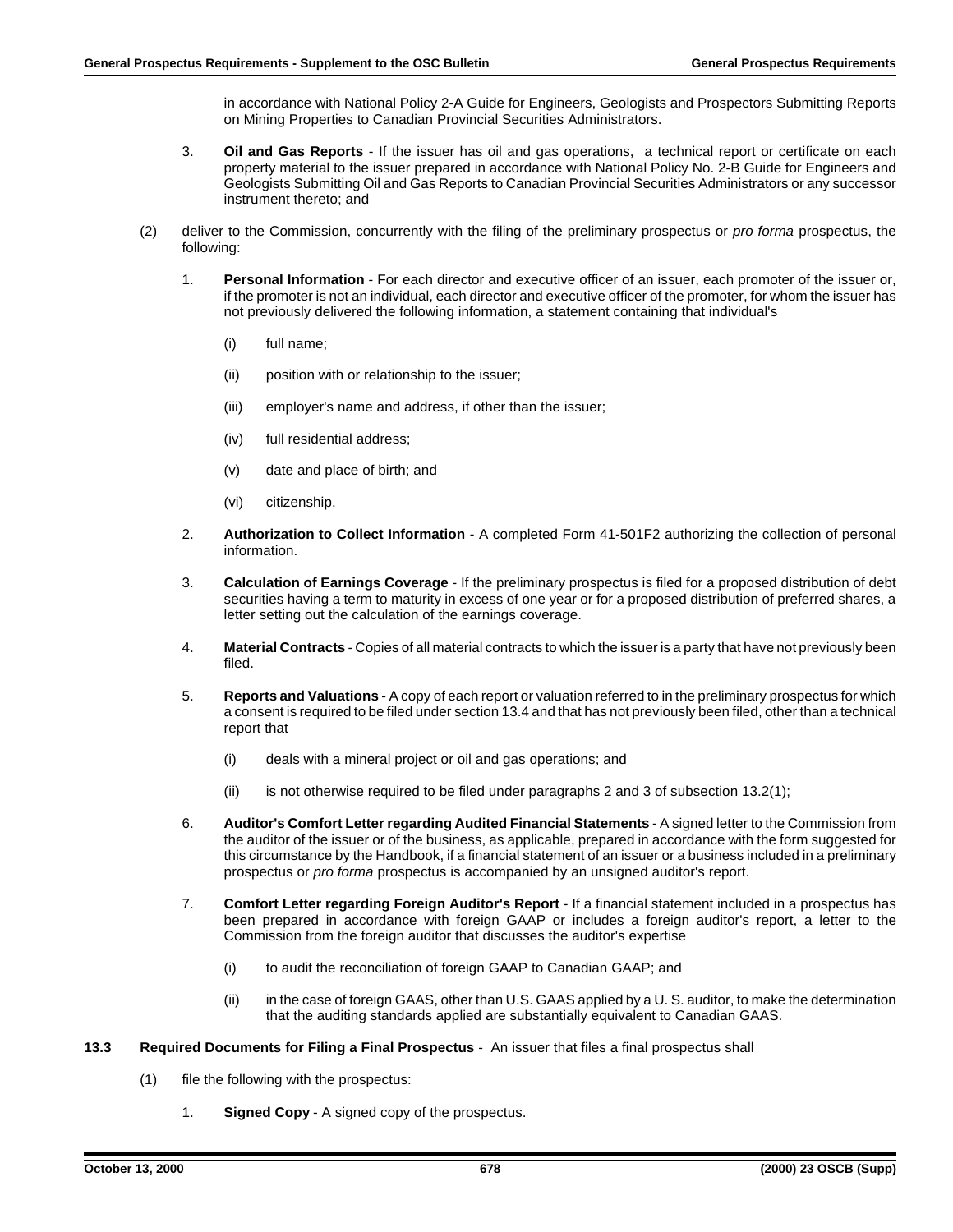- 2. **Issuer's Submission to Jurisdiction** A submission to jurisdiction and appointment of agent for service of process of the issuer in Form 41-501F3, if an issuer is incorporated or organized in a foreign jurisdiction and does not have an office in Canada.
- 3. **Non-Issuer's Submission to Jurisdiction** A submission to jurisdiction and appointment of agent for service of process of the selling security holder, promoter or credit supporter, as applicable, in Form 41-501F4, if a selling security holder, promoter or credit supporter of an issuer is incorporated or organized under a foreign jurisdiction and does not have an office in Canada or is an individual who resides outside of Canada.
- 4. **Expert's Consent** The consents required to be filed under section 13.4.
- 5. **Credit Supporter's Consent** The written consent of the credit supporter to the inclusion of its financial statements in the prospectus, if financial statements of a credit supporter are required under Item 25.1 of Form 41-501F1 to be included in a prospectus and a certificate of the credit supporter is not required under Section 12.1 to be included in the prospectus.
- 6. **Material Contracts** Copies of all material contracts to which the issuer is a party that have not previously been delivered.
- 7. **Other Mining Reports** If the issuer has a mineral project, any technical report, certificate or consent required to be filed with a prospectus under National Instrument 43-101 once in force and not previously filed, and until National Instrument 43-101 comes into force, unless previously filed, a technical report, certificate or consent on each property material to the issuer prepared in accordance with National Policy 2-A.
- 8. **Other Oil and Gas Reports** If the issuer has oil and gas operations, any technical report or certificate required to be filed with a prospectus under the successor instrument to National Policy No. 2-B once in force, and until that time, unless previously filed, a technical report or certificate on each property material to the issuer prepared in accordance with National Policy 2-B.
- 9. **Other Reports and Valuations** A copy of each report or valuation referred to in the prospectus, for which a consent is required to be filed under section 13.4 and that has not previously been delivered, other than a technical report that
	- (i) deals with a mineral project of an issuer or oil and gas operations; and
	- (ii) is not otherwise required to be filed under paragraphs 7 and 8; and
- (2) deliver to the Commission, no later than the filing of the prospectus,
	- 1. **Auditor's Comfort Letter regarding Unaudited Financial Statements**
		- (i) a comfort letter to the Commission from the auditor of the issuer or the business, as applicable, prepared in accordance with the relevant standards in the Handbook, if an unaudited financial statement of an issuer or a business is included in a prospectus.
		- (ii) a comfort letter to the Commission from the auditor of the business, prepared in accordance with the relevant standards in the Handbook, if the prospectus includes unaudited financial information of a business that has been derived from financial statements of a business that are not included in the prospectus.
		- (iii) a comfort letter to the Commission from the auditor of the business, prepared in accordance with the relevant standards in the Handbook, if a *pro forma* income statement of the issuer included in the prospectus includes results of the business that have been prepared in accordance with subsection  $6.5(4)$ .
		- (iv) a comfort letter to the Commission from the auditor of the issuer, prepared in accordance with the relevant standards of the Handbook, if a *pro forma* financial statement of the issuer included in the prospectus reflects the results of a significant disposition in accordance with Part 8 of the Rule.
	- 2. **Blacklined Prospectus** A copy of the prospectus, blacklined to show changes from the preliminary prospectus.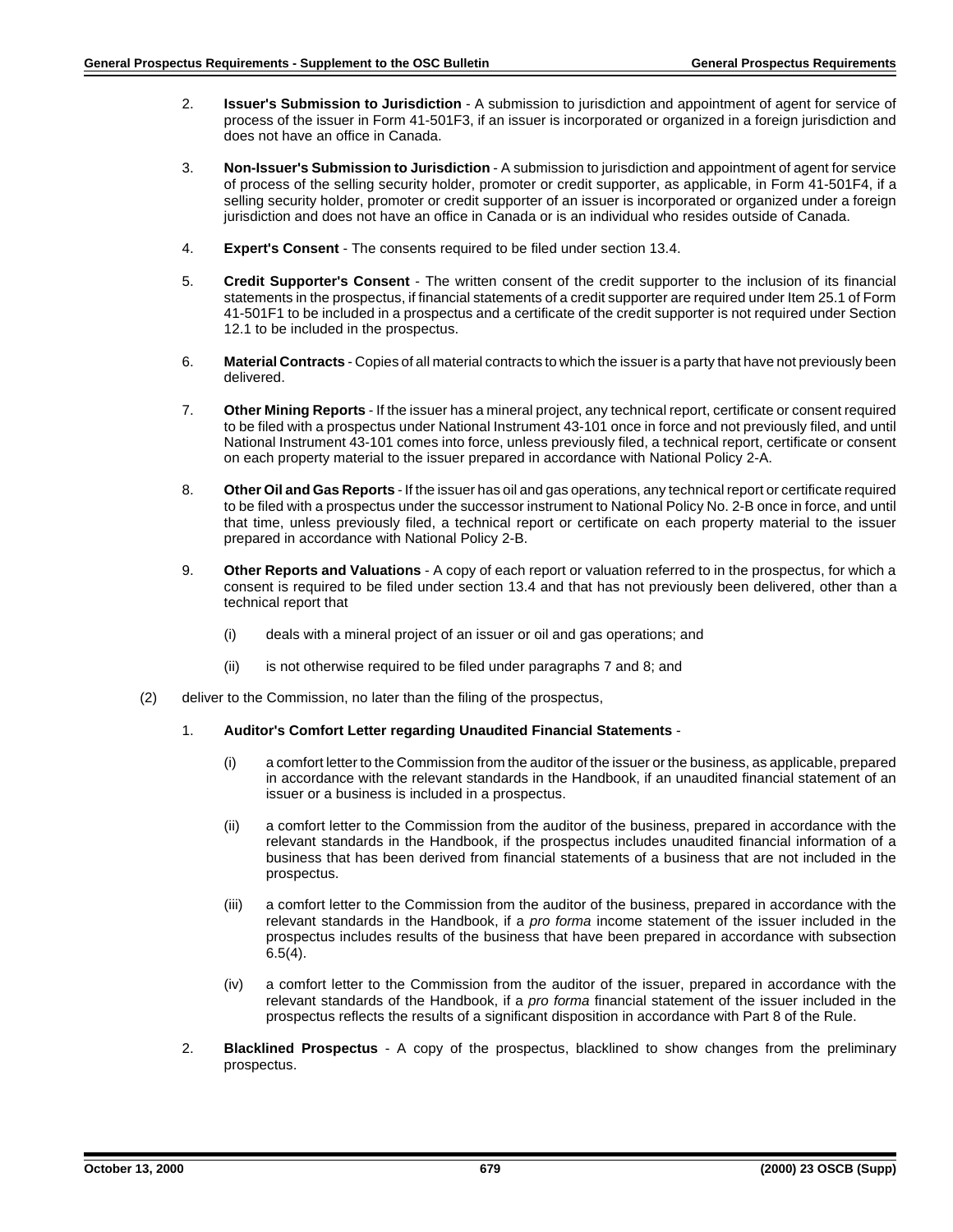#### **13.4 Consent of Experts**

- (1) If any solicitor, auditor, accountant, engineer, appraiser or any other person or company whose profession gives authority to a statement made by that person or company, is named in a prospectus or an amendment to a prospectus
	- (a) as having prepared or certified a part of the prospectus or the amendment;
	- (b) as having opined on financial statements from which selected information included in the prospectus has been derived and which audit opinion is referred to in the prospectus; or
	- (c) as having prepared or certified a report or valuation referred to in the prospectus or the amendment,

the issuer shall file no later than the time the prospectus or the amendment to the prospectus is filed, the written consent of the person or company to being named and to that use of the report or valuation.

- (2) The consent referred to in subsection (1) shall
	- (a) refer to the report, valuation, statement or opinion stating the date of the report, valuation, statement or opinion, and
	- (b) contain a statement that the person or company referred to in subsection (1)
		- (i) has read the prospectus, and
		- (ii) has no reason to believe that there are any misrepresentations in the information contained in it that are
			- (A) derived from the report, valuation, statement or opinion, or
			- (B) within the knowledge of the person or company as a result of the services performed by the person or company in connection with the report, financial statements, valuation, statement or opinion.
- (3) In addition to any other requirement of this section, the consent of an auditor or accountant shall also state
	- (a) the dates of the financial statements on which the report of the person or company is made, and
	- (b) that the person or company has no reason to believe that there are any misrepresentations in the information contained in the prospectus that are
		- (i) derived from the financial statements on which the person or company has reported, or
		- (ii) within the knowledge of the person or company as a result of the audit of the financial statements.
- (4) Subsection (1) does not apply to an approved rating organization that issues a rating to the securities being distributed under the preliminary prospectus or prospectus.
- **13.5 French Language Version** An issuer shall file a signed copy of a French language version of a preliminary prospectus, prospectus and any amendment to a preliminary prospectus or prospectus before sending the French language version of a preliminary prospectus, prospectus or an amendment to an investor or prospective investor in Ontario.
- **13.6 Material Contracts** An issuer shall make available all material contracts referred to in a prospectus for inspection at a reasonable time and place, without charge, during the distribution of the securities being offered under the prospectus.

#### **13.7 Amendments**

- (1) An amendment to a preliminary prospectus or a prospectus shall consist of either an amendment that does not fully restate the text of the preliminary prospectus or prospectus or an amended and restated preliminary prospectus or prospectus.
- (2) An amendment to a preliminary prospectus or a prospectus shall contain the certificates required under section 12.1 and by sections 58 and 59 of the Act and, in the case of an amendment that does not restate the text of the preliminary prospectus or prospectus, shall be numbered and dated as follows:

*"Amendment No. [insert amendment number] dated [insert date of amendment] to [Preliminary] Prospectus dated [insert date of preliminary prospectus or prospectus]."*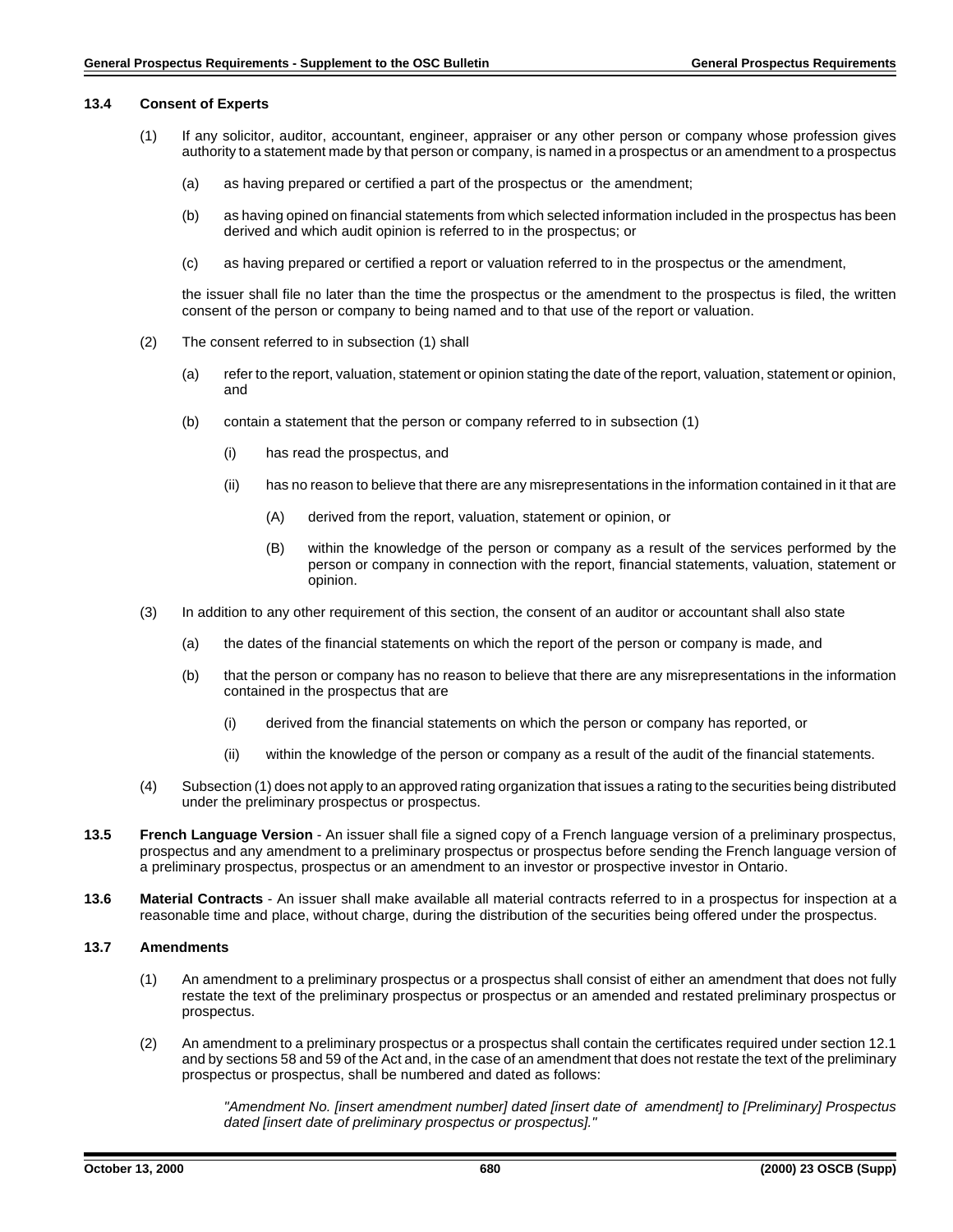- (3) An issuer that files an amendment to a preliminary prospectus or a prospectus shall
	- (a) file a signed copy of the amendment;
	- (b) deliver to the Commission a copy of the preliminary prospectus or prospectus, blacklined to show the changes made by the amendment, if the amendment is also a restatement of the preliminary prospectus or prospectus;
	- (c) file or deliver any supporting documents required under this Rule or other provisions of securities legislation to be filed or delivered with a preliminary prospectus or prospectus, as the case may be, unless the documents originally filed or delivered with the preliminary prospectus or prospectus, as the case may be, are correct as of the date the amendment is filed; and
	- (d) file any consent letter required under this Rule to be filed with a preliminary prospectus or prospectus, as the case may be.
- (4) An amendment to a preliminary prospectus shall be forwarded to each recipient of the preliminary prospectus according to the record to be maintained under section 67 of the Act.
- (5) If an amendment to a preliminary prospectus or a prospectus materially affects, or relates to, an auditor's letter delivered under section 13.2 or 13.3, the issuer shall deliver with the amendment a new auditor's letter.

#### **13.8 Amendment to Preliminary Prospectus**

- (1) The Director shall issue a receipt for an amendment to a preliminary prospectus as soon as reasonably possible after the amendment is filed.
- (2) Subsection 65(1) of the Act does not apply where an amendment to a preliminary prospectus has been filed.

# **13.9 Amendment to Final Prospectus**

- (1) If, after a receipt is issued for a prospectus but prior to the completion of the distribution under such prospectus, securities in addition to the securities previously disclosed in the prospectus are to be distributed, the person or company making the distribution must file an amendment to the prospectus disclosing the additional securities, as soon as practicable, and in any event no later than 10 days after the decision to increase the number of securities offered is made.
- (2) Subject to subsection (3), the Director shall issue a receipt for an amendment to a final prospectus required to be filed under this section or subsection 57(1) of the Act unless the Director considers that it is not in the public interest to do so.
- (3) The Director shall not issue a receipt for an amendment to a final prospectus if it appears to the Director that any of the circumstances set out in subsection 61(2) of the Act are present.
- (4) The Director shall not refuse to issue a receipt under subsections (2) or (3) without giving the person or company who filed the prospectus an opportunity to be heard.
- (5) Subject to subsection (6), a distribution or an additional distribution must not proceed until a receipt for an amendment to a prospectus that is required to be filed under this section or section 57(1) of the Act is issued by the Director.
- (6) Subsection (5) does not apply to mutual funds subject to National Instrument 81-101 Mutual Fund Prospectus Disclosure, labour-sponsored venture capital corporations, commodity pools, or scholarship plans.

#### **PART 14 PROCEDURES AND REQUIREMENTS FOR GRANTING RECEIPTS**

#### **14.1 Procedures and Requirements for Granting Receipts**

- (1) An issuer shall not file a prospectus if the issuer is in default in filing or delivering to the Commission a document required to be filed or delivered by the issuer under Ontario securities law.
- (2) An issuer shall not file a prospectus more than 90 days after the date of the receipt for the preliminary prospectus.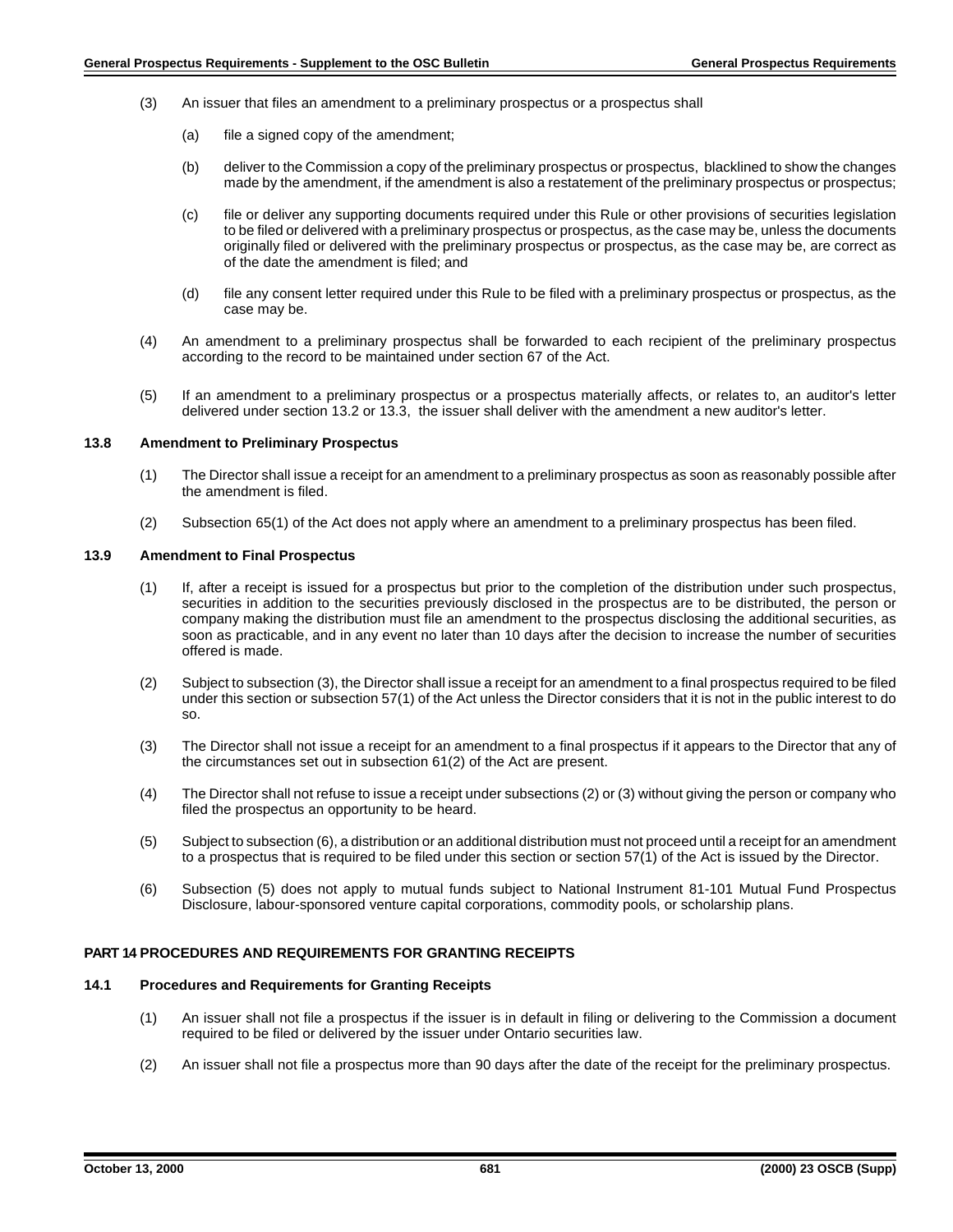# **PART 15 EXEMPTION**

**15.1 Exemption** - The Director may grant an exemption from the provisions of this Rule, in whole or in part, subject to such conditions or restrictions as may be imposed in the exemption.

#### **15.2 Evidence of Exemption**

- (1) Without limiting the manner in which an exemption under section 15.1 may be evidenced, the granting of the exemption under section 15.1 may be evidenced by the issuance by the Director of a receipt for a prospectus or an amendment to a prospectus.
- (2) An exemption under section 15.1 may be evidenced by issuance of a receipt only if
	- (a) the person or company that sought the exemption
		- (i) sent to the Director on or before the date the preliminary prospectus or the amendment to the prospectus was filed, a letter or memorandum describing the matters relating to the exemption, and indicating why consideration should be given to the granting of the exemption, or
		- (ii) sent to the Director a letter or memorandum describing the matters relating to the exemption, and indicating why consideration should be given to the granting of the exemption, after the preliminary prospectus has been filed, if the issuer receives a written acknowledgment from the Director that the exemption may be evidenced in the manner set out in subsection (1); and
	- (b) the Director has not before, or concurrently with, the issuance of the receipt, sent notice to the person or company that sought the exemption that the exemption sought may not be evidenced in the manner set out in subsection (1).

#### **PART 16 EFFECTIVE DATE**

**16.1 Effective Date** - The Rule shall come into force on December 31, 2000.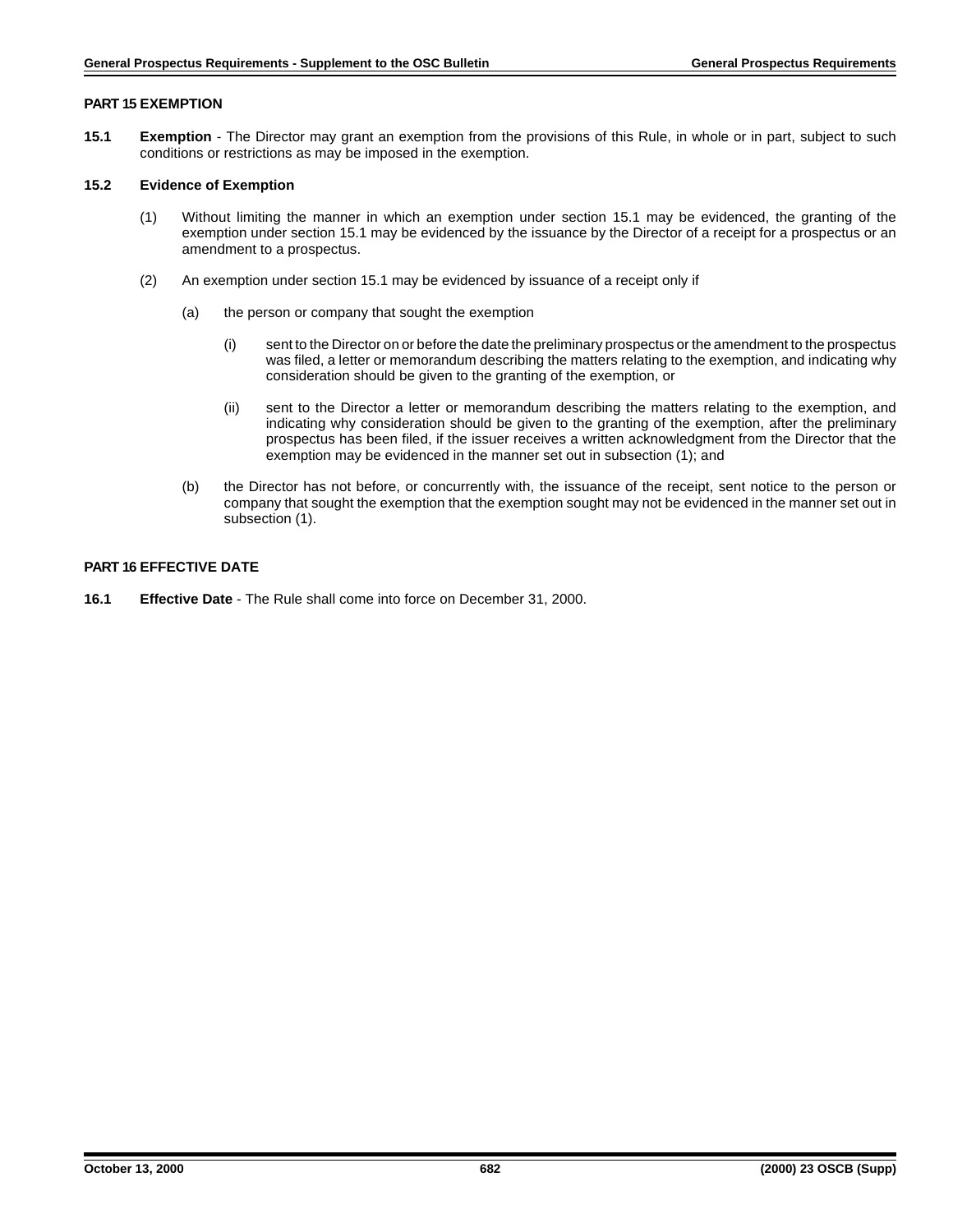**Forms**

**General Prospectus Requirements**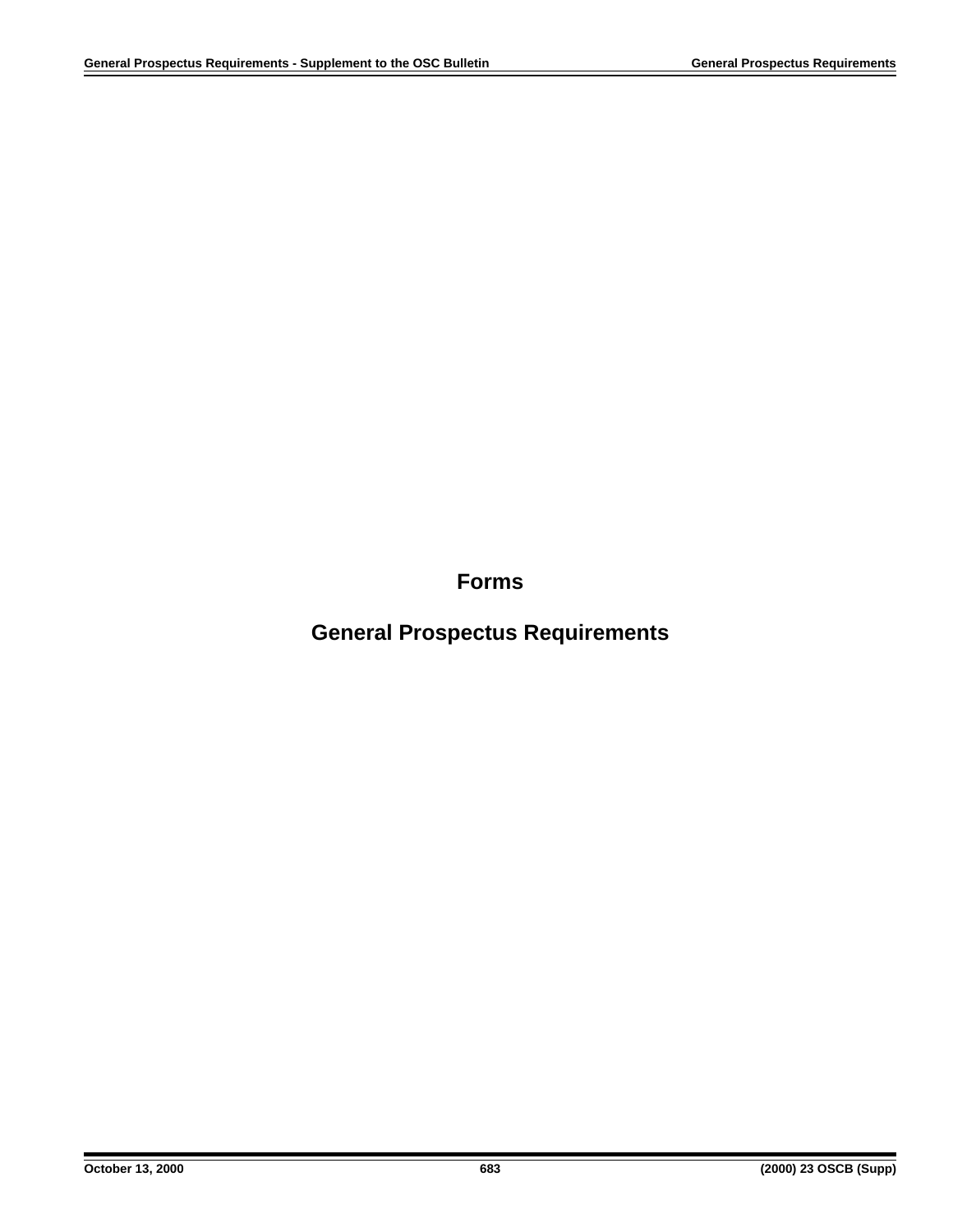This page intentionally left blank.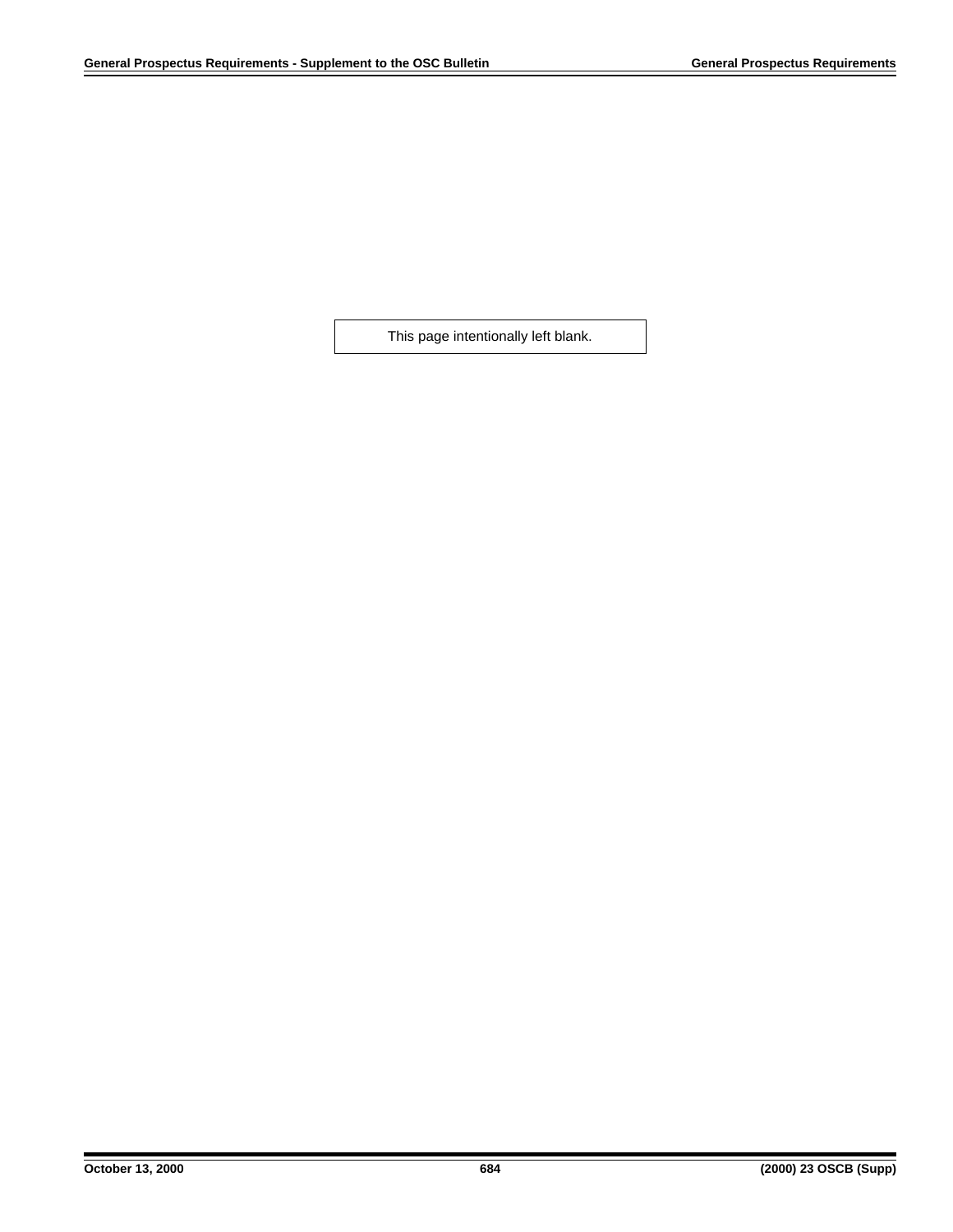# **ONTARIO SECURITIES COMMISSION FORM 41-501F1 INFORMATION REQUIRED IN A PROSPECTUS TABLE OF CONTENTS**

# **TITLE TITLE**

| Item $1:$ | 1.1<br>1.2                                            | Cover Page Disclosure<br>Required Language<br><b>Preliminary Prospectus Disclosure</b>                                                                                                                                                         | Item 9:     | <b>Earnings Coverage Ratios</b><br><b>Earnings Coverage Ratios</b><br>9.1                                                                                                                                                                                                                  |
|-----------|-------------------------------------------------------|------------------------------------------------------------------------------------------------------------------------------------------------------------------------------------------------------------------------------------------------|-------------|--------------------------------------------------------------------------------------------------------------------------------------------------------------------------------------------------------------------------------------------------------------------------------------------|
|           | 1.3<br>1.4<br>1.5<br>1.6<br>1.7<br>1.8<br>1.9<br>1.10 | Basic Disclosure about the Distribution<br><b>Distribution</b><br><b>Non-Fixed Price Distributions</b><br><b>Reduced Price Distributions</b><br><b>Market for Securities</b><br><b>Risk Factors</b><br>Underwriter(s)<br>International Issuers | Item $10$ : | Description of the Securities Distributed<br>10.1<br><b>Shares</b><br>10.2<br><b>Debt Securities</b><br>10.3<br><b>Asset-Backed Securities</b><br>10.4<br>Derivatives<br>10.5<br><b>Other Securities</b><br>10.6<br><b>Modification of Terms</b><br>10.7<br>Constraints<br>10.8<br>Ratings |
| Item $2:$ | 2.1                                                   | <b>Table of Contents</b><br><b>Table of Contents</b>                                                                                                                                                                                           |             | 10.9<br><b>Other Attributes</b>                                                                                                                                                                                                                                                            |
| Item $3:$ | 3.1                                                   | <b>Summary of Prospectus</b><br>General                                                                                                                                                                                                        | Item $11$ : | <b>Consolidated Capitalization</b><br><b>Consolidated Capitalization</b><br>11.1                                                                                                                                                                                                           |
|           | 3.2                                                   | Cautionary Language                                                                                                                                                                                                                            | Item $12$ : | Options to Purchase Securities<br>Options to Purchase Securities<br>12.1                                                                                                                                                                                                                   |
| Item 4:   | 4.1<br>4.2                                            | <b>Corporate Structure</b><br>Name and Incorporation<br>Intercorporate Relationships                                                                                                                                                           | Item $13$ : | <b>Prior Sales</b><br><b>Prior Sales</b><br>13.1<br>13.2<br><b>Stock Exchange Price</b>                                                                                                                                                                                                    |
| Item 5:   | 5.1<br>5.2                                            | General Development of the Business<br>Three Year History<br>Significant Acquisitions and Significant<br><b>Dispositions</b>                                                                                                                   | Item $14$ : | <b>Escrowed Securities</b><br><b>Escrowed Securities</b><br>14.1                                                                                                                                                                                                                           |
|           | 5.3                                                   | Trends                                                                                                                                                                                                                                         | Item $15$ : | Principal Shareholders and Selling Security<br>holders                                                                                                                                                                                                                                     |
| Item 6:   | 6.1<br>6.2                                            | Narrative Description of the Business<br>General<br>Issuers with Asset-Backed Securities                                                                                                                                                       |             | 15.1<br>Principal Shareholders and<br>Selling<br>Security holders                                                                                                                                                                                                                          |
|           | 6.3<br>6.4                                            | Outstanding<br><b>Issuers With Mineral Projects</b><br>Issuers with Oil and Gas Operations                                                                                                                                                     | Item 16:    | Directors and Officers<br>16.1<br>Name, Address, Occupation and Security<br>Holding<br>16.2<br>Corporate Cease Trade Orders or                                                                                                                                                             |
| Item $7:$ | 7.1<br>7.2<br>7.3<br>7.4<br>7.5                       | Use of Proceeds<br>Proceeds<br><b>Funds Available</b><br><b>Principal Purposes</b><br><b>Escrowed Proceeds</b><br>Other Sources of Funding                                                                                                     |             | <b>Bankruptcies</b><br>Penalties or Sanctions<br>16.3<br>16.4<br>Personal Bankruptcies<br>16.5<br>Conflicts of Interest<br>16.6<br>Management of Junior Issuers                                                                                                                            |
|           | 7.6<br>7.7<br>7.8                                     | Acquisition<br>Retirement or Repayment of Debt<br><b>Special Warrant Financing</b>                                                                                                                                                             | Item $17$ : | <b>Executive Compensation</b><br>17.1 Disclosure<br>17.2<br>Exception                                                                                                                                                                                                                      |
| Item 8:   | 8.1<br>8.2<br>8.3<br>8.4<br>8.5                       | Selected Consolidated Financial Information and<br>Management's Discussion and Analysis<br>Annual Information<br>Quarterly Information<br><b>Dividends</b><br>Foreign GAAP<br>Management's<br>Discussion                                       | Item 18:    | Indebtedness of Directors and Executive Officers<br>Indebtedness of Directors and Executive<br>18.1<br><b>Officers</b>                                                                                                                                                                     |

Management's Discussion

and Analysis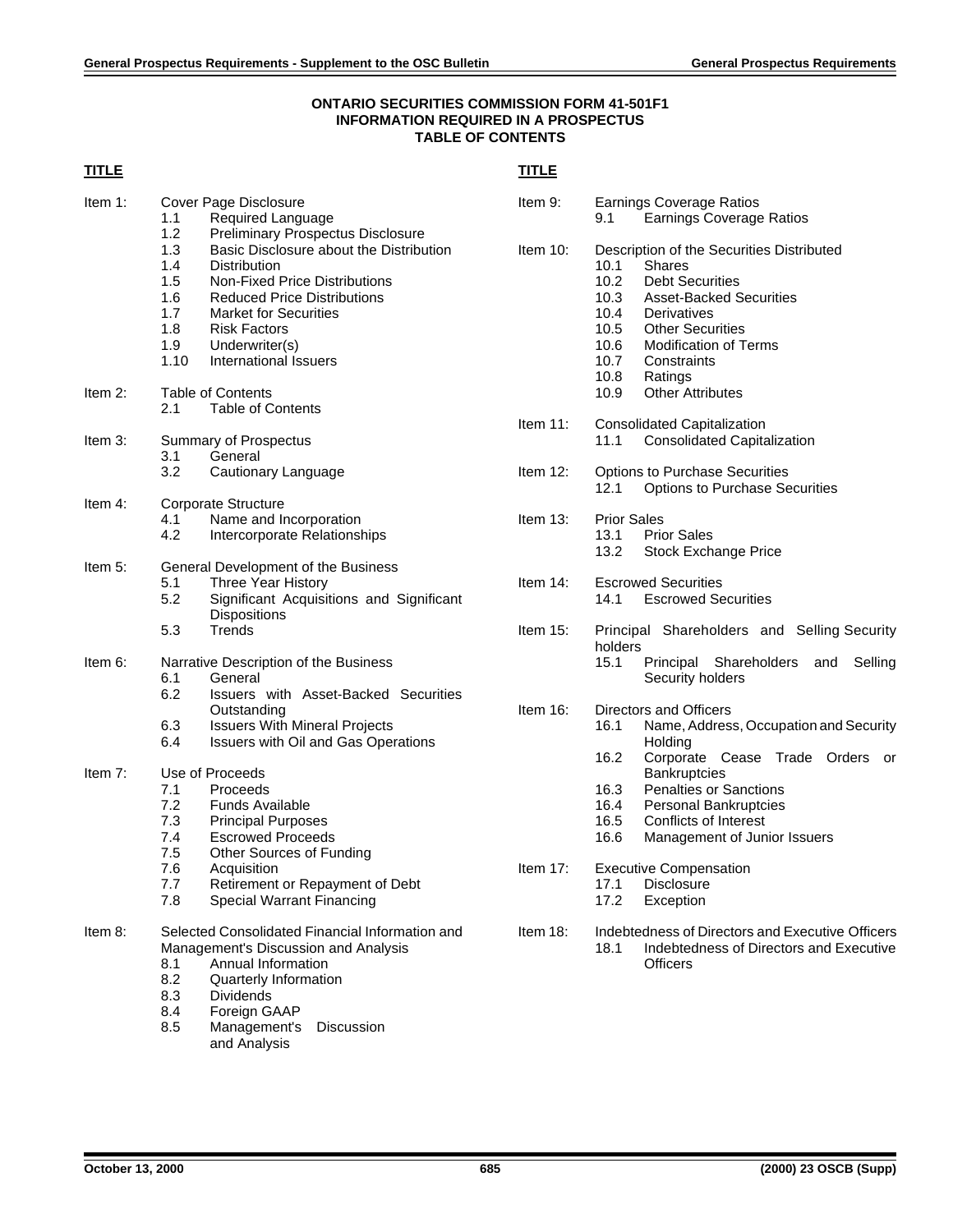| Item $19$ : | Plan of Distribution<br>19.1<br>Name of Underwriters<br>19.2<br>Disclosure of Market Out<br>19.3<br><b>Best Efforts Offering</b><br>19.4<br>Over-Allotments<br>19.5<br>Minimum Distribution<br>19.6<br>Approvals<br>19.7<br><b>Reduced Price Distributions</b><br>19.8<br><b>Listing Application</b><br>19.9<br><b>Conditional Listing Approval</b><br>Determination of Price<br>19.10<br>19.11<br>Special<br>Warrants<br>acquired<br>by<br><b>Underwriters</b> | Item $31$ :<br>Item 32:<br>Item 33: | Purchasers' Statutory Rights of Withdrawal and<br>Rescission<br>31.1<br>General<br>31.2<br>Non-fixed Price Offerings<br><b>Financial Statements</b><br>32.1<br><b>Financial Statements</b><br>Certificates<br>33.1<br>Certificates |  |  |  |
|-------------|-----------------------------------------------------------------------------------------------------------------------------------------------------------------------------------------------------------------------------------------------------------------------------------------------------------------------------------------------------------------------------------------------------------------------------------------------------------------|-------------------------------------|------------------------------------------------------------------------------------------------------------------------------------------------------------------------------------------------------------------------------------|--|--|--|
| Item $20$ : | <b>Risk Factors</b><br><b>Risk Factors</b><br>20.1                                                                                                                                                                                                                                                                                                                                                                                                              |                                     |                                                                                                                                                                                                                                    |  |  |  |
| Item $21$ : | Promoters<br>21.1<br>Promoters                                                                                                                                                                                                                                                                                                                                                                                                                                  |                                     |                                                                                                                                                                                                                                    |  |  |  |
| Item $22$ : | Legal Proceedings<br>Legal Proceedings<br>22.1                                                                                                                                                                                                                                                                                                                                                                                                                  |                                     |                                                                                                                                                                                                                                    |  |  |  |
| Item 23:    | Interest of Management and Others in Material<br>Transactions<br>23.1<br>Interest of Management and Others in<br><b>Material Transactions</b>                                                                                                                                                                                                                                                                                                                   |                                     |                                                                                                                                                                                                                                    |  |  |  |
| Item 24:    | Relationship Between Issuer or Selling Security<br><b>Holder and Underwriter</b><br>24.1<br>Relationship Between Issuer or Selling<br>Security Holder and Underwriter                                                                                                                                                                                                                                                                                           |                                     |                                                                                                                                                                                                                                    |  |  |  |
| Item 25:    | <b>Credit Supporter Disclosure</b><br><b>Credit Supporter Disclosure</b><br>25.1                                                                                                                                                                                                                                                                                                                                                                                |                                     |                                                                                                                                                                                                                                    |  |  |  |
| Item 26:    | Auditors, Transfer Agents and Registrars<br>26.1<br>Auditors<br>26.2<br><b>Transfer Agent and Registrar</b><br>26.3<br><b>Registration of Securities</b>                                                                                                                                                                                                                                                                                                        |                                     |                                                                                                                                                                                                                                    |  |  |  |
| Item 27:    | <b>Material Contracts</b><br>27.1<br><b>Material Contracts</b><br>Financing<br>27.2<br>Project<br>Limited<br>and<br>Partnership Offering                                                                                                                                                                                                                                                                                                                        |                                     |                                                                                                                                                                                                                                    |  |  |  |
| Item 28:    | <b>Experts</b><br>28.1<br>Opinions<br>28.2<br><b>Tax Consequences</b><br>28.3<br>Interest of Experts                                                                                                                                                                                                                                                                                                                                                            |                                     |                                                                                                                                                                                                                                    |  |  |  |
| Item 29:    | <b>Other Material Facts</b><br>29.1<br><b>Other Material Facts</b>                                                                                                                                                                                                                                                                                                                                                                                              |                                     |                                                                                                                                                                                                                                    |  |  |  |
| Item 30:    | <b>Project Financings</b><br><b>Project Financings</b><br>30.1                                                                                                                                                                                                                                                                                                                                                                                                  |                                     |                                                                                                                                                                                                                                    |  |  |  |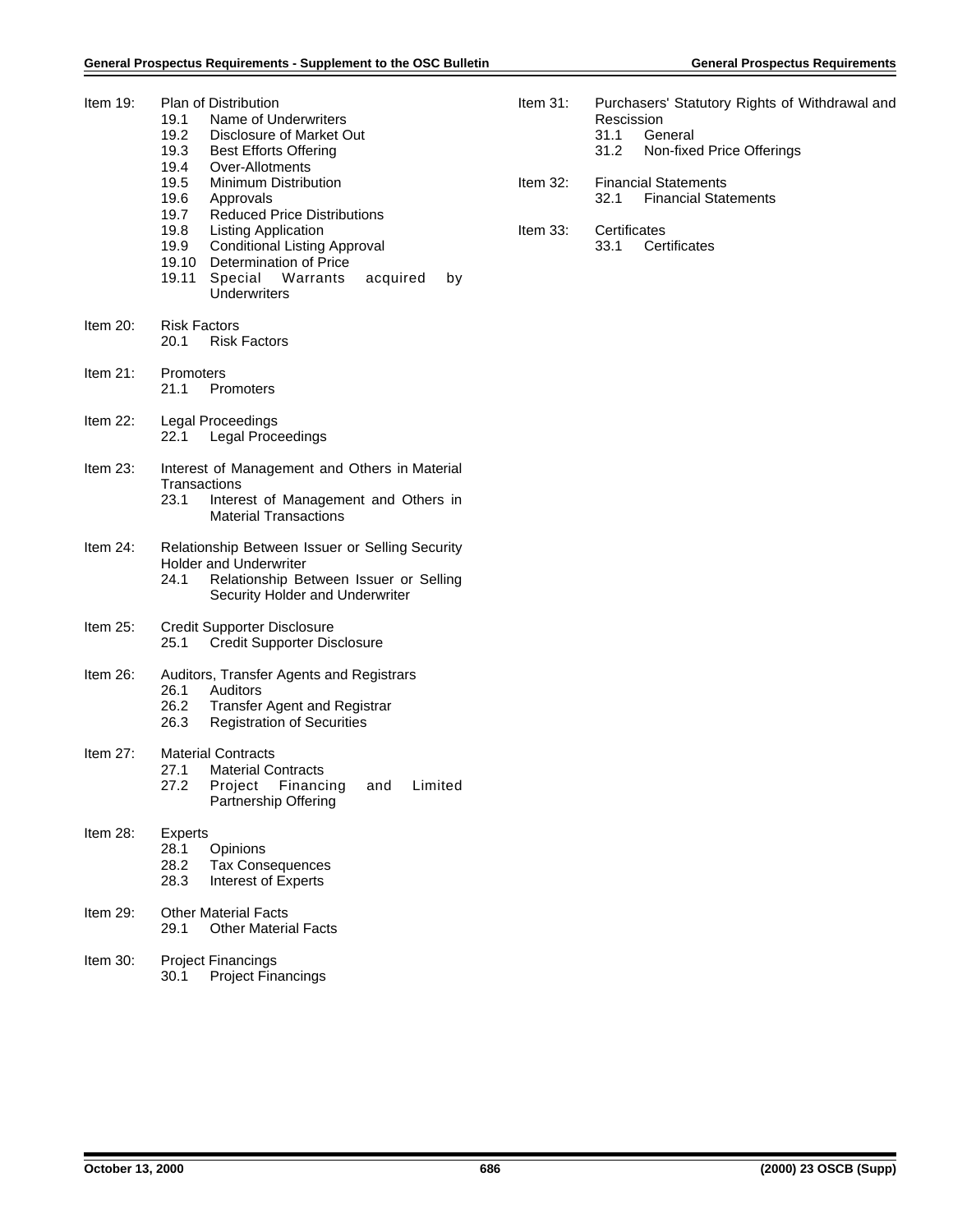# **ONTARIO SECURITIES COMMISSION FORM 41-501F1 INFORMATION REQUIRED IN A PROSPECTUS**

#### **INSTRUCTIONS**

- *(1) The objective of the prospectus is to provide information concerning the issuer that an investor needs in order to make an informed investment decision. This Form sets out specific disclosure requirements that are in addition to the general requirement under securities legislation to provide full, true and plain disclosure of all material facts relating to the securities to be distributed. Certain rules of specific application impose prospectus disclosure obligations in addition to those described in this Form.*
- *(2) Terms used and not defined in this Form that are defined or interpreted in Rule 41-501 General Prospectus Requirements shall bear that definition or interpretation. A general definition rule has been adopted as Rule 14-501 Definitions.*
- *(3) In determining the degree of detail required a standard of materiality should be applied. Materiality is a matter of judgment in particular circumstance, and should generally be determined in relation to an item's significance to investors, analysts and other users of the information. An item of information, or an aggregate of items, is considered material if it is probable that its omission or misstatement would influence or change an investment decision with respect to the issuer's securities. In determining whether information is material, take into account both quantitative and qualitative factors. The potential significance of items should be considered individually rather than on a net basis, if the items have an offsetting effect. This concept of materiality is consistent with the financial reporting notion of materiality contained in the Handbook.*
- *(4) Unless an item specifically requires disclosure only in the preliminary prospectus, the disclosure requirements set out in this Form apply to both the preliminary prospectus and the prospectus. Details concerning the price and other matters dependent upon or relating to price, such as the number of securities being distributed, may be left out of the preliminary prospectus, along with specifics concerning the plan of distribution, to the extent that these matters have not been decided.*
- *(5) The disclosure must be understandable to readers and presented in an easy to read format. The presentation of information should comply with the plain language principles listed in section 1.2 of Companion Policy 41-501CP General Prospectus Requirements. If technical terms are required, clear and concise explanations should be included.*
- *(6) No reference need be made to inapplicable items and, unless otherwise required in this Form, negative answers to items may be omitted.*
- *(7) Where the term "issuer" is used, it may be necessary, in order to meet the requirement for full, true and plain disclosure of all material facts, to also include disclosure with respect to the issuer's subsidiaries and investees. If it is more likely than not that a person or company will become a subsidiary or investee, it may be necessary to also include disclosure with respect to the person or company. For this purpose, "investees" is defined to mean any entity that the Handbook recommends that the issuer account for by the equity method or the proportionate consolidation method.*
- *(8) An issuer that is a special purpose vehicle may have to modify the disclosure items to reflect the special purpose nature of its business.*
- *(9) If disclosure is required as of a specific date and there has been a material change or change that is otherwise significant in the required information subsequent to that date, present the information as of the date of the change or a date subsequent to the change instead.*
- *(10) If the term "class" is used in any item to describe securities, the term includes a series of a class.*

# **PROSPECTUS FORM**

#### **Item 1: Cover Page Disclosure**

**1.1 Required Language** - State in *italics* at the top of the cover page the following:

*"No securities regulatory authority has expressed an opinion about these securities and it is an offence to claim otherwise."*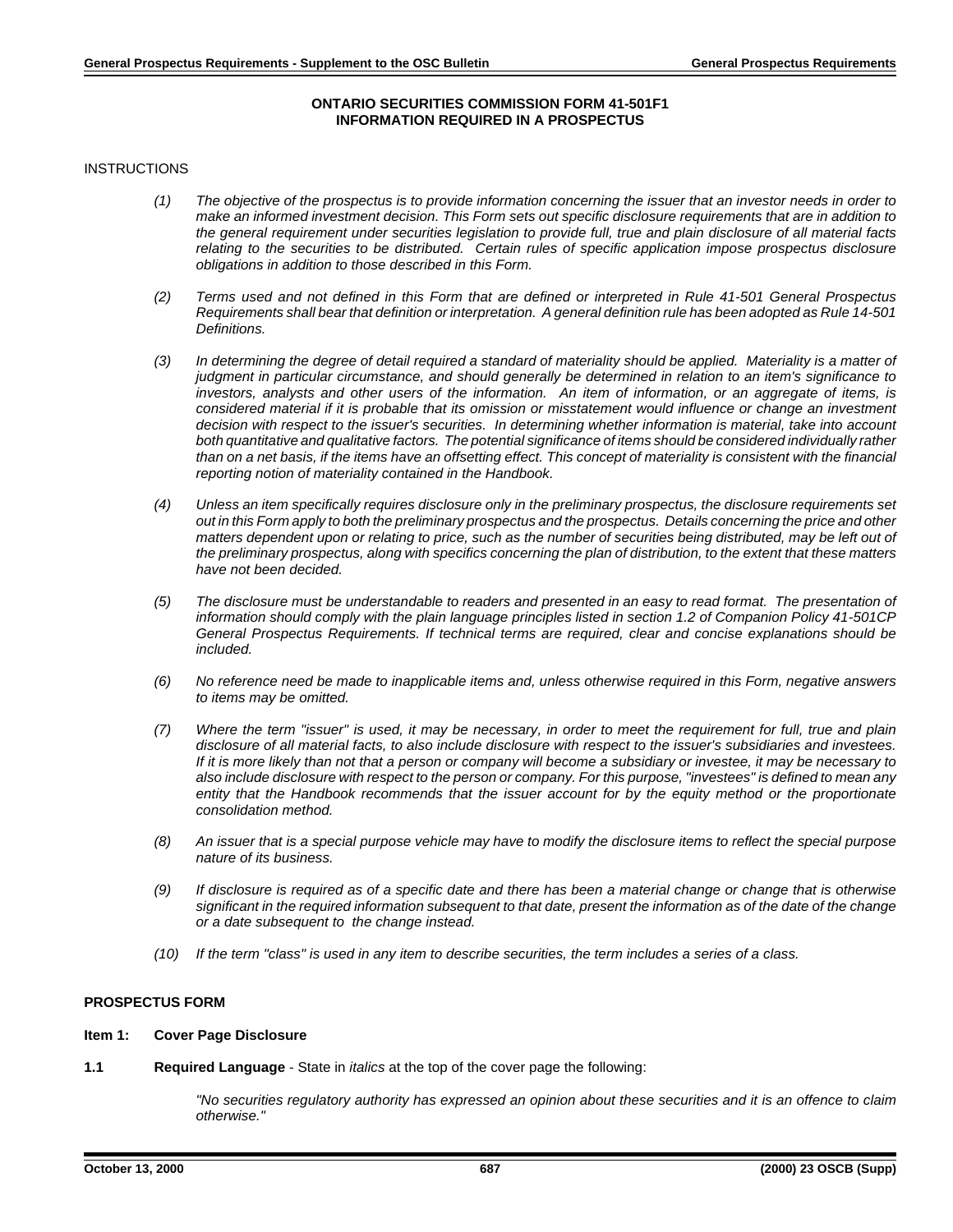**1.2 Preliminary Prospectus Disclosure** - Every preliminary prospectus shall have printed in red ink and in italics at the top of the cover page immediately above the disclosure required under item 1.1 the following, with the bracketed information completed:

> "A copy of this preliminary prospectus has been filed with the securities regulatory authority(ies) in [each of/certain of the provinces/provinces and territories of Canada] but has not yet become final for the purpose of the sale of securities. Information contained in this preliminary prospectus may not be complete and may have to be amended. The securities may not be sold until a receipt for the prospectus is obtained from the securities regulatory authority(ies)."

#### **INSTRUCTION**

*Issuers shall complete the bracketed information by* 

- *(i) inserting the names of each jurisdiction in which the issuer intends to offer securities under the prospectus;*
- *(ii) stating that the filing has been made in each of the provinces of Canada or each of the provinces and territories of Canada; or*
- *(iii) identifying the filing jurisdictions by exception (i.e., every province of Canada or every province and territory of Canada, except [excluded jurisdictions].*
- **1.3 Basic Disclosure about the Distribution** State the following immediately below the disclosure required under Items 1.1 and 1.2 with the bracketed information completed:

# [PRELIMINARY] PROSPECTUS

#### [INITIAL PUBLIC OFFERING OR NEW ISSUE AND/OR SECONDARY OFFERING]

(Date)

Name of Issuer

[number and type of securities qualified for distribution under the prospectus, including any options or warrants, and the price per security]

# **INSTRUCTIONS**

- *(1) The description of the number and type of securities being distributed shall include the restricted share terms, if any, prescribed by Rule 56-501 Restricted Shares.*
- *(2) If the offering price is in a currency other than the Canadian dollar or the U.S. dollar, comply with the exchange rate disclosure requirements of National Policy Statement No. 14 Acceptability of Currencies in Material Filed with Securities Regulatory Authorities, or any successor instrument.*

# **1.4 Distribution**

(1) If the securities are being distributed for cash, provide the information called for below, in substantially the following tabular form or in a note to the table:

|              | Price to public<br>(a) | Underwriting<br>discounts<br>or commissions | Proceeds to issuer or<br>selling<br>security holders |
|--------------|------------------------|---------------------------------------------|------------------------------------------------------|
| Per security |                        |                                             |                                                      |
| Total        |                        |                                             |                                                      |

- (2) If there is an over-allotment option, describe the terms of the option and the fact that the prospectus qualifies both the grant of the option and the issuance or transfer of securities that will be issued or transferred if the option is exercised.
- (3) If the distribution of the securities is to be on a best efforts basis, provide totals for both the minimum and maximum subscriptions, if applicable.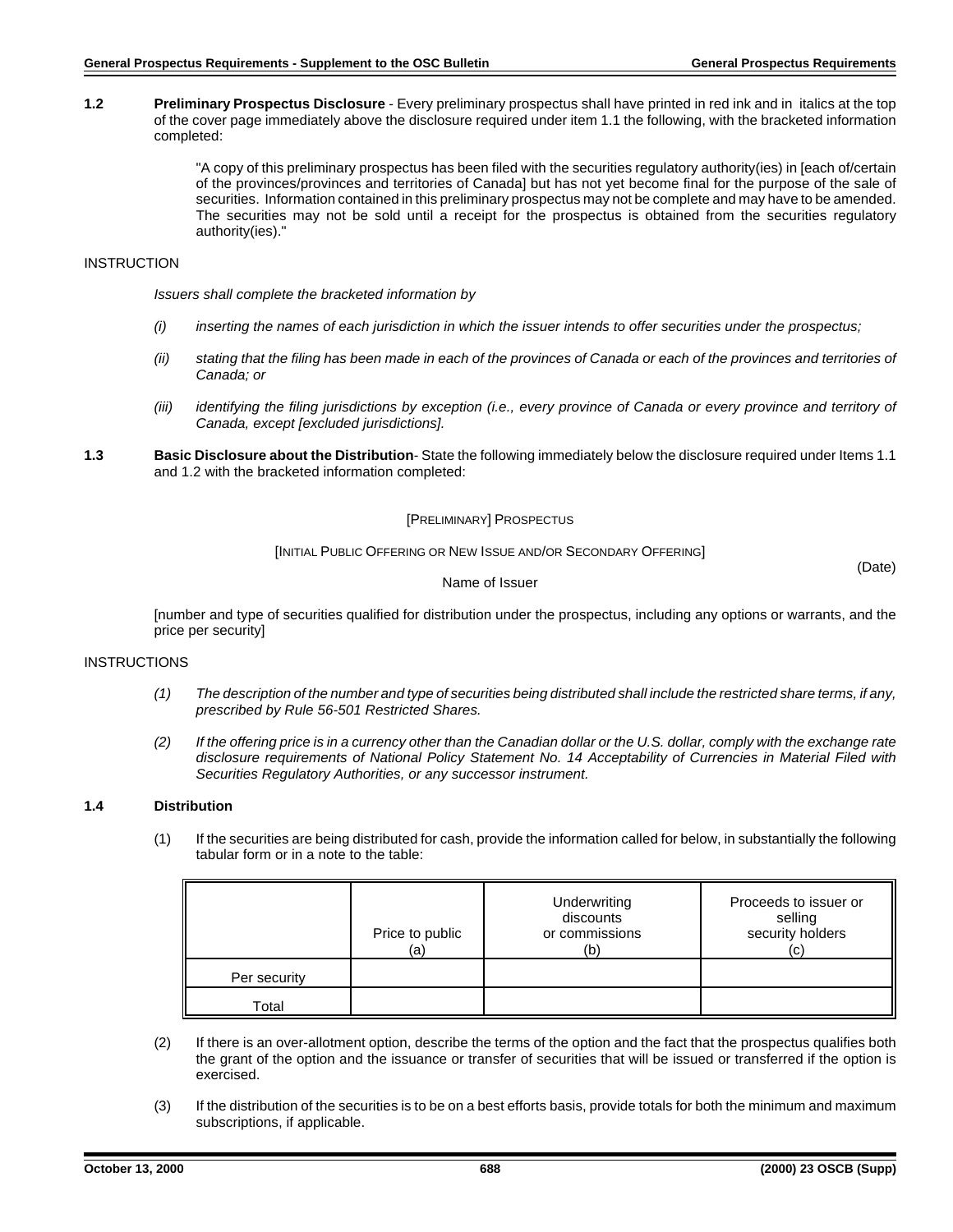- (4) If debt securities are being distributed at a premium or a discount, state in **bold type** the effective yield if held to maturity.
- (5) Disclose separately those securities that are underwritten, those under option and those to be sold on a best efforts basis, and, in the case of a best efforts distribution the latest date that the distribution is to remain open.
- (6) In column (b) of the table, disclose only commissions paid or payable in cash by the issuer or selling security holder and discounts granted. Set out in a note to the table
	- (a) commissions or other consideration paid or payable by persons or companies other than the issuer or selling security holder;
	- (b) consideration other than discounts granted and cash paid or payable by the issuer or selling security holder, including warrants and options; and
	- (c) any finder's fees or similar required payment.
- (7) If a security is being distributed for the account of a selling security holder, state the name of the security holder and a cross-reference to the applicable section in the prospectus where further information about the selling security holder is provided. State the portion of the expenses of the distribution to be borne by the selling security holder and, if none of the expenses of the distribution are being borne by the selling security holder, include a statement to that effect and discuss the reason why this is the case.
- (8) If the underwriter has been granted a compensation option, state whether the prospectus qualifies the grant of all or part of the compensation option and provide a cross-reference to the applicable section in the prospectus where further information about the compensation option is provided.

# INSTRUCTIONS

- *(1) Estimate amounts, if necessary. For non-fixed price distributions that are being made on a best efforts basis, disclosure of the information called for by the table may be set forth as a percentage or a range of percentages and need not be set forth in tabular form.*
- *(2) If debt securities are being distributed, also express the information in the table as a percentage.*
- **1.5 Non-Fixed Price Distributions** If the securities are being distributed at non-fixed prices, disclose
	- (a) the discount allowed or commission payable to the underwriter;
	- (b) any other compensation payable to the underwriter and, if applicable, that the underwriter's compensation will be increased or decreased by the amount by which the aggregate price paid for the securities by the purchasers exceeds or is less than the gross proceeds paid by the underwriter to the issuer or selling security holder;
	- (c) that the securities to be distributed under the prospectus will be distributed, as applicable, at
		- (i) prices determined by reference to the prevailing price of a specified security in a specified market,
		- (ii) market prices prevailing at the time of sale, or
		- (iii) prices to be negotiated with purchasers;
	- (d) that prices may vary as between purchasers and during the period of distribution;
	- (e) if the price of the securities is to be determined by reference to the prevailing price of a specified security in a specified market, the price of the specified security in the specified market at the latest practicable date; and
	- (f) the net proceeds or, if the distribution is to be made on a best efforts basis, the minimum amount of net proceeds, if any, to be received by the issuer or selling security holder.
- **1.6 Reduced Price Distributions** If an underwriter wishes to be able to decrease the price at which securities are distributed for cash from the initial offering price fixed in the prospectus, include in **bold type** a cross-reference to the section in the prospectus where disclosure concerning the possible price decrease is provided.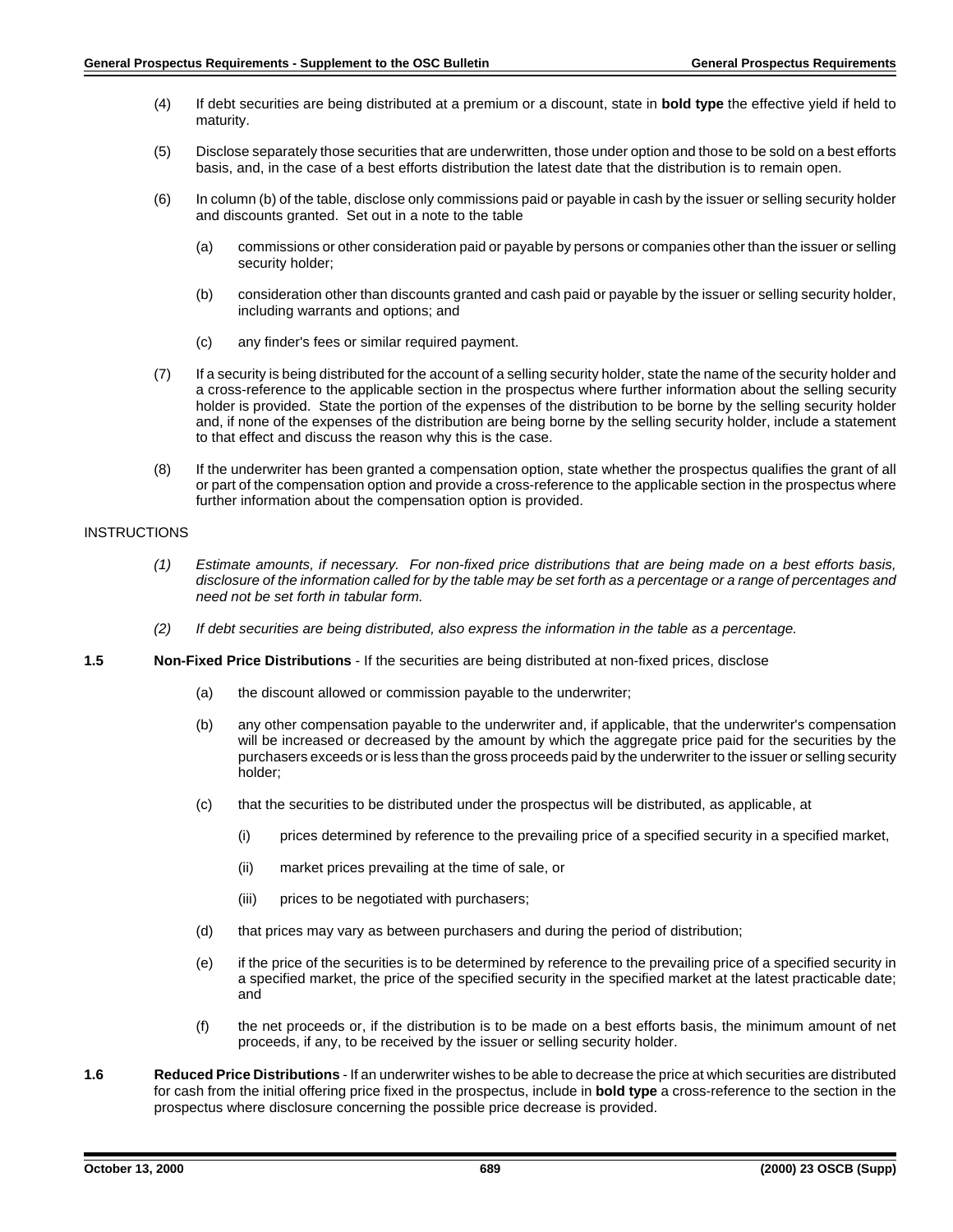# **1.7 Market for Securities**

- (1) Identify the exchange(s) and quotation system(s), if any, on which securities of the issuer of the same class as the securities being distributed are traded or quoted and the market price of those securities as of the latest practicable date.
- (2) Disclose any intention to stabilize the market. Provide a cross-reference to the section in the prospectus where further information about market stabilization is provided.
- (3) If no market for the securities being distributed under the prospectus exists or is to exist after the distribution, state the following in **bold type:**

#### **"There is no market through which these securities may be sold and purchasers may not be able to resell securities purchased under the prospectus".**

**1.8 Risk Factors** - Include a cross-reference to sections in the prospectus where information about the risks of an investment in the securities being distributed is provided.

# **1.9 Underwriter(s)**

- (1) State the name of each underwriter.
- (2) If applicable,
	- (a) until Multilateral Instrument 33-105 Underwriting Conflicts comes into force, provide the disclosure required by Item 30 of Form 12 of the Regulation to the Act, as that Form read immediately before it was revoked; and
	- (b) after Multilateral Instrument 33-105 comes into force, comply with the requirements of that Multilateral Instrument for cover page prospectus disclosure.
- (3) If an underwriter has agreed to purchase all of the securities being distributed at a specified price and the underwriter's obligations are subject to conditions, state the following, with bracketed information completed:

"We, as principals, conditionally offer these securities, subject to prior sale, if, as and when issued by [name of issuer] and accepted by us in accordance with the conditions contained in the underwriting agreement referred to under Plan of Distribution".

- (3) If an underwriter has agreed to purchase a specified number or principal amount of the securities at a specified price, state that the securities are to be taken up by the underwriter, if at all, on or before a date not later than 42 days after the date of the receipt for the prospectus.
- (4) If there is no underwriter involved in the distribution, provide a statement in **bold type** to the effect that no underwriter has been involved in the preparation of the prospectus or performed any review of the contents of the prospectus.
- **1.10 International Issuers** If the issuer, a selling security holder, a credit supporter of the securities being distributed under the prospectus or a promoter of the issuer is incorporated, continued, or otherwise organized under the laws of a foreign jurisdiction or resides outside of Canada, comply with National Instrument 41-101 Prospectus Disclosure Requirements by stating the following on the cover page or under a separate heading elsewhere in the prospectus, with the bracketed information completed:

"The [issuer, selling security holder, credit supporter and/or promoter] is incorporated, continued or otherwise organized under the laws of a foreign jurisdiction or resides outside of Canada. Although [the issuer, selling security holder, credit supporter and/or promoter] has appointed [name(s) and addresses of agent(s) for service] as its agent(s) for service of process in Ontario it may not be possible for investors to collect from the issuer, selling security holder, credit supporter or promoter, judgments obtained in courts in [Ontario/Canada] predicated on the civil liability provisions of securities legislation.

#### **Item 2: Table of Contents**

**2.1 Table of Contents** - Include a table of contents.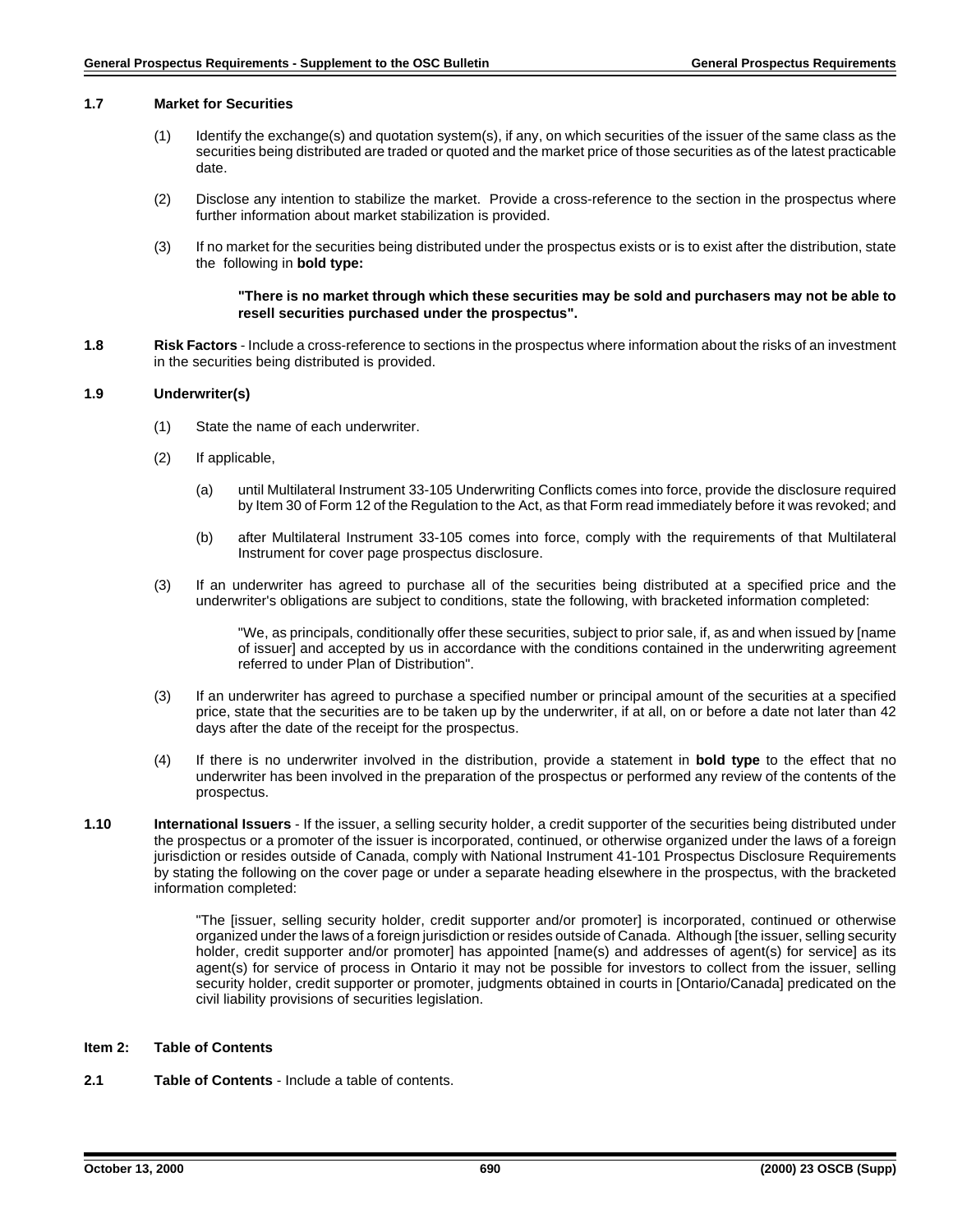#### **Item 3: Summary of Prospectus**

- **3.1 General** Briefly summarize, near the beginning of the prospectus, information appearing elsewhere in the prospectus that, in the opinion of the issuer or selling security holder, would be most likely to influence the investor's decision to purchase the securities being distributed. Include a description of
	- (a) the principal business of the issuer and its subsidiaries;
	- (b) the securities to be distributed, including the offering price and expected net proceeds;
	- (c) use of proceeds;
	- (d) risk factors; and
	- (e) summary financial information.

### INSTRUCTIONS

- *(1) In addition, provide appropriate cross-references to additional information respecting these items in the prospectus.*
- **3.2 Cautionary Language** At the beginning of the summary, include a statement in *italics* in substantially the following form:

*"The following is a summary of the principal features of this distribution and should be read together with the more detailed information and financial data and statements contained elsewhere in this prospectus."*

#### **Item 4: Corporate Structure**

### **4.1 Name and Incorporation**

- (1) State the full corporate name of the issuer or, if the issuer is an unincorporated entity, the full name under which the entity exists and carries on business and the address(es) of the issuer's head and registered office.
- (2) State the statute under which the issuer is incorporated or continued or organized or, if the issuer is an unincorporated entity, the laws of the jurisdiction or foreign jurisdiction under which the issuer is established and exists. If material, state whether the articles or other constating or establishing documents of the issuer have been amended and describe the substance of the material amendments.

## **4.2 Intercorporate Relationships**

- (1) Describe, by way of a diagram or otherwise, the intercorporate relationships among the issuer and the issuer's subsidiaries. For each subsidiary state
	- (a) the percentage of votes attaching to all voting securities of the subsidiary represented by voting securities beneficially owned, or over which control or direction is exercised, by the issuer;
	- (b) the place of incorporation or continuance; and
	- (c) the percentage of each class of restricted shares beneficially owned, or over which control or direction is exercised, by the issuer.
- (2) If the securities distributed under the prospectus are being issued in connection with an acquisition, amalgamation, merger, reorganization or arrangement, describe by way of a diagram or otherwise these intercorporate relationships both before and after the completion of the proposed transaction.

### **INSTRUCTION**

*A particular subsidiary may be omitted if*

*(a) the total assets of the subsidiary do not constitute more than 10 per cent of the consolidated assets of the issuer at the most recent financial year end;*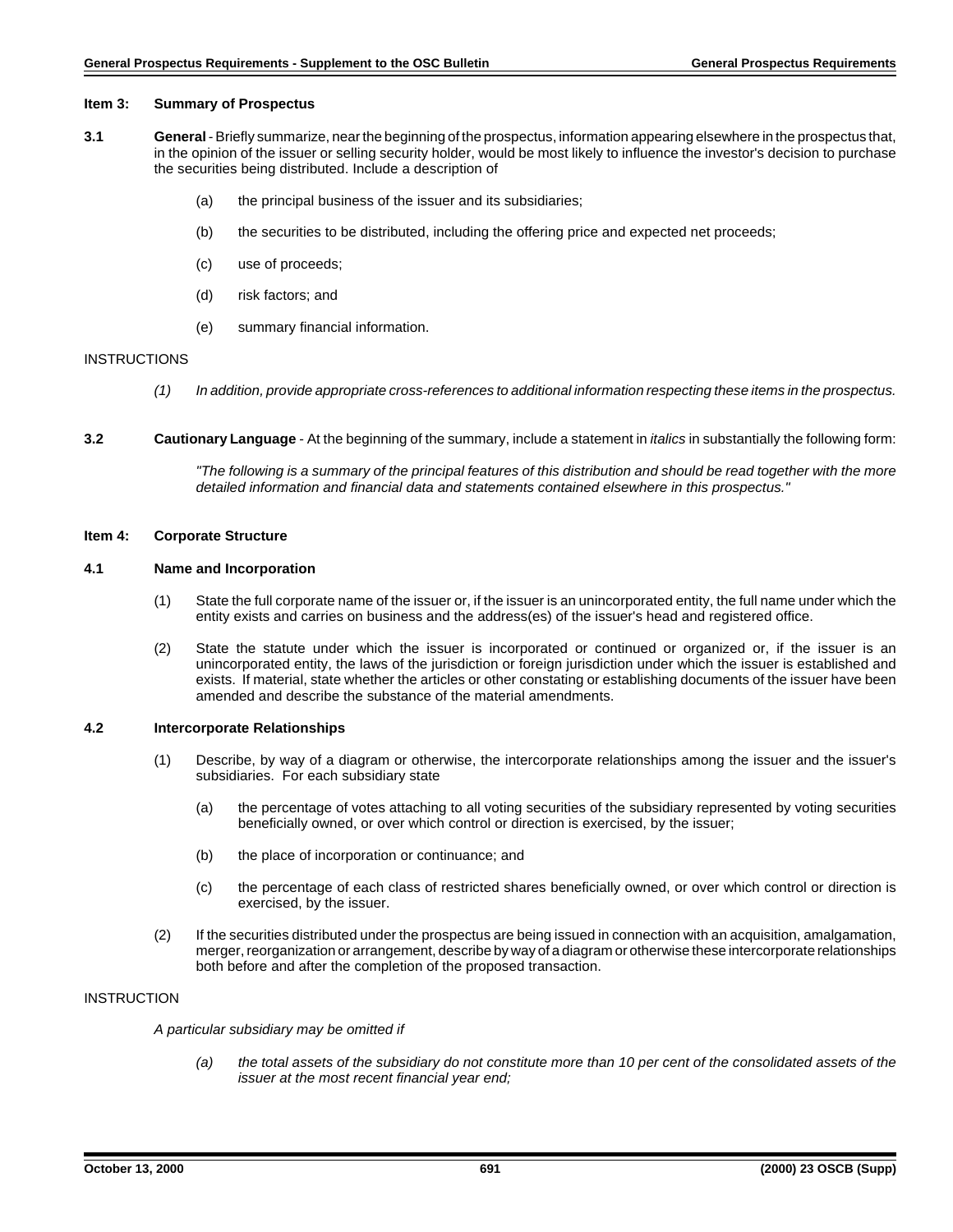- *(b) the sales and operating revenues of the subsidiary do not exceed 10 per cent of the consolidated sales and operating revenues of the issuer at the most recent financial year end; and*
- *(c) the conditions in paragraphs (a) and (b) would be satisfied if*
	- *(i) the subsidiaries that may be omitted under paragraphs (a) and (b) were considered in the aggregate, and*
	- *(ii) the reference to 10 per cent in those paragraphs was changed to 20 per cent.*

### **Item 5: General Development of the Business**

**5.1 Three Year History** - Describe the general development of the issuer's business over its three most recently completed financial years and any subsequent period. Include only major events or conditions that have influenced the general development of the issuer's business. If the business consists of the production or distribution of more than one product or the rendering of more than one kind of service, describe the principal products or services. Also discuss changes in the business of the issuer that are expected to occur during the current financial year of the issuer.

INSTRUCTION *Include the business of subsidiaries only insofar as is necessary to explain the character and development of the business conducted by the combined enterprise.*

### **5.2 Significant Acquisitions and Significant Dispositions**

- (1) Disclose
	- (a) any significant acquisition completed by the issuer or any significant probable acquisition proposed by the issuer, for which financial statements are required under Part 6 or 7 of the Rule; and
	- (b) any significant disposition completed by the issuer during the most recently completed financial year or the current financial year for which *pro forma* financial statements are required under Part 8.
- (2) Include particulars of
	- (a) the nature of the assets acquired or disposed of or to be acquired or disposed of;
	- (b) the actual or proposed date of each significant acquisition or significant disposition;
	- (c) the consideration, both monetary and non-monetary paid, or to be paid, to or by the issuer;
	- (d) any material obligations that must be complied with to keep any significant acquisition or significant disposition agreement in good standing;
	- (e) the effect of the significant acquisition or significant disposition on the operating results and financial position of the issuer;
	- (f) any valuation opinion obtained within the last 12 months required under Canadian securities legislation or Canadian securities directives of a Canadian securities regulatory authority or a requirement of a Canadian stock exchange or other Canadian market to support the value of the consideration received or paid by the issuer or any of its subsidiaries for the assets, including the name of the author, the date of the opinion, the assets to which the opinion relates and the value attributed to the assets; and
	- (g) whether the transaction is with an insider, associate, or affiliate of the issuer and if so, disclose the identity of the other parties and the relationship of the other parties to the issuer.
- **5.3 Trends** Discuss any trend, commitment, event or uncertainty that is both presently known to management and reasonably expected to have a material effect on the issuer's business, financial condition or results of operations, providing forwardlooking information based on the issuer's expectations as of the date of the prospectus.
- INSTRUCTION *Issuers are encouraged, but not required, to supply other forward-looking information. Optional forwardlooking disclosure involves anticipating a future trend or event or anticipating a less predictable effect of a known event, trend or uncertainty. This other forward-looking information is to be distinguished from presently known information that is reasonably expected to have a material effect on future operating results, such as known future increases in costs of labour or materials, which information is required to be disclosed.*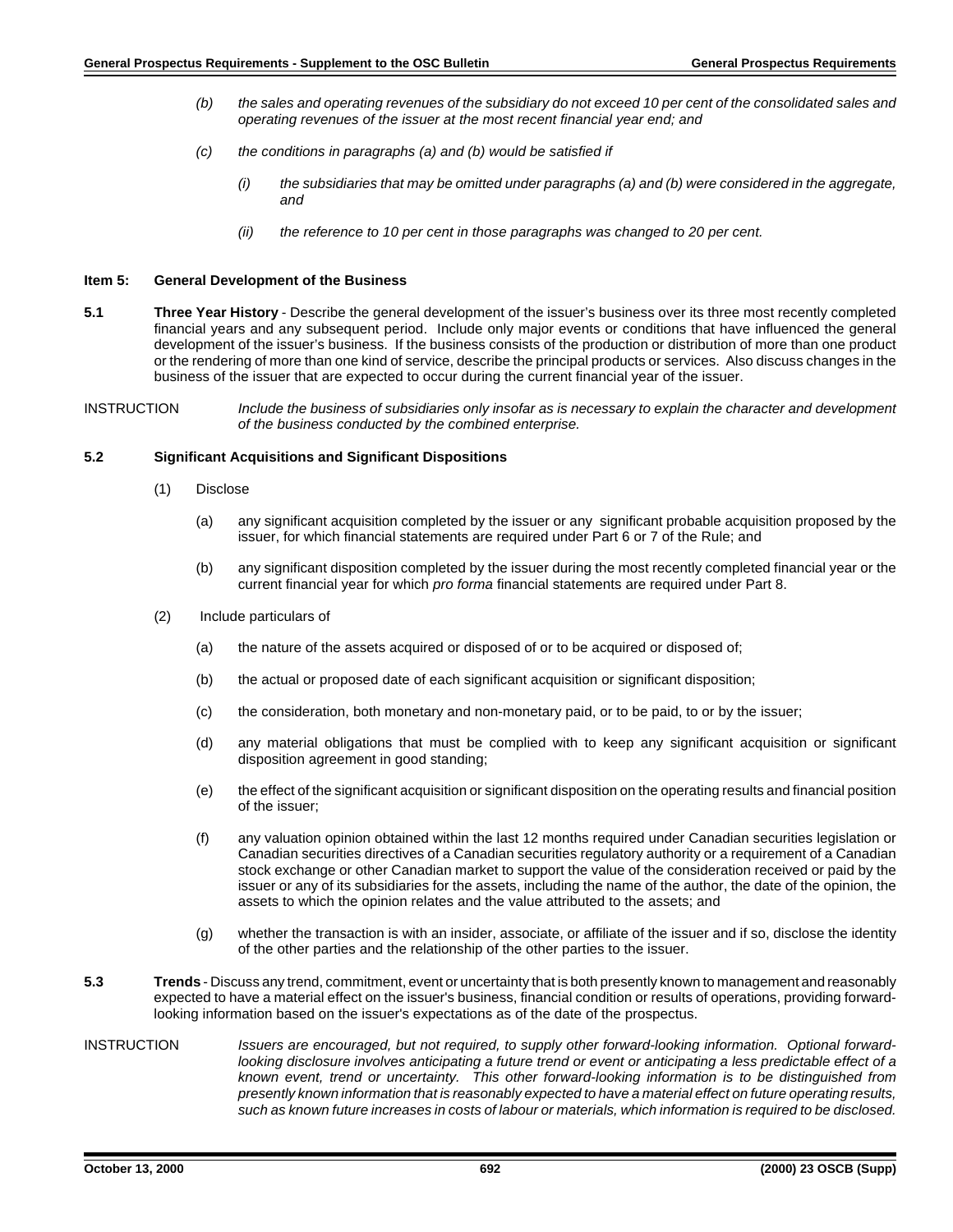#### **Item 6: Narrative Description of the Business**

#### **6.1 General**

- (1) Describe the business of the issuer with reference to the reportable operating segments as defined in the Handbook and the issuer's business in general. Include the following for each reportable operating segment of the issuer:
	- **1. Stated Business Objectives** State the business objectives that the issuer expects to accomplish using the net proceeds of the distribution described under Item 7.1, or in the case of a junior issuer, using the funds available described under Item 7.2
	- 2**. Milestones** Describe each significant event that must occur for the business objectives described under Item 6.1(1)1 to be accomplished and state the specific time period in which each event is expected to occur and the costs related to each event.
	- 3. **Principal Products or Services**  For principal products or services,
		- (a) the methods of their distribution and their principal markets;
		- (b) as dollar amounts or as percentages, for each of the two most recently completed financial years, the revenues for each category of principal products or services that accounted for 15 per cent or more of total consolidated revenues for the applicable financial year derived from
			- (i) sales to customers, other than investees, outside the consolidated entity,
			- (ii) sales or transfers to investees; and
			- (iii) sales or transfers to controlling shareholders; and
		- (c) if not fully developed, the stage of development of the principal products or services and, if the products are not at the commercial production stage, or if more than 10 per cent of the net proceeds from the distribution will be used for research and development;
			- (i) the timing and stage of research and development programs that management anticipates will be reached using such proceeds, as applicable,
			- (ii) the major components of the proposed programs that will be funded using the proceeds from the distribution, including an estimate of anticipated costs,
			- (iii) whether the issuer is conducting its own research and development, is subcontracting out the research and development or is using a combination of those methods, and
			- (iv) the additional steps required to reach commercial production and an estimate of costs and timing.
	- **4. Operations** Concerning production and sales
		- (a) the actual or proposed method of production of products and if the issuer provides services, the actual or proposed method of providing services;
		- (b) the payment terms, expiration dates and terms of any renewal options of any material leases or mortgages, whether they are in good standing and, if applicable, that the landlord or mortgagee is not at arm's length with the issuer;
		- (c) specialized skill and knowledge requirements and the extent that the skill and knowledge are available to the issuer;
		- (d) the sources, pricing and availability of raw materials, component parts or finished products;
		- (e) the importance, duration and effect on the segment of identifiable intangible properties such as brand names, circulation lists, copyrights, franchises, licences, patents, software, subscription lists and trademarks;
		- (f) the extent to which the business of the segment is cyclical or seasonal;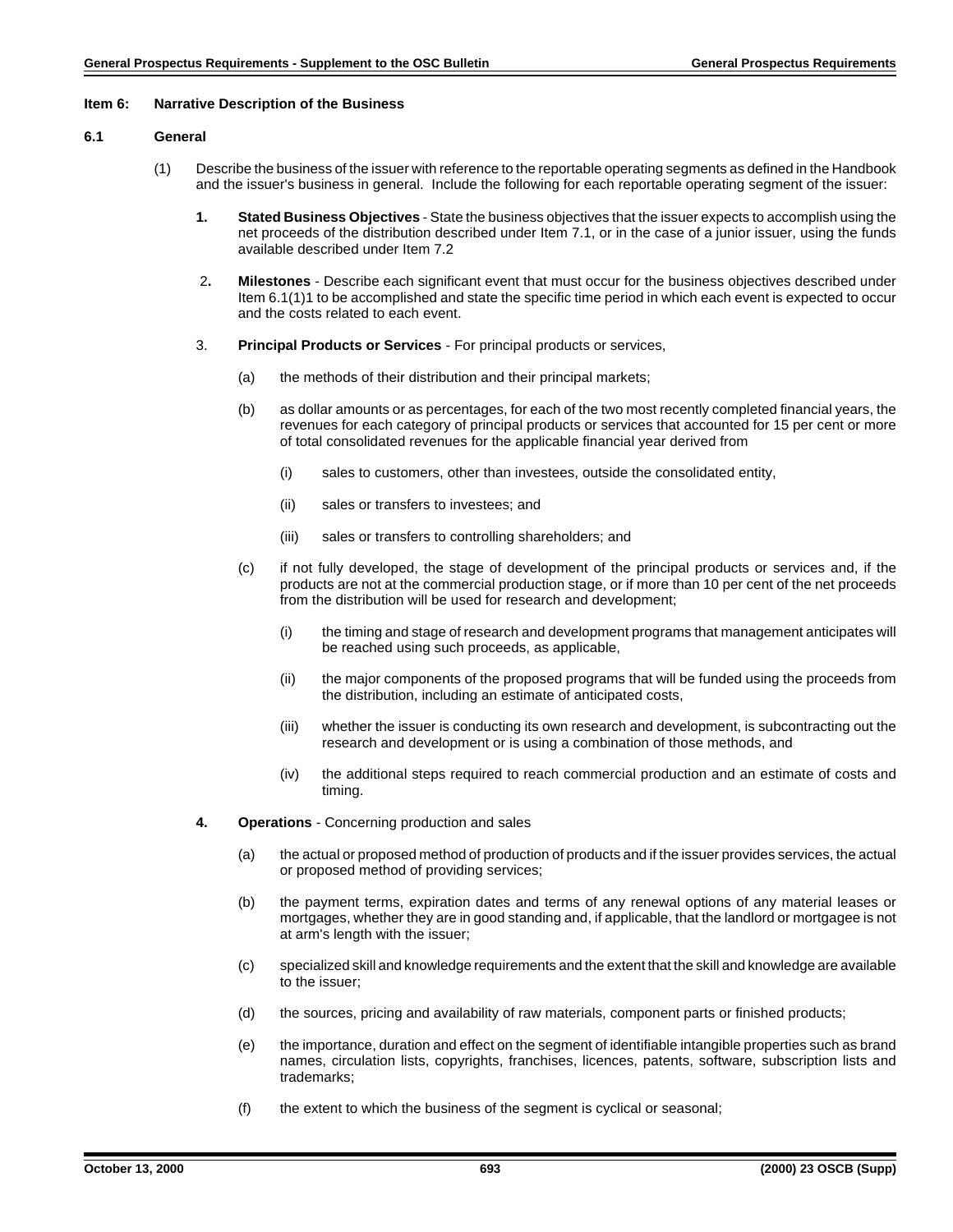- (g) a description of any aspect of the issuer's business that may be affected in the 12 months following the date of the prospectus by renegotiation or termination of contracts or sub-contracts and the likely effect;
- (h) the financial and operational effects of environmental protection requirements on the capital expenditures, earnings and competitive position of the issuer in the current financial year and the expected effect, on future years;
- (i) the number of employees, as at the most recent financial year end or as an average over that year, whichever is more relevant; and
- (j) any risks associated with foreign operations of the issuer and any dependence of the segments upon the foreign operations.
- **5. Competitive Conditions** The competitive conditions in the principal markets and geographic areas in which the issuer operates, including, if reasonably possible, an assessment of the issuer's competitive position.
- **6. Lending** With respect to lending operations of an issuer's business, the investment policies and lending and investment restrictions.
- (2) Disclose the nature and results of any bankruptcy, or any receivership or similar proceedings against the issuer or any of its subsidiaries or any voluntary bankruptcy, receivership or similar proceedings by the issuer or any of its subsidiaries, within the three most recently completed financial years or the current financial year.
- (3) Disclose the nature and results of any material reorganization of the issuer or any of its subsidiaries within the three most recently completed financial years or the current financial year.

- *(1) The description of the issuer's business objectives provided under paragraph 1 of subsection (1) should be more general than the description of the Use of Proceeds required by Item 7. Proceeds are generally expended in the course of achieving a broader objective. The description of the business objectives should also provide the context for the description of the milestones which is required under subsection (1)2. For example, one business objective of an issuer may be to commence marketing and licensing technology nationally through direct sales and a network of agents; a milestone may be to conduct four feasibility studies over the next ten months to facilitate marketing of the technology; the proceeds raised might, in part, be used to conduct feasibility studies.*
- *(2) The issuer's stated business objectives must not include any prospective financial information with respect to sales, whether expressed in terms of dollars or units, unless the information is derived from a financial forecast or financial projection prepared in accordance with National Policy Statement No. 48 or any successor instrument and is included in the prospectus.*
- *(3) Where sales performance is considered to be an important objective, it must be stated in general terms. For example, the issuer may state that it anticipates generating sufficient cash flow from sales to pay its operating cost for a specified period following completion of the offering.*
- *(4) For the purposes of paragraph (1)2 of Item 6.1, examples of significant events would include hiring of key personnel, making major capital acquisitions, obtaining necessary regulatory approvals, implementing marketing plans and strategies and commencing production and sales.*
- **6.2 Issuers with Asset-Backed Securities Outstanding**  For issuers with asset-backed securities outstanding that were distributed under a prospectus, disclose to the extent material to the securities being distributed
	- (a) a description of any events, covenants, standards or preconditions that may reasonably be expected to affect the timing or amount of any payments or distributions to be made under the asset-backed securities;
	- (b) for the three most recently completed financial years of the issuer or the lesser period commencing on the first date on which the issuer had asset-backed securities outstanding, information on the underlying pool of financial assets relating to
		- (i) the composition of the pool as of the end of each financial year or partial period,
		- (ii) income and losses from the pool, on at least an annual basis or such shorter period as is reasonable given the nature of the underlying pool of financial assets,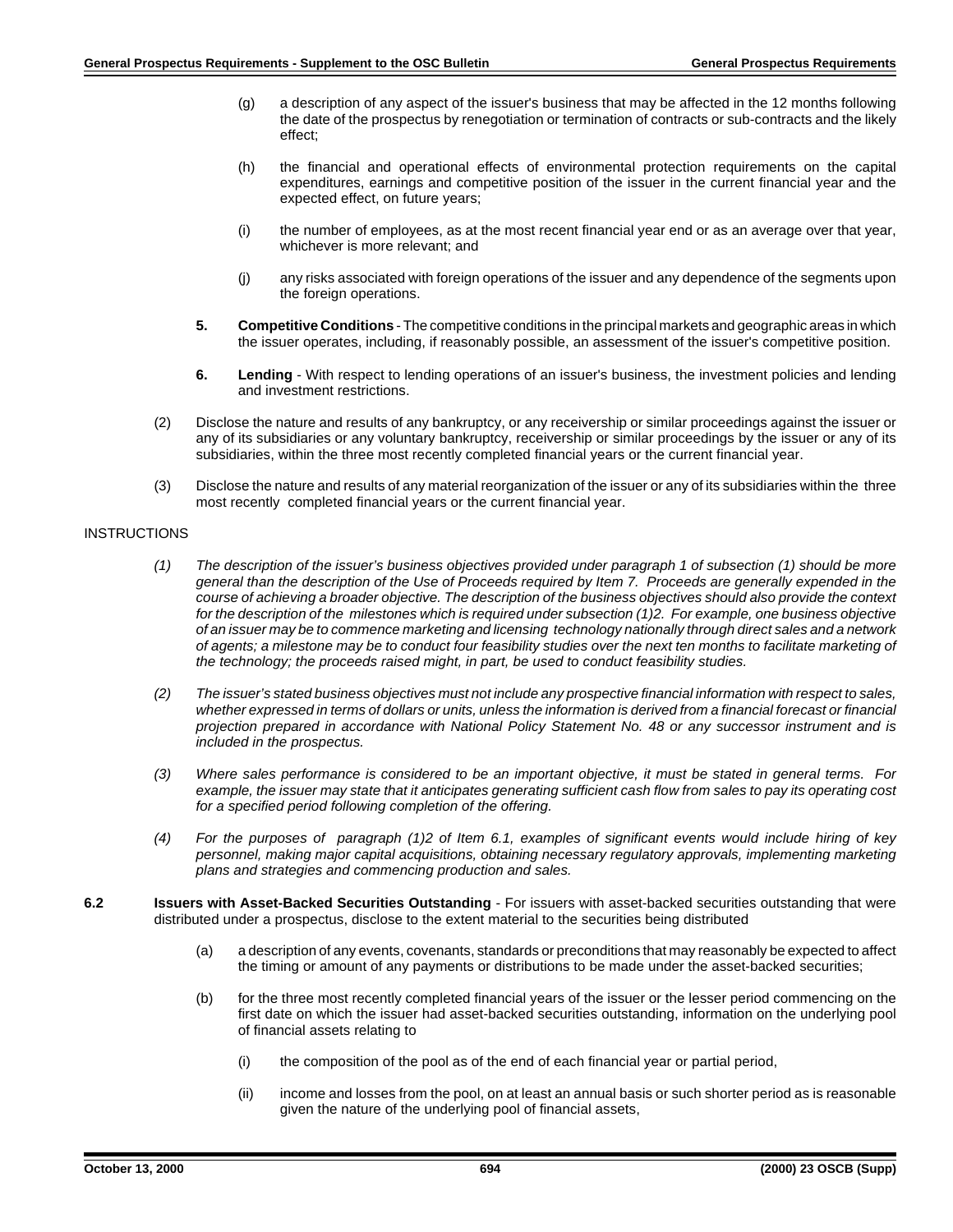- (iii) the payment, prepayment and collection experience of the pool on at least an annual basis or such shorter period as is reasonable given the nature of the underlying pool of financial assets,
- (iv) servicing and administrative fees, and
- (v) any significant variances experienced in the matters referred to in clauses (i), (ii), (iii) and (iv);
- (c) if any of the information disclosed under paragraph (b) has been audited, the existence and results of the audit;
- (d) the investment parameters applicable to investments of any cash flow surpluses;
- (e) the amount of payments made during the three most recently completed financial years or the lesser period commencing on the first date on which the issuer had asset-backed securities outstanding, in respect of principal and interest or capital and yield, each stated separately, on asset-backed securities of the issuer outstanding;
- (f) the occurrence of any events that have led to, or with the passage of time could lead to, the accelerated payment of principal, interest or capital of asset-backed securities; and
- (g) the identity of any principal obligors for the outstanding asset-backed securities of the issuer at the end of the most recent financial year or interim period, the percentage of the underlying pool of financial assets represented by obligations of each principal obligor and whether the principal obligor, if any, has filed an AIF in any jurisdiction or a Form 10-K or Form 20-F in the United States.

- *(1) For purposes of this Item and Item 10.3, "asset-backed security" means a security that is primarily serviced by the cash flows of a discrete pool of receivables or other financial assets, either fixed or revolving, that by their terms convert into cash within a finite time period, and any rights or other assets designed to assure the servicing or timely distribution of proceeds to security holders.*
- *(2) For purposes of this item "principal obligor" means, for an asset-backed security, a person or company that is obligated to make payments; has guaranteed payments or has provided alternative credit support for payments on financial assets that represent a third or more of the aggregate amount owing on all of the financial assets underlying the asset-backed security.*
- *(3) Present the information required under paragraph (b) in a manner that will enable a reader to easily determine whether, and the extent to which, the events, covenants, standards and preconditions referred to in paragraph (a) have occurred, are being satisfied or may be satisfied.*
- *(4) If the information required under paragraph (b)*
	- *(i) is not compiled specifically on the underlying pool of financial assets, but is compiled on a larger pool of the same assets from which the securitized assets are randomly selected such that the performance of the larger pool is representative of the performance of the pool of securitized assets; or*
	- *(ii) in the case of a new issuer, where the underlying pool of financial assets will be randomly selected from a larger pool of the same assets such that the performance of the larger pool will be representative of the performance of the pool of securitized assets to be created,*

*then an issuer may comply with paragraph (b) by providing the information required based on the larger pool and disclosing that it has done so.*

**6.3 Issuers With Mineral Projects** -For issuers with a mineral project, disclose the following information for each property material to the issuer:

### **1. Property Description and Location**

- (a) The area (in hectares or other appropriate units) and location of the property.
- (b) The nature and extent of the issuer's title to or interest in the property, including surface rights, obligations that must be met to retain the property and the expiration date of claims, licences and other property tenure rights.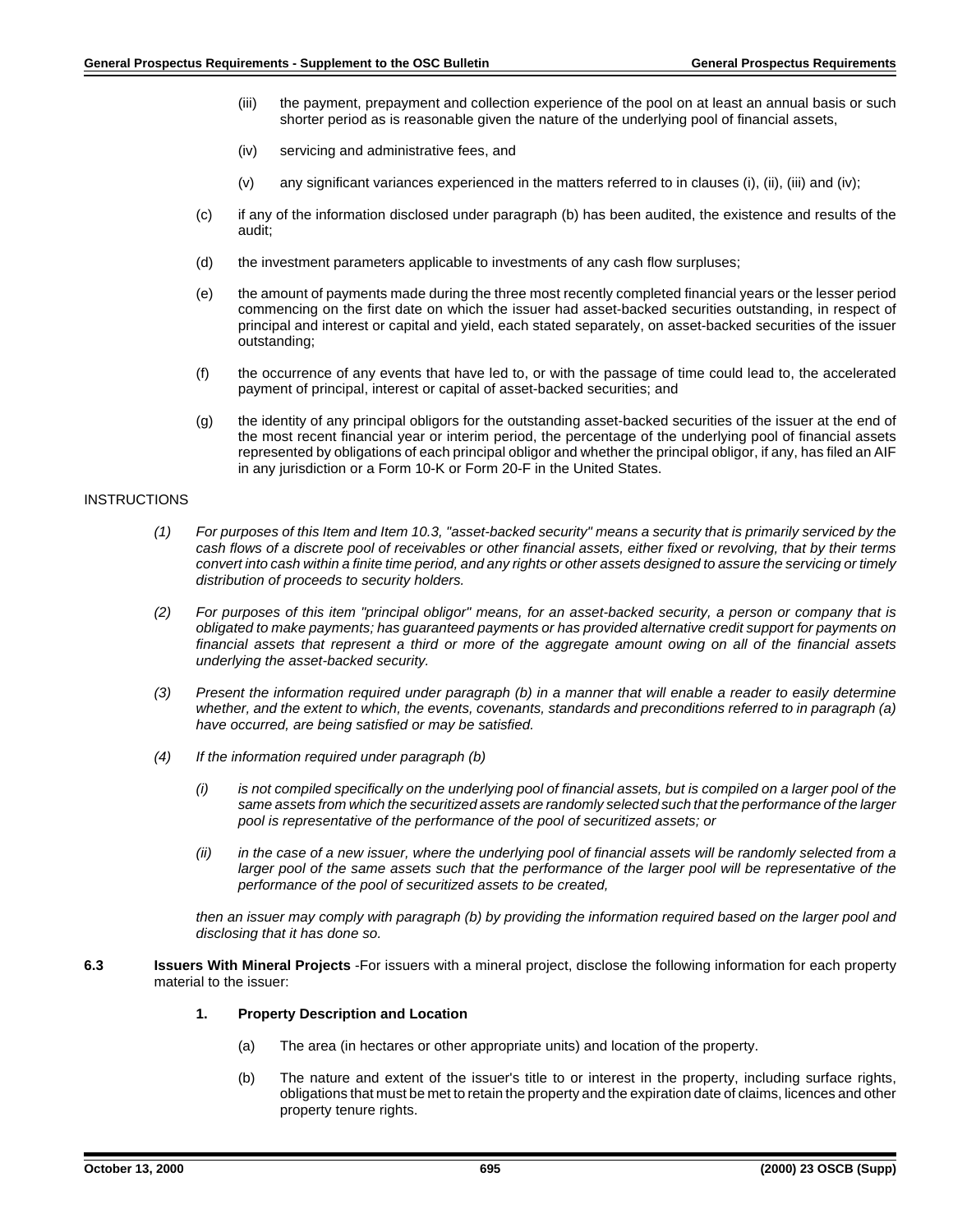- (c) The terms of any royalties, overrides, back-in rights, payments or other agreements and encumbrances to which the property is subject.
- (d) All environmental liabilities to which the property is subject.
- (e) The location of all known mineralized zones, mineral resources, mineral reserves and mine workings, existing tailings ponds, waste deposits and important natural features and improvements.
- (f) To the extent known, the permits that must be acquired to conduct the work proposed for the property and whether permits have been obtained.

### **2. Accessibility, Climate, Local Resources, Infrastructure and Physiography**

- (a) The means of access to the property.
- (b) The proximity of the property to a population centre and the nature of transport.
- (c) To the extent relevant to the mining project, the climate and length of the operating season.
- (d) The sufficiency of surface rights for mining operations, the availability and sources of power, water, mining personnel, potential tailings storage areas, potential waste disposal areas, heap leach pads areas and potential processing plant sites.
- (e) The topography, elevation and vegetation.
- **3. History**
	- (a) The prior ownership of the property and ownership changes and the type, amount, quantity and results of the exploration work undertaken by previous owners, and any previous production on the property, to the extent known.
	- (b) If a property was acquired within the three most recently completed financial years of the issuer or during its current financial year from, or is intended to be acquired by the issuer from, an insider or promoter of the issuer or an associate or affiliate of an insider or promoter, the name and address of the vendor, the relationship of the vendor to the issuer, and the consideration paid or intended to be paid to the vendor.
	- (c) To the extent known, the name of every person or company that has received or is expected to receive a greater than five per cent interest in the consideration received or to be received by the vendor referred to in subparagraph (b).
- **4. Geological Setting**  The regional, local and property geology.
- **5. Exploration** The nature and extent of all exploration work conducted by, or on behalf of, the issuer on the property, including
	- (a) the results of all surveys and investigations and the procedures and parameters relating to surveys and investigations ;
	- (b) an interpretation of the exploration information;
	- (c) whether the surveys and investigations have been carried out by the issuer or a contractor and if by a contractor, identifying the contractor; and
	- (d) a discussion of the reliability or uncertainty of the data obtained in the program.
- **6. Mineralization**  The mineralization encountered on the property, the surrounding rock types and relevant geological controls, detailing length, width, depth and continuity together with a description of the type, character and distribution of the mineralization.
- **7. Drilling** -The type and extent of drilling including the procedures followed and an interpretation of all results.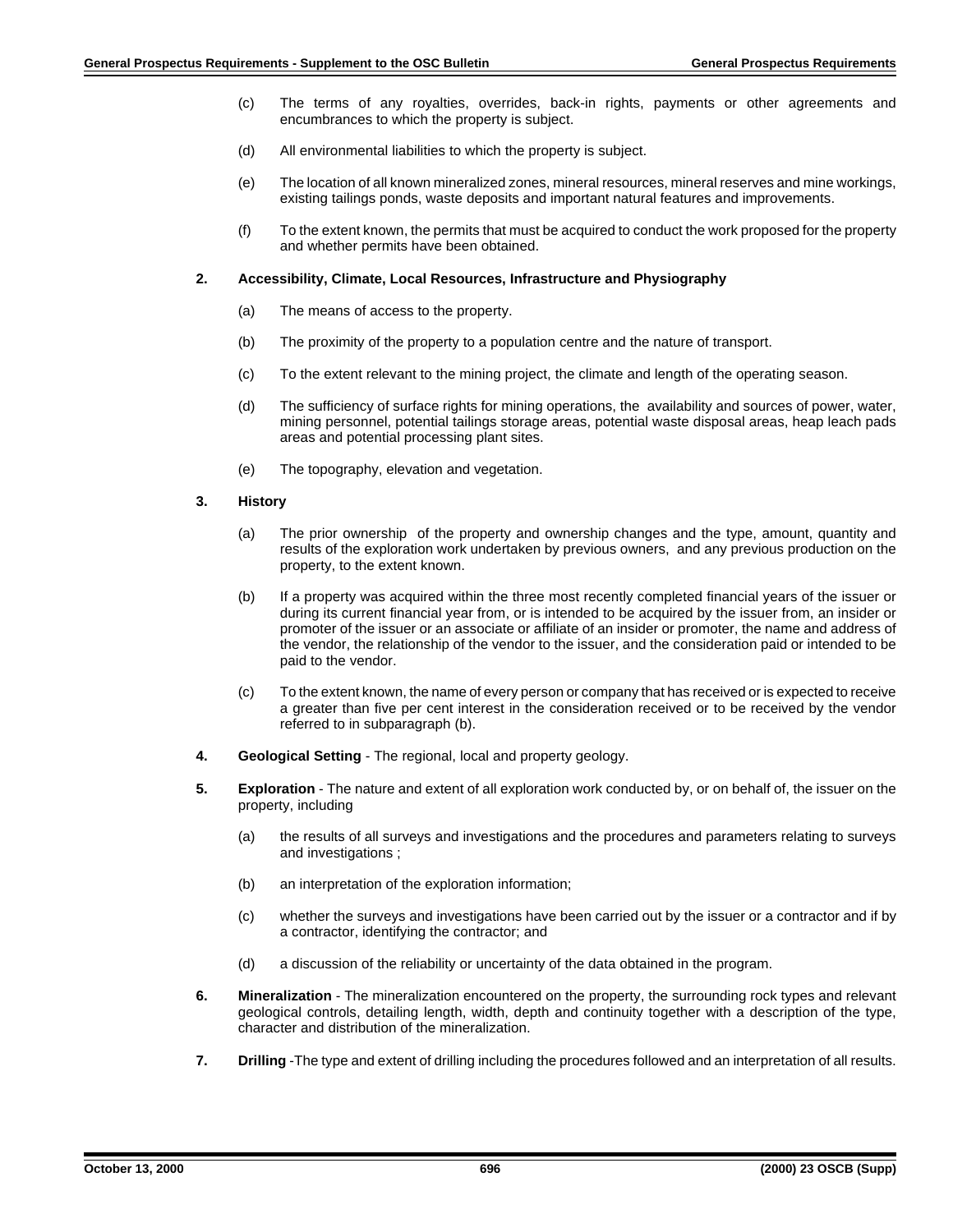- **8. Sampling and Analysis** The sampling and assaying including
	- (a) a description of sampling methods and the location, number, type, nature, spacing and density of samples collected;
	- (b) identification of any drilling, sampling or recovery factors that could materially impact the accuracy or reliability of the results;
	- (c) a discussion of sample quality and whether the samples are representative of any factors that may have resulted in sample biases;
	- (d) rock types, geological controls, widths of mineralized zones, cut-off grades and other parameters used to establish the sampling interval; and
	- (e) quality control measures and data verification procedures.
- **9. Security of Samples** The measures taken to ensure the validity and integrity of samples taken.
- **10. Mineral Resources and Mineral Reserves** The mineral resources and mineral reserves, if any, including
	- (a) the quantity and grade or quality of each category of mineral resources and mineral reserves;
	- (b) the key assumptions, parameters and methods used to estimate the mineral resources and mineral reserves; and
	- (c) the extent to which the estimate of mineral resources and mineral reserves may be materially affected by metallurgical, environmental, permitting, legal, title, taxation, socio-economic, marketing, political and other relevant issues.
- **11. Mining Operations** For development properties and production properties, the mining method, metallurgical process, production forecast, markets, contracts for sale of products, environmental conditions, taxes, mine life and expected payback period of capital.
- **12. Exploration and Development** A description of the issuer's current and contemplated exploration or development activities, to the extent they are material.

- *(1) Issuers are reminded that disclosure regarding mineral exploration development or production activities on material properties is required to comply with National Instrument 43-101 once in force, including the use of the appropriate terminology to describe mineral reserves and mineral resources.*
- *(2) Disclosure is required for each property material to the issuer. Materiality is to be determined in the context of the issuer's overall business and financial condition, taking into account quantitative and qualitative factors. A property will not generally be considered material to an issuer if the book value of the property as reflected in the issuer's most recently filed financial statements or the value of the consideration paid or to be paid (including exploration obligations) is less than 10 per cent of the book value of the total of the issuer's mineral properties and related plant and equipment.*
- *(3) Once National Instrument 43-101 is in force, the information required under these items is required to be based upon a technical report or other information prepared by or under the supervision of a qualified person, as that term is defined in National Instrument 43-101.*
- *(4) In giving the information required under these items, include the nature of ownership interests, such as fee interests, leasehold interests, royalty interests and any other types and variations of ownership interests.*
- **6.4 Issuers with Oil and Gas Operations** For issuers with oil and gas operations, disclose the following (in tabular form, if appropriate):
	- **1. Drilling Activity** The number of wells the issuer has drilled or has participated in drilling, the number of these wells that were completed as oil wells and gas wells that are capable of production, each stated separately, and the number of dry holes, expressed in each case as gross and net wells, during each of the two most recently completed financial years of the issuer.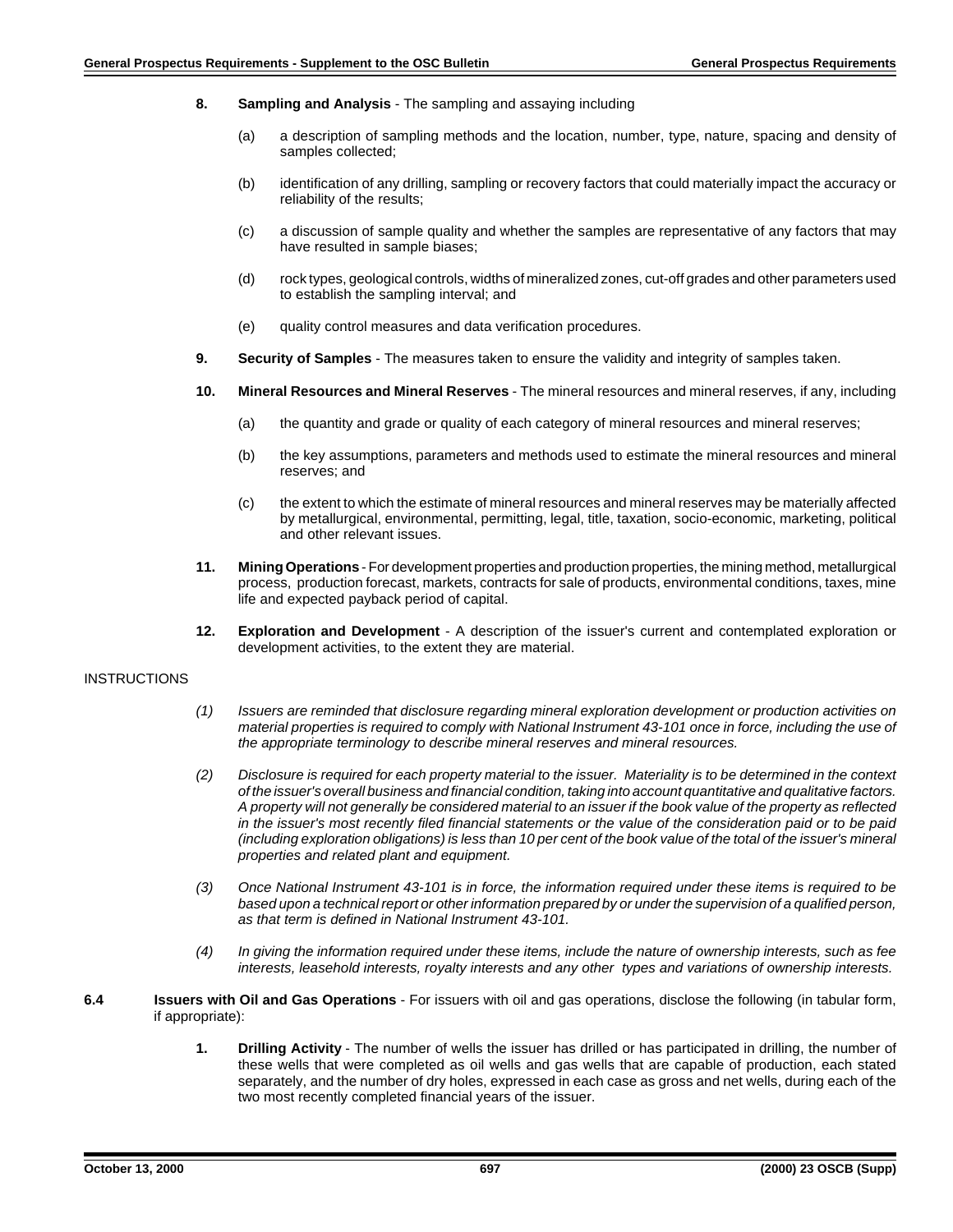- **2. Location of Production** The geographical areas of the issuer's production, the groups of oil and gas properties, the individual oil and gas properties and the plants, facilities and installations that, in each case, are owned or leased by the issuer and are material to the issuer's operations or exploratory activities.
- **3. Location of Wells** The location, stated separately for oil wells and gas wells, by jurisdiction, if in Canada, by state, if in the United States, and by country otherwise, of producing wells and wells capable of producing, in which the issuer has an interest and which are material, with the interest expressed in terms of gross and net wells.
- **4. Interest in Material Properties** For interests in material properties to which no proved reserves have been attributed, the gross acreage in which the issuer has an interest and the net interest of the issuer, and the location of acreage by geographical area.
- **5. Reserve Estimates** To the extent material, estimated reserve volumes and discounted cash flow from such reserves, stated separately by country and by categories and types that conform to the classifications, definitions and disclosure requirements of National Policy Statement No. 2-B Guide for Engineers and Geologists Submitting Oil and Gas Reports to Canadian Provincial Securities Administrators or any successor instrument, on both a gross and net basis as at the most recent financial year end, including information on royalties.
- **6. Source of Reserve Estimates** The source of the reserve estimates and whether the reserve estimates have been prepared by the issuer or by independent engineers or other qualified independent persons and any other information relating to reserve estimates required to be disclosed in a prospectus by any successor instrument to National Policy Statement No. 2-B.
- **7. Reconciliation of Reserves** A reconciliation of the reserve volumes by categories and types that conform to the classifications, definitions and disclosure requirements of National Policy Statement No. 2-B or any successor instrument, as at the financial year end immediately preceding the most recently completed financial year to the reserve volume information furnished under paragraph 5, with the effects of production, acquisitions, dispositions, discoveries and revision of estimates shown separately, if material.
- **8. History** For each quarter of the most recently completed financial year of the issuer, with comparative data for the same periods in the preceding financial year,
	- (a) the average daily production volume, before deduction of royalties, of
		- (i) conventional crude oil,
		- (ii) natural gas liquids, and
		- (iii) natural gas;
	- (b) the following on a per barrel basis for conventional crude oil and natural gas liquids and on a per thousand cubic feet basis for natural gas
		- (i) the average net product prices received,
		- (ii) royalties,
		- (iii) operating expenses, specifying the particular items included, and
		- (iv) netback received;
	- (c) the average net product price received for the following, if the issuer's production of the following is material to the issuer's overall production,
		- (i) light and medium conventional crude oil,
		- (ii) heavy conventional crude oil, and
		- (iii) synthetic crude oil; and
	- (d) the dollar amounts expended on
		- (i) property acquisition,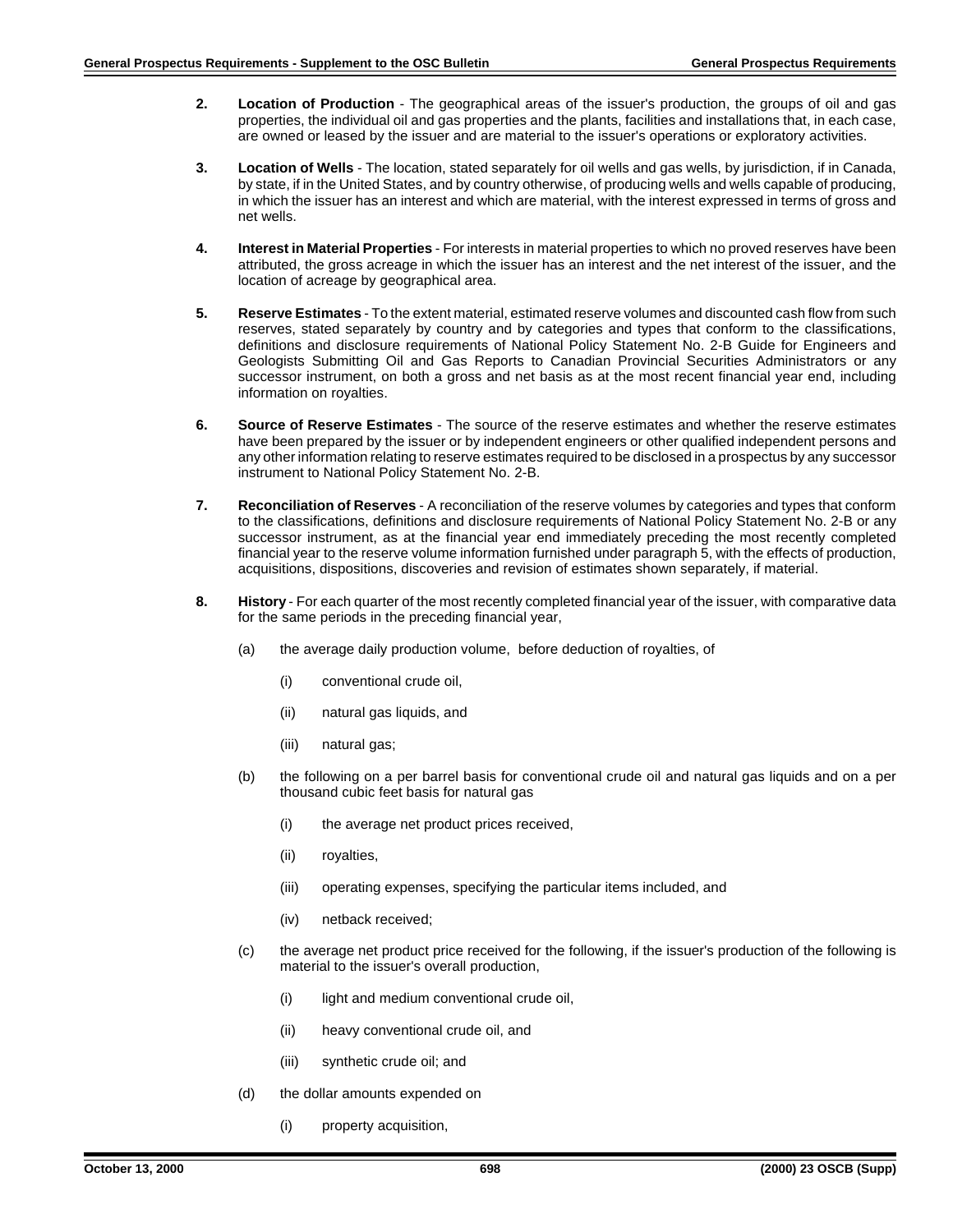- (ii) exploration, including drilling, and
- (iii) development, including facilities.
- **9. Future Commitments** A description of the issuer's future material commitments to buy, sell, exchange or transport oil or gas, stating for each commitment separately
	- (a) the aggregate price;
	- (b) the price per unit;
	- (c) the volume to be purchased, sold, exchanged or transported; and
	- (d) the term of the commitment.
- **10. Exploration and Development** A description of the issuer's current and contemplated exploration or development activities, to the extent they are material.
- INSTRUCTION *The information required under this item shall be derived from or supported by information obtained from a report prepared and filed with the Commission under National Policy No. 2-B or any successor instrument.*

## **Item 7: Use of Proceeds**

- **7.1 Proceeds** State the estimated net proceeds received, in the case of a special warrant offering, or to be received by the issuer or selling security holder or, in the case of a non-fixed price distribution or a distribution to be made on a best efforts basis, the minimum amount, if any, of net proceeds to be received by the issuer or selling security holder from the sale of the securities distributed and state the particulars of any provisions or arrangements made for holding any part of the net proceeds of the distribution in trust or escrow subject to the fulfilment of conditions.
- **7.2 Funds Available** For junior issuers, disclose the total funds available and the following breakdown of those funds:
	- (a) the net proceeds from the sale of the securities offered under the prospectus;
	- (b) the estimated consolidated working capital (deficiency) as at the most recent month end prior to filing the prospectus; and
	- (c) the total other funds available to be used in connection with the use of proceeds as set out in Item 7.1 to achieve the principal purposes in Item 7.3.
- **7.3 Principal Purposes** Describe in reasonable detail and, if appropriate, using tabular form, each of the principal purposes, with approximate amounts, for which the net proceeds will be used by the issuer, or for which the funds available as required under Item 7.2 will be used by a junior issuer. If the closing of the distribution is subject to a minimum subscription, provide disclosure of the use of proceeds for the minimum and maximum subscriptions.
- **7.4 Escrowed Proceeds** If applicable, disclose that unallocated funds will be placed in a trust or escrow account, invested or added to the working capital of the company and give details of the arrangements made for, and the persons or companies responsible for, the supervision of the trust or escrow account or the investment of unallocated funds and the investment policy to be followed.
- **7.5 Other Sources of Funding** If any material amounts of other funds are to be used in conjunction with the proceeds, state the amounts and sources of the other funds.
- **7.6 Acquisition** If more than 10 per cent of the net proceeds are to be used to acquire assets, describe the assets. If known, disclose the particulars of the purchase price being paid for or being allocated to the assets or categories of assets, including intangible assets. If the vendor of the assets is an insider, associate or affiliate of the issuer, give the name of the vendor and the method used in determining the purchase price. Describe the nature of the title to or interest in the assets to be acquired by the issuer. If any part of the consideration for the acquisition of the assets consists of securities of the issuer, give brief particulars of the class, number or amount, voting rights, if any, and other appropriate information relating to the securities, including particulars of any issuance of any securities of the same class within the two preceding years.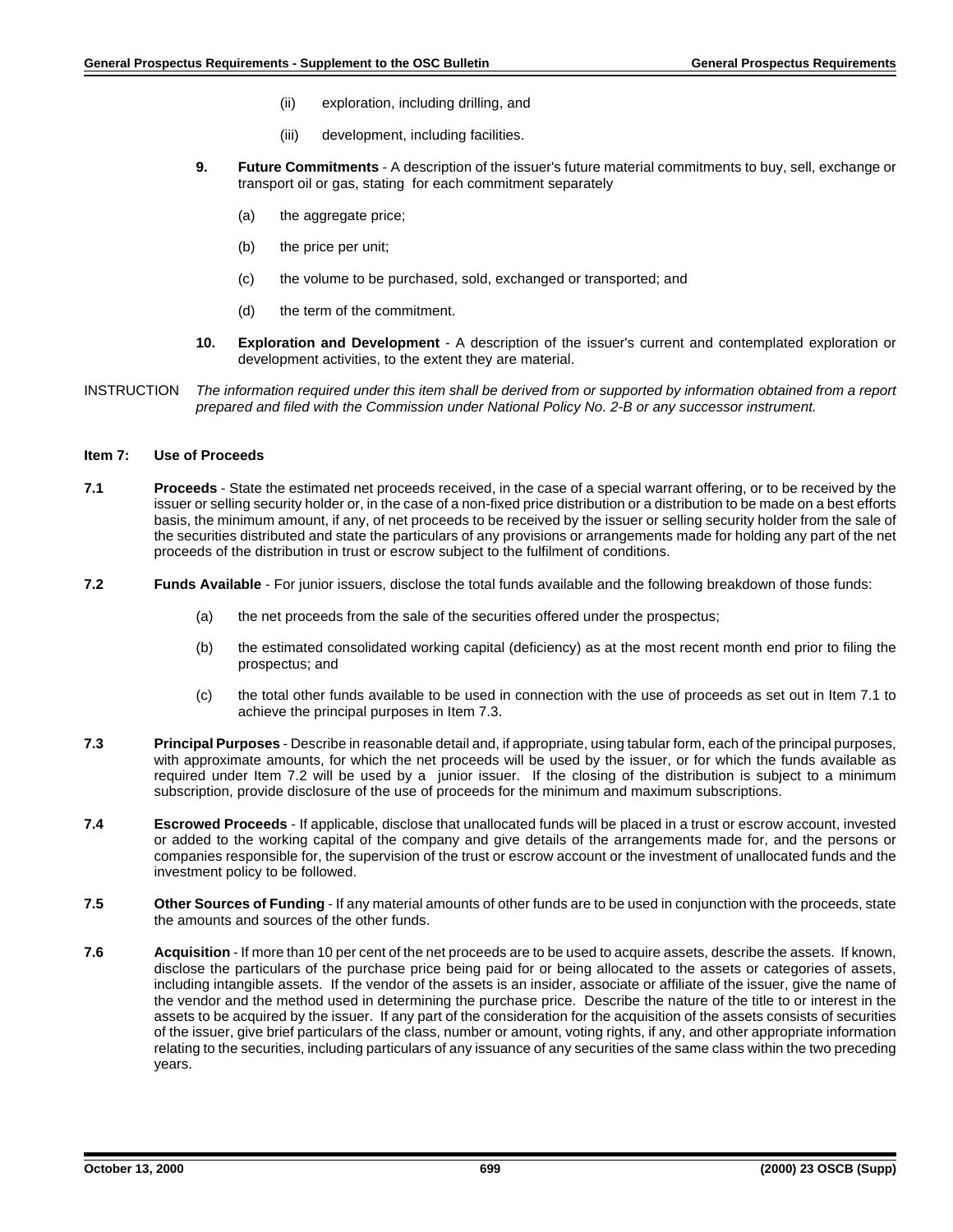- **7.7 Retirement or Repayment of Debt** If more than 10 per cent of the net proceeds will be used to reduce or retire indebtedness and the indebtedness was incurred within the two preceding years, describe the principal purposes for which the proceeds of the indebtedness were used and, if the creditor is an insider, associate or affiliate of the issuer, identify the creditor and the nature of the relationship to the issuer and the outstanding amount owed.
- **7.8 Special Warrant Financing** If the prospectus is used to qualify the distribution of securities issued upon the exercise of special warrants or the exercise of other securities acquired on a prospectus-exempt basis, describe the principal purposes for which the proceeds of the prospectus-exempt financing were used or are to be used. If all or a portion of the funds have been spent, explain how the funds were spent.

- *(1) For the purposes of the disclosure in Item 7.3 the phrase "for general corporate purposes" will generally not be sufficient.*
- *(2) The issuer may choose to include a statement similar to the following as a lead-in:*

*"The issuer intends to spend the funds available to it as stated in this prospectus. There may be circumstances, however, where, for sound business reasons, a reallocation of funds may be necessary."*

### **Item 8: Selected Consolidated Financial Information and Management's Discussion and Analysis**

- **8.1 Annual Information** Provide the following financial data for the issuer in summary form for each of the last three completed financial years and any period subsequent to the most recent financial year end for which financial statements are included in the prospectus accompanied by a discussion of the factors affecting the comparability of the data, including discontinued operations, changes in accounting policies, significant acquisitions or significant dispositions and major changes in the direction of the issuer's business:
	- 1. Net sales or total revenues.
	- 2. Income from continuing operations, in total and on a per share basis and fully diluted per share basis, calculated in accordance with the Handbook.
	- 3. Net income or loss, in total and on a per share and fully diluted per share basis, calculated in accordance with the Handbook.
	- 4. Total assets.
	- 5. Total long-term financial liabilities as defined in the Handbook.
	- 6. Cash dividends declared per share for each class of share.
	- 7. Such other information as the issuer believes would enhance an understanding of and would highlight other trends in financial condition and results of operations.

# **INSTRUCTIONS**

*(1) The issuer is not required to update the information provided under Item 8.1 if more recent financial information has been included in the prospectus under section 4.7(2) of the Rule since the corresponding financial statements are not required to be included in the prospectus.* 

### **8.2 Quarterly Information**

- (1) For each of the eight most recently completed quarters ending at the end of the most recently completed financial year, provide the information required in paragraphs 1, 2 and 3 of Item 8.1.
- (2) For an issuer that has not been a reporting issuer for the eight most recently completed quarters ending at the end of the most recently completed financial year, provide the information required in paragraphs 1, 2 and 3 of Item 8.1 for the period that the issuer was not a reporting issuer only if the issuer has prepared quarterly financial statements for that period.
- (3) If the issuer is only required to file six month interim financial statements, the information required under paragraph (1) may instead be provided for each of the four most recently completed six month periods ended at the end of the most recently completed financial year for which financial statements are included in the prospectus.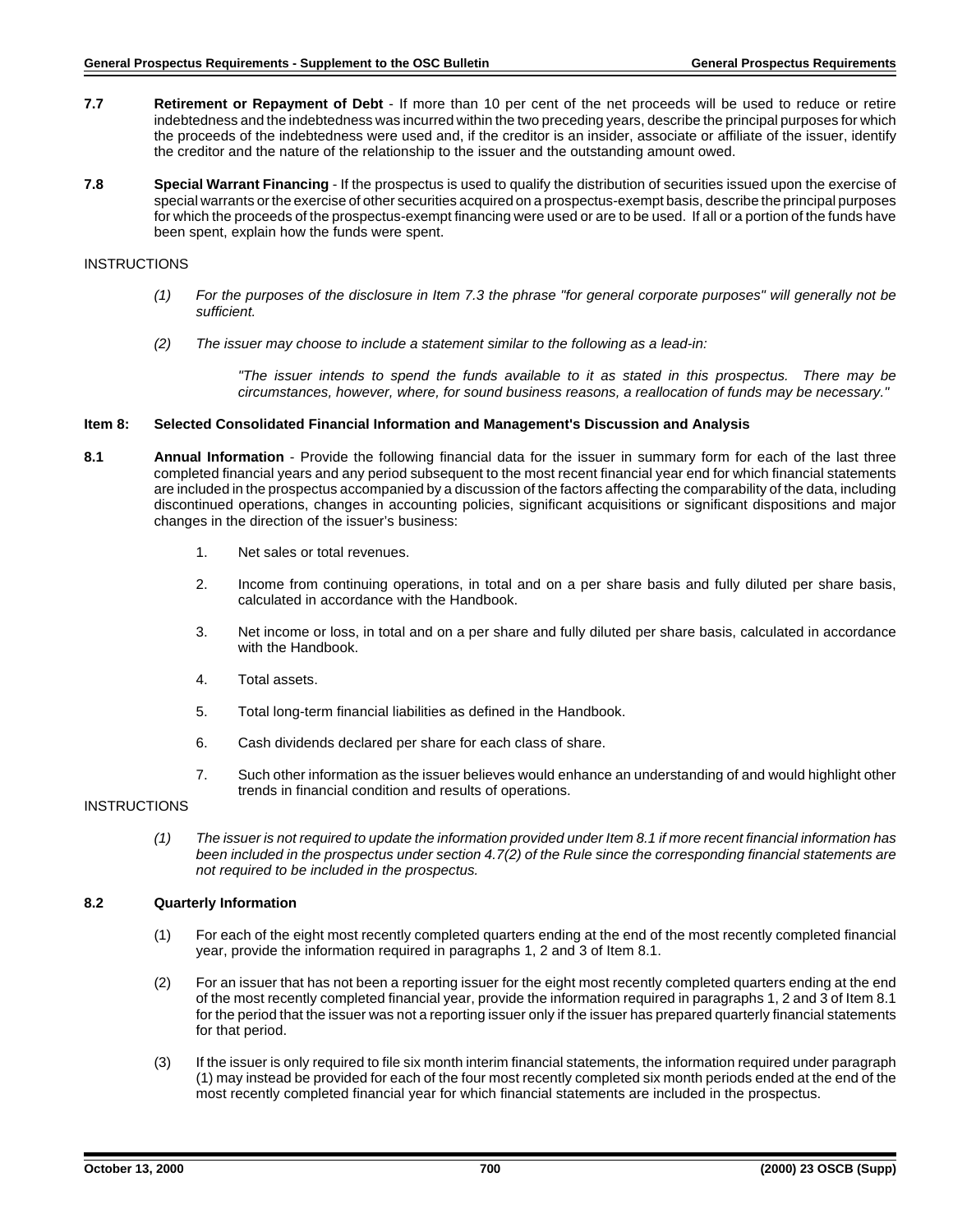### **8.3 Dividends**

- (1) Describe any restriction that could prevent the issuer from paying dividends.
- (2) Disclose the issuer's dividend policy and if a decision has been made to change the dividend policy, disclose the intended change in dividend policy.
- **8.4 Foreign GAAP** An issuer may present the selected consolidated financial information required in this Item 8 on the basis of foreign GAAP if
	- (a) the issuer's primary financial statements have been prepared using foreign GAAP; and
	- (b) the issuer provides a cross reference to the notes to the financial statements containing the reconciliation of the financial statements to Canadian GAAP.

## **INSTRUCTIONS**

- *(1) If financial information that is included in the summary is derived from financial statements included in the prospectus, but the financial information is neither directly presented in, nor readily determinable from, the financial statements, include a reconciliation to the financial statements in notes.*
- *(2) If financial information that is included in the prospectus is derived from financial statements that are not included in the prospectus, indicate in the lead-in to the summary the source from which the information is extracted, the percentage interest that the issuer has in the person or company, the GAAP principles used, the name of the auditors, the date of the report, and the nature of the opinion expressed.*
- *(3) The derivation of ratios included in the prospectus in notes should be disclosed in notes to the prospectus.*
- *(4) Information included in the prospectus should be presented in a manner that is consistent with the intent of Canadian accounting recommendations and practices (e.g., cash flow data should not be interspersed with amounts from an income statement in a manner which suggests that cash flow data has been or should be presented in an income statement, and cash flow data should not be presented in a manner that appears to give it prominence equal to or greater than earnings data).*

### **8.5 Management's Discussion and Analysis**

- (1) Provide MD&A for the annual financial statements of the issuer included in the prospectus prepared in accordance with the requirements of Form 44-101F2.
- (2) If the issuer is incorporated, organized or continued under the laws of Canada or a jurisdiction and has based the discussion in the MD&A on financial statements prepared in accordance with foreign GAAP, provide a restatement of those parts of the MD&A that would read differently if they were based on financial statements of the issuer prepared in accordance with Canadian GAAP.
- (3) If an issuer has securities registered under the 1934 Act, the issuer may satisfy the requirement in paragraph (1) by including disclosure that is required under the item requirements applicable to it under the 1934 Act for management's discussion and analysis.
- (4) If an issuer's primary financial statements have been prepared using foreign GAAP and the issuer is required under securities legislation to have reconciled its financial statements to Canadian GAAP at the time of filing its financial statements, or has otherwise done so at that time, then provide a cross-reference in the MD&A to the notes to the financial statements containing the reconciliation.
- (5) Include an interim MD&A for the interim financial statements of the issuer included in the prospectus, prepared in accordance Rule 51-501 AIF and MD&A, once it comes into force.

- *(1) The two-year comparisons required may be presented as a single three-year comparison.*
- *(2) If the issuer is required to include more recent financial information in the prospectus under section 4.7(2), 6.7(2) or 7.3(2) of the Rule, the issuer is not required to update the MD&A already included in the prospectus. However, the prospectus should include the content of the news release or public communication.*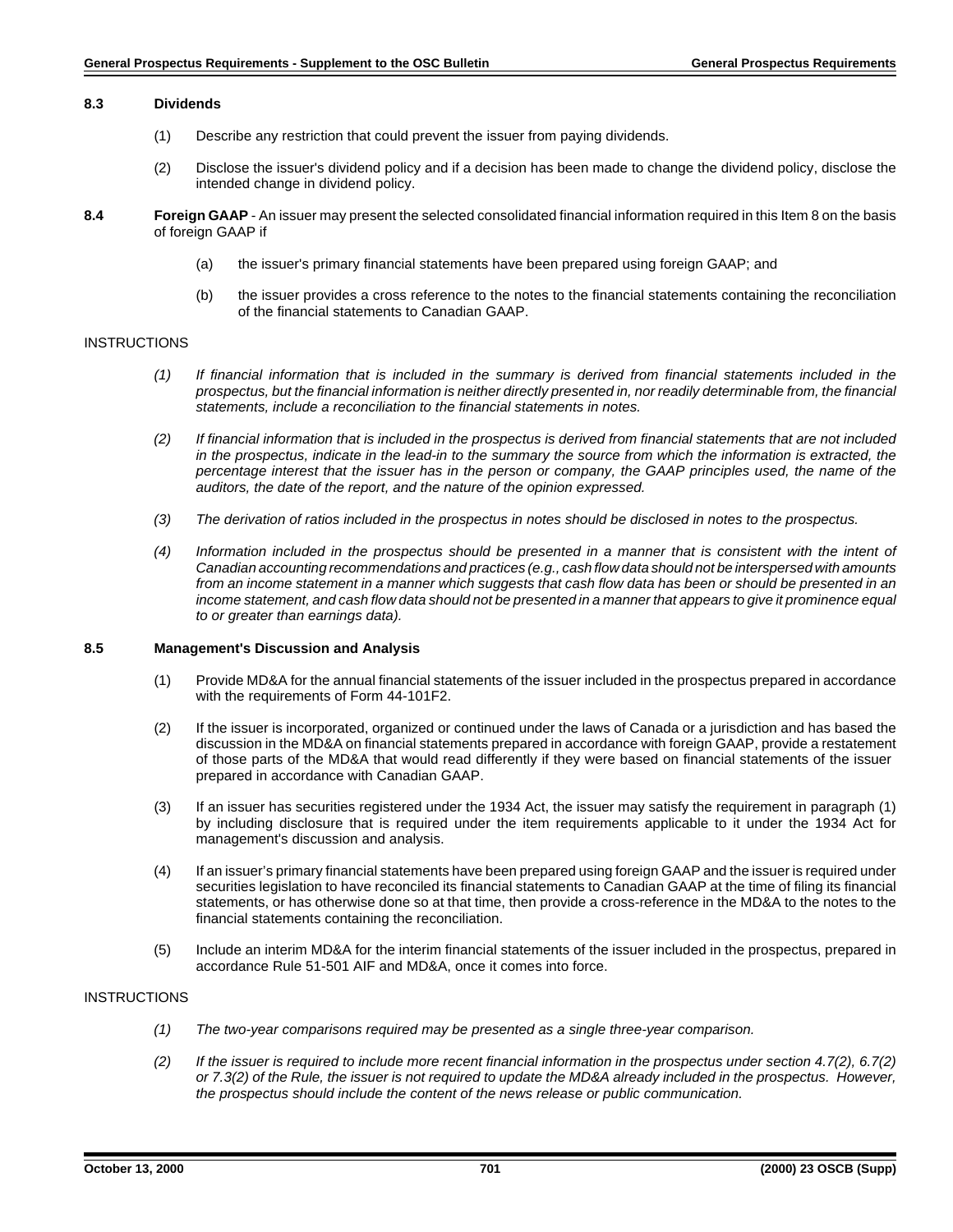#### **Item 9: Earnings Coverage Ratios**

#### **9.1 Earnings Coverage Ratios**

- (1) If the securities being distributed are debt securities having a term to maturity in excess of one year or are preferred shares, disclose the following earnings coverage ratios adjusted in accordance with paragraph (2):
	- 1. The earnings coverage ratio based on the 12 month period ended on the last day of the most recently completed period for which audited annual financial statements of the issuer are included in the prospectus.
	- 2. The earnings coverage ratio based on the 12 month period ended on the last day of the most recently completed period for which interim financial statements of the issuer are included in the prospectus if the period is subsequent to the last day of the most recently completed period for which audited annual financial statements of the issuer are required to be included in the prospectus.
- (2) Adjust the ratios referred to in paragraph (1) to reflect
	- (a) the issuance of the securities being distributed under the prospectus, based on the price at which the securities are expected to be distributed;
	- (b) in the case of a distribution of preferred shares,
		- (i) all preferred shares issued since the date of the annual or interim financial statements, and
		- (ii) all preferred shares repurchased, redeemed or otherwise retired since the date of the annual or interim financial statements and all preferred shares to be repurchased, redeemed or otherwise retired from the proceeds to be realized from the sale of securities under the prospectus;
	- (c) the issuance of all long-term financial liabilities, as defined in the Handbook;
	- (d) the repayment, redemption or other retirement of all long-term financial liabilities as defined in the Handbook, since the date of the annual or interim financial statements and all long-term financial liabilities to be repaid or redeemed from the proceeds to be realized from the sale of securities distributed under the prospectus; and
	- (e) the servicing costs that were incurred, or are expected to be incurred, in relation to the adjustments.
- (3) If the issuer is distributing, or has outstanding, debt securities that are accounted for, in whole or in part, as equity under Canadian GAAP, disclose in notes to the ratios required under paragraph (1)
	- (a) that the ratios have been calculated excluding the carrying charges for those securities that have been reflected in equity in the calculation of the issuer's interest and dividend obligations;
	- (b) that if those securities had been accounted for in their entirety as debt for the purpose of calculating the ratios required under paragraph (1), the entire amount of the annual carrying charges for those securities would have been reflected in the calculation of the issuer's interest and dividend obligations; and
	- (c) the earnings coverage ratios for the periods referred to in paragraph (1), re-calculated as though those securities had been accounted for as debt.

- *(1) Cash flow coverage may be disclosed but only as a supplement to earnings coverage and only if the method of calculation is fully disclosed. Earnings coverage is calculated by dividing an entity's earnings (the numerator) by its interest and dividend obligations (the denominator).*
- *(2) For the earnings coverage calculation,*
	- *(a) the numerator should be calculated using consolidated net income before interest and income taxes;*
	- *(b) imputed interest income from the proceeds of a distribution should not be added to the numerator;*
	- *(c) an issuer may also present, as supplementary disclosure, a coverage calculation based on earnings before discontinued operations and extraordinary items;*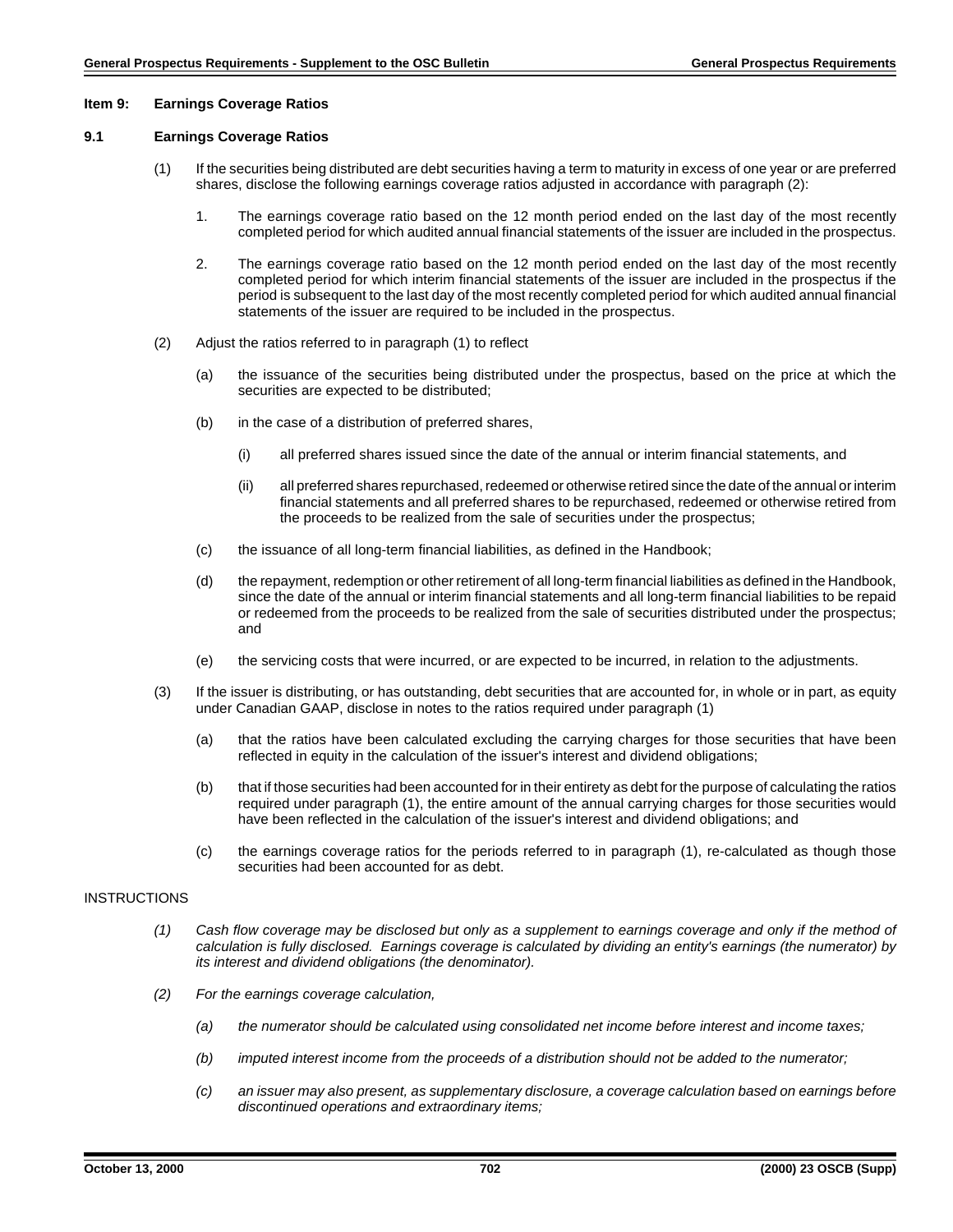- *(d) for distributions of debt securities, the appropriate denominator is interest expense determined in accordance with generally accepted accounting principles, after giving effect to the new debt issue and any retirement of obligations plus the amount of interest that has been capitalized during the period;*
- *(e) for distributions of preferred shares,* 
	- *(i) the appropriate denominator is dividends declared during the period together with undeclared dividends on cumulative preferred shares after giving effect to the new preferred share issue, plus the issuer's annual interest requirements, including the amount of interest that has been capitalized during the period, less any retirement obligations,*
	- *(ii) the coverage calculation should gross up dividends to a before-tax equivalent (the "prior deduction method") using the issuer's effective income tax rate (this is the rate that is reconciled to the basic income tax rate in the issuer's financial statement notes), and*
	- *(iii) the combined interest and dividend method (the "combined method"), and not the prior deduction method, should be used to calculate earnings coverage; and*
- *(f) for distributions of both debt securities and preferred shares, the appropriate denominator is the same as for a preferred share issue, except that the denominator should also reflect the effect of the debt being offered pursuant to the prospectus.*
- *(3) The prior deduction method referred to in Instruction 2(e)(ii) reflects the net coverage for preferred dividends after meeting interest obligations and results in a higher ratio than the combined method. As investors may falsely interpret the higher ratio as indicating less risk, without appreciating the fact that debt holders rank prior to preferred shareholders, the combined method should be used, although disclosure of a supplementary coverage ratio calculated using the prior deduction method is permitted.*
- *(4) The denominator represents a pro forma calculation of the aggregate of an issuer's interest obligations on all longterm debt and dividend obligations (including both dividends declared and undeclared dividends on cumulative preferred shares) with respect to all outstanding preferred shares, as adjusted to reflect*
	- *(a) the issuance of all long-term debt and, in addition in the case of an issuance of preferred shares, all preferred shares issued, since the date of the annual or interim financial statements;*
	- *(b) the issuance of the securities that are to be distributed under the prospectus, based on a reasonable estimate of the price at which these securities will be distributed;*
	- *(c) the repayment or redemption of all long-term debt since the date of the annual or interim financial statements, all long-term debt to be repaid or redeemed from the proceeds to be realized from the sale of securities under the prospectus and, in addition, in the case of an issuance of preferred shares, all preferred shares repaid or redeemed since the date of the annual or interim financial statements and all preferred shares to be repaid or redeemed from the proceeds to be realized from the sale of securities under the prospectus; and*
	- *(d) the servicing costs that were incurred, or will be incurred, in relation to the above adjustments.*
- *(5) If meaningful in the circumstances, the earnings coverage ratio must be calculated and disclosed based on a pro forma income statement that is included in a prospectus.*
- *(6) For debt securities, disclosure of earnings coverage shall include language similar to the following:*

*"The Company's interest requirements, after giving effect to the issue of [the debt securities], amounted to \$! for the 12 months ended !. The Company's earnings before interest and income tax for the 12 months then ended was \$!, which is ! times the Company's interest requirements for this period."*

*(7) For preferred share issues, disclosure of earnings coverage shall include language similar to the following:*

*"The Company's dividend requirements on all of its preferred shares, after giving effect to the issue of [the preferred shares to be distributed under the prospectus], and adjusted to a before-tax equivalent using an effective income tax rate of !%, amounted to \$! for the 12 months ended !. The Company's interest requirements for the 12 months then ended amounted to \$!. The Company's earnings before interest and income tax for the 12 months ended ! was \$!, which is ! times the Company's aggregate dividend and interest requirements for this period."*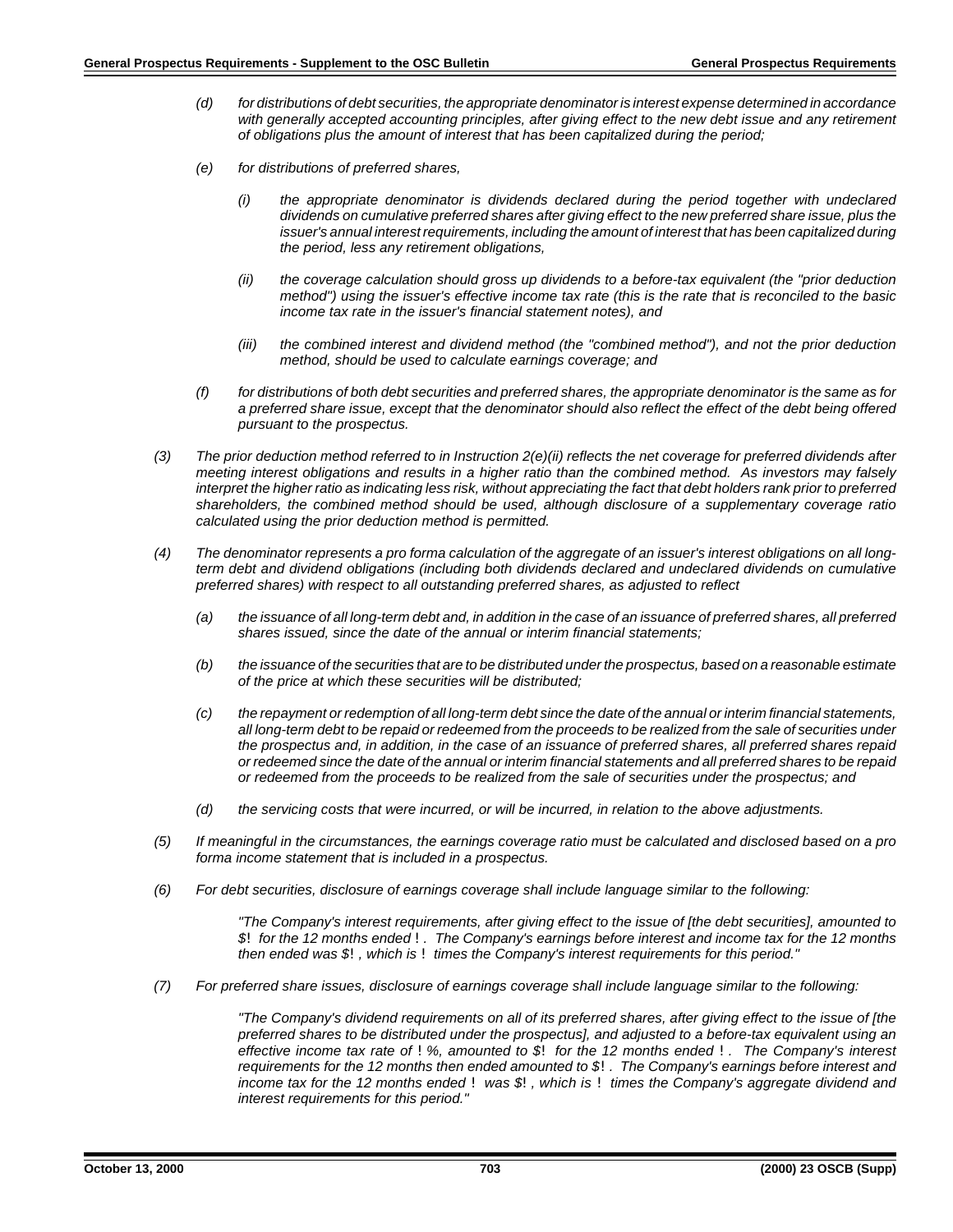- *(8) If the issuer is a wholly-owned subsidiary of a credit supporter, has no operations or only minimal operations, that are independent of the credit supporter and is an entity that functions essentially as a special purpose vehicle, disclose the earnings coverage of the credit supporter. If this disclosure is included, the earnings coverage of the issuer may not be material and, if not material, may be omitted. If the issuer is a wholly-owned subsidiary of the credit supporter but has more than minimal operations that are independent of the credit supporter, or if the issuer is not a wholly-owned subsidiary of the credit supporter, the earnings coverage of both the credit supporter and the issuer shall be disclosed.*
- *(9) If the earnings coverage is less than one-to-one, disclose this fact in bold-face on the cover page of the prospectus. While the actual coverage ratio should not be disclosed in these circumstances, the dollar amount of the coverage deficiency (i.e., the dollar amount of earnings required to attain a ratio of one-to-one) should be disclosed in the body of the prospectus.*
- *(10) Other earnings coverage calculations may be included as supplementary disclosure to the required earnings coverage calculations outlined above as long as their derivation is disclosed and they are not given greater prominence that the required earnings coverage calculations.*

### **Item 10: Description of the Securities Distributed**

- **10.1 Shares** If shares are being distributed, state the description or the designation of the class of shares distributed and describe all material attributes and characteristics, including,
	- (a) dividend rights;
	- (b) voting rights;
	- (c) rights upon dissolution or winding-up;
	- (d) pre-emptive rights;
	- (e) conversion or exchange rights;
	- (f) redemption, retraction, purchase for cancellation or surrender provisions;
	- (g) sinking or purchase fund provisions;
	- (h) provisions permitting or restricting the issuance of additional securities and any other material restrictions; and
	- (i) provisions requiring a shareholder to contribute additional capital.
- **10.2 Debt Securities** If debt securities are being distributed, describe all material attributes and characteristics of the indebtedness and the security, if any, for the debt, including
	- (a) provisions for interest rate, maturity and premium, if any;
	- (b) conversion or exchange rights;
	- (c) redemption, retraction, purchase for cancellation or surrender provisions;
	- (d) sinking or purchase fund provisions;
	- (e) the nature and priority of any security for the debt securities, briefly identifying the principal properties subject to lien or charge;
	- (f) provisions permitting or restricting the issuance of additional securities, the incurring of additional indebtedness and other material negative covenants, including restrictions against payment of dividends and restrictions against giving security on the assets of the issuer or its subsidiaries, and provisions as to the release or substitution of assets securing the debt securities;
	- (g) the name of the trustee under any indenture relating to the debt securities and the nature of any material relationship between the trustee or any of its affiliates and the issuer or any of its affiliates; and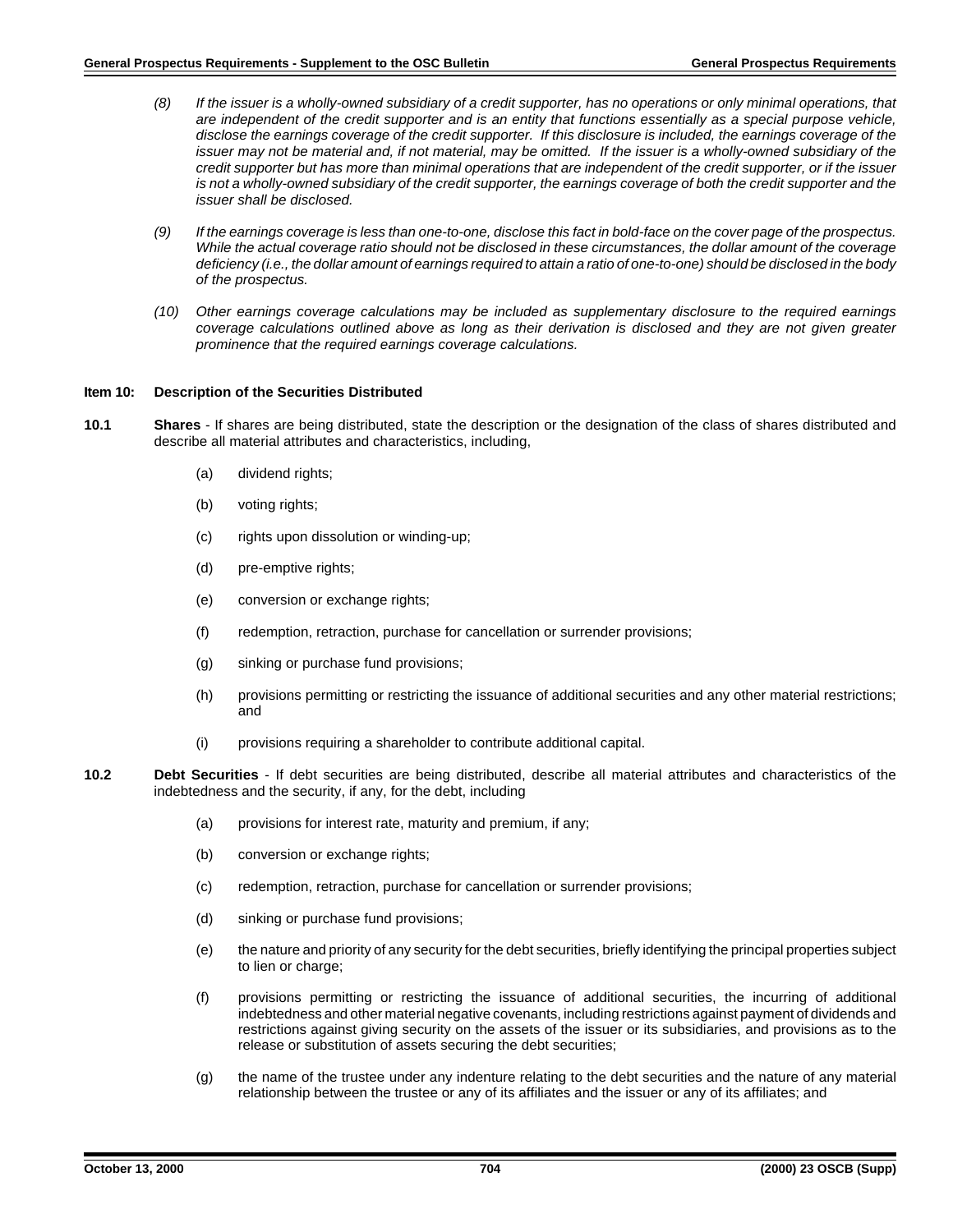- (h) any financial arrangements between the issuer and any of its affiliates or among its affiliates that could affect the security for the indebtedness.
- **10.3 Asset-Backed Securities** If asset-backed securities are being distributed, describe
	- (a) the material attributes and characteristics of the asset-backed securities, including
		- (i) the rate of interest or stipulated yield and any premium,
		- (ii) the date for repayment of principal or return of capital and any circumstances in which payments of principal or return of capital may be made before such date, including any redemption or pre-payment obligations or privileges of the issuer and any events that may trigger early liquidation or amortization of the underlying pool of financial assets,
		- (iii) provisions for the accumulation of cash flows to provide for the repayment of principal or return of capital,
		- (iv) provisions permitting or restricting the issuance of additional securities and any other material negative covenants applicable to the issuer,
		- (v) the nature, order and priority of the entitlements of holders of asset-backed securities and any other entitled persons or companies to receive cash flows generated from the underlying pool of financial assets, and
		- (vi) any events, covenants, standards or preconditions that may reasonably be expected to impact on the timing or amount of payments or distributions to be made under the asset-backed securities, including those that are dependent or based on the economic performance of the underlying pool of financial assets;
	- (b) information on the underlying pool of financial assets for
		- (i) the last three completed financial years of the issuer ended more than 90 days before the date of the prospectus, or if the issuer has not completed three financial years, each completed financial year ended more than 90 days before the date of the prospectus; and
		- (ii) the most recently completed interim period that ended more than 60 days before the date of the prospectus and the comparable period in the immediately preceding financial year; or
		- (iii) if the issuer has not had asset-backed securities outstanding for at least one financial year, the lesser period commencing on the first date on which the issuer had asset-backed securities outstanding and ending on a date not more than 90 days before the date of the issuance the preliminary prospectus,

including a discussion and analysis of

- 1. the composition of the pool as of the end of the period,
- 2. income and losses from the pool for the financial years presented on at least an annual basis or such shorter period as is reasonable given the nature of the underlying pool of assets,
- 3. the payment, prepayment and collection experience of the pool for the period on at least an annual basis or such shorter period as is reasonable given the nature of the underlying pool of assets,
- 4. servicing and other administrative fees, and
- 5. any significant variances experienced in the matters referred to in clauses 1, 2, 3, or 4;
- (c) the type or types of the financial assets, the manner in which the financial assets originated or will originate and, if applicable, the mechanism and terms of the agreement governing the transfer of the financial assets comprising the underlying pool to or through the issuer, including the consideration paid for the financial assets;
- (d) any person or company who
	- (i) originated, sold or deposited a material portion of the financial assets comprising the pool, or has agreed to do so,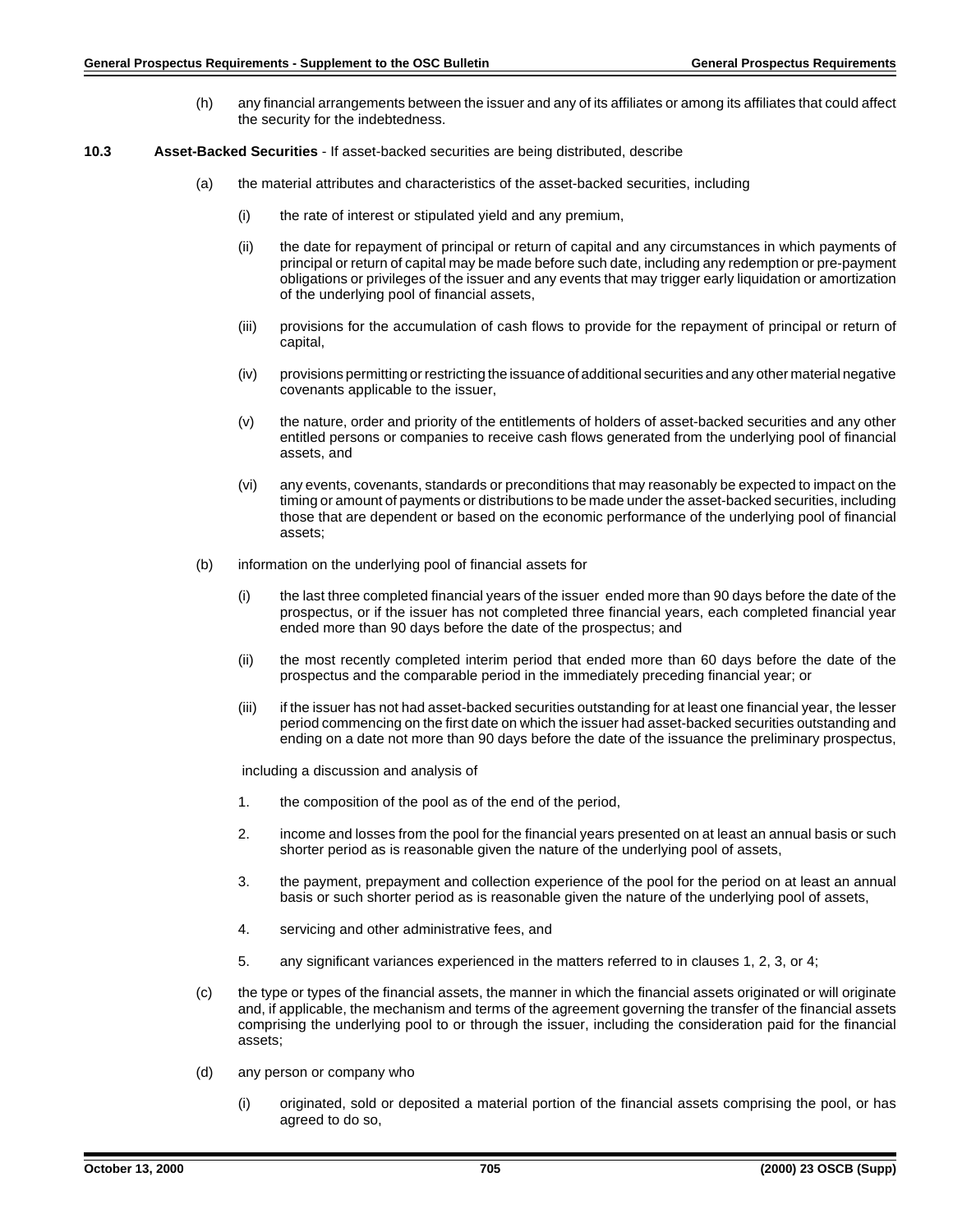- (ii) acts, or has agreed to act, as a trustee, custodian, bailee or agent of the issuer or any holder of the asset-backed securities, or in a similar capacity,
- (iii) administers or services a material portion of the financial assets comprising the pool or provides administrative or managerial services to the issuer, or has agreed to do so, on a conditional basis or otherwise, if
	- (A) finding a replacement provider of the services at a cost comparable to the cost of the current provider is not reasonably likely,
	- (B) a replacement provider of the services is likely to achieve materially worse results than the current provider,
	- (C) the current provider of the services is likely to default in its service obligations because of its current financial condition, or
	- (D) the disclosure is otherwise material,
- (iv) provides a guarantee, alternative credit support or other credit enhancement to support the obligations of the issuer under the asset-backed securities or the performance of some or all of the financial assets in the pool, or has agreed to do so, or
- (v) lends to the issuer in order to facilitate the timely payment or repayment of amounts payable under the asset-backed securities, or has agreed to do so;
- (e) the general business activities and material responsibilities under the asset-backed securities of a person or company referred to in paragraph (d);
- (f) the terms of any material relationships between
	- (i) any of the persons or companies referred to in paragraph (d) or any of their respective affiliates, and
	- (ii) the issuer;
- (g) any provisions relating to termination of services or responsibilities of any of the persons or companies referred to in paragraph (d) and the terms on which a replacement may be appointed; and
- (h) any risk factors associated with the asset-backed securities, including disclosure of material risks associated with changes in interest rates or prepayment levels, and any circumstances where payments on the assetbacked securities could be impaired or disrupted as a result of any reasonably foreseeable event that may delay, divert or disrupt the cash flows dedicated to service the asset-backed securities.

- *(1) The term "asset-backed security" is defined in the Instructions to Item 6.2.*
- *(2) Issuers are required to summarize contractual arrangements in plain language and not merely restate the text of the contracts to which reference is made. The use of diagrams to illustrate the roles of, and the relationship among, the persons or companies referred to in paragraph (d), and the contractual arrangements underlying the assetbacked securities, is encouraged.*
- *(3) Present the information required under paragraph (b) in a manner that will enable a reader to easily determine if, and the extent to which the events, covenants, standards and precondition referred to in clause (a)(vi) have occurred, are being satisfied or may be satisfied.*
- *(4) If the information required under paragraph (b) is not compiled specifically on the underlying pool of financial assets, but is compiled from a larger pool of the same assets from which the securitized assets are randomly selected such that the performance of the pool is representative of the performance of the securitized assets, then an issuer may comply with paragraph (b) by providing the information required based on the larger pool and disclosing that it has done so.*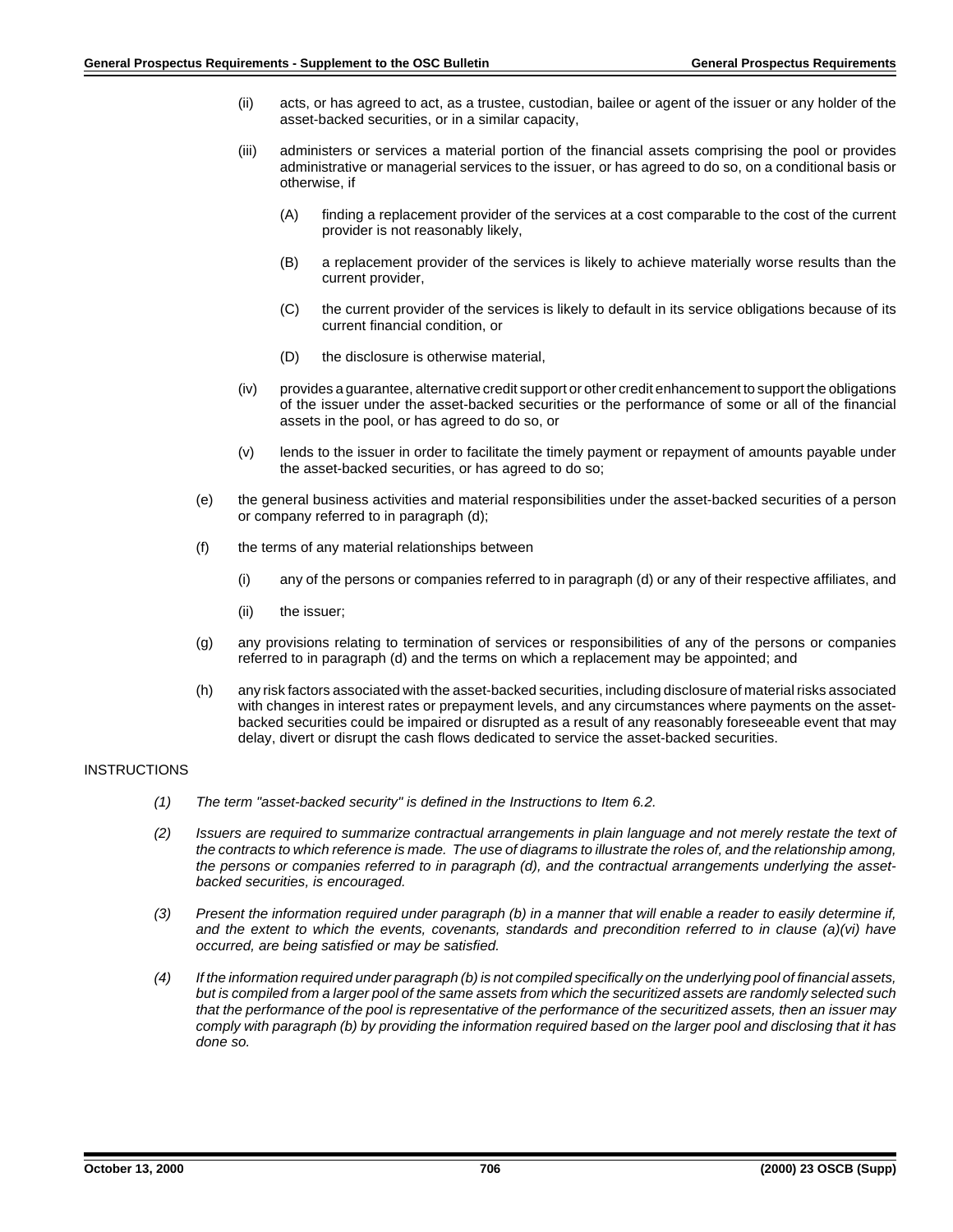- **10.4 Derivatives** If derivatives are being distributed, describe fully the material attributes and characteristics of the derivatives, including
	- (a) the calculation of the value or payment obligations under the derivatives;
	- (b) the exercise of the derivatives;
	- (c) the settlement of exercises of the derivatives;
	- (d) the underlying interest of the derivatives;
	- (e) the role of a calculation expert in connection with the derivatives;
	- (f) the role of any credit supporter of the derivatives; and
	- (g) the risk factors associated with the derivatives.
- **10.5 Other Securities** If securities other than shares, debt securities, asset-backed securities or derivatives are being distributed, describe fully the material attributes and characteristics of those securities.
- **10.6 Modification of Terms** Describe provisions as to modification, amendment or variation of any rights attached to the securities being distributed. If the rights of holders of securities may be modified otherwise than in accordance with the provisions attached to the securities or the provisions of the governing statute relating to the securities, explain briefly.

## **10.7 Constraints**

- (1) If there are constraints imposed on the ownership of securities of the issuer to ensure that the issuer has a required level of Canadian ownership, describe the mechanism, if any, by which the level of Canadian ownership of the securities of the issuer will be monitored and maintained.
- (2) If the shares are restricted shares for purposes of Rule 56-501 Restricted Shares, comply with the applicable disclosure requirements of that rule.
- **10.8 Ratings** If one or more ratings, including provisional ratings, have been received from one or more approved rating organizations for the securities being distributed and the rating or ratings continue in effect, disclose
	- (a) each security rating, including a provisional rating, received from an approved rating organization;
	- (b) the name of each approved rating organization that has assigned a rating for the securities to be distributed;
	- (c) a definition or description of the category in which each approved rating organization rated the securities to be distributed and the relative rank of each rating within the organization's overall classification system;
	- (d) an explanation of what the rating addresses and what attributes, if any, of the securities to be distributed are not addressed by the rating;
	- (e) any factors or considerations identified by the approved rating organization as giving rise to unusual risks associated with the securities to be distributed;
	- (f) a statement that a security rating is not a recommendation to buy, sell or hold securities and may be subject to revision or withdrawal at any time by the rating organization; and
	- (g) any announcement made by an approved rating organization that the organization is reviewing or intends to revise or withdraw a rating previously assigned and required to be disclosed under this paragraph.

### **10.9 Other Attributes**

- (1) If the rights attaching to the securities being distributed are materially limited or qualified by the rights of any other class of securities, or if any other class of securities ranks ahead of or equally with the securities being distributed, include information about the other securities that will enable investors to understand the rights attaching to the securities being distributed.
- (2) If securities of the class being distributed may be partially redeemed or repurchased, state the manner of selecting the securities to be redeemed or repurchased.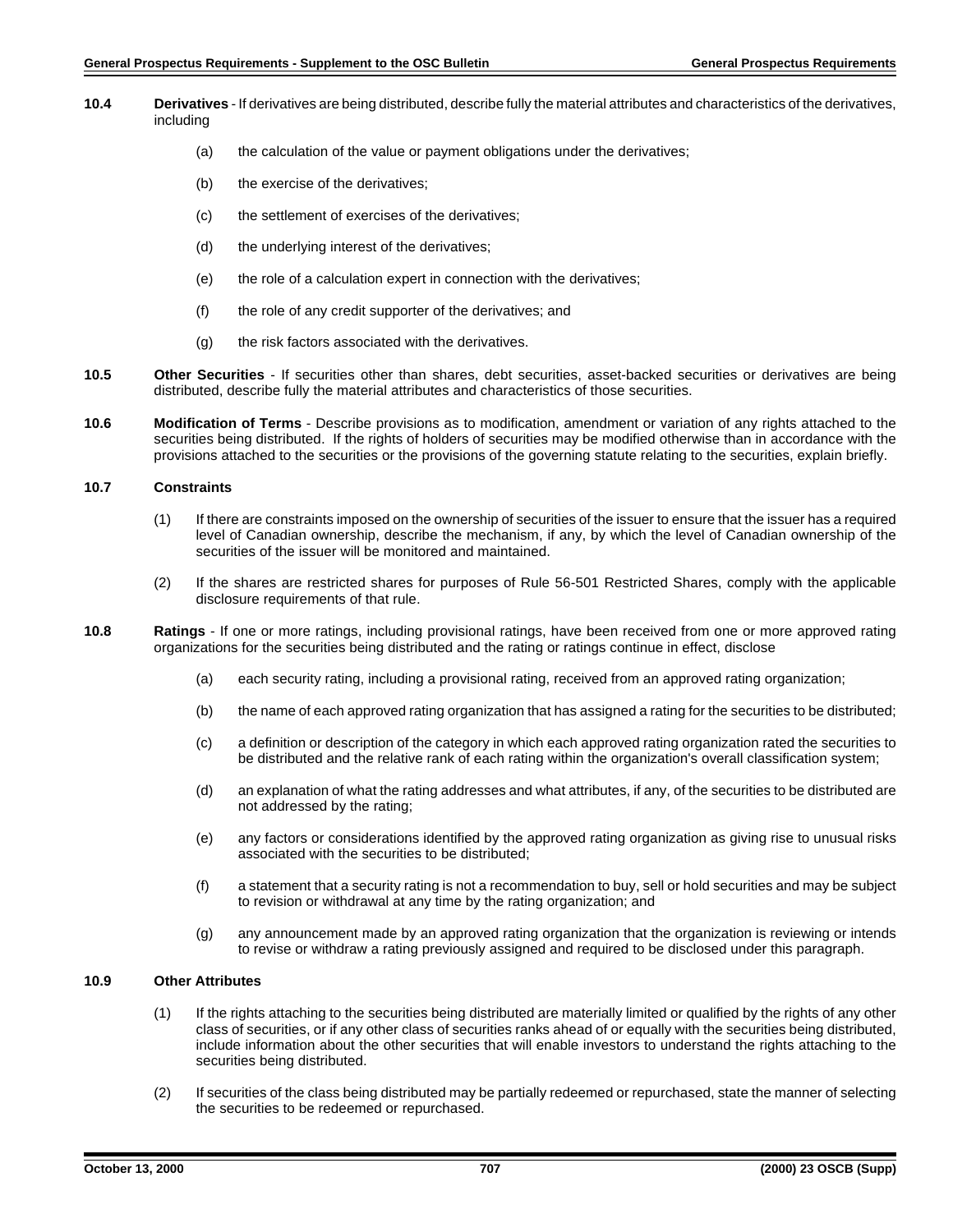- *(1) This Item requires only a brief summary of the provisions that are material from an investment standpoint. The provisions attaching to the securities being distributed or any other class of securities do not need to be set out in full. They may, in the issuer's discretion, be attached as a schedule to the prospectus.*
- *(2) No information need be given as to any class of securities that is to be redeemed or otherwise retired if appropriate steps to assure redemption or retirement have been or will be taken before or contemporaneously with the delivery of the securities being distributed.*

#### **Item 11: Consolidated Capitalization**

**11.1 Consolidated Capitalization** - Describe any material change in, and the effect of the material change on, the share and loan capital of the issuer, on a consolidated basis, since the date of the comparative financial statements for the issuer's most recently completed financial year contained in the prospectus.

### **Item 12: Options to Purchase Securities**

- **12.1 Options to Purchase Securities** State, in tabular form, as at a specified date not more than 30 days before the date of the prospectus or *pro forma* prospectus, as applicable, information as to options to purchase securities of the issuer or a subsidiary of the issuer that are held or will be held upon completion of the distribution by
	- (a) all executive officers and past executives officers of the issuer as a group and all directors and past directors of the issuer who are not also executive officers as a group, indicating the aggregate number of executive officers and the aggregate number of directors to whom the information applies, without naming them;
	- (b) all executive officers and past executive officers of all subsidiaries of the issuer as a group and all directors and past directors of those subsidiaries who are not also executive officers of the subsidiary as a group, in each case, without naming them and excluding individuals referred to in paragraph (a), indicating the aggregate number of executive officers and the aggregate number of directors to whom the information applies;
	- (c) all other employees and past employees of the issuer as a group, without naming them;
	- (d) all other employees and past employees of subsidiaries of the issuer as a group, without naming them;
	- (e) all consultants of the issuer as a group, without naming them; and
	- (f) any other person or company, including the underwriter, naming each person or company.

- *(1) Describe the options, stating the material provisions of each class or type of option, including:*
	- *(a) the designation and number of the securities under option;*
	- *(b) the purchase price of the securities under option or the formula by which the purchase price will be determined, and the expiration dates of the options;*
	- *(c) if reasonably ascertainable, the market value of the securities under option on the date of grant;*
	- *(d) if reasonably ascertainable, the market value of the securities under option on the specified date; and*
	- *(e) with respect to options referred to in paragraph (f) of Item 12.1, the particulars of the grant including the consideration for the grant.*
- *(2) For the purposes of item (f) of Item 12.1, provide the information required for all options except warrants and special warrants.*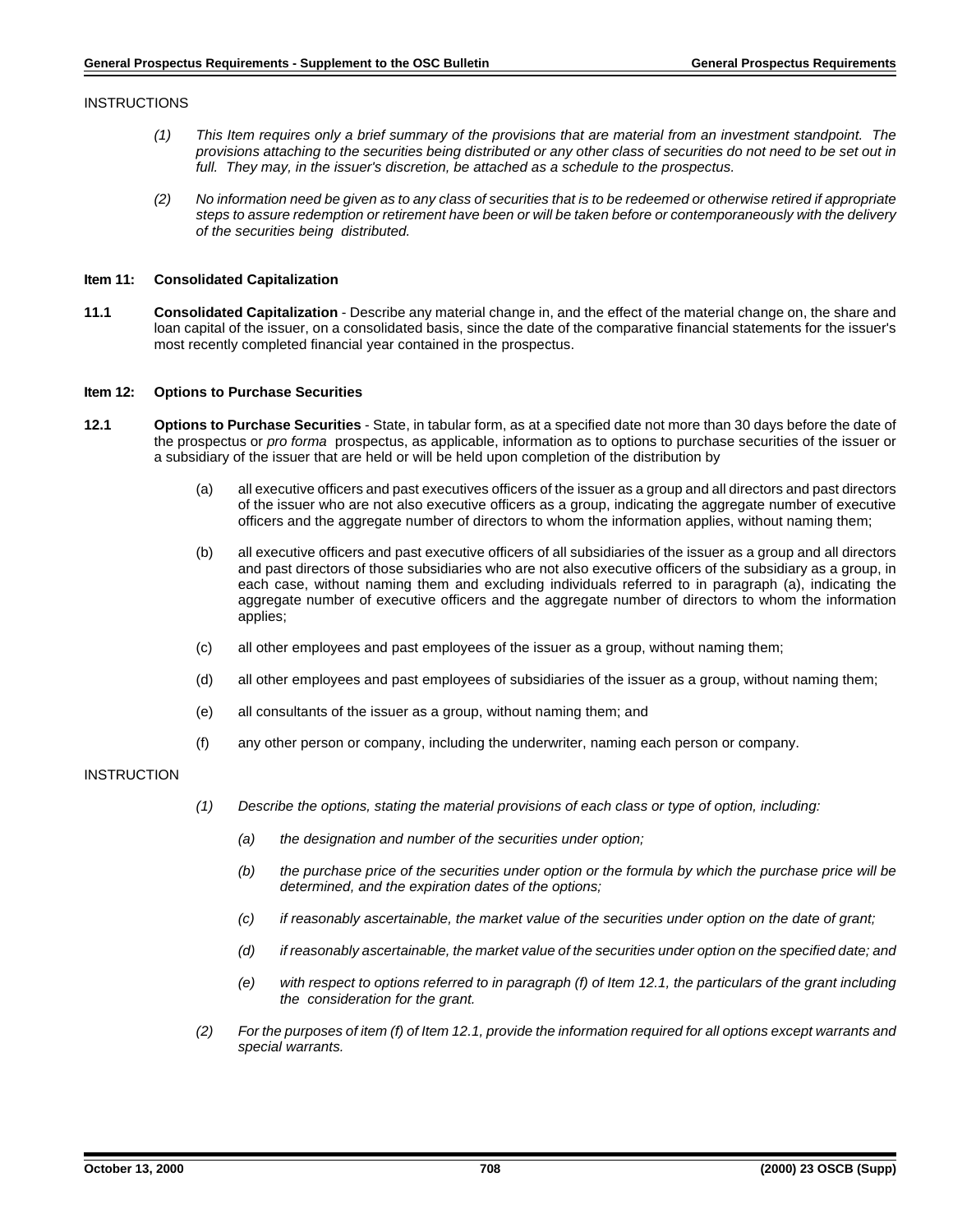### **Item 13: Prior Sales**

**13.1 Prior Sales** - State the prices at which securities of the same class as the securities distributed under the prospectus have been sold within the 12 months before the date of the prospectus or *pro forma* prospectus, as applicable, or are to be sold, by the issuer or selling security holder and the number of securities of the class sold or to be sold at each price.

### **13.2 Stock Exchange Price**

- (1) If shares of the same class as the shares to be distributed under the prospectus are listed on a Canadian stock exchange or traded on a Canadian market, provide the price ranges and volume traded on the Canadian stock exchange or market on which the greatest volume of trading generally occurs.
- (2) If shares of the same class as the shares to be distributed under the prospectus are not listed on a Canadian stock exchange or traded on a Canadian market, provide the price ranges and volume traded on the foreign stock exchange or market on which the greatest volume of trading generally occurs.
- (3) Information is to be provided on a monthly basis for each month or, if applicable, part month, of the current quarter and the immediately preceding quarter and on a quarterly basis for the next preceding seven quarters.
- INSTRUCTION *In the case of sales by a selling security holder, the information required under Item 13.1 may be given in the form of price ranges for each calendar month.*

#### **Item 14: Escrowed Securities**

#### **14.1 Escrowed Securities**

(1) State as of a specified date within 30 days before the date of the prospectus or *pro forma* prospectus, as applicable, in substantially the following tabular form, the number of securities of each class of securities of the issuer held, to the knowledge of the issuer, in escrow and the percentage that number represents of the outstanding securities of that class.

### **ESCROWED SECURITIES**

| Designation of class | Number of securities<br>held in escrow | Percentage of class |
|----------------------|----------------------------------------|---------------------|
|                      |                                        |                     |

(2) In a note to the table disclose the name of the depository, if any, and the date of and conditions governing the release of the securities from escrow.

INSTRUCTION *For purposes of this item, escrow includes securities subject to a pooling agreement.*

#### **Item 15: Principal Shareholders and Selling Security holders**

### **15.1 Principal Shareholders and Selling Security holders**

- (1) Provide the following information for each principal shareholder of the issuer and, if any securities are being distributed for the account of a security holder, for each selling security holder, as of a specified date not more than 30 days before the date of the prospectus or *pro forma* prospectus, as applicable:
	- 1. The name.
	- 2. The number or amount of securities owned of the class being distributed.
	- 3. The number or amount of securities of the class being distributed for the account of the security holder.
	- 4. The number or amount of securities of the issuer of any class to be owned after the distribution.
	- 5. Whether the securities referred to in paragraphs 3 or 4 are owned both of record and beneficially, of record only, or beneficially only.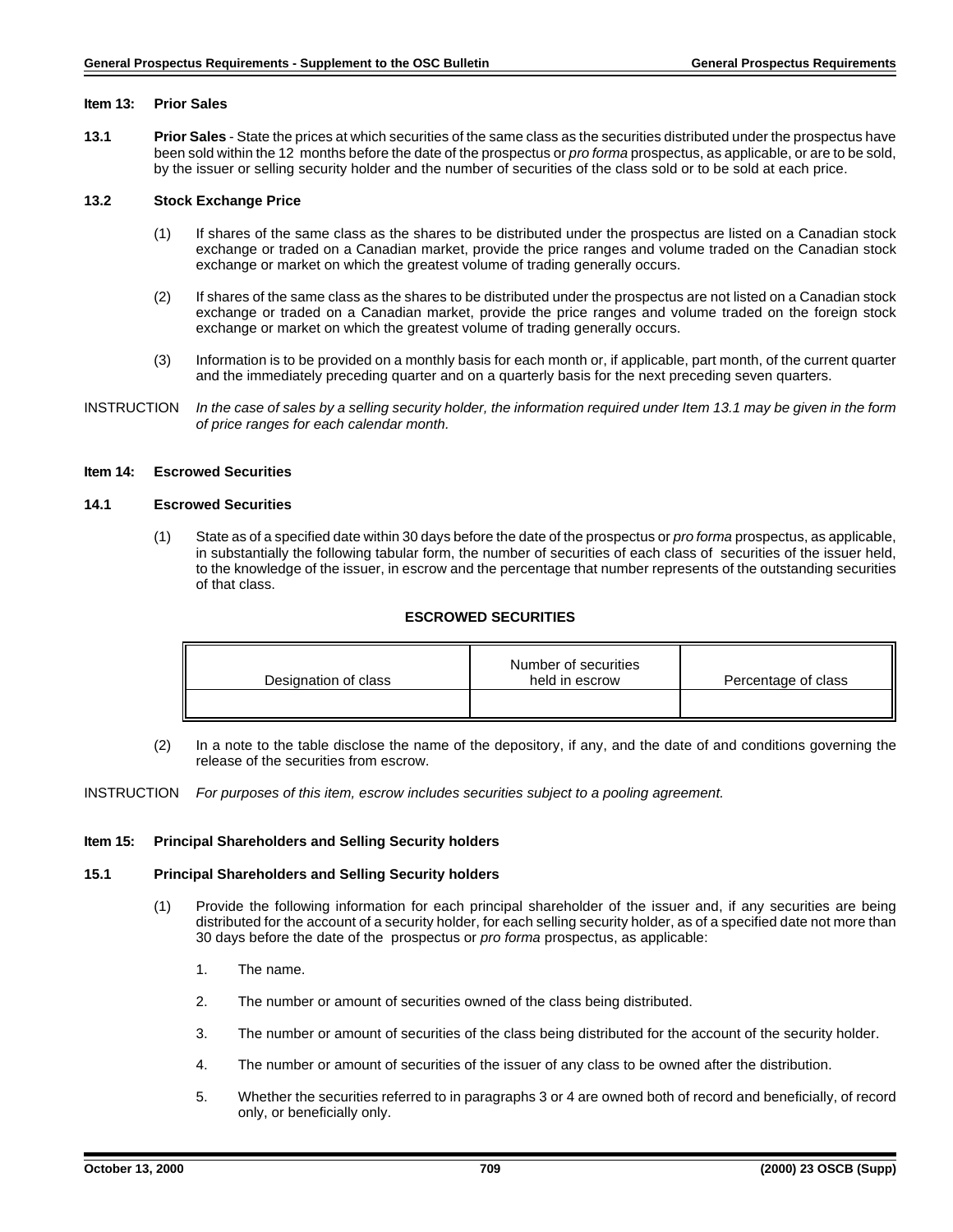- 6. The percentages of each class of securities known by the issuer to be owned before and after the distribution.
- (2) If securities are being distributed in connection with an acquisition, amalgamation, merger, reorganization or arrangement, indicate, to the extent known, the holdings of each person or company described in paragraph (1) that will exist after giving effect to the transaction.
- (3) If any of the securities being distributed are being distributed for the account of a security holder and those securities were purchased by the selling security holder within the two years preceding the date of the prospectus or *pro forma* prospectus, as applicable, state the date the selling security holder acquired the securities and, if the securities were acquired in the 12 months preceding the date of the prospectus or *pro forma* prospectus, as applicable, the cost to the security holder in the aggregate and on an average cost per security basis.
- (4) If, to the knowledge of the issuer or the underwriter of the securities being distributed, more than 10 per cent of any class of voting securities of the issuer is held, or is to be held, subject to any voting trust or other similar agreement, disclose, to the extent known, the designation of the securities, the number or amount of the securities held or to be held subject to the agreement and the duration of the agreement. State the names and addresses of the voting trustees and outline briefly their voting rights and other powers under the agreement.
- (5) If, to the knowledge of the issuer or the underwriter of the securities being distributed, any principal shareholder or selling security holder is an associate or affiliate of another person or company named as a principal shareholder, disclose, to the extent known, the material facts of the relationship, including any basis for influence over the issuer held by the person or company other than the holding of voting securities of the issuer.
- (6) In addition to the above, include in a footnote to the table, the required calculation(s) on a fully-diluted basis.

INSTRUCTION *If a company, partnership, trust or other unincorporated entity is a principal shareholder of an issuer, disclose, to the extent known, the name of each individual who, through ownership of or control or direction over the securities of the company or membership in the partnership, as the case may be, is a principal shareholder of the company or partnership.*

### **Item 16: Directors and Officers**

#### **16.1 Name, Address, Occupation and Security Holding**

- (1) List the name and municipality of residence of each director and executive officer of the issuer and indicate their respective positions and offices held with the issuer and their respective principal occupations within the five preceding years.
- (2) State the period or periods during which each director has served as a director and when his or her term of office will expire.
- (3) State the number and percentage of securities of each class of voting securities of the issuer or any of its subsidiaries beneficially owned, directly or indirectly, or over which control or direction is exercised by all directors and executive officers of the issuer as a group.
- (4) Disclose the board committees of the issuer and identify the members of each committee.
- (5) If the principal occupation of a director or officer of the issuer is acting as an officer of a person or company other than the issuer, disclose the fact and state the principal business of the person or company.

- *(1) If, during the period, a director or officer has held more than one position with the issuer or the issuer's controlling shareholder or a subsidiary of the issuer, state only the current position held.*
- *(2) Securities of subsidiaries that are beneficially owned, directly or indirectly, or over which control or direction is exercised by directors or executive officers through ownership or control or direction over securities of the issuer do not need to be included.*
- **16.2 Corporate Cease Trade Orders or Bankruptcies** If a director or officer of the issuer or a shareholder holding a sufficient number of securities of the issuer to affect materially the control of the issuer, is, or within 10 years before the date of the prospectus or *pro forma* prospectus, as applicable, has been, a director or officer of any other issuer that, while that person was acting in that capacity,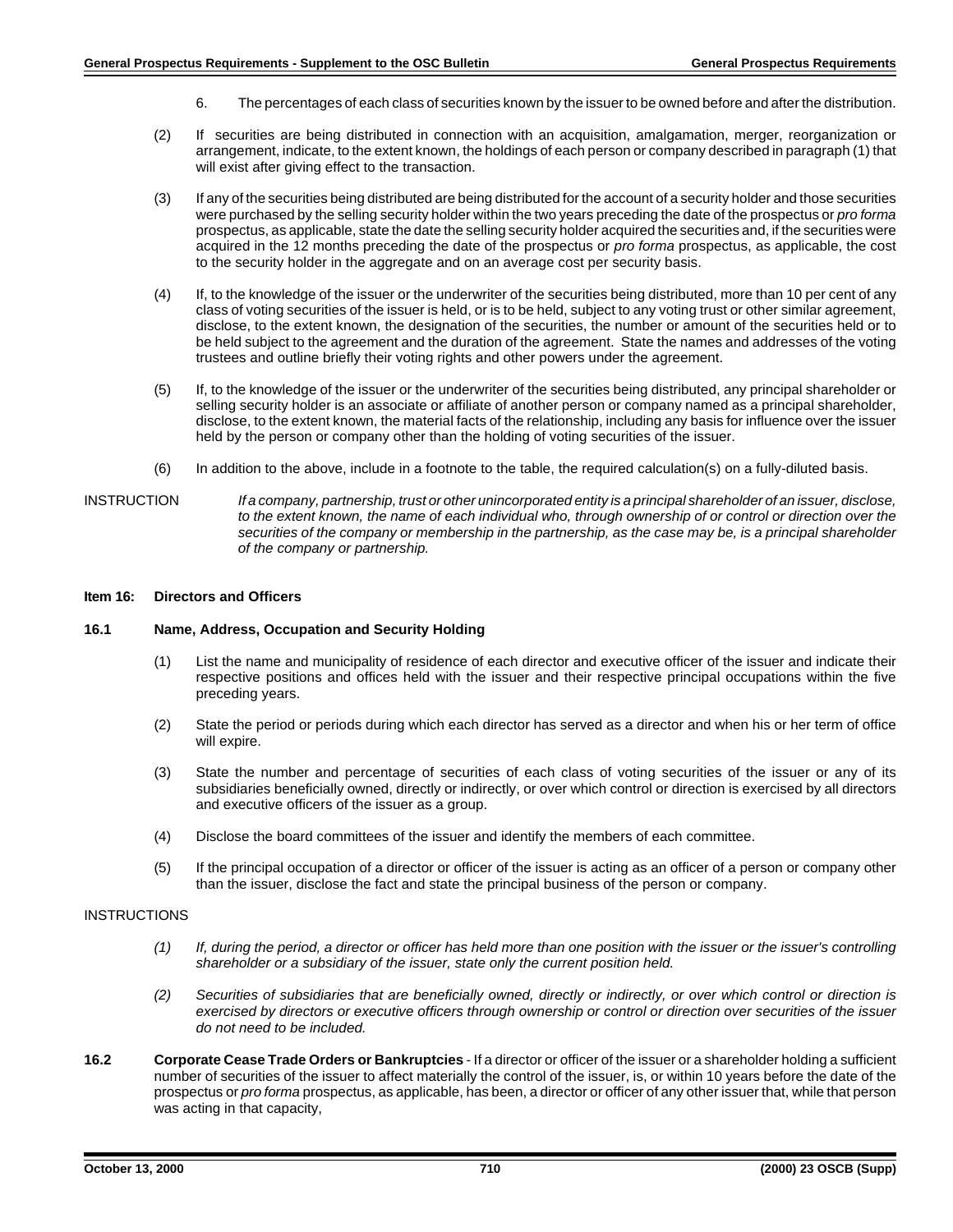- (a) was the subject of a cease trade or similar order, or an order that denied the other issuer access to any exemptions under Ontario securities law, for a period of more than 30 consecutive days, state the fact and describe the basis on which the order was made and whether the order is still in effect; or
- (b) became bankrupt, made a proposal under any legislation relating to bankruptcy or insolvency or was subject to or instituted any proceedings, arrangement or compromise with creditors or had a receiver, receiver manager or trustee appointed to hold its assets, state the fact.

## **16.3 Penalties or Sanctions**

- (1) Describe the penalties or sanctions imposed and the grounds on which they were imposed or the terms of the settlement agreement and the circumstances that gave rise to the settlement agreement, if a director or officer of the issuer, or a shareholder holding sufficient securities of the issuer to affect materially the control of the issuer, has
	- (a) been subject to any penalties or sanctions imposed by a court relating to Canadian securities legislation or by a Canadian securities regulatory authority or has entered into a settlement agreement with a Canadian securities regulatory authority; or
	- (b) been subject to any other penalties or sanctions imposed by a court or regulatory body that would be likely to be considered important to a reasonable investor making an investment decision.
- (2) Despite paragraph (1), no disclosure is required of a settlement agreement entered into before the date Rule 41-501 came into force unless the disclosure would likely be considered important to a reasonable investor in making an investment decision.
- **16.4 Personal Bankruptcies** If a director or officer of the issuer, or a shareholder holding sufficient securities of the issuer to affect materially the control of the issuer, or a personal holding company of any such persons has, within the 10 years before the date of the prospectus or *pro forma* prospectus, as applicable, become bankrupt, made a proposal under any legislation relating to bankruptcy or insolvency, or been subject to or instituted any proceedings, arrangement or compromise with creditors, or had a receiver, receiver manager or trustee appointed to hold the assets of the director or officer, state the fact.
- **16.5 Conflicts of Interest** Disclose particulars of existing or potential material conflicts of interest between the issuer or a subsidiary of the issuer and a director or officer of the issuer or a subsidiary of the issuer.
- **16.6 Management of Junior Issuers** In addition to the above, for an issuer which is a junior issuer provide the following information for each member of management:
	- (a) state the individual's name, age, position and responsibilities with the issuer and relevant educational background,
	- (b) state whether the individual works full time for the issuer or what proportion of the individual's time will be devoted to the issuer,
	- (c) state whether the individual is an employee or independent contractor of the issuer,
	- (d) state the individual's principal occupations or employment during the five years prior to the date of the prospectus, disclosing with respect to each organization as of the time such occupation or employment was carried on:
		- (i) its name and principal business;
		- (ii) if applicable, that the organization was an affiliate of the issuer;
		- (iii) positions held by the individual; and
		- (iv) whether it is still carrying on business, if known to the individual;
	- (e) describe the individual's experience in the issuer's industry; and
	- (f) state whether the individual has entered into a non-competition or non-disclosure agreement with the issuer.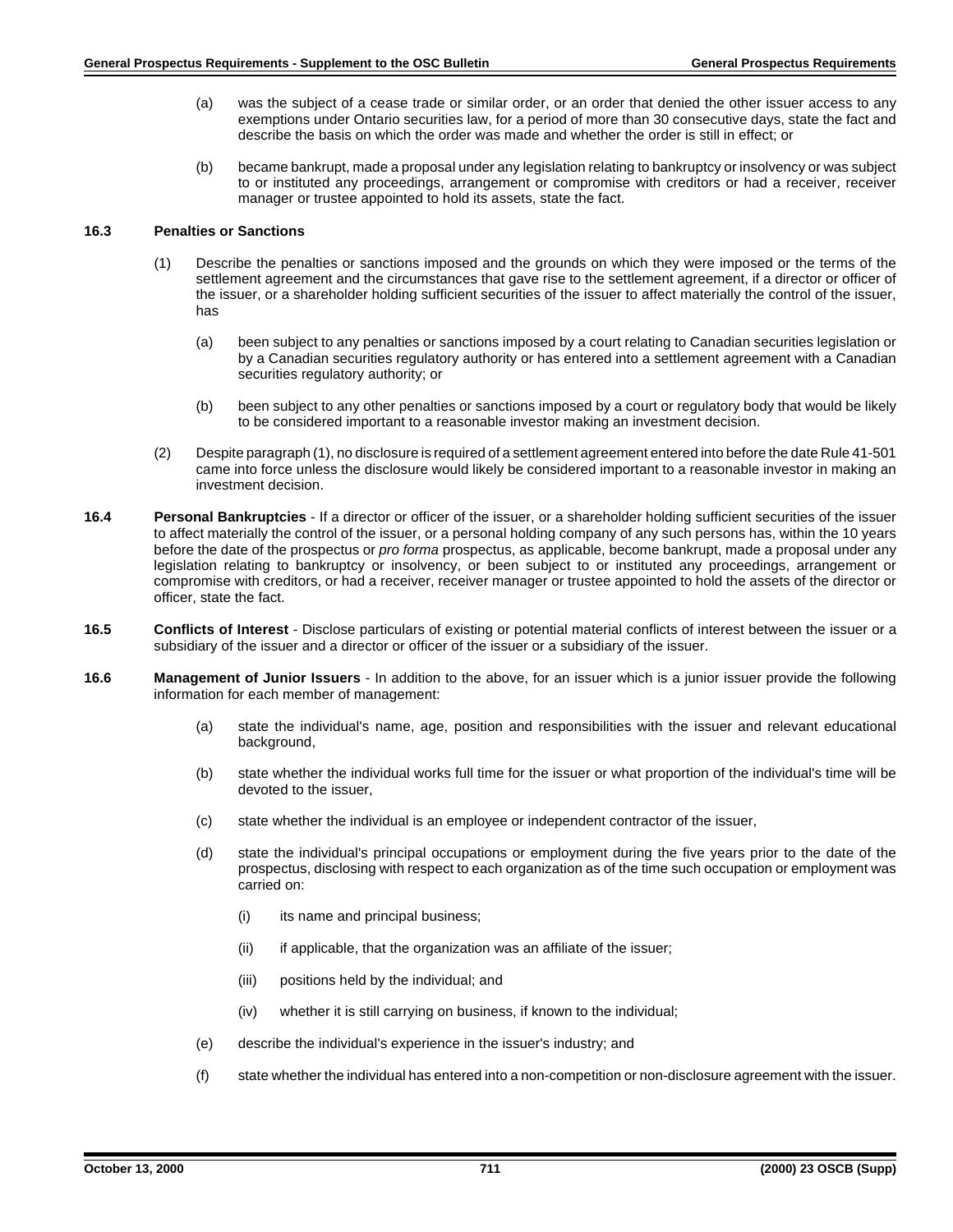- *(1) For purposes of this Item "management" means all directors, officers, employees and contractors whose expertise is critical to the issuer, its subsidiaries and proposed subsidiaries in providing the issuer with a reasonable opportunity to achieve its stated business objectives.*
- *(2) The description of the principal occupation of a member of management must be specific. The terms "businessman" or "entrepreneur" are not sufficiently specific.*

### **Item 17: Executive Compensation**

- **17.1 Disclosure** Include in the prospectus a Statement of Executive Compensation in Form 40 to the Regulation and describe any intention to make any material changes to that compensation.
- **17.2 Exception** Despite Item 17.1, the disclosure required under Items V, VIII, IX and X of Form 40 may be omitted.

### **Item 18: Indebtedness of Directors and Executive Officers**

#### **18.1 Indebtedness of Directors and Executive Officers**

- (1) Disclose in substantially the following tabular form all indebtedness (other than routine indebtedness), and the other details prescribed in paragraph (2), for each individual who is, or at any time during the most recently completed financial year of the issuer was, a director or executive officer of the issuer, and each associate of such an individual,
	- (a) who is indebted to the issuer or a subsidiary of the issuer; or
	- (b) whose indebtedness to another entity is the subject of a guarantee, support agreement, letter of credit or other similar arrangement or understanding provided by the issuer or a subsidiary of the issuer.

| Name and<br>Principal<br>Position<br>(a) | Involvement<br>of Issuer or<br>Subsidiary<br>(b) | Largest<br>Amount<br>Outstanding<br>During [Last<br>Completed<br>Financial<br>Year]<br>(3)<br>(c) | Amount<br>Outstanding<br>as at<br>[current<br>date]<br>$(\$)$<br>(d) | Financially<br>Assisted<br><b>Securities</b><br>Purchases<br>During [Last<br>Completed<br>Financial<br>Year]<br>(#)<br>(e) | Security<br>for<br>Indebtedness<br>(f) |
|------------------------------------------|--------------------------------------------------|---------------------------------------------------------------------------------------------------|----------------------------------------------------------------------|----------------------------------------------------------------------------------------------------------------------------|----------------------------------------|
|                                          |                                                  |                                                                                                   |                                                                      |                                                                                                                            |                                        |
|                                          |                                                  |                                                                                                   |                                                                      |                                                                                                                            |                                        |

## **INDEBTEDNESS OF DIRECTORS AND EXECUTIVE OFFICERS**

- (2) Include the following in the table required under paragraph (1):
	- 1. The name of the borrower (column (a)).
	- 2. If the borrower is a director or executive officer, the principal position of the borrower; if the borrower was, during the year, but no longer is a director or executive officer, include a statement to that effect; if the borrower is included as an associate of a director or executive officer, describe briefly the relationship of the borrower to any individual who is or, during the year, was a director or executive officer, name that individual and provide the information that would be required under this subparagraph for that individual if he or she was the borrower (column (a)).
	- 3. Whether the issuer or a subsidiary of the issuer is the lender or the provider of a guarantee, support agreement, letter of credit or similar arrangement or understanding (column (b)).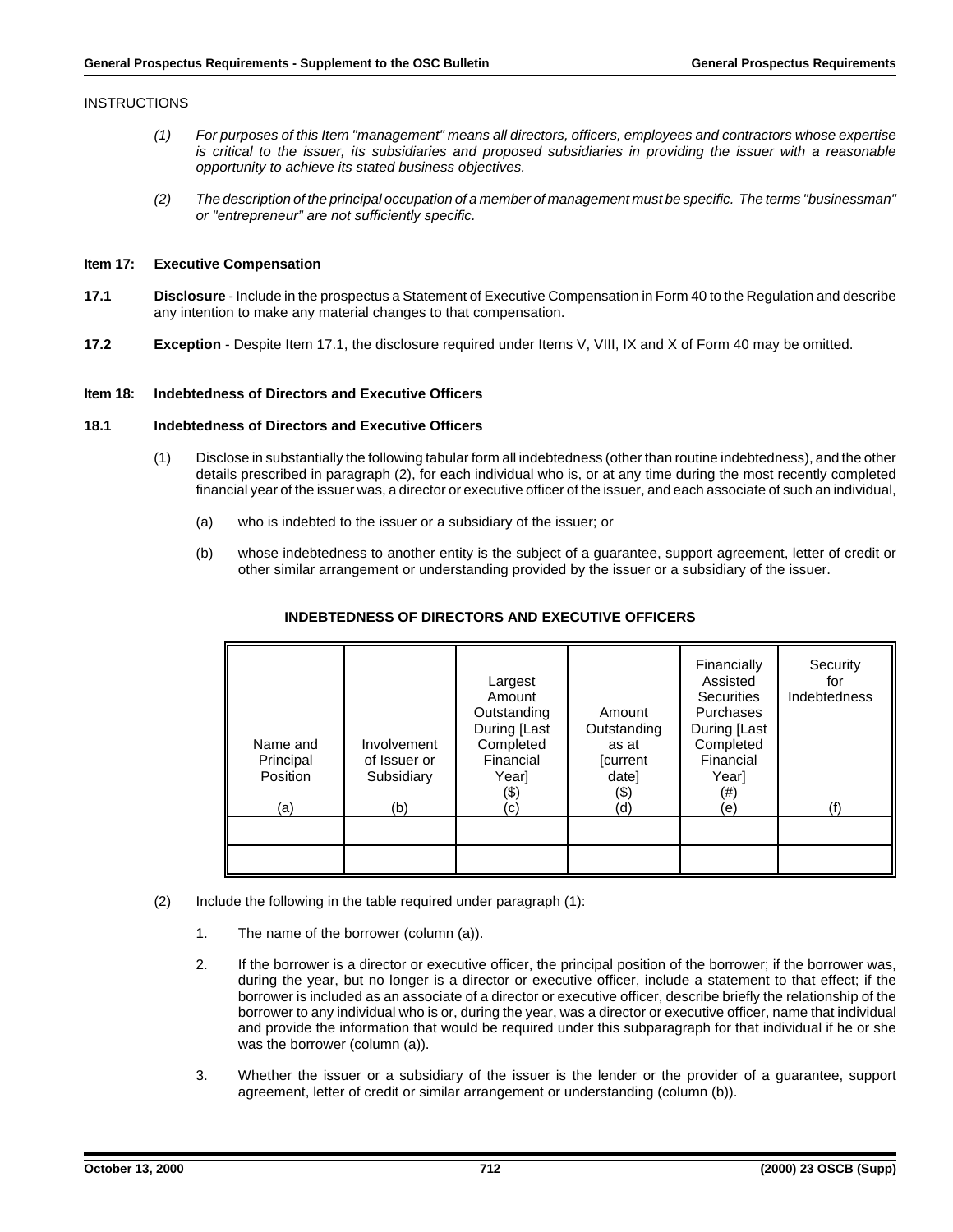- 4. The largest aggregate amount of the indebtedness outstanding at any time during the last completed financial year (column (c)).
- 5. The aggregate amount of the indebtedness outstanding as at a specified date not more than 30 days before the date of the prospectus or *pro forma* prospectus (column (d)).
- 6. If the indebtedness was incurred to purchase securities of the issuer or of a subsidiary of the issuer, separately for each class of securities the aggregate number of securities purchased during the last completed financial year with the financial assistance (column (e)).
- 7. The security, if any, provided to the issuer, a subsidiary of the issuer or the other entity for the indebtedness (column (f)).
- (3) Disclose in the introduction to the table required under paragraph (1) the aggregate indebtedness of all officers, directors, employees, and former officers, directors and employees of the issuer or a subsidiary of the issuer outstanding as at a specified date not more than 30 days before the date of the prospectus or *pro forma* prospectus, as applicable, that is owed to
	- (a) the issuer or a subsidiary of the issuer; or
	- (b) another entity if the indebtedness is the subject of a guarantee, support agreement, letter of credit or other similar arrangement or understanding provided by the issuer or any of its subsidiaries.
- (4) Disclose in a footnote to, or a narrative accompanying, the table required under paragraph (1)
	- (a) the material terms of the indebtedness and, if applicable, of each guarantee, support agreement, letter of credit or other similar arrangement or understanding, including the term to maturity, rate of interest and any understanding, agreement or intention to limit recourse, and the nature of the transaction in which the indebtedness was incurred;
	- (b) any material adjustment or amendment made to the terms of the indebtedness and, if applicable, the guarantee, support agreement, letter of credit or similar arrangement or understanding; and
	- (c) the class of the securities purchased with financial assistance from the issuer or held as security for the indebtedness and, if the class of securities is not publicly traded, all material terms of the securities.

- *(1) For purposes of this item, the following interpretation applies to the term "routine indebtedness":*
	- *1. A loan, whether or not in the ordinary course of business, is considered as routine indebtedness if made on terms, including terms relating to interest rate and security, no more favourable to the borrower than the terms on which loans are made by the issuer to employees generally unless the amount at any time during the last completed financial year remaining unpaid under the loans to any one director or executive officer together with his or her associates exceeds \$25,000, in which case the indebtedness is not routine.*
	- *2. A loan made by an issuer to a director or executive officer, whether or not the issuer makes loans in the ordinary course of business, is routine indebtedness if*
		- *(a) the borrower is a full-time employee of the issuer or a subsidiary of the issuer;*
		- *(b) the loan is fully secured against the residence of the borrower; and*
		- *(c) the amount of the loan does not exceed the annual aggregate salary of the borrower from the issuer and its subsidiaries.*
	- *3. If the issuer makes loans in the ordinary course of business, a loan to a person or company other than a fulltime employee of the issuer or of a subsidiary of the issuer is routine indebtedness, if the loan*
		- *(a) is made on substantially the same terms, including terms relating to interest rate and security, as are available when a loan is made to other customers of the issuer with comparable credit ratings; and*
		- *(b) involves no greater than usual risks of collectibility.*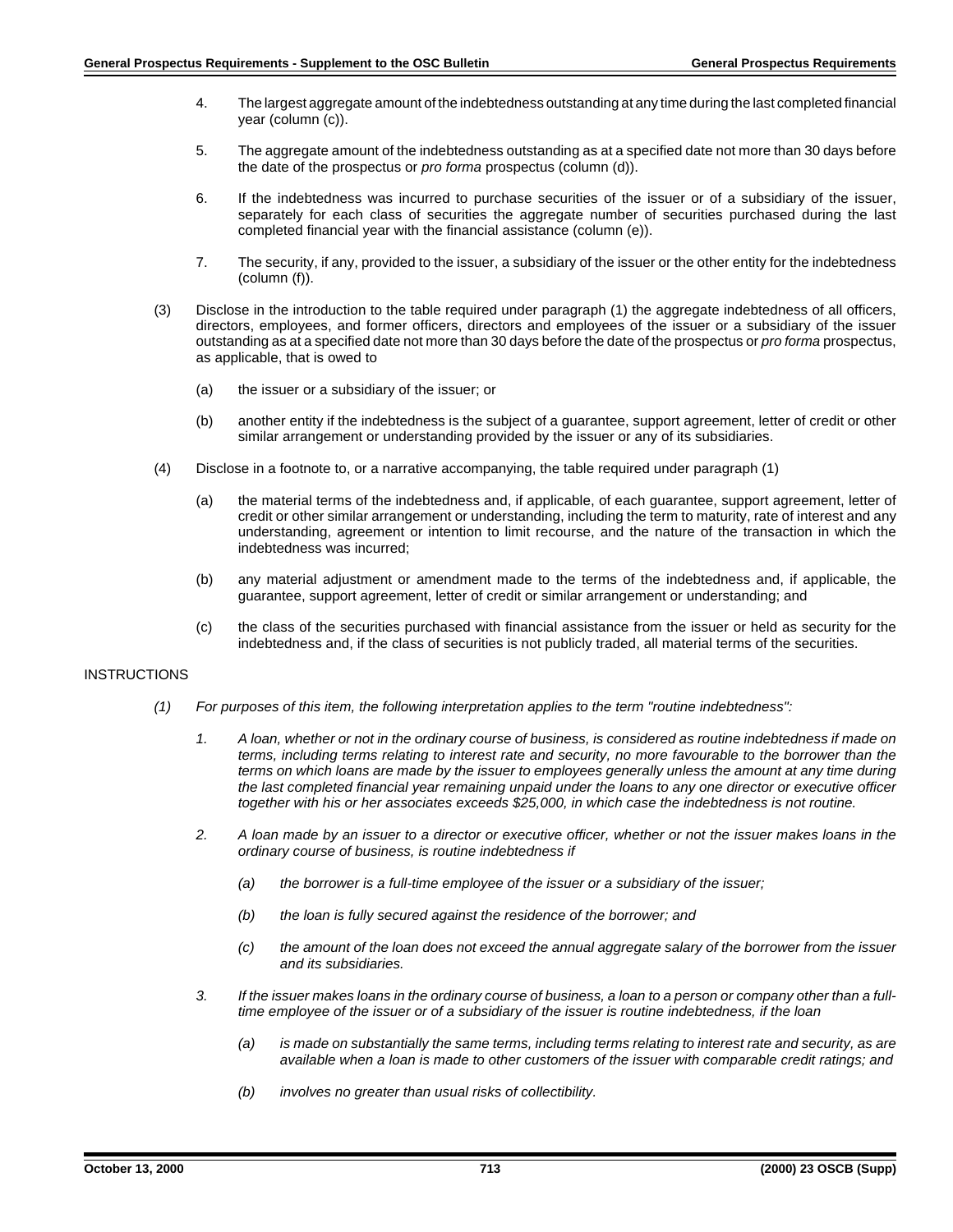- *4. Indebtedness for purchases made on usual trade terms, for ordinary travel or expense advances or for loans or advances made for similar purposes is routine indebtedness if the repayment arrangements are in accordance with usual commercial practice.*
- *(2) For purposes of this item, "support agreement" includes an agreement to provide assistance in the maintenance or servicing of any indebtedness and an agreement to provide compensation for the purpose of maintaining or servicing any indebtedness of the borrower.*
- *(3) No disclosure need be made under this item of indebtedness that has been entirely repaid on or before the date of the prospectus.*

### **Item 19: Plan of Distribution**

- **19.1 Name of Underwriters** If the securities are being distributed by an underwriter, state the name of the underwriter and describe briefly the nature of the underwriter's obligation to take up and pay for the securities. Give the date by which the underwriter is obligated to purchase the securities.
- **19.2 Disclosure of Market Out** If securities are distributed by an underwriter that has agreed to purchase all of the securities at a specified price and the underwriter's obligations are subject to conditions, include a statement in substantially the following form, with the bracketed information completed and with modifications necessary to reflect the terms of the distribution:

"Under an agreement dated [insert date of agreement] between [insert name of issuer or selling security holder] and [insert name(s) of underwriter(s)], as underwriter[s], [insert name of issuer or selling security shareholder] has agreed to sell and the underwriter[s] [has/have] agreed to purchase on [insert closing date] the securities at a price of [insert offering price], payable in cash to [insert name of issuer or selling security holder] against delivery. The obligations of the underwriter[s] under the agreement may be terminated at [its/their] discretion on the basis of [its/their] assessment of the state of the financial markets and may also be terminated upon the occurrence of certain stated events. The underwriter[s] [is/are], however, obligated to take up and pay for all of the securities if any of the securities are purchased under the agreement."

- **19.3 Best Efforts Offering** Outline briefly the plan of distribution of any securities being distributed other than on the basis described in Item 19.2.
- **19.4 Over-Allotments** If the issuer, a selling security holder or an underwriter knows or has reason to believe that there is an intention to over-allot or that the price of any security may be stabilized to facilitate the distribution of the securities, disclose this information.
- **19.5 Minimum Distribution** If a minimum amount of funds is required under the issuer and the securities are to be distributed on a best efforts basis, state the minimum amount required to be raised and the maximum that could be raised. Also indicate that the distribution will not continue for a period of more than 90 days after the date of the receipt for the prospectus if subscriptions representing the minimum amount of funds are not obtained within that period, unless each of the persons or companies who subscribed within that period has consented to the continuation. State that during the 90 day period funds received from subscriptions will be held by a depository who is a registrant, bank or trust company and that if the minimum amount of funds is not raised the funds will be returned to the subscribers unless the subscribers have otherwise instructed the depository.
- **19.6 Approvals** If the purpose of the distribution is to fund in whole or in part a new business of the issuer and the issuer has not obtained all material licenses, registrations and approvals necessary for the operation of the business, include a statement that
	- (a) all funds received from subscribers will be held by a depository who is a registrant, bank or trust company for a period not longer than 90 days from the date of receipt; and
	- (b) if, at the end of the period, the material licences, registrations and approvals have not been obtained, the depository will return the funds to subscribers.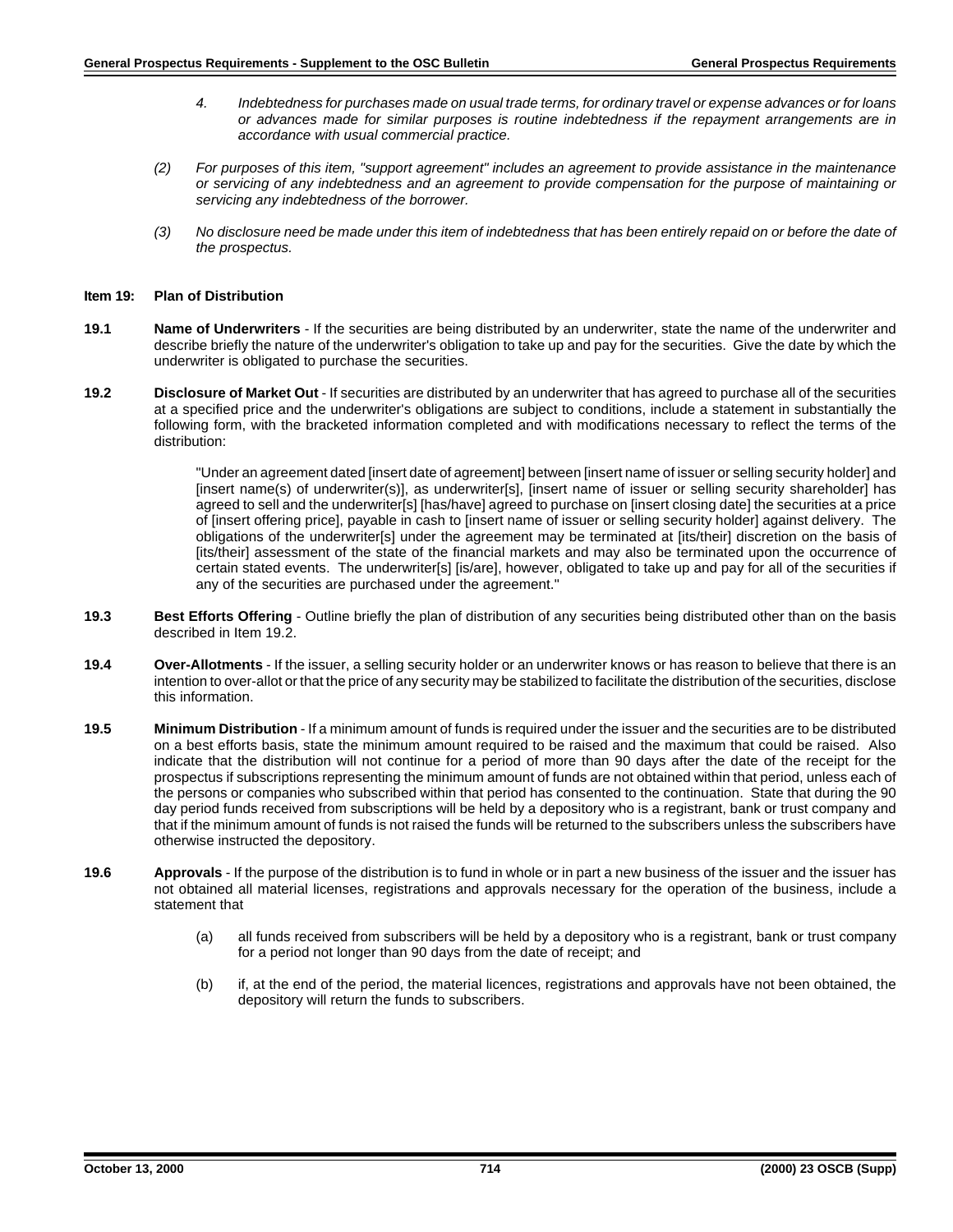- **19.7 Reduced Price Distributions** If an underwriter wishes to be able to decrease the price at which securities are distributed for cash from the initial public offering price disclosed in the prospectus and thereafter change, from time to time, the price at which securities are distributed under the prospectus in accordance with the procedures permitted by Rule 41-501, disclose that, after the underwriter has made a reasonable effort to sell all of the securities at the initial offering price fixed in the prospectus, the offering price may be decreased, and further changed from time to time, to an amount not greater than the initial offering price disclosed in the prospectus and that the compensation realized by the underwriter will be decreased by the amount that the aggregate price paid by purchasers for the securities is less than the gross proceeds paid by the underwriter to the issuer or selling security holder.
- **19.8 Listing Application** If application has been made to list or quote the securities being distributed on a stock exchange or other market and if securities of the issuer of the same class as the securities being distributed or any other class are currently listed or quoted on a stock exchange or other market, include a statement, in substantially the following form, with bracketed information completed:

"The issuer has applied to [list/quote] the securities distributed under this prospectus on [name of exchange of other market]. [Listing/Quotation] will be subject to the issuer fulfilling all the listing requirements of [name of exchange or other market]."

**19.9 Conditional Listing Approval** - If application has been made to list or quote the securities being distributed on a stock exchange or other market and conditional listing approval has been received, include a statement, in substantially the following form, with the bracketed information completed:

> "[name of exchange or other market] has conditionally approved the [listing/quotation] of these securities. [Listing/Quotation] is subject to the [name of issuer] fulfilling all of the requirements of the [name of exchange or market] on or before [date], [including distribution of these securities to a minimum number of public security holders.]"

- **19.10 Determination of Price -** Disclose the method by which the distribution price has been or will be determined and, if estimates have been provided, explain the process of determining the estimates**.**
- **19.11 Special Warrants acquired by Underwriters -** Disclose the number and dollar value of any special warrants acquired by the underwriters or agents and the percentage of the distribution represented by those special warrants

### **Item 20: Risk Factors**

#### **20.1 Risk Factors**

- (1) Describe the risk factors material to the issuer that a reasonable investor would consider relevant to an investment in the securities being distributed, such as cash flow and liquidity problems, if any, experience of management, the general risks inherent in the business carried on by the issuer, environmental and health risks, reliance on key personnel, the arbitrary establishment of the offering price, regulatory constraints, economic or political conditions and financial history and any other matter that in the opinion of the issuer or selling security holder would be most likely to influence the investor's decision to purchase the securities. Risks should be disclosed in the order of their seriousness in the opinion of the issuer or selling security holder.
- (2) If there is a risk that purchasers of the securities distributed may become liable to make an additional contribution beyond the price of the security, disclose the risk.

#### **Item 21: Promoters**

### **21.1 Promoters**

- (1) For a person or company that is, or has been within the two years immediately preceding the date of the prospectus or *pro forma* prospectus, a promoter of the issuer or of a subsidiary of the issuer state
	- (a) the person or company's name;
	- (b) the number and percentage of each class of voting securities and equity securities of the issuer or any of its subsidiaries beneficially owned, directly or indirectly, or over which control is exercised;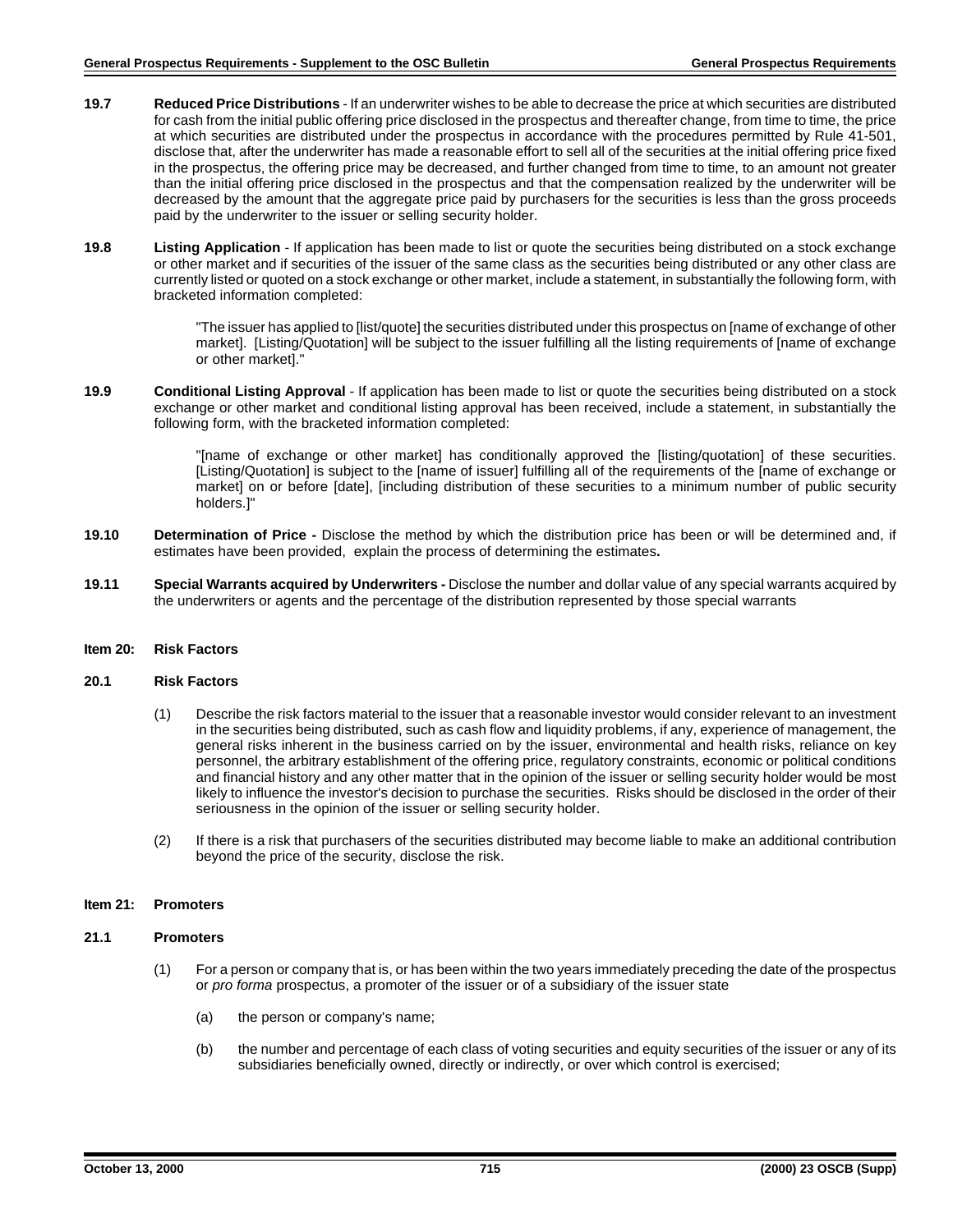- (c) the nature and amount of anything of value, including money, property, contracts, options or rights of any kind received or to be received by the promoter directly or indirectly from the issuer or from a subsidiary of the issuer, and the nature and amount of any assets, services or other consideration therefor received or to be received by the issuer or a subsidiary of the issuer; and
- (d) for an asset acquired within the two years before the date of the preliminary prospectus or *pro forma* prospectus or thereafter, or to be acquired, by the issuer or by a subsidiary of the issuer from a promoter
	- (i) the consideration paid or to be paid for the asset and the method by which the consideration has been or will be determined,
	- (ii) the person or company making the determination referred to in subparagraph (i) and the person or company's relationship with the issuer, the promoter, or an associate or affiliate of the issuer or of the promoter, and
	- (iii) the date that the asset was acquired by the promoter and the cost of the asset to the promoter.
- (2) If a promoter or past promoter referred to in paragraph (1) has been a director, officer or promoter of any person or company during the 10 years ending on the date of the preliminary prospectus or *pro forma* prospectus, as applicable, that
	- (a) was the subject of a cease trade or similar order, or an order that denied the person or company access to any exemptions under Ontario securities law, for a period of more than 30 consecutive days, state the fact and describe the basis on which the order was made and whether the order is still in effect; or
	- (b) became bankrupt, made a proposal under any legislation relating to bankruptcy or insolvency or been subject to or instituted any proceedings, arrangement or compromise with creditors or had a receiver, receiver manager or trustee appointed to hold its assets, state the fact.
- (3) Describe the penalties or sanctions imposed and the grounds on which they were imposed or the terms of the settlement agreement and the circumstances that gave rise to the settlement agreement, if a promoter or past promoter referred to in paragraph (1) has
	- (a) been subject to any penalties or sanctions imposed by a court relating to Canadian securities legislation or by a Canadian securities regulatory authority or has entered into a settlement agreement with a Canadian securities regulatory authority; or
	- (b) been subject to any other penalties or sanctions imposed by a court or regulatory body that would be likely to be considered important to a reasonable investor in making an investment decision.
- (4) Despite paragraph (3), no disclosure is required of a settlement agreement entered into before the date Rule 41-501 came into force unless the disclosure would likely be considered important to a reasonable investor in making an investment decision.
- (5) If a promoter or past promoter referred to in paragraph (1), or a personal holding company of such promoter, has, within the 10 years before the date of the prospectus or *pro forma* prospectus, as applicable, become bankrupt, made a proposal under any legislation relating to bankruptcy or insolvency, or been subject to or instituted any proceedings, arrangement or compromise with creditors, or had a receiver, receiver manager or trustee appointed to hold the assets of the director or officer, state the fact.

### **Item 22: Legal Proceedings**

- **22.1 Legal Proceedings** Describe any legal proceedings material to the issuer to which the issuer or a subsidiary of the issuer is a party or of which any of their respective property is the subject matter and any such proceedings known to the issuer to be contemplated, including the name of the court or agency, the date instituted, the principal parties to the proceedings, the nature of the claim, the amount claimed, if any, if the proceedings are being contested, and the present status of the proceedings.
- INSTRUCTION *No information need be given with respect to any proceeding that involves primarily a claim for damages if the amount involved, exclusive of interest and costs, does not exceed 10 per cent of the current assets of the issuer and its subsidiaries on a consolidated basis. However, if any proceeding presents in large degree the same legal and factual issues as other proceedings pending or known to be contemplated, the amount involved in the other proceedings shall be included in computing the percentage.*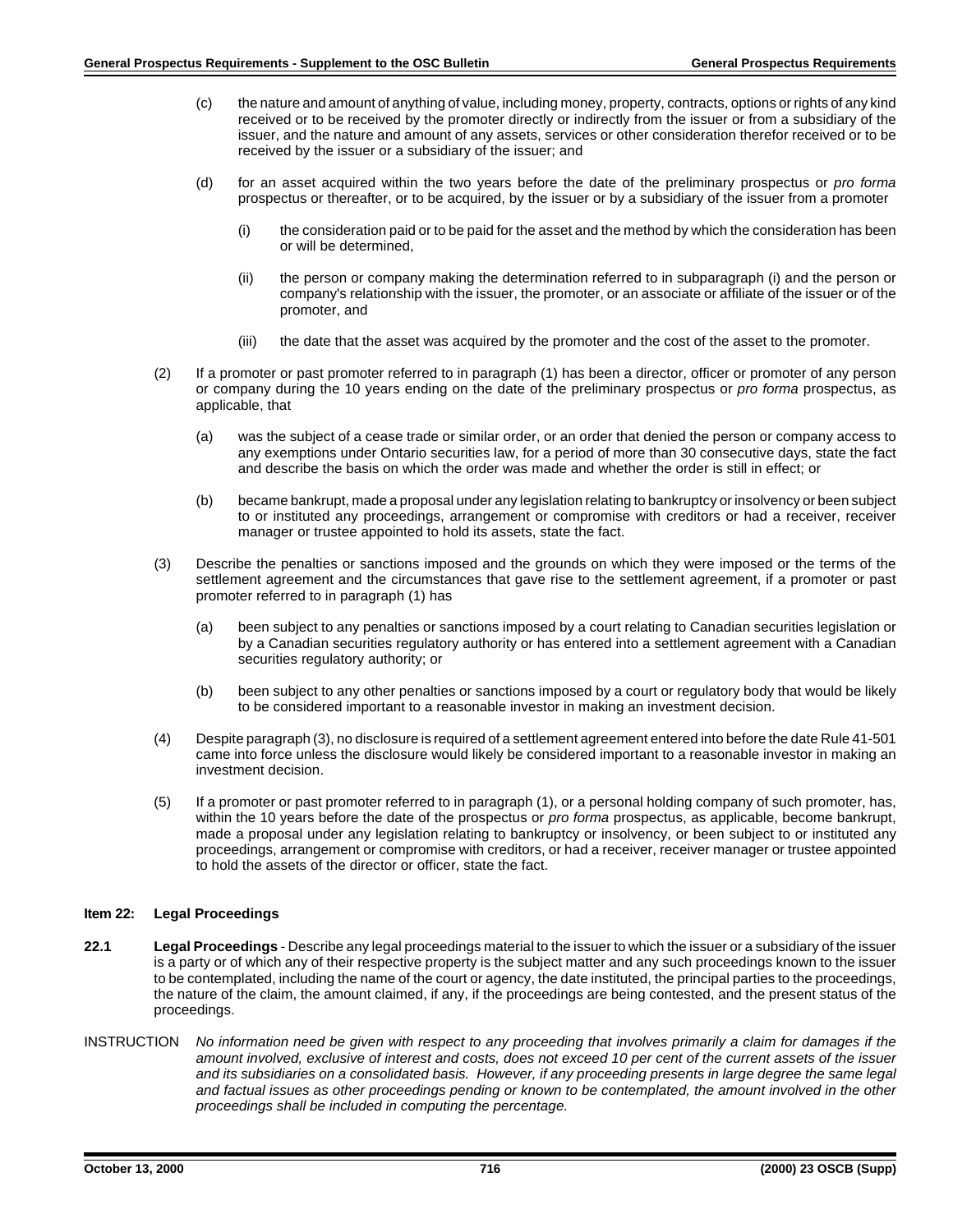### **Item 23: Interest of Management and Others in Material Transactions**

- **23.1 Interest of Management and Others in Material Transactions** -Describe, and state the approximate amount of, any material interest, direct or indirect, of any of the following persons or companies in any transaction within the three years before the date of the prospectus or *pro forma* prospectus, or in any proposed transaction, that has materially affected or will materially affect the issuer or a subsidiary of the issuer:
	- 1. Any director or executive officer of the issuer.
	- 2. A security holder disclosed in the prospectus as a principal shareholder.
	- 3. An associate or affiliate of any of the persons or companies referred to in paragraphs 1 or 2.

- *(1) The materiality of an interest is to be determined on the basis of the significance of the information to investors in light of all the circumstances of the particular case. The importance of the interest to the person having the interest, the relationship of the parties to the transaction with each other and the amount involved are among the factors to be considered in determining the significance of the information to investors.*
- *(2) Give a brief description of the material transaction. Include the name of each person or company whose interest in any transaction is described and the nature of the relationship to the issuer.*
- *(3) For any transaction involving the purchase of assets by or sale of assets to the issuer or a subsidiary of the issuer, state the cost of the assets to the purchaser, and the cost of the assets to the seller if acquired by the seller within three years before the transaction.*
- *(4) This item does not apply to any interest arising from the ownership of securities of the issuer if the security holder receives no extra or special benefit or advantage not shared on an equal basis by all other holders of the same class of securities or all other holders of the same class of securities who are resident in Canada.*
- *(5) Information must be included as to any material underwriting discounts or commissions upon the sale of securities by the issuer if any of the specified persons or companies were or are to be an underwriter or are associates, affiliates or partners of a person or company that was or is to be an underwriter.*
- *(6) No information need be given in answer to this item as to a transaction, or an interest in a transaction, if*
	- *(a) the rates or charges involved in the transaction are fixed by law or determined by competitive bids;*
	- *(b) the interest of a specified person or company in the transaction is solely that of a director of another company that is a party to the transaction;*
	- *(c) the transaction involves services as a bank or other depository of funds, a transfer agent, registrar, trustee under a trust indenture or other similar services; or*
	- *(d) the transaction does not involve remuneration for services and the interest of the specified person or company arose from the beneficial ownership, direct or indirect, of less than 10 per cent of any class of equity securities of another company that is party to the transaction and the transaction is in the ordinary course of business of the issuer or its subsidiaries.*
- *(7) Describe all transactions not excluded above that involve remuneration (including an issuance of securities), directly or indirectly, to any of the specified persons or companies for services in any capacity unless the interest of the person or company arises solely from the beneficial ownership, direct or indirect, of less than 10 per cent of any class of equity securities of another company furnishing the services to the issuer or its subsidiaries.*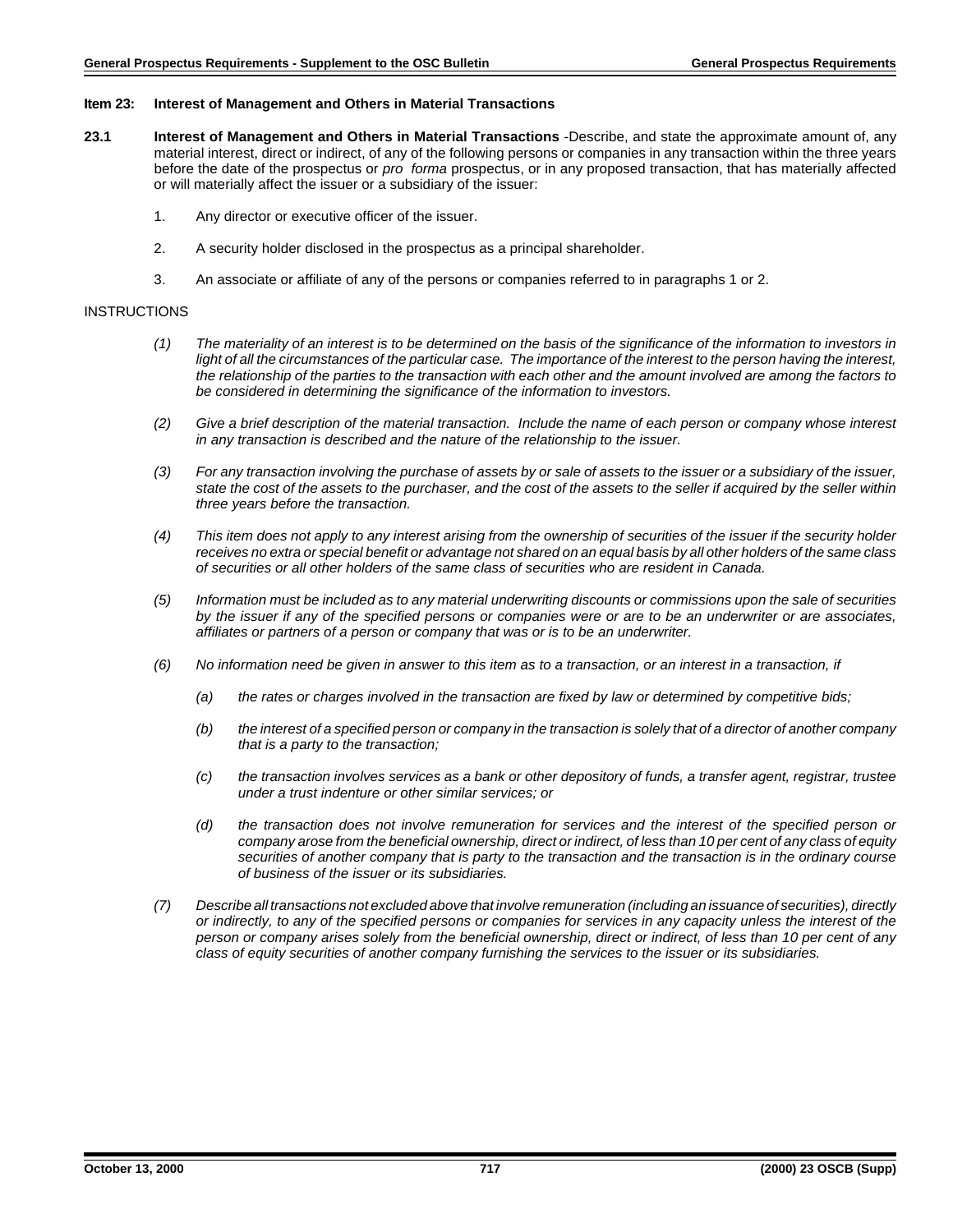#### **Item 24: Relationship Between Issuer or Selling Security Holder and Underwriter**

- **24.1 Relationship Between Issuer or Selling Security Holder and Underwriter** If the issuer or selling security holder is a connected issuer of an underwriter of the distribution, or if the issuer or selling security holder is also an underwriter,
	- (a) until Multilateral Instrument 33-105 Underwriting Conflicts comes into force, provide the disclosure required by Item 30 of Form 12 of the Regulation to the Act, as that Form read immediately before it was revoked; and
	- (b) after Multilateral Instrument 33-105 comes into force, comply with the requirements of that Multilateral Instrument.

### **Item 25: Credit Supporter Disclosure**

**25.1 Credit Supporter Disclosure** - If a credit supporter has provided a guarantee or alternative credit support for all or substantially all of the payments to be made under the securities being distributed, include statements by the credit supporter providing disclosure about the credit supporter that would be required under Items 4, 5, 6, 8, 16, 22, 24 and 29 of this Form if the credit supporter were the issuer of the securities and such other information about the credit supporter as is necessary to provide full, true and plain disclosure of all material facts concerning the securities to be distributed.

### **Item 26: Auditors, Transfer Agents and Registrars**

- **26.1 Auditors** State the name and address of the auditor of the issuer.
- **26.2 Transfer Agent and Registrar** If shares are to be distributed, state the names of the issuer's transfer agent(s) and registrar(s) and the location (by municipalities) of the register(s) of transfers of that class of shares.
- **26.3 Registration of Securities** If securities, other than shares, are to be distributed, state the location (by municipalities) of each register on which transfers of the securities may be recorded.

### **Item 27: Material Contracts**

**27.1 Material Contracts** - Give particulars of every material contract, other than contracts entered into in the ordinary course of business that was entered into within the two years before the date of the preliminary prospectus or *pro forma* prospectus, as applicable, by the issuer or a subsidiary of the issuer, and state a reasonable time and place in Ontario at which the contracts or copies of the contracts may be inspected during distribution of the securities being distributed.

### **INSTRUCTIONS**

- *(1) The term "material contract" for this purpose means a contract that can reasonably be regarded as material to a proposed investor in the securities being distributed and may in some circumstances include contracts with a person or company providing the issuer with promotional or investor relations services.*
- *(2) Set out a complete list of all material contracts, indicating those that are disclosed elsewhere in the prospectus and provide particulars about those material contracts for which particulars are not given elsewhere in the prospectus.*
- *(3) Particulars of contracts should include the dates of, parties to, consideration provided for in, and general nature of, the contracts.*
- **27.2 Project Financing and Limited Partnership Offering** Attach a copy of the co-tenancy, unitholders' or limited partnership agreement, if applicable, to both the preliminary and final prospectus.

#### **Item 28: Experts**

- **28.1 Opinions** Name all counsel responsible for opinions referred to in the prospectus.
- **28.2 Tax Consequences** If the income tax aspects of an investment in the securities being distributed are particularly relevant to an investor, include a statement in **bold type** to the effect that investors are advised to consult their own tax advisers.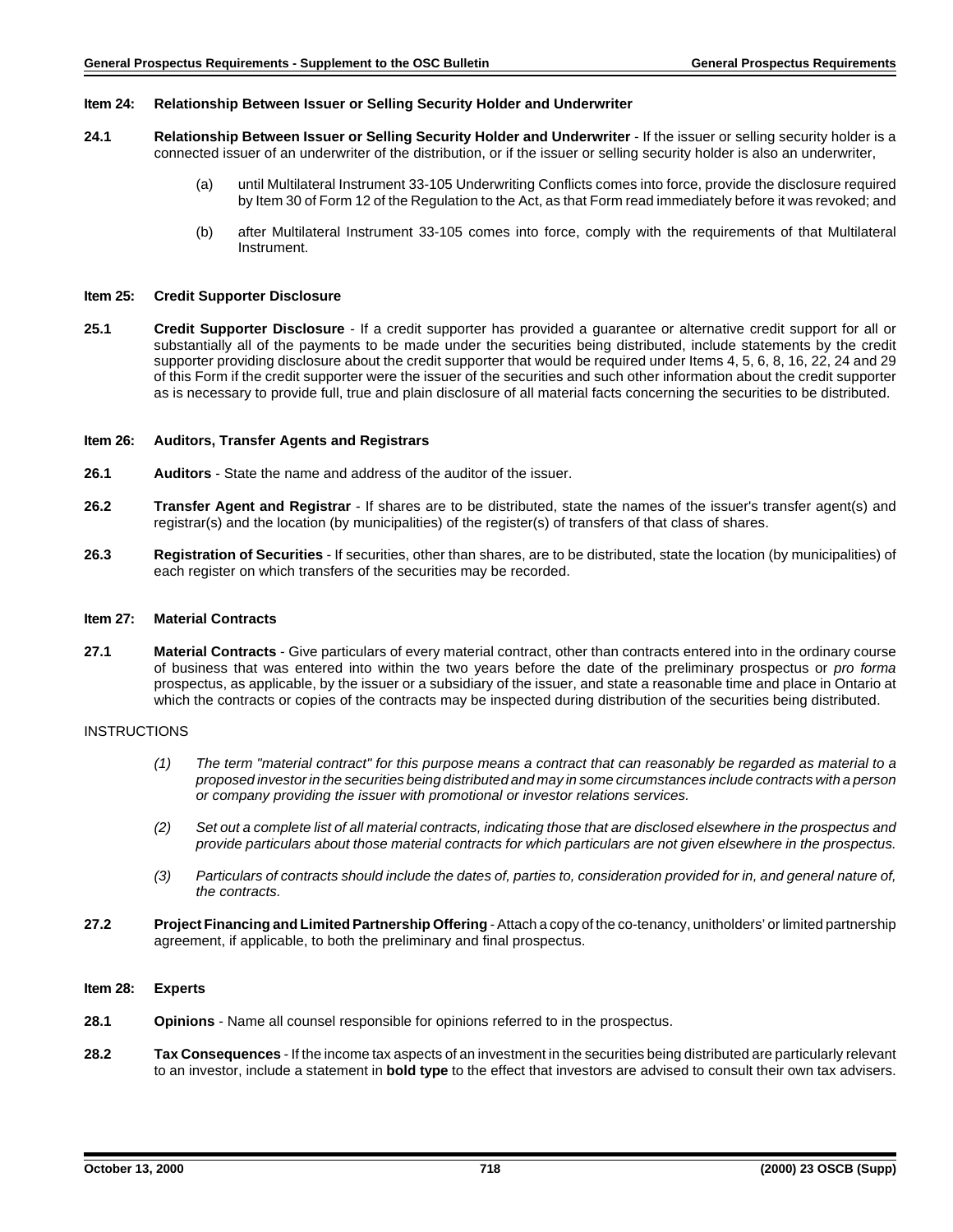### **28.3 Interest of Experts**

- (1) Disclose all direct or indirect interests in the property of the issuer or of an associate or affiliate of the issuer received or to be received by a person or company whose profession or business gives authority to a statement made by the person or company and who is named as having prepared or certified a part of the prospectus or prepared or certified a report or valuation described or included in the prospectus.
- (2) Disclose the beneficial ownership, direct or indirect, by a person or company referred to in paragraph (1) of any securities of the issuer or any associate or affiliate of the issuer.
- (3) For the purpose of paragraph (2), if the ownership is less than one per cent, a general statement to that effect shall be sufficient.
- (4) If a person, or a director, officer or employee of a person or company referred to in paragraph (1) is or is expected to be elected, appointed or employed as a director, officer or employee of the issuer or of any associate or affiliate of the issuer, disclose the fact or expectation.

### **Item 29: Other Material Facts**

**29.1 Other Material Facts** - Give particulars of any material facts about the securities being distributed that are not disclosed under the preceding items and are necessary in order for the prospectus to contain full, true and plain disclosure of all material facts relating to the securities being distributed.

### **Item 30: Project Financings**

**30.1 Project Financings** - If the distribution is a project financing made by an issuer that is an unincorporated association or co-tenancy comprised of security holders, disclose who will have responsibility for compliance with the continuous disclosure obligations under the Act.

### **Item 31: Purchasers' Statutory Rights of Withdrawal and Rescission**

**31.1 General** - Comply with National Instrument 41-101 Prospectus Disclosure Requirements by including a statement in substantially the following form, with bracketed information completed:

> "Securities legislation in [certain of the provinces [and territories] of Canada/the Province of [insert name of local jurisdiction, if applicable]] provides purchasers with the right to withdraw from an agreement to purchase securities. This right may be exercised within two business days after receipt or deemed receipt of a prospectus and any amendment. [In several of the provinces/provinces and territories], [T/t]he securities legislation further provides a purchaser with remedies for rescission [or [, in some jurisdictions,] damages] if the prospectus and any amendment contains a misrepresentation or is not delivered to the purchaser, provided that the remedies for rescission [or damages] are exercised by the purchaser within the time limit prescribed by the securities legislation of the purchaser's province [or territory]. The purchaser should refer to any applicable provisions of the securities legislation of the purchaser's province [or territory] for the particulars of these rights or consult with a legal adviser."

**31.2 Non-fixed Price Offerings** - In the case of a non-fixed price offering, comply with National Instrument 41-101 Prospectus Disclosure Requirements by replacing the second sentence in the legend in Item 31.1 with a statement in substantially the following form:

> "This right may only be exercised within two business days after receipt or deemed receipt of a prospectus and any amendment, irrespective of the determination at a later date of the purchase price of the securities distributed."

### **Item 32: Financial Statements**

**32.1 Financial Statements** - Include the financial statements required under Parts 4, 5, 6, 7 and 8 of Rule 41-501.

### **Item 33: Certificates**

**33.1 Certificates** - Include the certificates required under the Act and under Part 12 of Rule 41-501.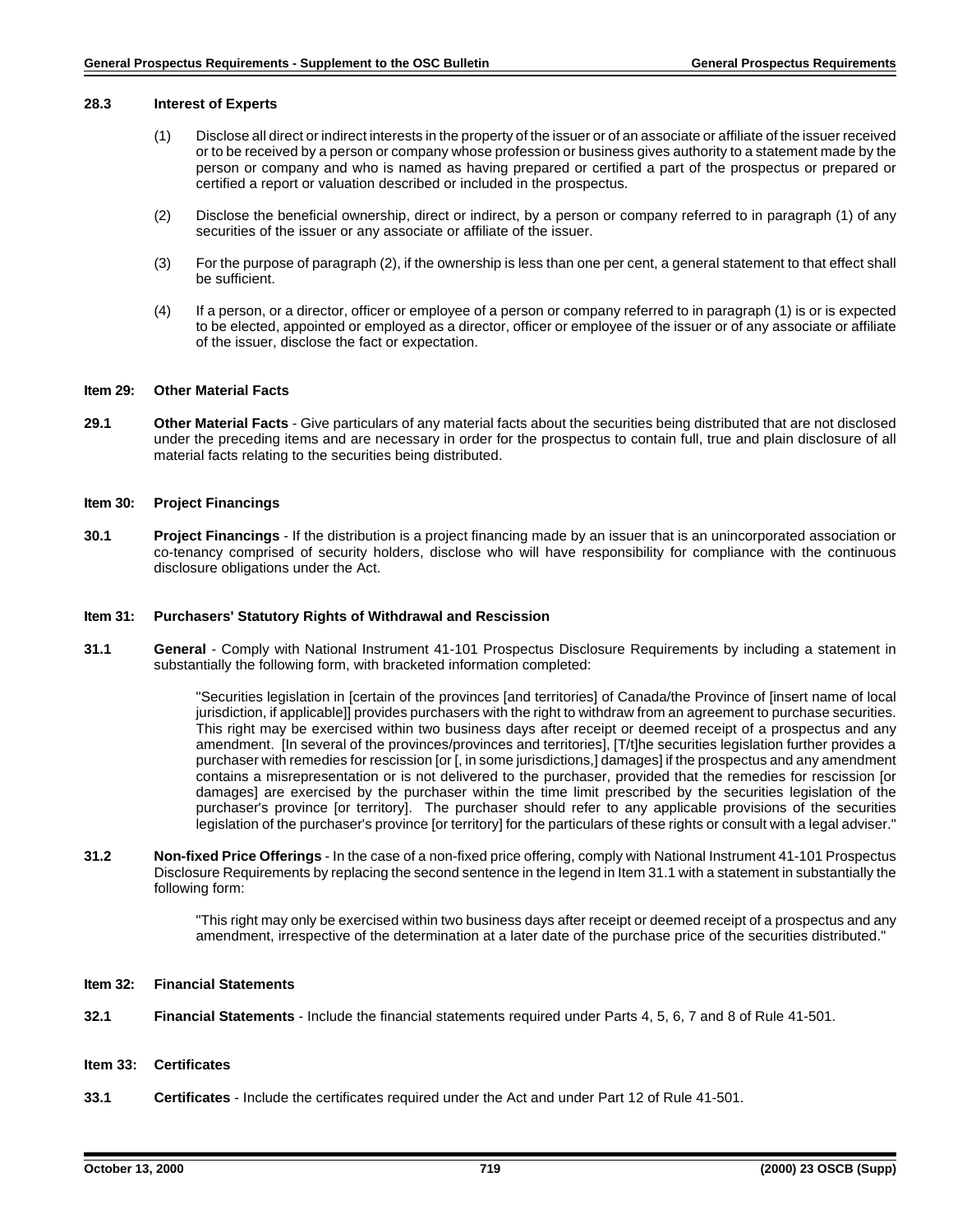## **ONTARIO SECURITIES COMMISSION FORM 41-501F2 AUTHORIZATION OF INDIRECT COLLECTION OF PERSONAL INFORMATION**

The attached Schedule 1 contains information concerning the name, position with or relationship to the issuer, name and address of employer, if other than the issuer, residential address, date and place of birth and citizenship of each director, executive officer, promoter, if any, and each director and executive officer of the promoter, if any, of the issuer named below (the "Issuer") as required by securities legislation, unless previously delivered to the Director. The Issuer hereby confirms that each person or company listed on Schedule 1

- (a) has been notified by the Issuer
	- (i) of the Issuer's delivery to the Director of the information pertaining to the person or company as set out in Schedule 1,
	- (ii) that such information is being collected indirectly by the Director under the authority granted to it in securities legislation,
	- (iii) that such information is being collected for the purpose of enabling the Director to discharge his/her obligations under the provisions of securities legislation that among other things require or permit the Director to refuse to issue a receipt for a prospectus if it appears to the Director that the past conduct of management or promoters of the issuer affords reasonable grounds for belief that the business of the issuer will not be conducted with integrity and in the best interests of its security holders, and
	- (iv) that the title, business address and business telephone number of the public official who can answer questions about the regulator's indirect collection of the information is:

Administrative Assistant to the Director of Corporate Finance Ontario Securities Commission 20 Queen Street West 19<sup>th</sup> Floor, Box 55 Toronto, Ontario M5H 3S8 (416) 597-0681

(b) has authorized the indirect collection of the information by the regulator.

Date:

**Name of Issuer**

Per: when the contract of the contract of the contract of the contract of the contract of the contract of the contract of the contract of the contract of the contract of the contract of the contract of the contract of the

Name

**Official Capacity** 

(Please print the name of the individual whose signature appears in the official capacity)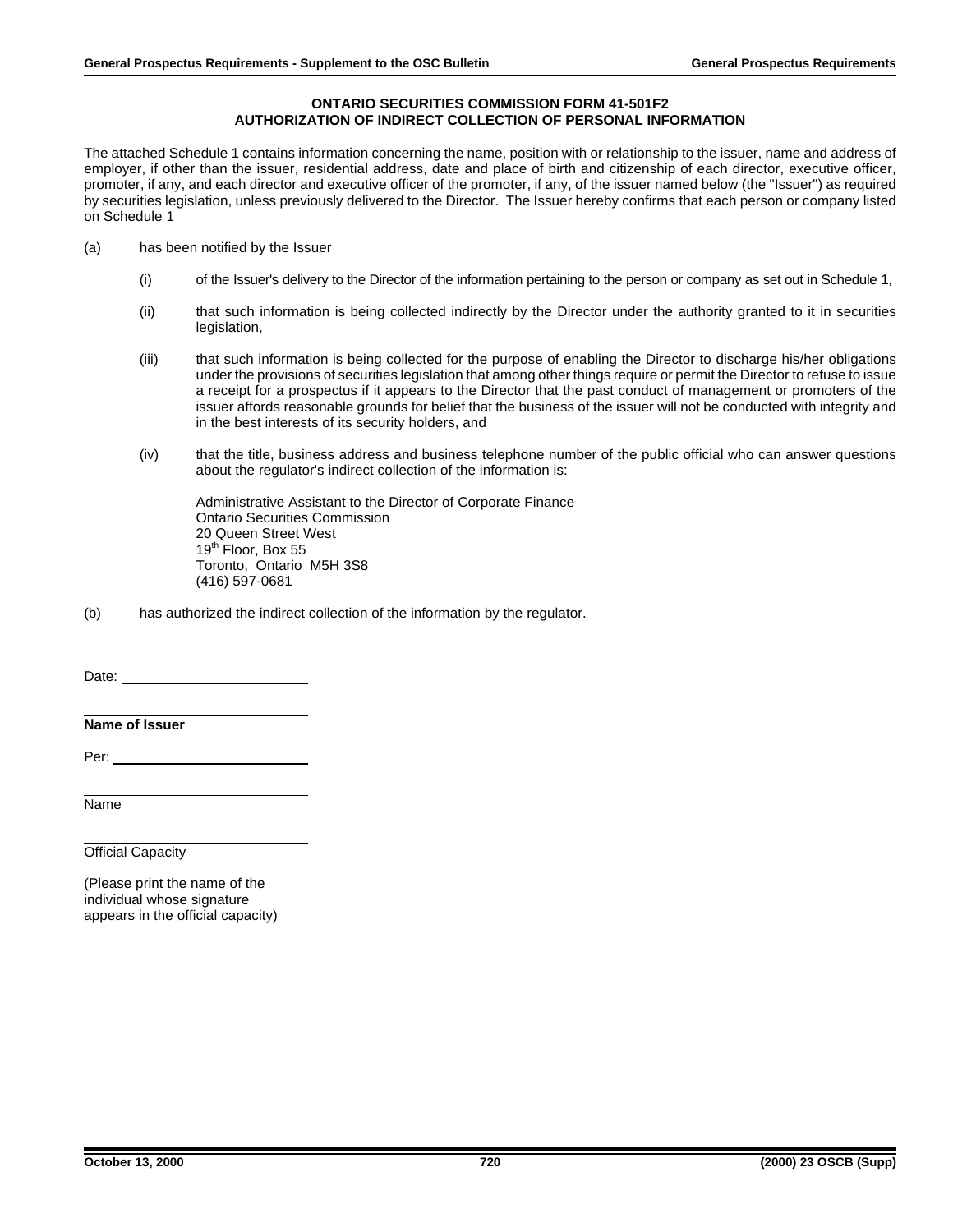## **Schedule 1 Personal Information to Form 41-502F2 Authorization of Indirect Collection of Personal Information**

## **[Name of Issuer]**

| Name and Position with<br><b>Tor Relationship to Issuer</b> | Name and Address of<br>Employer, if other than Issuer | Residential Address Date and Place of Birth Citizenship |  |
|-------------------------------------------------------------|-------------------------------------------------------|---------------------------------------------------------|--|
|                                                             |                                                       |                                                         |  |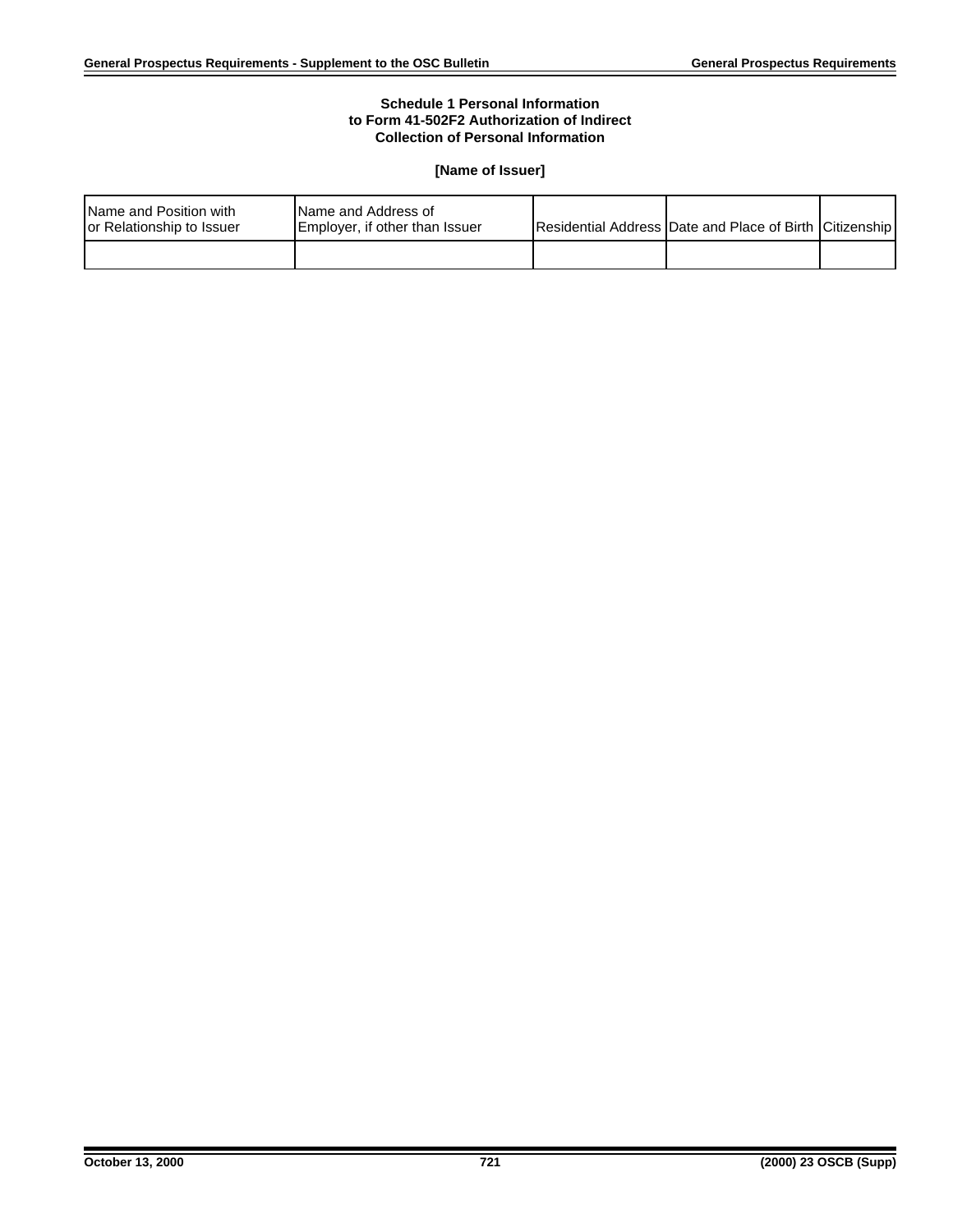### **ONTARIO SECURITIES COMMISSION FORM 41-501F3**

## **ISSUER FORM OF SUBMISSION TO JURISDICTION AND APPOINTMENT OF AGENT FOR SERVICE OF PROCESS**

- 1. Name of issuer (the "Issuer"):
- 2. Jurisdiction of incorporation of Issuer:
- 3. Address of principal place of business of Issuer:
- 4. Description of securities (the "Securities"):
- 5. Date of prospectus (the "Prospectus") under which the Securities are offered:
- 6. Name of agent for service of process (the "Agent"):
- 7. Address for service of process of Agent in Canada (the address may be anywhere in Canada):
- 8. The Issuer designates and appoints the Agent at the address of the Agent stated above as the Issuer's agent. The Agent may be served with a notice, pleading, subpoena, summons or other process in an action, investigation or administrative, criminal, quasi-criminal or other proceeding (a "Proceeding") arising out of, relating to or concerning the distribution of the Securities made or purported to be made under the Prospectus or the obligations of the Issuer as a reporting issuer under Ontario securities law and the Issuer irrevocably waives any right to raise as a defence in a Proceeding an alleged lack of jurisdiction to bring the Proceeding.
- 9. The Issuer irrevocably and unconditionally submits to the non-exclusive jurisdiction of (i) the courts and administrative tribunals of Ontario and (ii) an administrative proceeding in Ontario, in a Proceeding arising out of, related to or concerning or in any other manner connected with the distribution of the Securities made or purported to be made under the Prospectus or the obligations of the Issuer as a reporting issuer under Ontario securities law.
- 10. Until six years after it has ceased to be a reporting issuer in Ontario, the Issuer shall file a new Submission to Jurisdiction and Appointment of Agent for Service of Process in this form at least 30 days before termination, for any reason, of this Submission to Jurisdiction and Appointment of Agent for Service of Process.
- 11. Until six years after it has ceased to be a reporting issuer in Ontario, the Issuer shall file an amended Submission to Jurisdiction and Appointment of Agent for Service of Process at least 30 days before a change in the name or address of the Agent.
- 12. This Submission to Jurisdiction and Appointment of Agent for Service of Process shall be governed by and construed in accordance with the laws of [insert province of above address of Agent].

Dated: **Dated:** 

Signature of Issuer

Print name and title of signing officer of Issuer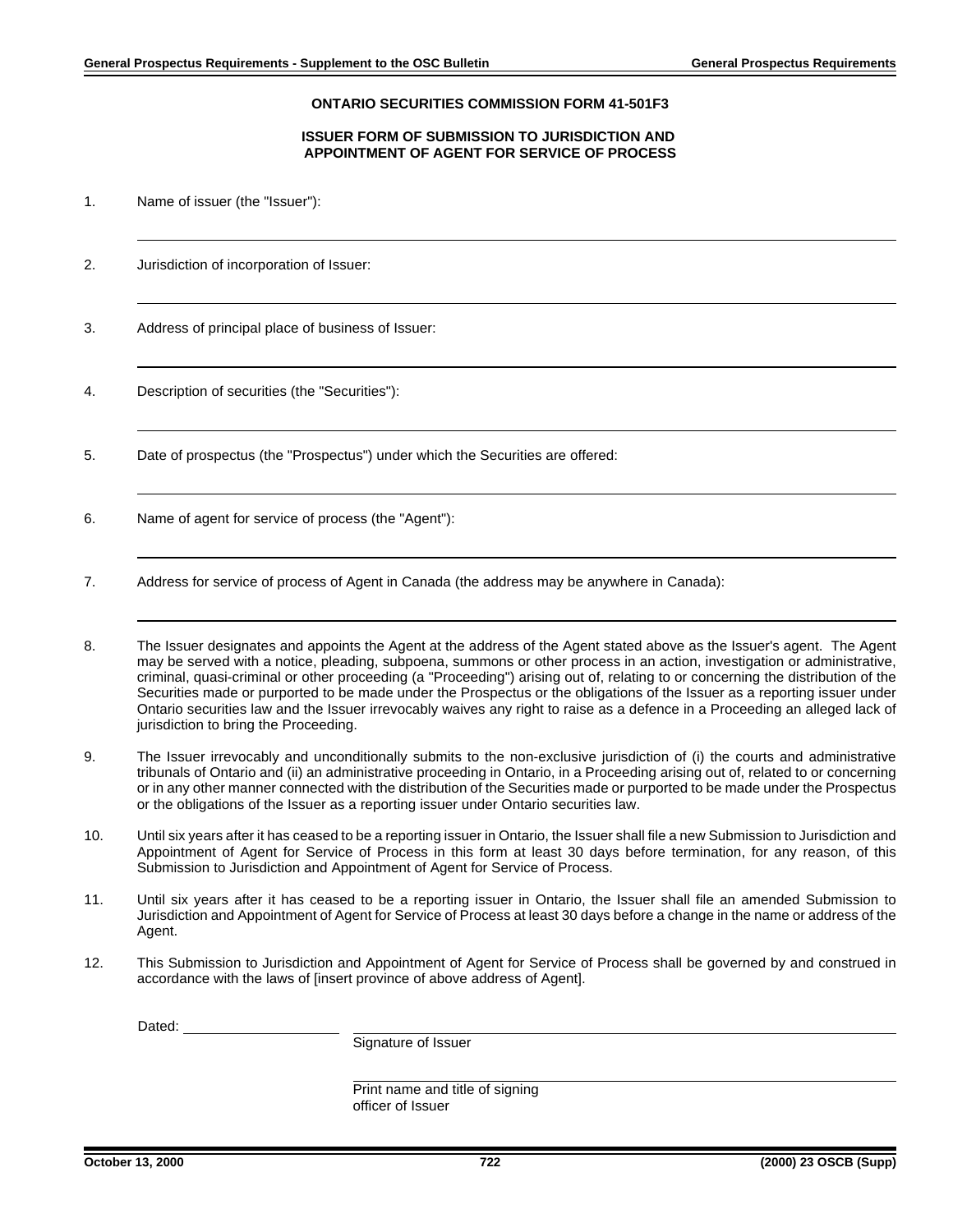# AGENT

The undersigned accepts the appointment as agent for service of process of [insert name of Issuer] under the terms and conditions of the preceding Submission to Jurisdiction and Appointment of Agent for Service of Process.

Dated:

Signature of Agent

Print name of person signing and, if Agent is not an individual, the title of the person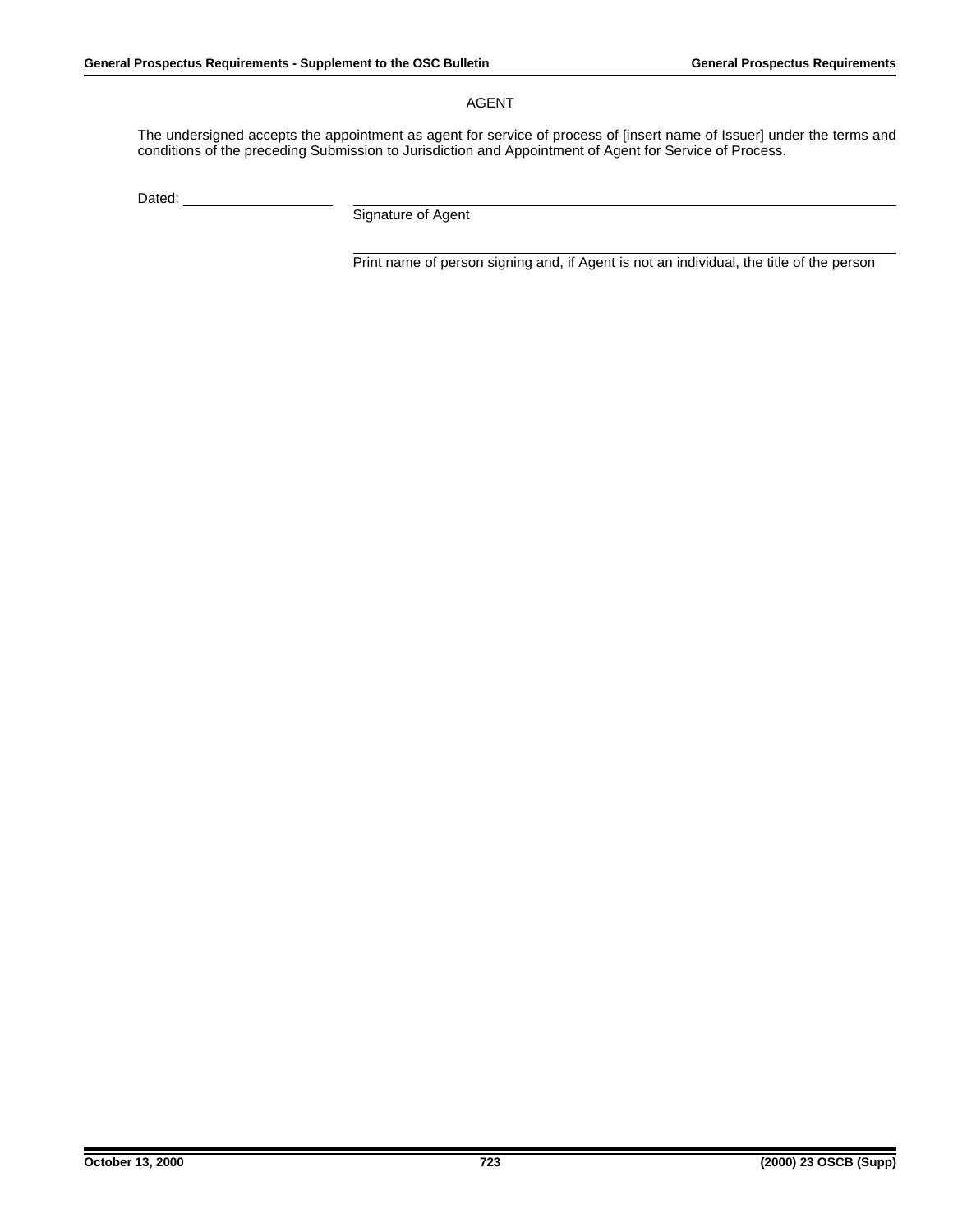### **ONTARIO SECURITIES COMMISSION FORM 41-501F4**

## **NON-ISSUER FORM OF SUBMISSION TO JURISDICTION AND APPOINTMENT OF AGENT FOR SERVICE OF PROCESS**

- 1. Name of issuer (the "Issuer"):
- 2. Jurisdiction of incorporation of Issuer:
- 3. Address of principal place of business of Issuer:
- 4. Description of securities (the "Securities"):
- 5. Date of prospectus (the "Prospectus") under which the Securities are offered:
- 6. Name of person filing this form (the "Filing Person") and Filing Person's relationship to Issuer:
- 7. Jurisdiction of incorporation of Filing Person, if applicable, or jurisdiction of residence of Filing Person:
- 8. Address of principal place of business of Filing Person:
- 9. Name of agent for service of process (the "Agent"):
- 10. Address for service of process of Agent in Canada (which address may be anywhere in Canada):
- 11. The Filing Person designates and appoints the Agent at the address of the Agent stated above as the Filing Person's agent. The Agent may be served with a notice, pleading, subpoena, summons or other process in any action, investigation or administrative, criminal, quasi-criminal or other proceeding (a "Proceeding") arising out of, relating to or concerning the distribution of the Securities made or purported to be made under the Prospectus, and the Filing Person irrevocably waives any right to raise as a defence in a Proceeding an alleged lack of jurisdiction to bring the Proceeding.
- 12. The Filing Person irrevocably and unconditionally submits to the non-exclusive jurisdiction of (i) the courts and administrative tribunals of Ontario and (ii) an administrative proceeding in Ontario, in a Proceeding arising out of, related to or concerning or in any other manner connected with the distribution of the Securities made or purported to be made under the Prospectus.
- 13. Until six years after completion of the distribution of the Securities made under the prospectus, the Filing Person shall file a new Submission to Jurisdiction and Appointment of Agent for Service of Process in this form at least 30 days before termination, for any reason, of this Submission to Jurisdiction and Appointment of Agent for Service of Process.
- 14. Until six years after completion of the distribution of the Securities under the prospectus, the Filing Person shall file an amended Submission to Jurisdiction and Appointment of Agent for Service of Process at least 30 days before a change in the name or address of the Agent.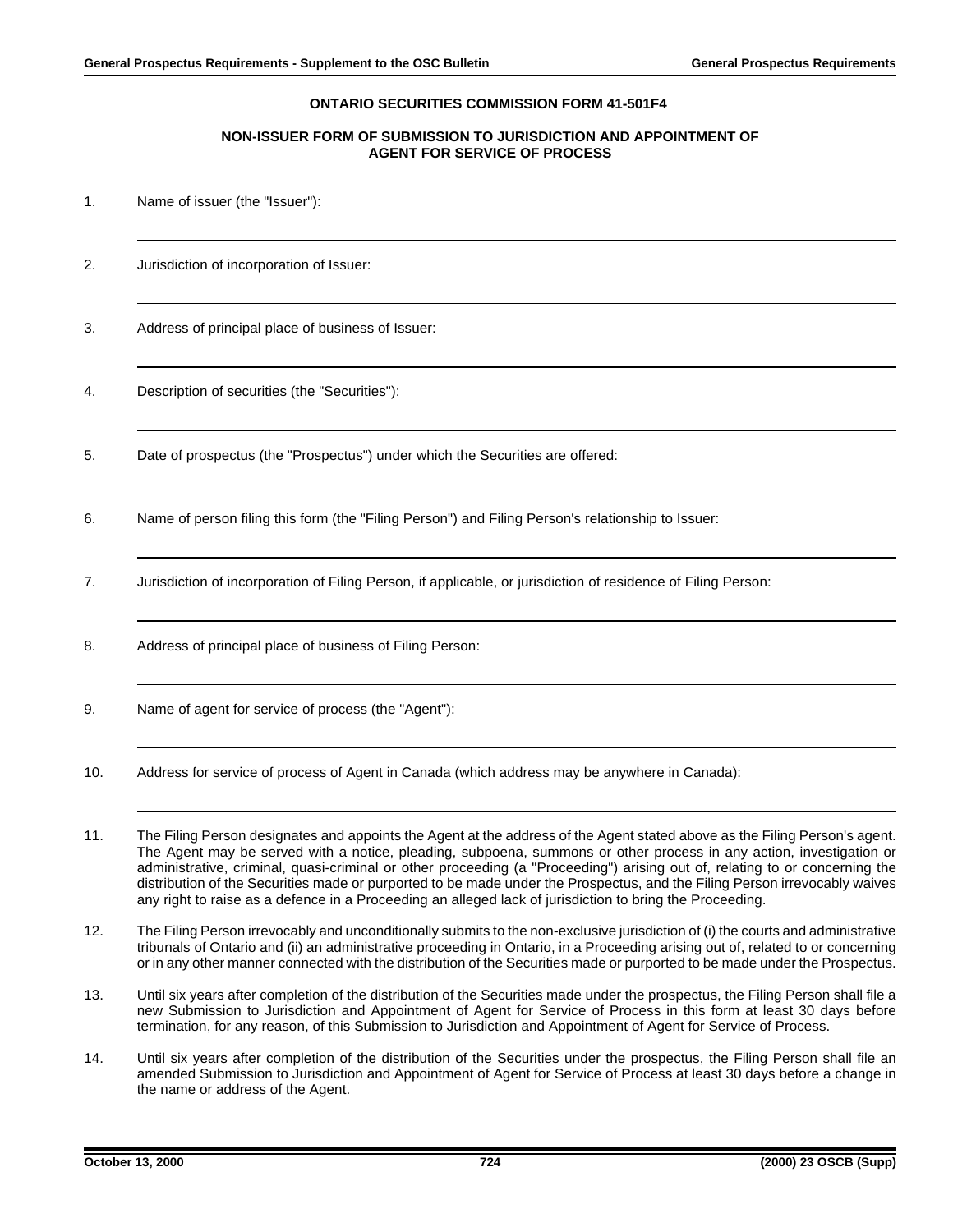15. This Submission to Jurisdiction and Appointment of Agent for Service of Process shall be governed by and construed in accordance with the laws of [insert province of above address of Agent].

Dated: \_\_

Signature of Filing Person

Print name of person signing and, if the Filing Person is not an individual, the title of the person

## AGENT

The undersigned accepts the appointment as agent for service of process of [insert name of Filing Person] under the terms and conditions of the preceding Submission to Jurisdiction and Appointment of Agent for Service of Process.

Dated:

Signature of Agent

Print name of person signing and, if the Agent is not an individual, the title of the person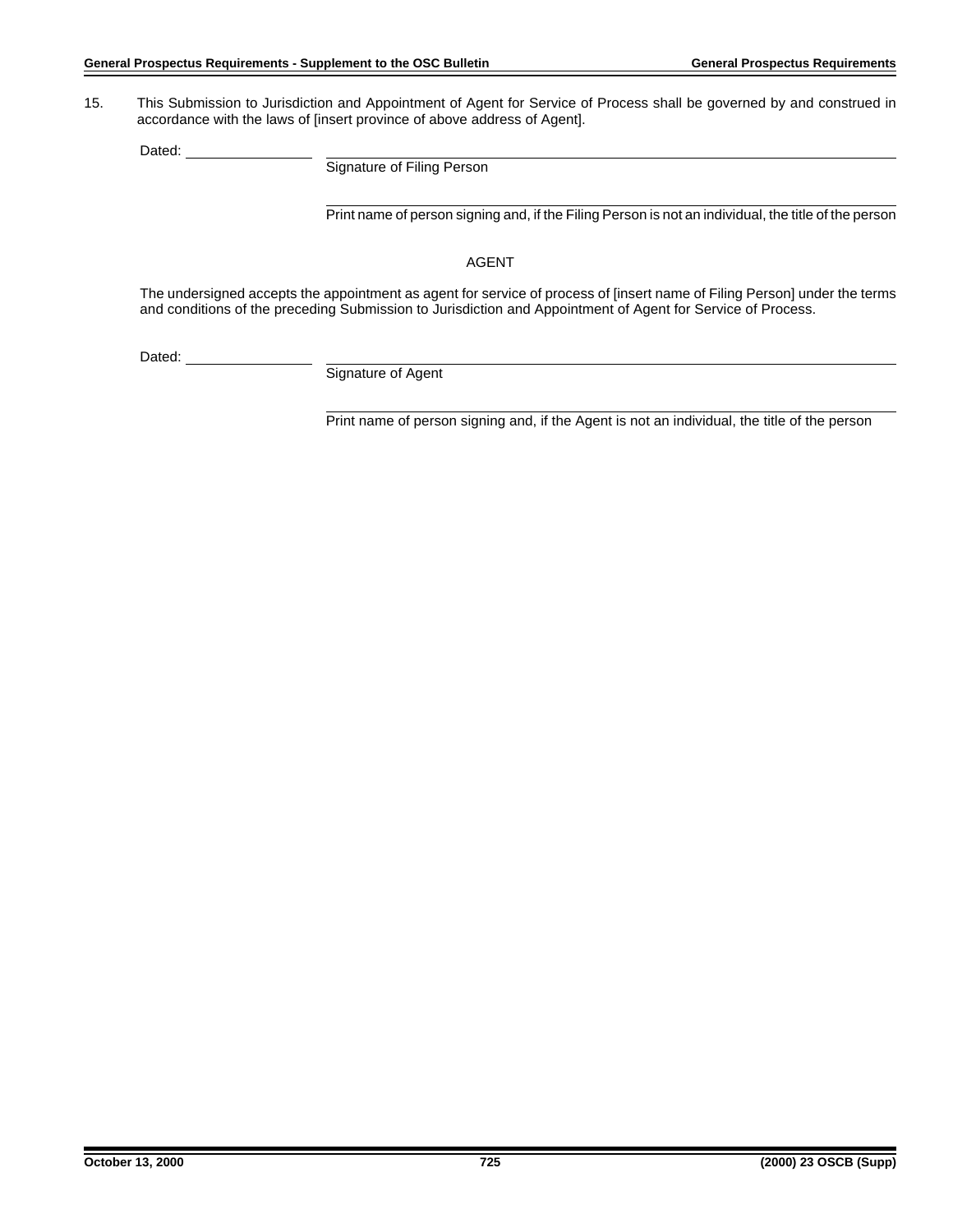This page intentionally left blank.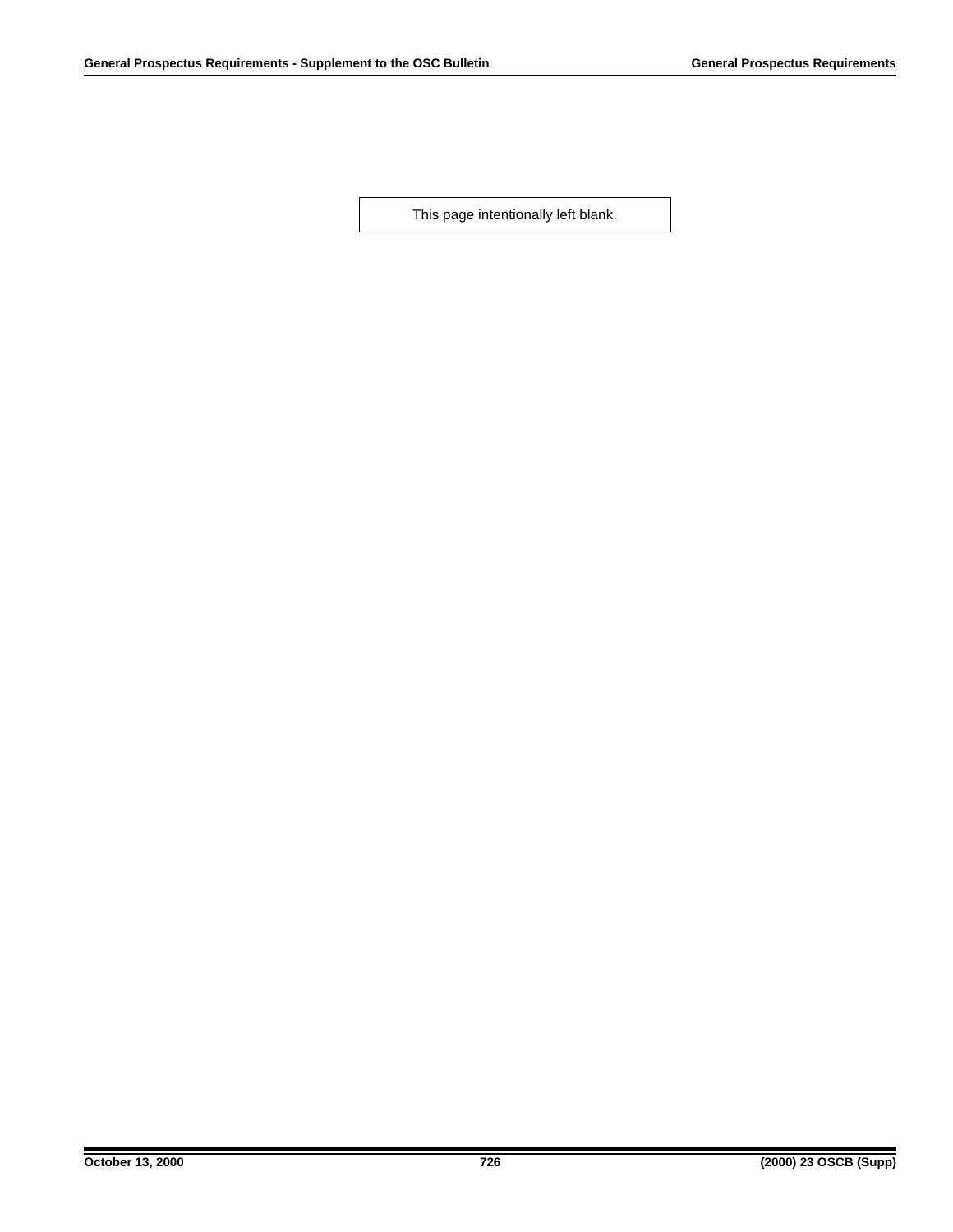**Companion Policy 41-501CP**

**General Prospectus Requirements**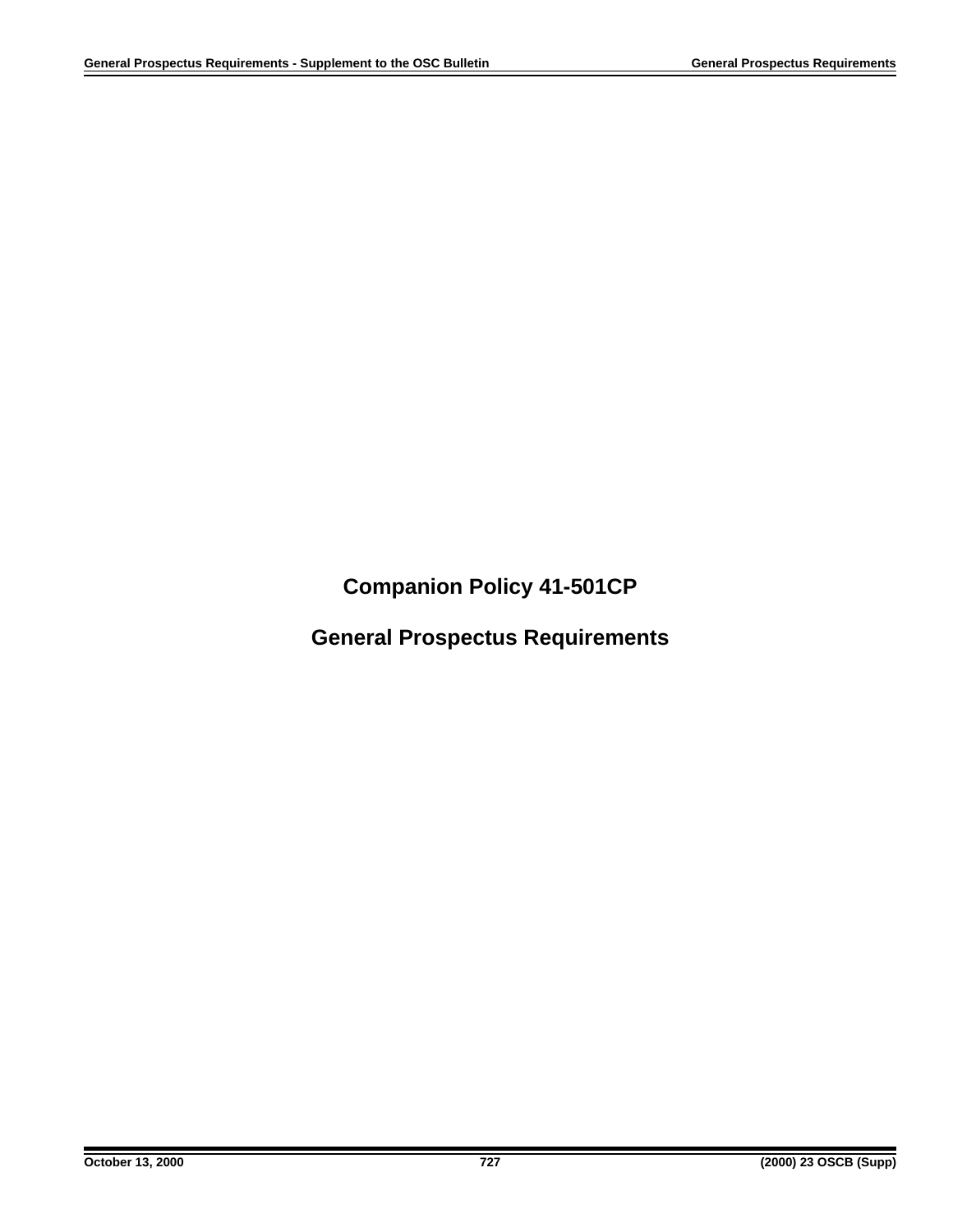This page intentionally left blank.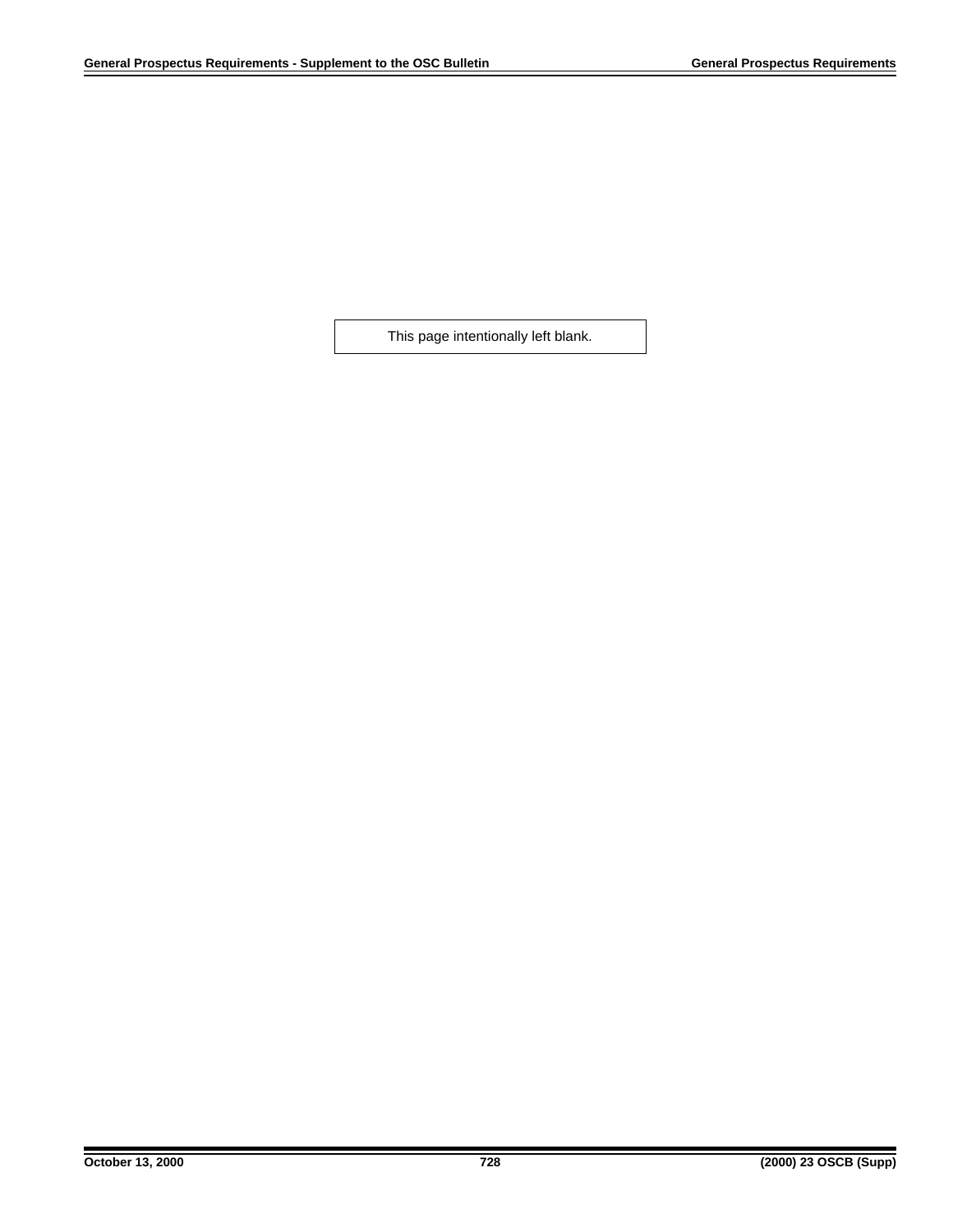# **ONTARIO SECURITIES COMMISSION COMPANION POLICY 41-501CP TO ONTARIO SECURITIES COMMISSION RULE 41-501 GENERAL PROSPECTUS REQUIREMENTS**

# **TABLE OF CONTENTS**

# **PART TITLE**

# PART 1 GENERAL REQUIREMENTS

- 1.1 Experience of Officers and Directors<br>1.2 Style of Prospectus
- Style of Prospectus
- 1.3 Graphs, Photographs, Maps and Artwork
- 1.4 Disclosure of Principal Shareholders
- 1.5 Disclosure of Selling Security holders
- 1.6 Description of Underlying Securities
- 1.7 Certificate of Underwriter in Prospectus

#### PART 2 FINANCIAL MATTERS

- 2.1 Financial Statement Requirements Explanation of the 60 and 90 Day References
- 2.2 Additional Financial Statements or Financial Information Filed or Released<br>2.3 Auditor's Report for All Financial Statements Included in the Prospectus
- 2.3 Auditor's Report for All Financial Statements Included in the Prospectus
- 2.4 Exemption from Auditor's Report if not Previously Included in a Prospectus
- 2.5 Timing of Requests for Exemptions from the Financial Statement Requirements
- 2.6 Sufficiency of Financial History Included in a Prospectus
- 2.7 Applications for Exemption from Requirement to Include Financial Statements of the Issuer<br>2.8 Reverse Take-Overs
- Reverse Take-Overs
- 2.9 Additional Information
- PART 3 FINANCIAL STATEMENT DISCLOSURE FOR SIGNIFICANT ACQUISITIONS, SIGNIFICANT DISPOSITIONS AND MULTIPLE ACQUISITIONS
	- 3.1 Financial Statement Disclosure of Significant Acquisitions and Multiple Acquisitions
	- 3.2 Acquisition of a Business
	- 3.3 Acquisition of an Interest in an Oil and Gas Property
	- 3.4 Probable Acquisitions
	- 3.5 Significant Acquisitions Completed During the Issuer's Three Most Recently Completed Financial Years 3.6 Significant Acquisitions Completed During the Issuer's Current Financial Year
	- Significant Acquisitions Completed During the Issuer's Current Financial Year
	- 3.7 Timing of Significance Tests
	- 3.8 Acquisition of a Business when the Financial Statements of the Business are Prepared in Accordance with a Foreign GAAP
	- 3.9 Acquisition of a Previously Unaudited Business
	- 3.10 Application of the Significance Tests when the Financial Year Ends of the Issuer and the Acquired Business are Non-Coterminous
	- 3.11 Application of Investment Test for Significance of an Acquisition
	- 3.12 Application of Income Test for Significance of an Acquisition
	- 3.13 Financial Statements for Interim and Pre-acquisition Periods
	- 3.14 Acquisition of Related Businesses
	- 3.15 Financial Statement Disclosure for Unrelated Individually Insignificant Acquisitions
	- 3.16 Preparation of Divisional and Carve-out Financial Statements
	- 3.17 Preparation of *Pro forma* Financial Statements Giving Effect to Significant Acquisitions
	- 3.18 Significant Dispositions
	- 3.19 Preparation of *Pro forma* Financial Statements Giving Effect to Significant Dispositions
	- 3.20 Exemptions from Parts 6 and 7 of the Rule
- PART 4 GAAP, GAAS AND AUDITOR'S REPORTS
	- 4.1 Foreign GAAP
	- 4.2 Foreign Auditors and Foreign GAAS<br>4.3 Auditor's Comfort Letters
	- Auditor's Comfort Letters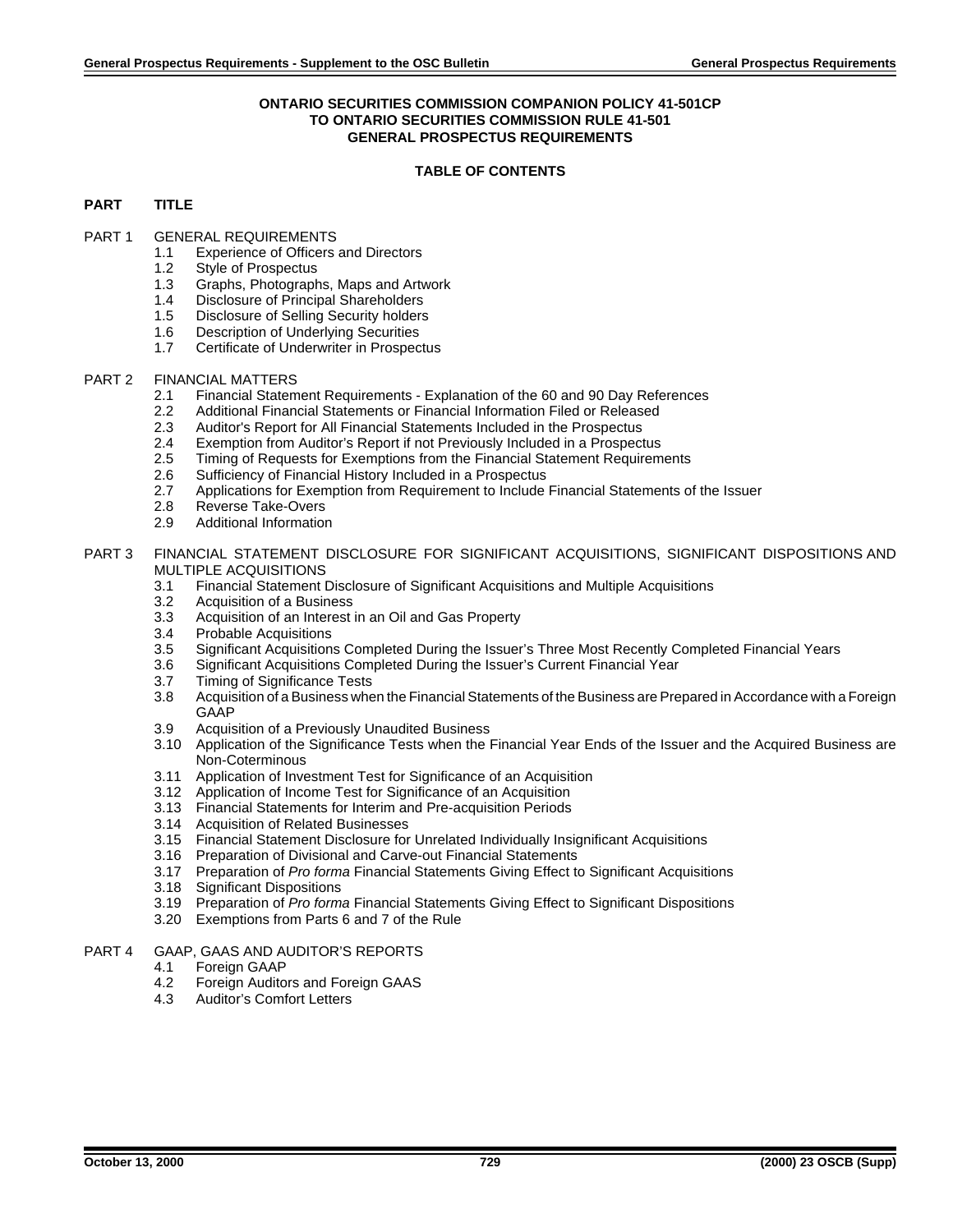# PART 5 GENERAL REQUIREMENTS AS TO FILING AND AMENDMENTS<br>5.1 Certificate by Issuer

- Certificate by Issuer
- 5.2 Consents of Lawyers
- 5.3 Material Contracts
- 5.4 Filed or Delivered
- 5.5 Response Letters and Marked-up Copies<br>5.6 Disclosure of Investigations or Proceeding
- 5.6 Disclosure of Investigations or Proceedings
- 5.7 Filing of Advertising and Sales Literature<br>5.8 Amendments to a Preliminary Prospectus
- Amendments to a Preliminary Prospectus
- 5.9 Changes to the Offering
- 5.10 Confidential Material Change Reports
- 5.11 Registration Requirement

# PART 6 PROCEDURES FOR GRANTING RECEIPTS

- 6.1 Extension of 90 Day Period for Issuance of Final Receipt
- **Project Financings**
- 6.3 Minimum Amount of Funds
- APPENDIX A Overview of Business Acquisitions Decision Chart
- APPENDIX B Illustrative Examples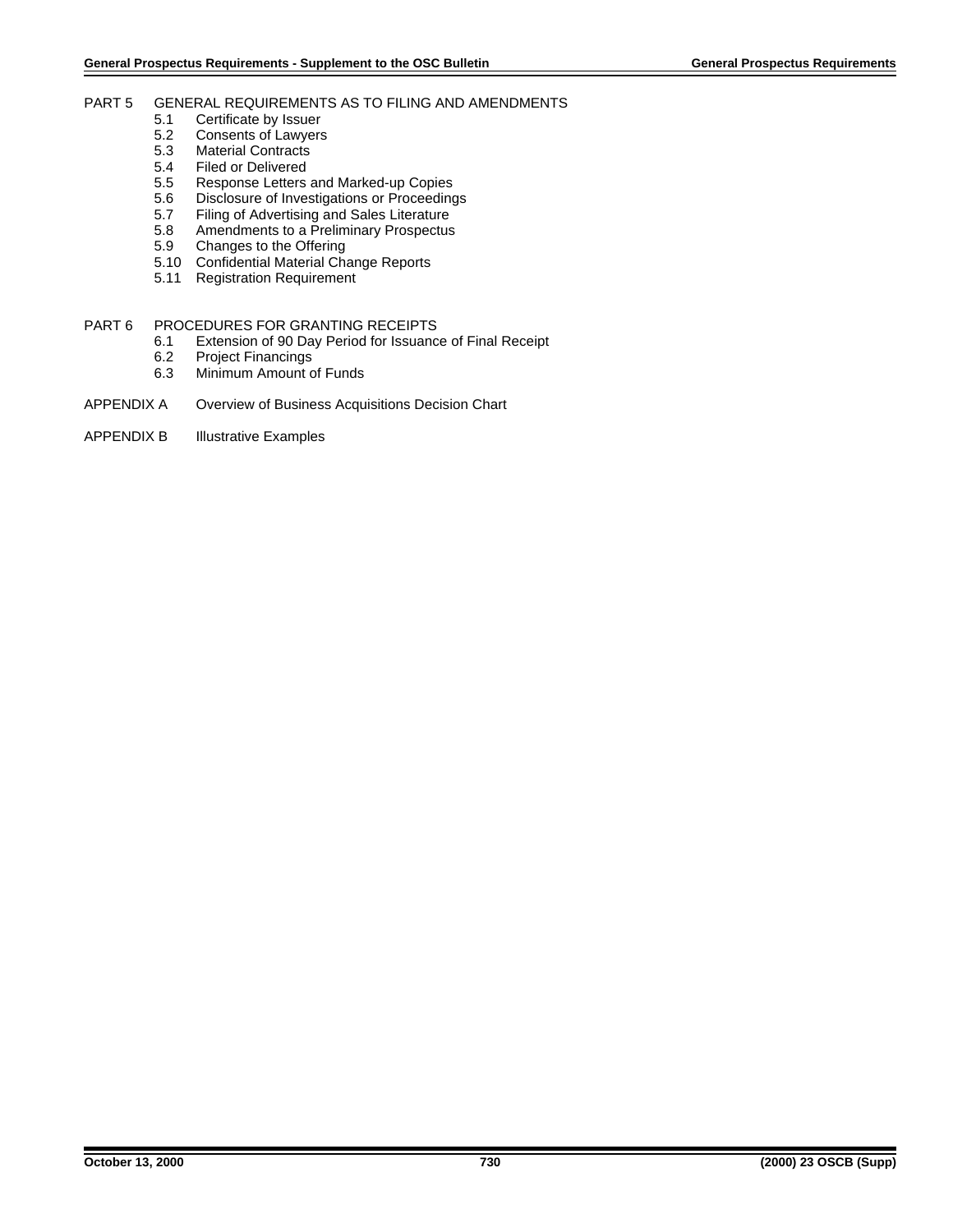# **COMPANION POLICY TO ONTARIO SECURITIES COMMISSION RULE 41-501 GENERAL PROSPECTUS REQUIREMENTS**

# **PART 1 GENERAL REQUIREMENTS**

- **1.1 Experience of Officers and Directors** Clause 61(2)(c) of the Act requires the Director to refuse to issue a receipt for a prospectus if it appears that the proceeds received from the sale of securities to be paid to the treasury of the issuer, together with other resources of the issuer, will be insufficient to accomplish the purposes stated in the prospectus. The Commission believes that people are an important resource and that a sufficient number of the directors and officers of the issuer should have relevant knowledge and experience so that the Director will not conclude that the human and other resources are insufficient to accomplish these purposes. If the requisite knowledge and experience are not possessed by the directors and officers, the Director may be satisfied that the human and other resources are sufficient if it is shown that the issuer has contracted to obtain the knowledge and experience from others.
- **1.2 Style of Prospectus** Subsection 3.2(1) of Rule 41-501 General Prospectus Requirements (the "Rule") provides that the information contained in a prospectus shall be in narrative form. The Commission notes that subsection 56(1) of the Act requires that a prospectus contain "full, true and plain" disclosure. To that end, issuers and their advisors are reminded that they should ensure that disclosure documents are easy to read, and are encouraged to adopt the following plain language principles in preparing a prospectus:
	- ! use short sentences
	- ! use definite, concrete, everyday language
	- ! use the active voice
	- ! avoid superfluous words
	- ! organize the document into clear, concise sections, paragraphs and sentences
	- ! avoid legal or business jargon
	- ! use strong verbs
	- ! use personal pronouns to speak directly to the reader
	- ! avoid reliance on glossaries and defined terms unless it facilitates understanding of the disclosure
	- ! avoid vague boilerplate wording
	- ! avoid abstractions by using more concrete terms or examples
	- **!** avoid excessive detail<br> **e** avoid multiple negative
	- avoid multiple negatives.

If technical or business terms are required, clear and concise explanations should be used. The Commission is of the view that question and answer and bullet point formats are consistent with the requirements of subsection 3.2(1) of the Rule.

- **1.3 Graphs, Photographs, Maps and Artwork** Subsection 3.2(5) of the Rule provides that a prospectus may contain graphs, photographs, maps, artwork or other forms of illustration if they are relevant to the business of the issuer or the distribution and are not misleading. There is no longer an obligation to seek prior approval from staff of the Commission for the inclusion of a graph, photograph, map or artwork in a prospectus before the filing of the preliminary prospectus.
- **1.4 Disclosure of Principal Shareholders** Item 15 of Form 41-501F1 requires disclosure of the identity and shareholdings of each principal shareholder of the issuer and, if a principal shareholder is a company, of the identity of any individual who controls the company. Issuers are therefore advised that they should institute procedures to obtain and disclose such information.
- **1.5 Disclosure of Selling Security holders** Item 1.4(7) and Item 15 of Form 41-501F1 require that if any securities are being distributed for the account of an existing security holder who purchased those securities within two years before the date of the prospectus, the name of the security holder and the number or amount of the securities of the class being distributed that are owned by the security holder, shall be included in the prospectus. In some cases, particularly if there are a large number of selling security holders each selling a small number or amount of securities, it may be desirable to disclose the required information on an aggregate, and not an individual security holder, basis. In these cases, application for relief from the requirements in the Form must be made to the Director. The Director will normally require that the issuer undertake to file with the Commission all of the information required under Item 15.1(3) on or before filing the prospectus.
- **1.6 Description of Underlying Securities** Issuers are reminded that if the securities being distributed are convertible into or exchangeable for other securities, or are a derivative of, or otherwise linked to, other securities, a description of the material attributes of the underlying securities will generally be necessary to meet the requirements of securities legislation that a prospectus contain full, true and plain disclosure of all material facts concerning the securities being distributed.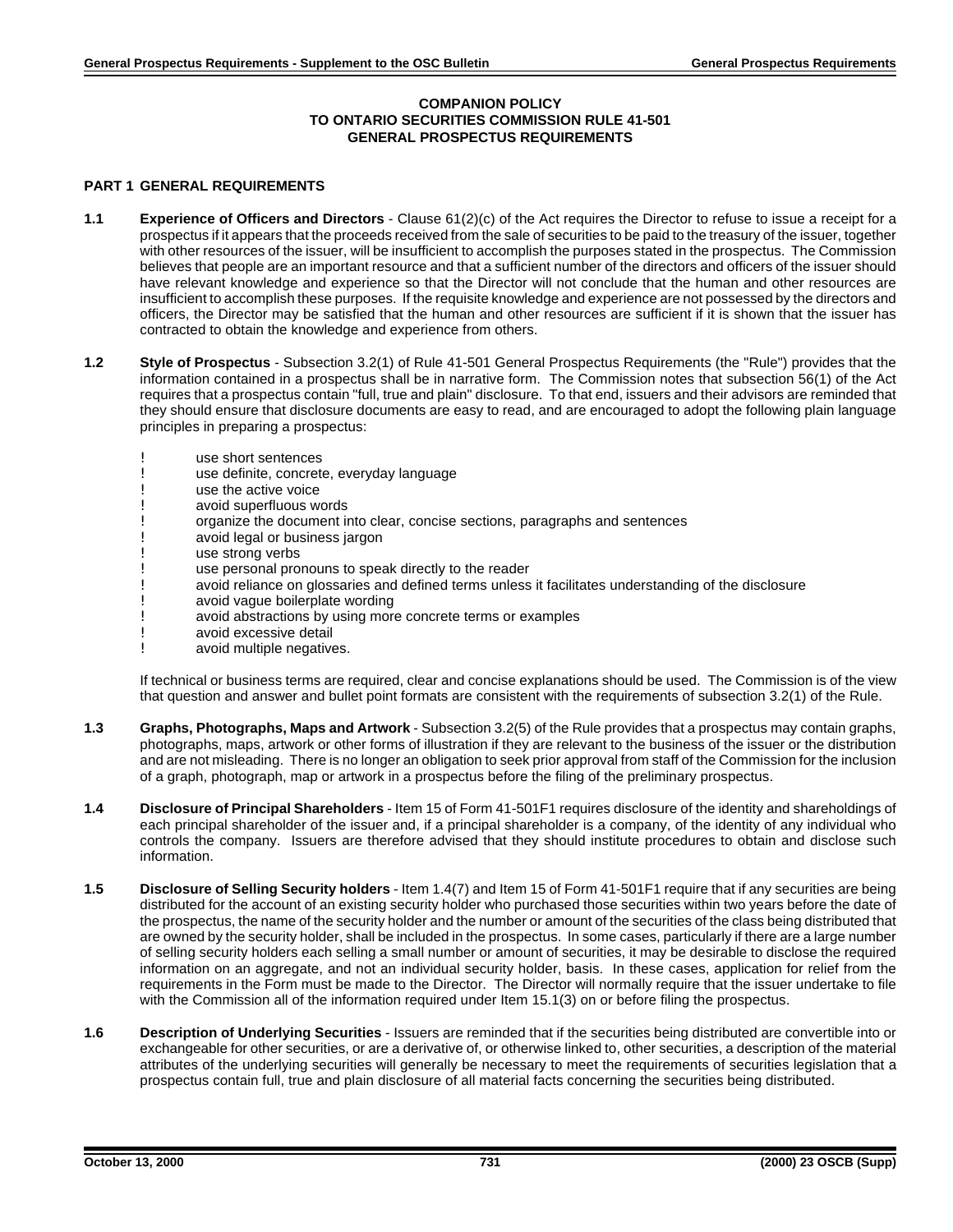**1.7 Certificate of Underwriter in Prospectus** - Subsection 59(1) of the Act requires that if an underwriter is in a contractual relationship with the issuer or selling securityholder, the prospectus shall contain a certificate signed by the underwriter in the prescribed form. An underwriter participating in the preparation of a prospectus undertakes a due diligence investigation in relation to the business of the issuer that usually results in enhanced quality of disclosure in the prospectus. For that reason, and particularly in the case of an initial public offering, the Commission encourages underwriter participation in the prospectus process. Issuers are reminded that the Director has discretion under subsection 61(1) of the Act to refuse to issue a receipt for a prospectus if it is in the public interest to do so, including in the case of a prospectus that contains disclosure that is considered deficient.

# **PART 2 FINANCIAL MATTERS**

## **A. ISSUERS AND SIGNIFICANT ACQUISITIONS**

#### **2.1 Financial Statement Requirements - Explanation of the 60 and 90 Day References**

- (1) The financial statement disclosure requirements for an issuer and any business acquired or to be acquired are described with reference to 60 or 90 day periods. A company that is or will be a reporting issuer once a final receipt for its prospectus is issued, is required to file interim financial statements 60 days after the last day of an interim period on a continuous disclosure basis. The interim financial statement disclosure requirements in the Rule are based on these continuous disclosure reporting timeframes. Annual audited financial statements are required to be filed 140 days after year end on a continuous disclosure basis. However, if a prospectus is filed more than 90 days after year end, the audited financial statements are required to be included in the prospectus.
	- (a) For example, assume an issuer's current year is year one and its most recently completed years are years two, three, four and five, two being the year immediately preceding one. If the issuer has a calendar year end and files a preliminary prospectus on June 15 of year one (which is more than 90 days after year end), the following financial statements of the issuer would be required to be included in the prospectus:

**Annual financial statements:** for years two, three and four, in accordance with section 4.1 of the Rule which requires inclusion in the prospectus of the issuer's annual financial statements for the three most recently completed financial years ended more than 90 days before the date of the prospectus.

**Comparative Interim financial statements**: for the first quarter ended March 31 of year one, in accordance with section 4.6 of the Rule which requires comparative interim financial statements for the most recently completed interim period ended more than 60 days before the date of the prospectus.

- (b) As another example, if the same issuer filed its preliminary prospectus sometime between January 1 and March 31of year one, it would not be required to include audited financial statements for year two since that year ended less than 90 days before the date of the prospectus unless those financial statements had been filed with the Commission. In this situation, assuming the year two financial statements had not been filed, the issuer would be required to include audited financial statements for years three, four and five, and unaudited interim financial statements for the nine months ended September 30 in year two. If, however, audited financial statements for year two were included in a prospectus filed less than 90 days from the end of year two, section 4.2 of the Rule would permit the issuer to exclude the audited financial statements for year five. In addition, subsection 4.7(3) of the Rule would permit the interim financial statements for the nine months ended September 30, year 2, to be excluded.
- (2) Section 2.8 of the Rule states that unless otherwise stated, a reference to a prospectus in the Rule includes a preliminary prospectus. Consequently, the 60 and 90 day period references discussed in subsection (1) should be considered as at the date the preliminary prospectus is filed and again at the date of the final prospectus is filed for both the issuer and any business acquired or to be acquired. Depending on the period of time between the dates of the preliminary and final prospectuses, an issuer may have to include more recent financial statements.

For example, if the issuer in subsection (1)(a) filed its final prospectus on September 10, the issuer would be required to include its comparative financial statements for the interim period ended June 30, because by September 10 the last day of the interim period ended June 30 would be more than 60 days before the date of the final prospectus.

 The examples in subsections (1) and (2) are not comprehensive. For simplicity, they address only the issuer's requirements and do not take into account exceptions provided for in the Rule.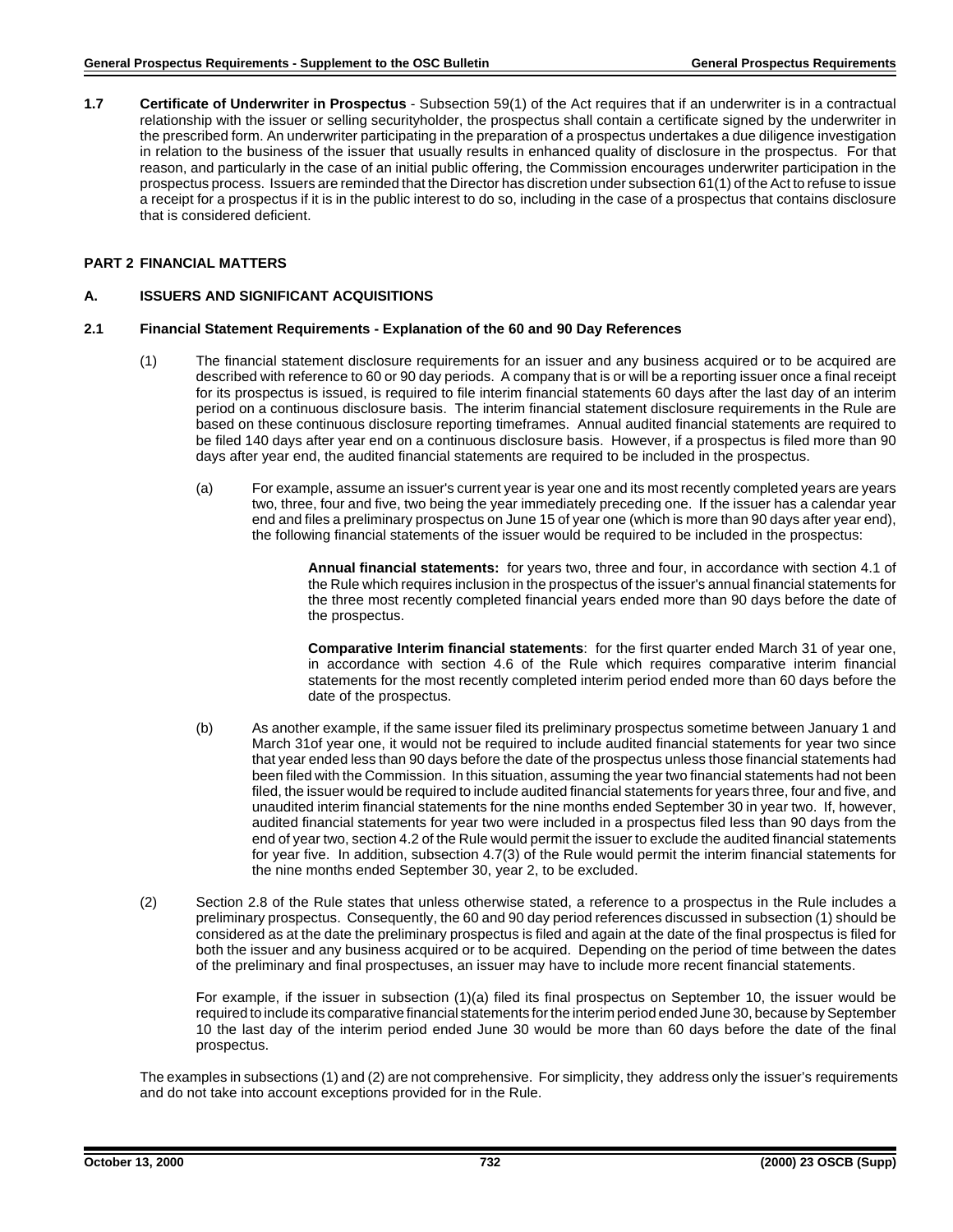# **2.2 Additional Financial Statements or Financial Information Filed or Released**

- (1) If annual or interim financial statements, more recent than those that would otherwise be required to be included in a prospectus, have been filed before a prospectus is filed, sections 4.7, 6.7 and 7.3 of the Rule require those financial statements to be included in the prospectus and the prospectus to be updated accordingly. However, if information derived from more recent annual or interim financial statements is released to the public by the issuer before the financial statements are filed, the prospectus should include the information included in the news release or public communication. There is no specific requirement in the Rule to otherwise update the prospectus or *pro forma* financial statements to reflect the more recent information.
- (2) Reporting issuers have an obligation under Part XVIII of the Act to prepare and file financial statements as part of their continuous disclosure obligations. The Commission is of the view that the directors of an issuer should endeavour to consider and approve financial statements in a timely manner and should not delay the approval and filing of the statements for the purpose of avoiding their inclusion in a prospectus.
- **2.3 Auditor's Report for All Financial Statements Included in the Prospectus** The Rule requires that all financial statements included in a prospectus be accompanied by an auditor's report without a reservation of opinion, except financial statements specifically exempted in the Rule. Issuers are reminded that this requirement extends to financial statements of subsidiaries and other entities even if the financial statements are not required to be included in the prospectus but have been included at the discretion of the issuer.
- **2.4 Exemption from Auditor's Report if not Previously Included in a Prospectus** -If an issuer received a receipt for a final prospectus that included financial statements of the issuer for a financial year that were not accompanied by an auditor's report, section 4.10 of the Rule provides that if the issuer includes any of those unaudited financial statements in a subsequent prospectus, the issuer will not be expected to include an auditor's report on those financial statements unless they were audited subsequent to obtaining the final receipt for the previous prospectus. The corresponding exception for a business acquired or to be acquired is in section 6.15 of the Rule. The Commission recognizes that requesting an issuer to obtain an auditor's report that it was permitted to exclude from a previous final prospectus could create undue hardship for the issuer.
- **2.5 Timing of Requests for Exemptions from the Financial Statement Requirements** Requests for exemptions from Parts 4, 6 and 7 of the Rule should be made in accordance with Part 15 of the Rule which requires the issuer to make submissions in writing along with the reasons for the request and the proposed alternative disclosure. Written submissions should be filed at, or preferably before, the time the preliminary prospectus is filed, in order to permit the issue to be resolved in a timely manner. Issuers filing a prospectus in more than one jurisdiction are encouraged to consult National Policy 43-201 Mutual Reliance Review System for Prospectuses and Annual Information Forms for more guidance on pre-filing applications.

# **B. ISSUERS**

**2.6 Sufficiency of Financial History Included in a Prospectus** - Part 4 of the Rule prescribes the minimum financial statement disclosure requirements for an issuer. The Commission recognizes that an issuer, at the time of filing a prospectus, may have been in existence for less than one year. The Commission expects that in many situations the limited historical financial statement information that is available for such an issuer may be adequately supplemented by other relevant information disclosed in the prospectus. However, if the issuer is unable to provide financial statements for a period of at least twelve months and the prospectus does not otherwise contain information concerning the business conducted, or to be conducted, by the issuer that is sufficient to enable an investor to make an informed investment decision, the Commission is of the view that the Director may refuse to issue a receipt for the prospectus.

#### **2.7 Applications for Exemption from Requirement to Include Financial Statements of the Issuer**

- (1) One of the key changes to the prospectus disclosure requirements introduced by the Rule is the reduction to three years, from five, for historical financial statements of the issuer. In addition, a new category of junior issuer was introduced for which only the financial statements for the most recently completed financial year must be audited. As a result of these changes, the Commission is of the view that relief from the requirement to provide audited historical financial statements should be granted only in unusual circumstances not related to cost or the time involved in preparing or auditing the financial statements. If in unusual circumstances relief from Part 4 of the Rule is granted, conditions will likely be imposed, such as a requirement to include audited divisional statements of income or cash flows, financial statements accompanied by audit reports containing a reservation of opinion or audited statements of net operating income.
- (2) In view of the Director's reluctance to grant exemptions from the requirement to include audited historical financial statements, issuers seeking relief should consult with staff on a pre-filing basis.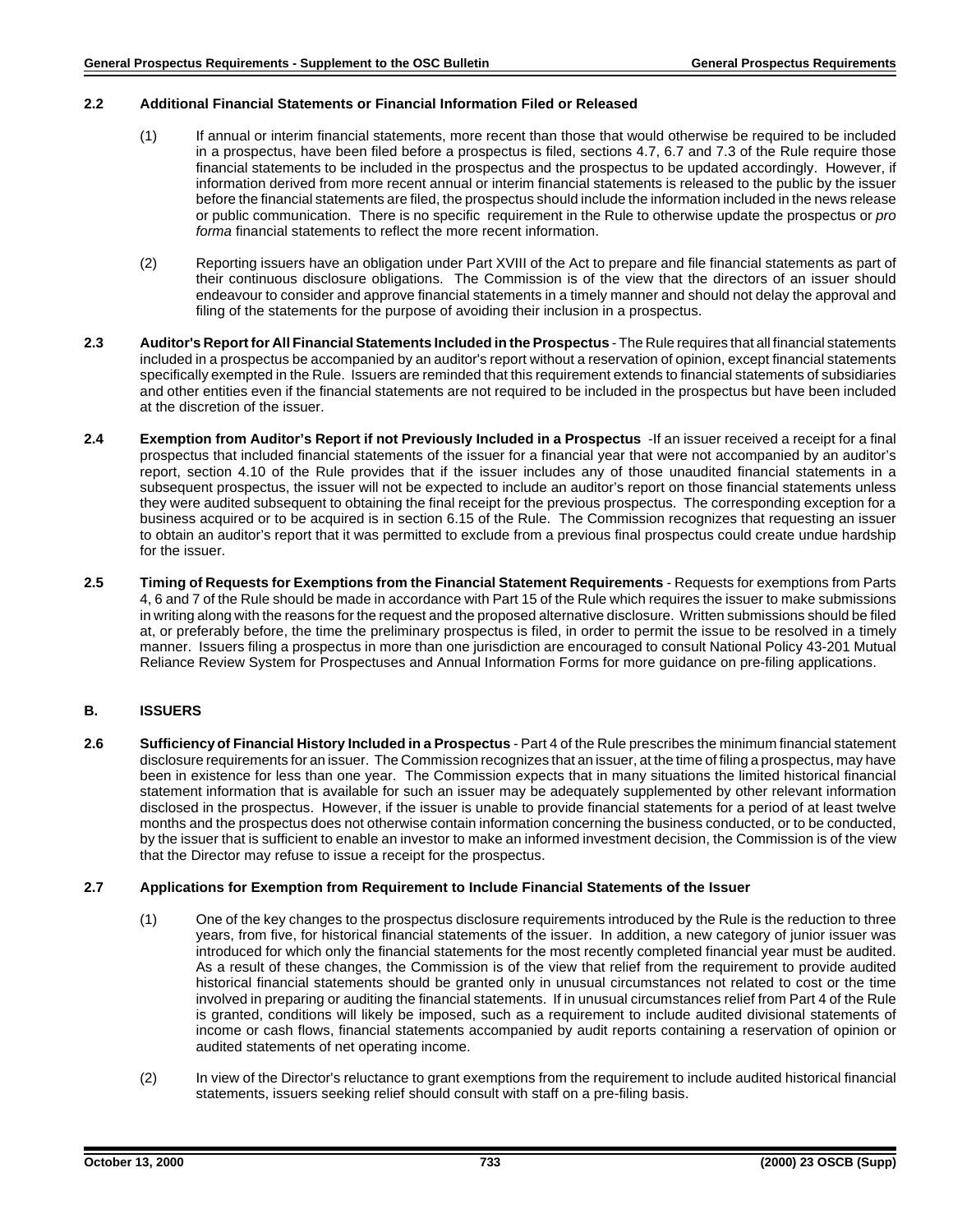- (3) Relief may be granted in appropriate circumstances to permit the auditor's report on financial statements to contain a reservation relating to opening inventory if there is a subsequent audited period of at least six months on which the auditor's report contains no reservation and the business is not seasonal.
- (4) Considerations relevant to granting an exemption from the requirement to include interim financial statements for the comparable period in the immediately preceding financial year may include the fact that the issuer was, before the filing of the prospectus, a private entity and that the issuer is, at the time of making the application, unable to prepare the interim financial statements.
- (5) Considerations relevant to granting an exemption from the requirement to include financial statements, generally for the years immediately preceding the issuer's most recently completed financial year, may include the following:
	- (a) The issuer's historical accounting records have been destroyed and cannot be reconstructed. In this case, as a condition of granting the exemption, the issuer may be requested by the Commission to
		- (i) represent in writing to the Commission, no later than the time the preliminary prospectus is filed, that the issuer made every reasonable effort to obtain copies of, or reconstruct, the historical accounting records necessary to prepare and audit the financial statements, but such efforts were unsuccessful; and
		- (ii) disclose in the prospectus the fact that the historical accounting records have been destroyed and cannot be reconstructed.
	- (b) The issuer has emerged from bankruptcy and current management is denied access to the historical accounting records necessary to audit the financial statements. In this case, as a condition of granting the exemption, the issuer may be requested by the Commission to
		- (i) represent in writing to the Commission, no later than the time the preliminary prospectus is filed, that the issuer has made every reasonable effort to obtain access to, or copies of, the historical accounting records necessary to audit the financial statements but that such efforts were unsuccessful; and
		- (ii) disclose in the prospectus the fact that the issuer has emerged from bankruptcy and current management is denied access to the historical accounting records.
	- (c) The issuer has undergone a fundamental change in the nature of its business or operations affecting a majority of its operations and all, or substantially all, of the executive officers and directors of the company have changed. The evolution of a business or progression along a development cycle will not be considered to be a fundamental change in an issuer's business or operations. Relief from the requirement to include financial statements of the issuer required by the Rule for the year in which the change occurred, or for the most recently completed financial year if the change in operations occurred during the issuer's current financial year, generally will not be granted.
- **2.8 Reverse Take-overs** When an issuer has been involved in a business combination accounted for as a reverse take-over, section 4.5 of the Rule requires that financial statements referred to in Part 4 of the Rule be provided for the legal subsidiary which is the accounting parent, as those terms are used in the Handbook.
- **2.9 Additional Information** An issuer may find it necessary, in order to meet the requirement for full, true and plain disclosure in section 56 of the Act, to include certain additional information such as
	- (a) separate financial statements of a subsidiary of the issuer in a prospectus, even if the financial statements of the subsidiary are included in the consolidated financial statements of the issuer (for example, separate financial statements of a subsidiary may be necessary to help explain the risk profile and nature of the operations of the subsidiary); and
	- (b) selected financial information of the issuer for a period of more than three years if the information would be helpful to an understanding of trends in the business or financial condition of the issuer.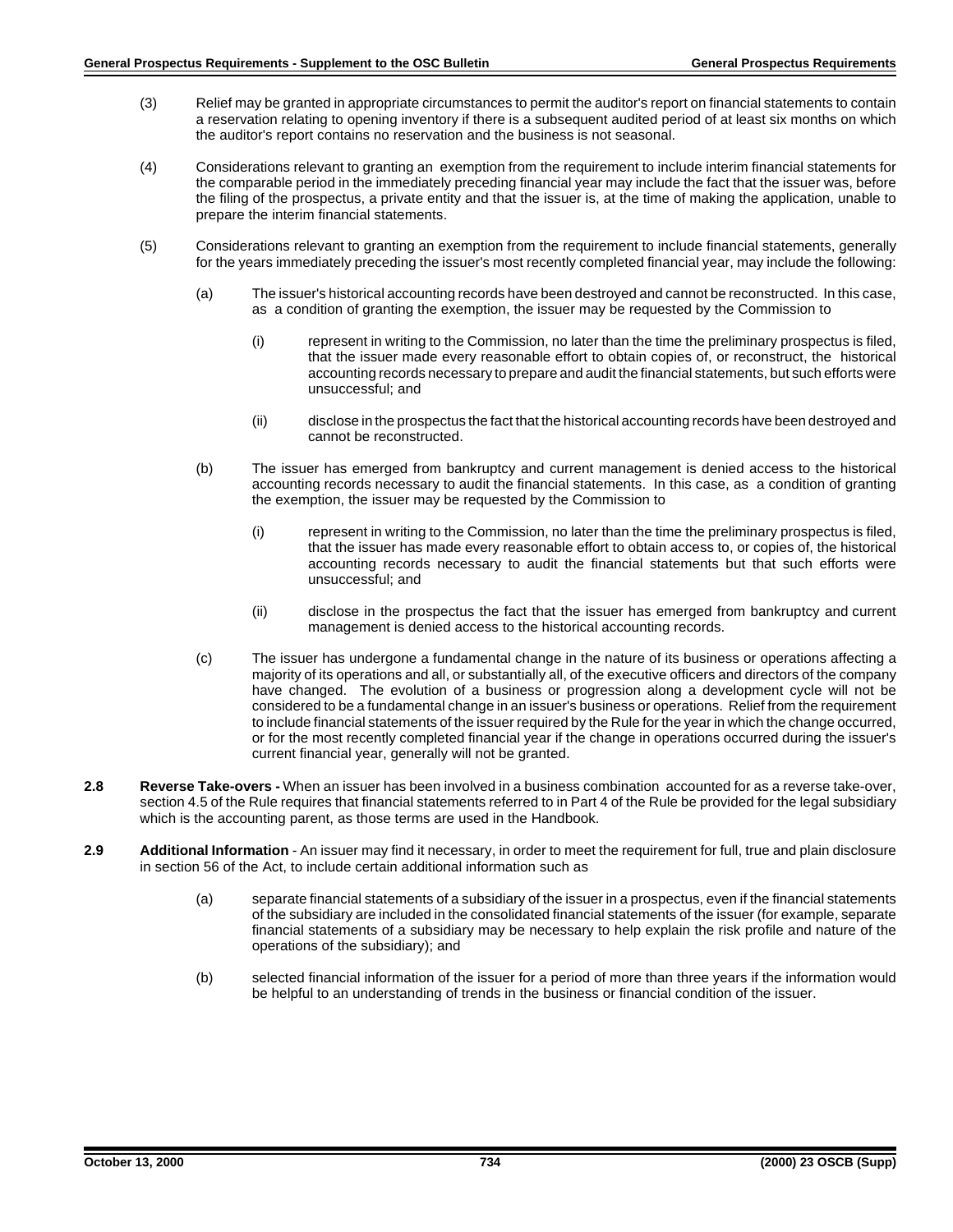# **PART 3 FINANCIAL STATEMENT DISCLOSURE FOR SIGNIFICANT ACQUISITIONS, SIGNIFICANT DISPOSITIONS AND MULTIPLE ACQUISITIONS**

# **A. GENERAL**

- **3.1 Financial Statement Disclosure of Significant Acquisitions and Multiple Acquisitions** Appendix A to this Policy is a chart outlining the key obligations for financial statement disclosure of significant acquisitions and multiple acquisitions. Appendix B includes examples which illustrate the application of certain Parts of the Rule related to financial reporting requirements.
- **3.2 Acquisition of a Business** Part 6 of the Rule requires an issuer that has made a significant acquisition or is proposing to make a significant probable acquisition to include in its prospectus certain financial statements of each business acquired or to be acquired. Part 7 of the Rule has similar requirements for an issuer that has made or is proposing to make multiple acquisitions that are not related or individually significant. For this purpose, the term "business" should be evaluated in light of the facts and circumstances involved. The Commission generally considers that a separate entity, a subsidiary or a division is a business and that in certain circumstances a lesser component of a person or company may also constitute a business, whether or not the subject of the acquisition previously prepared financial statements. Continuity of business operations is considered in determining whether an acquisition constitutes the acquisition of a business. Other factors that staff will consider include:
	- (a) whether the nature of the revenue producing activity or potential revenue producing activity will remain generally the same after the acquisition; and
	- (b) whether any of the physical facilities, employees, marketing systems, sales forces, customers, operating rights, production techniques or trade names are acquired by the issuer instead of remaining with the vendor after the acquisition.

# **3.3 Acquisition of an Interest in an Oil and Gas Property**

- (1) The Commission considers the acquisition of an interest in an oil and gas property ("property") to constitute the acquisition of a business as discussed in section 3.2 of the Policy. However, it is recognized that in certain situations, limited availability of, or access to, audited financial statements or financial information of the acquired property makes it difficult to comply with the financial statement disclosure requirements outlined in Parts 6 and 7 of the Rule. The Commission has also considered that, unique to the oil and gas industry, relevant operating information is often publicly available. Accordingly, the Director may consider granting an exemption from certain of the disclosure requirements in Parts 6 and 7 of the Rule if
	- (a) the prospectus was not filed in connection with an issuer's initial public offering;
	- (b) the issuer has not accounted for the acquisition as a reverse take-over;
	- (c) the property does not constitute a "reportable segment" of the vendor, as defined in section 1701 of the Handbook, at the time of the acquisition; and
	- (d) the prospectus includes acceptable alternative disclosure in respect of the property as outlined in subsection (2).
- (2) Alternative Disclosure
	- (a) The Commission is of the view that alternative disclosure in a prospectus, to be acceptable for the purposes of subsection (1)(d), should include at least an audited operating statement of the property acquired or to be acquired for each of the years required by Parts 6 and 7 of the Rule. The operating statements should each present, at a minimum, the following line items:
		- gross revenue;
		- royalty expenses;
		- production costs; and
		- operating income.

In applying Parts 6 and 7 of the Rule for purposes of this paragraph, the significance of an acquired property or of a probable acquisition of a property shall be determined based on the investment and income tests outlined in section 2.2 of the Rule, except that for purposes of the income test, "operating income" should be substituted for "consolidated income from continuing operations".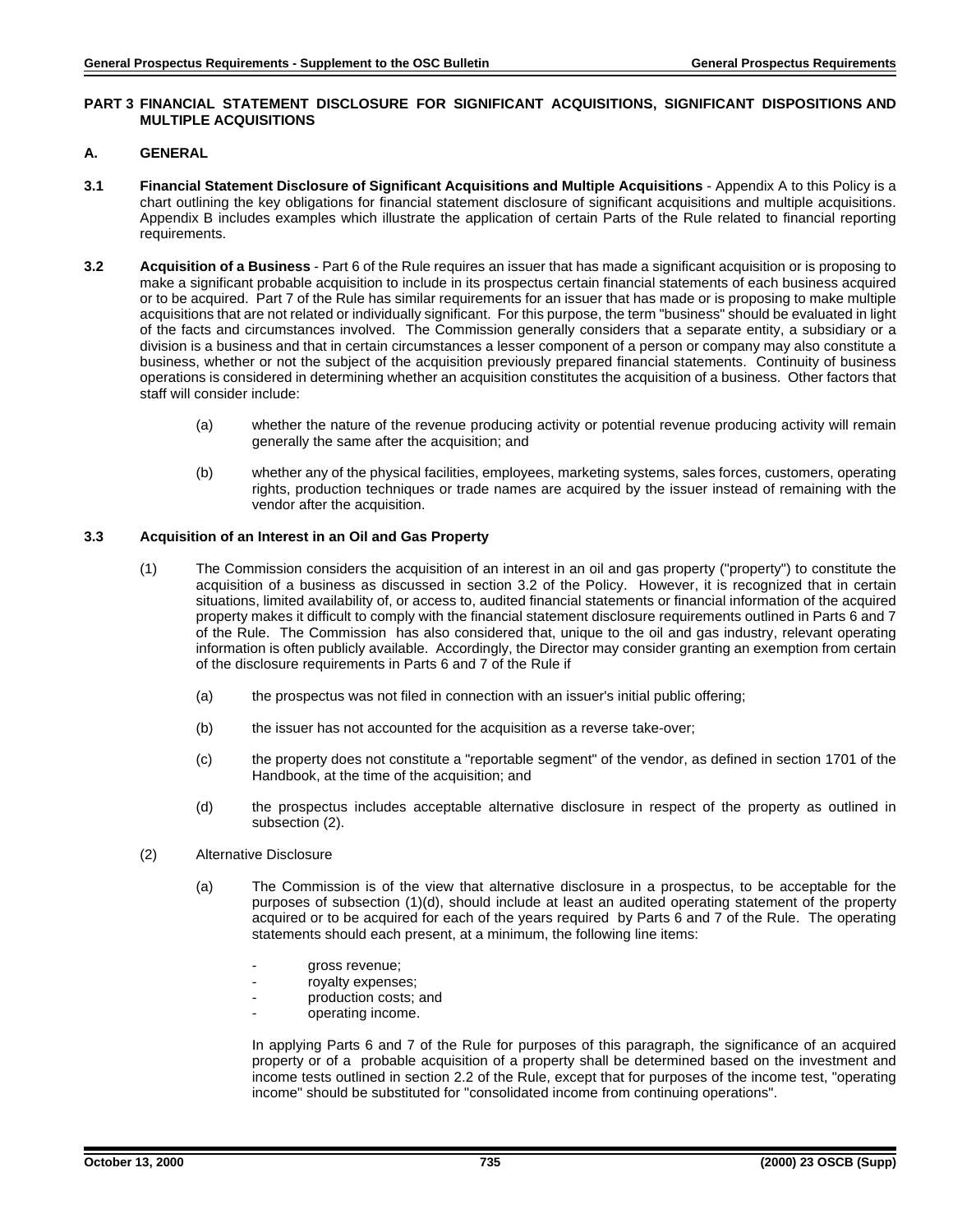- (b) In addition to the information in paragraph (a), the following information may also be required to be included in the prospectus.
	- (i) Information with respect to reserve estimates and estimates of future net revenue and production volumes and other relevant information regarding the property, if material.
	- (ii) Actual production volumes of each of the properties for each of the three most recently completed years.
	- (iii) Estimated production volumes of each of the properties for each of the next three years, based on information in the respective reserve reports.
- (3) **Relief from the Requirement to Audit Operating Statements** -Despite paragraph (2)(a), the Director may permit an issuer to exclude an audit opinion on the operating statements referred to in subsection (2)(a) if
	- (a) the property was acquired prior to December 31, 2000 and the issuer provides written submissions prior to filing the final prospectus which establish to the satisfaction of the Director that, despite making reasonable efforts, the issuer was unable to obtain audited operating statements because the vendor refused to provide such audited statements or to permit access to the information necessary to audit the statements; or
	- (b) during the 12 months preceding the date of the acquisition or the proposed date of the probable acquisition, the daily average production of the property on a barrel of oil equivalent basis (with gas converted to oil in the ratio of six thousand cubic feet of gas being the equivalent of one barrel of oil), is less than 20 per cent of the total daily average production of the vendor for the same or similar periods and
		- (i) the issuer provides written submissions prior to filing the final prospectus that establish to the satisfaction of the Director, that despite reasonable efforts during the purchase negotiations, the issuer was prohibited from including in the purchase agreement the rights to obtain an audited operating statement of the property;
		- (ii) the purchase agreement includes representations and warranties by the vendor that the amounts presented in the operating statement agree to the vendor's books and records; and
		- (iii) the issuer discloses in the prospectus its inability to obtain an audited operating statement, the reasons therefore, the fact that the representations and warranties referred to item (ii) have been obtained, and a statement that the results presented in the operating statements may have been materially different if the statements had been audited.

# **3.4 Probable Acquisitions**

- (1) The definitions of "probable acquisition of a business" and "probable acquisition of related businesses" in the Rule both include the phrase "where a reasonable person would believe that the likelihood of the acquisition being completed is high". The Commission interprets this phrase having regard to section 3290 of the Handbook "Contingencies". It is the Commission's view that the following factors may be relevant in determining whether the likelihood of an acquisition being completed is high
	- (a) whether the acquisition has been publicly announced;
	- (b) whether the acquisition is the subject of an executed agreement; and
	- (c) the nature of conditions to the completion of the acquisition including any material third party consents required.
- (2) The test of whether a proposed acquisition is a "probable acquisition of a business" or "probable acquisition of related businesses" is an objective, rather than subjective, test in that the question turns on what a "reasonable person" would believe. It is not sufficient for an officer of an issuer to determine that he or she personally believes that the likelihood of the acquisition being completed is or is not high. The officer must form an opinion as to what a reasonable person would believe in the circumstances. In the event of a dispute as to whether an acquisition is a probable acquisition, an objective test requires an adjudicator to decide whether a reasonable person would believe in the circumstances that the likelihood of an acquisition being completed was high. By contrast, if the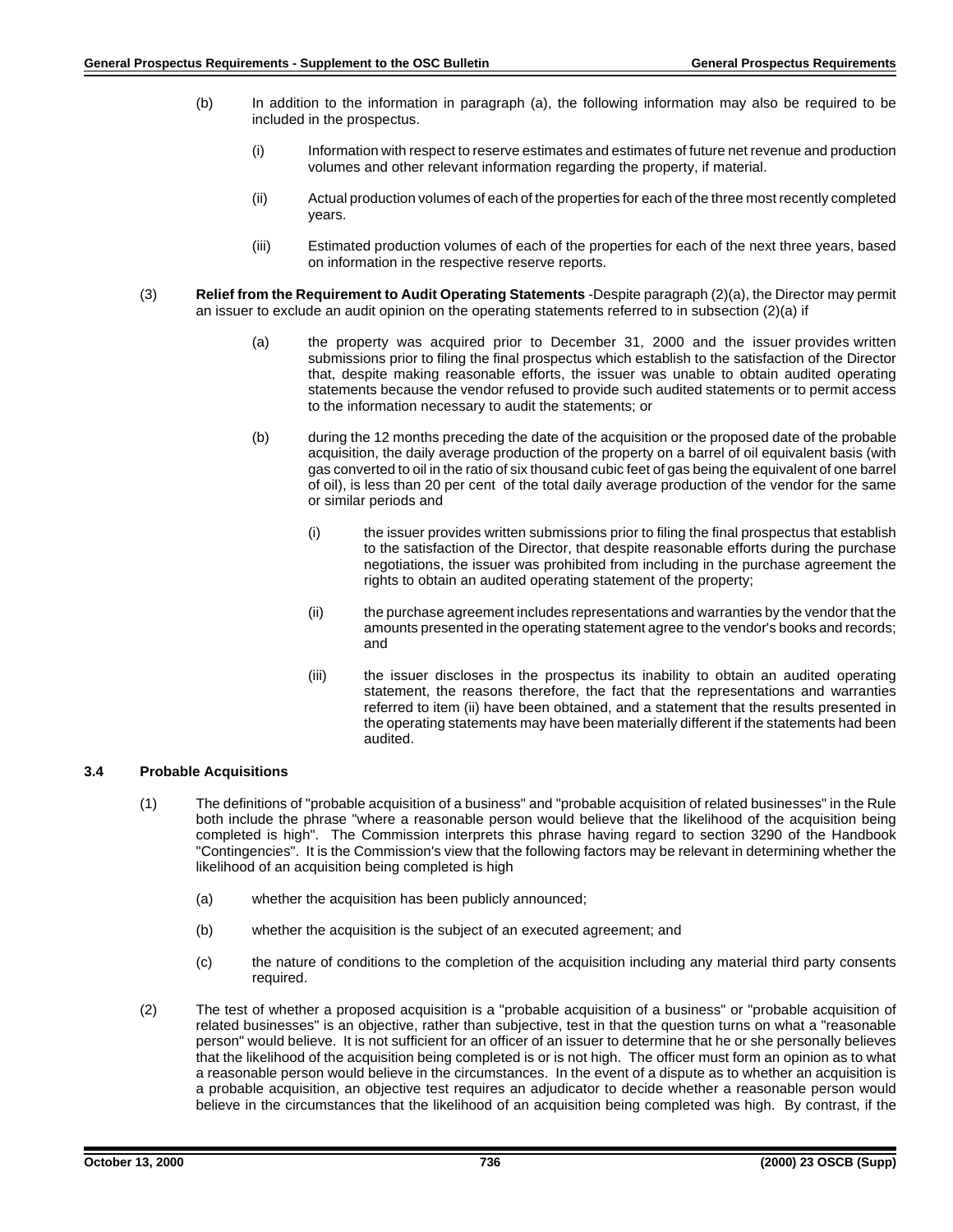definition relied on a subjective test, the adjudicator would assess an individual's credibility and decide whether the personal opinion of the individual as to whether the likelihood of the acquisition being completed was high was an honestly held opinion. Formulating the definition using an objective test rather than a subjective test strengthens the basis on which the Director may object to an issuer's application of the definition in particular circumstances.

- (3) A completed acquisition of a business and a proposed acquisition of a business will constitute a probable acquisition of related businesses defined in section 2.1 of the Rule if, among other things, each acquisition is contingent on a single common event. Common financing is one example of a single common event contemplated by the definition.
- **3.5 Significant Acquisitions Completed During the Issuer's Three Most Recently Completed Financial Years -** If an issuer made a significant acquisition during its three most recently completed financial years for which audited financial statements are required to be included in the prospectus under Part 6 of the Rule, the balance sheets of the business as at a date prior to the date of the acquisition will be reflected in the issuer's most recent audited balance sheet included in the prospectus. In addition, the allocation of the purchase price to the assets acquired and liabilities assumed should also be disclosed in the issuer's audited financial statements. Accordingly, there is no requirement under subsection 6.2(1) for the financial statements of the business included in the prospectus to include a balance sheet. The corresponding exception for individually insignificant, unrelated acquisitions is provided in subsection 7.2(4) of the Rule. The Commission recognizes that a balance sheet will normally have been prepared and the Director will not object if the financial statements of a business included in the prospectus include a balance sheet.
- **3.6 Significant Acquisitions Completed During the Issuer's Current Financial Year** If an issuer has made a significant acquisition during its current financial year, and the acquisition is accounted for using the purchase method, section 6.11 of the Rule requires an issuer to include disclosure about the acquisition, including a purchase price allocation, in a subsequent event note to the issuer's financial statements. At the time the prospectus is filed, the allocation of the purchase price may not yet be finalized so it may be impracticable to provide a detailed purchase equation. However, the issuer will know the assets and liabilities it has acquired and is expected to estimate an allocation of the purchase price to those assets and liabilities, at least on an aggregate basis.

# **B. APPLICATION OF THE SIGNIFICANCE TESTS**

# **3.7 Timing of Significance Tests**

- (1) Section 2.2 of the Rule sets out the significance tests for determining whether an acquisition of a business by an issuer is a "significant acquisition". The first test measures the assets of the acquired business against the assets of the issuer. The second test measures the issuer's investments in and advances to the acquired business against the assets of the issuer. The third test measures the income from continuing operations of the acquired business against the income from continuing operations of the issuer. If any one of these three tests is satisfied at the 20 per cent level, the acquisition is considered "significant" to the issuer. The tests must be applied as at the time of the acquisition using the most recent audited financial statements of the issuer and the business. This is consistent with the requirements of the Securities and Exchange Commission of the United States of America and provides issuers with certainty that if an acquisition is not significant at the time of the acquisition, then no financial statements of the business will be required to be included in the prospectus.
- (2) If an acquisition is determined under subsection 2.2(2) of the Rule to be significant on the date of acquisition, an issuer has the option under subsection 2.2(3) of the Rule of applying the tests using the more recent financial statements for the 12 months ended on the last day of the most recent interim period financial statements included in the prospectus and the financial statements of the business for a coterminous period ending on the same day as the issuer's financial statements. However, for the purposes of applying the investment test under subsection 2.2(3)2 of the Rule, the issuer's investments in and advances to the business should be the amount used to the calculate the significance as at the date of the acquisition and not the amount as at the date of the issuer's financial statements used to re-calculate the significance.
- (3) The option under subsection 2.2(3) of the Rule has been included in order to recognize the possible growth of an issuer between the date of acquisition and the date of a prospectus offering and the corresponding potential decline in significance of the acquisition to the issuer. If the significance of an acquisition increases at the second date under subsection 2.2(3), only the financial statements required when the tests are applied at the first stage under subsection 2.2(2) of the Rule, are required to be included in the prospectus. Applying the significance tests at the second date is not intended to increase the level of significance of an acquisition and thereby the number of years of financial statements.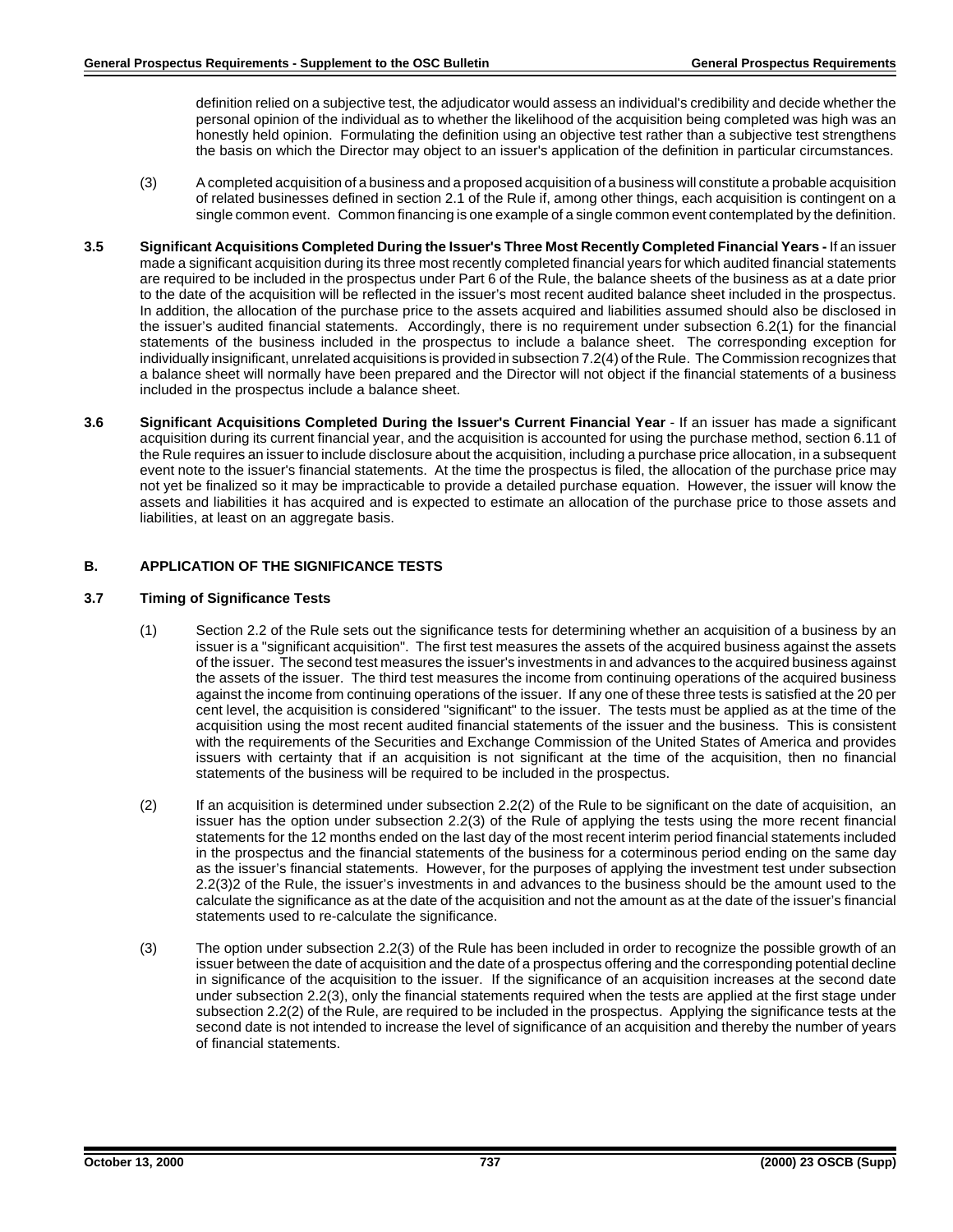- (4) The significance tests at the second date are an option available to all issuers. However, depending on how or when an issuer integrates the acquired business into its existing operations and the nature of post-acquisition financial records it maintains for the acquired business, it may not be possible for an issuer to apply the tests at the second date.
- **3.8 Acquisition of a Business when the Financial Statements of the Business are Prepared in Accordance with a Foreign GAAP** - Subsection 2.2(9) of the Rule states that where the financial statements of the business or related businesses are prepared in accordance with foreign GAAP, for purposes of applying the significance tests, the relevant financial statements should be reconciled to Canadian GAAP. It is unnecessary for the reconciliation to be audited for the purpose of the test as the Commission recognizes that this could be onerous, particularly if the business or related businesses are determined not to be a significant acquisition.
- **3.9 Acquisition of a Previously Unaudited Business** Section 2.2(2) of the Rule requires the significance of an acquisition to be determined using the most recently audited financial statements of the issuer and the business acquired or to be acquired. If the business was a private company prior to the acquisition and it did not engage an auditor to audit its annual financial statements then, for the purpose of applying the significance tests, subsection 2.2(6) of the Rule permits use of the unaudited financial statements of the business prepared in accordance with GAAP. If the acquisition is determined to be significant, then the financial statements for the number of periods required by Parts 6 and 7 of the Rule must be audited.
- **3.10 Application of the Significance Tests when the Financial Year Ends of the Issuer and the Acquired Business are Non-Coterminous** - Subsection 2.2(2) of the Rule requires the significance of an acquired business to be determined using the most recent audited financial statements of both the issuer and the acquired business. For the purpose of applying the tests under this subsection, the year ends of the issuer and the acquired business need not be coterminous. Accordingly, neither the audited financial statements of the issuer or the business should be adjusted for the purposes of applying the significance tests. However, if an acquired business is determined to be significant and *pro forma* income statements are prepared in accordance with Part 6 or 7 of the Rule and, if the last day of the business' year end is more than 93 days from the last day of the issuer's year end, the business' reporting period required under subsection 6.5(4) of the Rule should be adjusted to reduce the gap to 93 days or less. Reference is made to section 3.17 of this Companion Policy for further guidance.
- **3.11 Application of Investment Test for Significance of an Acquisition** Subsections 2.2(2) and, if applicable, 2.2(3) of the Rule set out when an acquisition of a business by an issuer is a "significant acquisition". One of the tests is whether the issuer's consolidated investments in and advances to the business or related businesses exceeds 20 per cent of the consolidated assets of the issuer as at the date of the audited financial statements of the issuer for the most recently completed financial year ended prior to the date of the acquisition. In applying this test, the "investments in" the business should be determined using the total cost of the purchase, as determined by generally accepted accounting principles, which includes consideration paid or payable and the costs of the acquisition. If the acquisition agreement includes a provision for contingent consideration, for the purpose of applying the test, the contingent consideration should be included in the total cost of the purchase unless the likelihood of payment is considered remote at the date of the acquisition. In addition, any payments made in connection with the acquisition which would not constitute purchase consideration but which would not have been paid unless the acquisition had occurred, should be considered part of investments in and advances to the business for the purpose of applying the significance tests. Examples of such payments include loans, royalty agreements, lease agreements and agreements to provide a pre-determined amount of future services.

# **3.12 Application of Income Test for Significance of an Acquisition** -

- (1) The third significance test set out in subsection 2.2(2)3 of the Rule is whether the issuer's proportionate share of the consolidated income from continuing operations of the business or related businesses exceeds 20 per cent of the consolidated income from continuing operations of the issuer based on the audited financial statements of the issuer and the acquired business for the most recently completed financial year ended before the date of the acquisition. Subsection 2.2(3)3 of the Rule sets out an optional calculation using more recent financial statements. In applying the income test, the income from continuing operations of the business should be determined using the accounting policies applied by the issuer.
- (2) Subsections 2.3(3), (4) and (5) of the Rule permit the issuer to use the average income of its three most recently completed fiscal years or 12 month periods, respectively, if the income from continuing operations for the most recently completed fiscal year is positive and at least 20 per cent lower than the average for the three most recently completed years. The averaging option is not available if the issuer has incurred a loss from continuing operations during its most recently completed year or more recent 12 month period. If the averaging option is available to the issuer but it incurred a loss from continuing operations in the second and/or third most recently completed fiscal years or 12 month periods, subsection 2.3(6) of the Rule states that for purposes of calculating the average consolidated income from continuing operations for the three fiscal years or 12 month periods, the loss must be treated as zero in the numerator and as one in the denominator.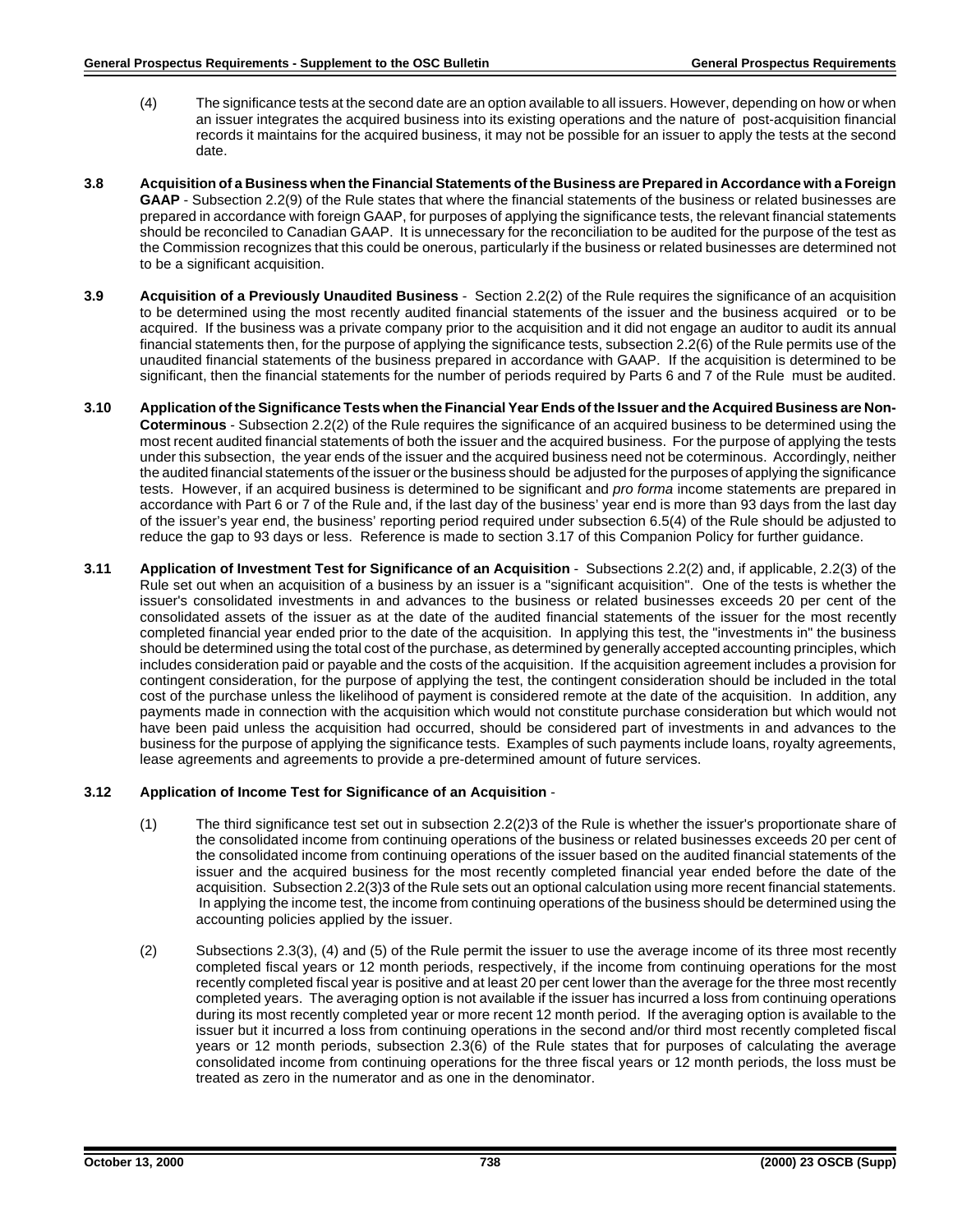# **C. FINANCIAL STATEMENTS OF ACQUIRED BUSINESSES**

- **3.13 Financial Statements for Interim and Pre-acquisition Periods**  Subsections 6.2(1), 6.3(1) and 6.4(1) of the Rule require that a prospectus include financial statements for the most recently completed interim period of the acquired business that ended prior to the date of acquisition, in the case of a completed acquisition, and in any case, more than 60 days before the date of the prospectus. In some circumstances, the acquired business may not have been a reporting issuer and therefore may not have prepared financial statements for the required interim periods. In connection with its sale, a business may prepare financial statements for the period commencing with the first day of its current year up to the date of the acquisition or a day prior to the date of the acquisition. Subsections 6.2(1)2(a)(ii) and 6.3(1)3(a)(ii) of the Rule permit an issuer to satisfy the requirement for interim financial statements by filing financial statements for a period longer than an interim period provided that period ends no more than 30 days before the date of the acquisition. The period covered by these financial statements is defined in the Rule as the "pre-acquisition period". If the issuer elects to include pre-acquisition period financial statements in the prospectus, it is not also required to include the interim financial statements for the most recently completed interim period ended more than 60 days prior to the date of the prospectus. The pre-acquisition period financial statements may be used to prepare the *pro forma* financial statements of the issuer required under Part 6 of the Rule.
- **3.14 Acquisition of Related Businesses** Subsections 6.2(2), 6.3(2) and 6.4(2) of the Rule require that if an issuer is required to include in its prospectus financial statements for more than one business because the significant acquisition involves an acquisition of related businesses or a probable acquisition of related businesses, the financial statements required under these subsections should be presented for each business except for the periods during which the businesses have been under common control or management, in which case the issuer may present the financial statements on a combined basis. Although one or more of the related businesses may be insignificant relative to the others, separate financial statements of each business for the same number of periods required must be presented. Relief from the requirement to include financial statements of the least significant related business or businesses may be granted depending on the facts and circumstances.

## **3.15 Financial Statement Disclosure for Unrelated Individually Insignificant Acquisitions**

- (1) When an issuer acquires unrelated businesses that are determined by the significance tests to be individually insignificant, section 7.2 of the Rule requires the significance of the acquisitions to be tested again by combining the results of the businesses. The significance tests should be applied using the financial results of the businesses on a combined basis. If the businesses satisfy any of the significance tests at a threshold of 50 per cent or more, then financial statements shall be provided for the businesses that constitute more than 50 per cent of the test satisfied at the highest level of significance. For example, if the acquisitions satisfy the asset, investment and income tests at thresholds of 40 per cent, 80 per cent and 60 per cent respectively, then the investment test is the most significant. Accordingly, financial statements of the individual businesses which comprise 50 per cent of the dollar value of the combined investments in and advances to the businesses must be included in the prospectus. Audited financial statements must be presented for the most recently completed financial year of each business plus interim financial statements. Depending upon the number of acquisitions, there may be several combinations of businesses whose financial statements would satisfy the requirement. Any combination may be included in the prospectus. For further guidance, refer to example 4 in Appendix B to this Companion Policy.
- (2) Subsection 2.3(2) of the Rule states that if one or more of the unrelated businesses have incurred losses from continuing operations while others have earned income from continuing operations, the losses should not offset the income. Instead, the businesses with losses should be evaluated separately from those with income for the purpose of applying the income test. The absolute value of the aggregate losses should be used to calculate the significance. For further guidance, refer to example 5 in Appendix B to this Companion Policy.

#### **3.16 Preparation of Divisional and Carve-out Financial Statements**

- (1) As discussed in section 3.2 of this Companion Policy, the Commission generally considers the acquisition of a division of a business and in certain circumstances, a lesser component of a person or company, as constituting a business for purposes of the Rule, whether or not the subject of the acquisition previously prepared financial statements. In order to determine the significance of the acquisition and comply with the requirements in Parts 6 and 7 of the Rule, financial statements must be prepared. This section provides guidance on preparing these financial statements.
- (2) The guidance in this section also applies to the preparation of the financial statements of a completed significant disposition for the purpose of preparing *pro forma* financial statements in accordance with Part 8 of the Rule.
- (3) **Interpretations** In this section of this Companion Policy, unless otherwise stated, the following interpretations apply:
	- (a) A reference to "a business" means a division or some lesser component of another business acquired by an issuer which constitutes a significant acquisition.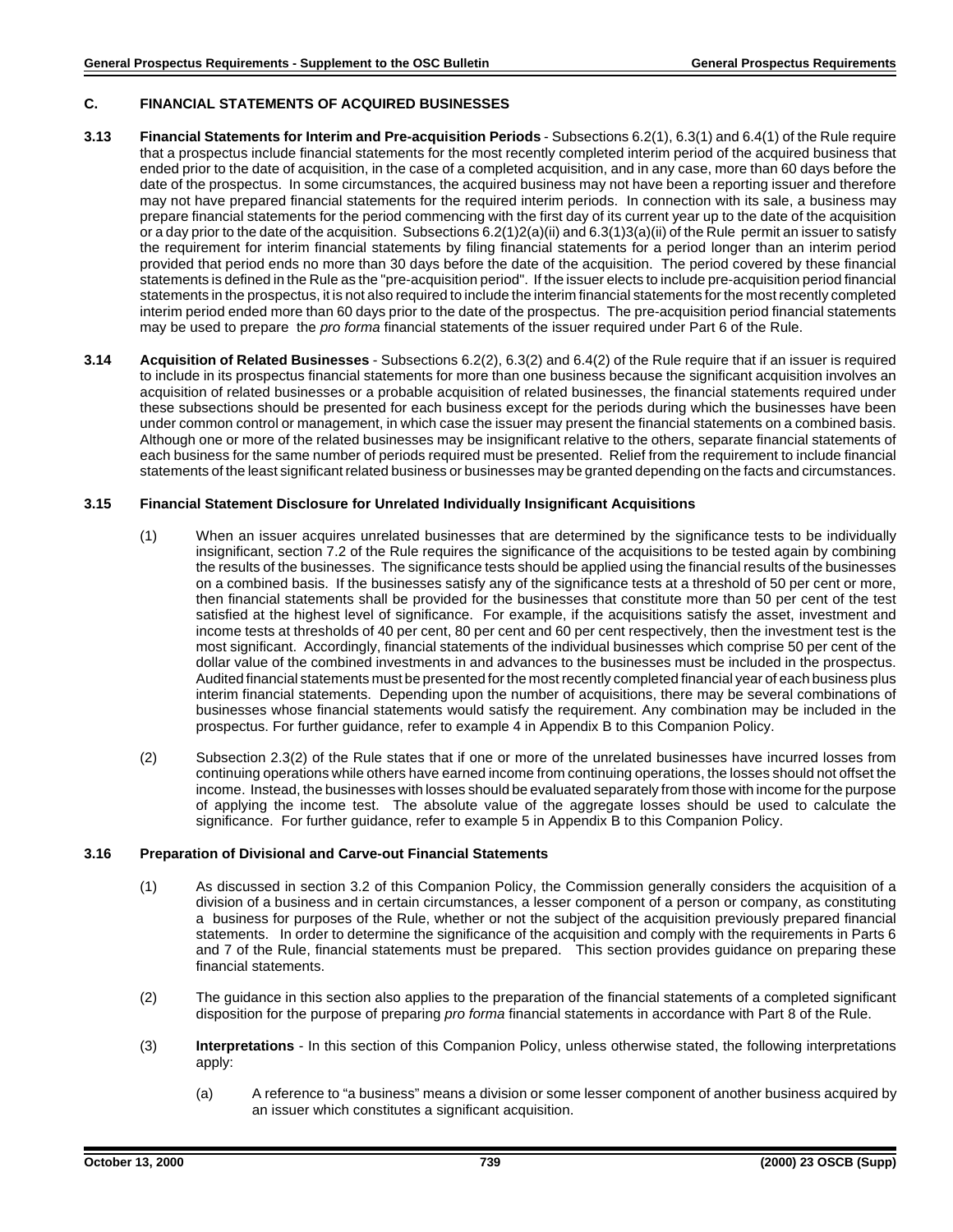- (b) The term "parent" refers to the vendor from whom the issuer purchased a business.
- (4) **Divisional and Carve-out Financial Statements** The terms "divisional" and "carve-out" financial statements are often used interchangeably although a distinction is possible. Some companies maintain separate financial records and prepare financial statements for a business activity or unit which is operated as a division. Financial statements prepared from these financial records are often referred to as "divisional" financial statements. In certain circumstances, no separate financial records for a business activity are maintained; they are simply consolidated with the parent's records. In these cases, if the parent's financial records are sufficiently detailed, it is possible to extract or "carve-out" the information specific to the business activity in order to prepare separate financial statements of that business. Financial statements prepared in this manner are commonly referred to as "carve-out" financial statements. The guidance in this section applies to the preparation of both divisional and carve-out financial statements unless otherwise stated.

#### (5) **Preparation of Divisional and Carve-out Financial Statements**

- (a) When complete financial records of the business acquired or to be acquired have been maintained, those records should be used for preparing and auditing the financial statements of the business. For the purposes of this section, it is presumed that the parent maintains separate financial records for its divisions.
- (b) When complete financial records of the business acquired or to be acquired do not exist, carve-out financial statements should generally be prepared in accordance with the following guidelines:
	- 1. **Allocation of Assets and Liabilities** A balance sheet should include all assets and liabilities directly attributable to the business.
	- 2. **Allocation of Revenues and Expense** Income statements should include all revenues and expenses directly attributable to the business. Some fundamental expenditures may be shared by the business and its parent in which case the parent's management must determine a reasonable basis for allocating a share of these common expenses to the business. Examples of such common expenses include salaries, rent, depreciation, professional fees, general and administration.
	- 3. **Allocation of Income and Capital Taxes** Income and capital taxes should be calculated as if the entity had been a separate legal entity and filed a separate tax return for the period presented.
	- 4. **Disclosure of Basis of Preparation** The financial statements should include a note describing the basis of preparation. If expenses have been allocated as discussed in paragraph 2, the financial statements should include a note describing the method of allocation for each significant line item, at a minimum.
- (6) **Statements of Assets Acquired, Liabilities Assumed, and Statements of Operations -** When it is impracticable to prepare carve-out financial statements of a business, an issuer may be required to include in its prospectus for the business an audited statement of assets acquired and liabilities assumed and a statement of operations. Such a statement of operations should exclude only those indirect operating costs, such as corporate overhead, not directly attributable to the business. If these costs were previously allocated to the business and there is a reasonable basis of allocation, they should not be excluded. Issuers are encouraged to submit a pre-filing application when this circumstance arises.

# **3.17 Preparation of** *Pro forma* **Financial Statements Giving Effect to Significant Acquisitions**

- (1) **Objective and Basis of Preparation** The objective of p*ro forma* financial statements is to illustrate the impact of a transaction on an issuer's financial position and results of operations by adjusting the historical financial statements of the issuer to give effect to the transaction. Accordingly, the *pro forma* financial statements should be prepared on the basis of the issuer's financial statements as they appear elsewhere in the prospectus. No adjustment should be made to eliminate extraordinary items or discontinued items.
- (2) *Pro forma* **Balance Sheets and Income Statements -** Subsection 6.5(1) of the Rule does not require a *pro forma* balance sheet to be prepared to give effect to significant acquisitions which are reflected in the issuer's most recent audited or interim balance sheet included in the prospectus. Similarly, if a significant acquisition was completed during the issuer's most recently completed financial year, subsection 6.5(1)2 of the Rule does not require a *pro forma* income statement to be prepared for the issuer's most recent interim period for which financial statements are included in the prospectus because the results of the acquired business have been consolidated with the issuer's for the entire interim period.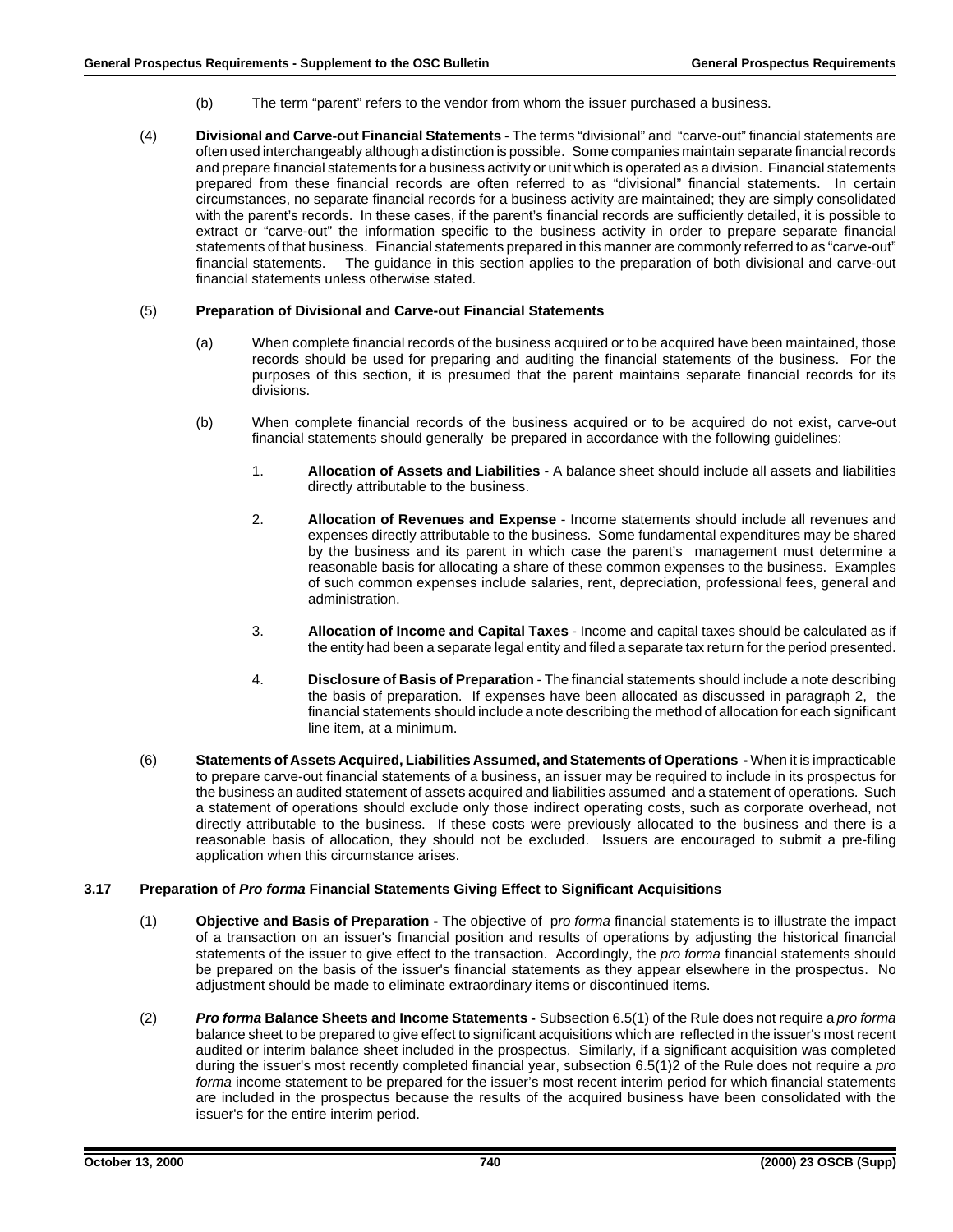# (3) **Non-coterminous year-ends**

- (a) **Reducing the Gap to 93 Days -** For the purpose of preparing a *pro forma* income statement, if the financial year of the business ends on a day which is more than 93 days from the last day of the issuer's financial year, subsection 6.5(4) of the Rule requires the income statement of the business to be adjusted to reduce this gap to less than 93 days. Reducing the gap may be accomplished by adding a subsequent interim period to the results of the most recent fiscal year of the acquired business and deducting the comparable interim results for the immediately preceding year.
- (b) **Consecutive Months -** The adjusted financial period of the business should be comprised of consecutive months. For example, if the adjusted reporting period is 12 months and ends on June 30, the 12 months should commence on July 1 of the immediately preceding year; it should not begin on March 1 of the immediately preceding year with three of the following 15 months omitted, such as the period from October 1 to December 31, since this would not be a consecutive 12 month period.
- (c) **Disclosure of the Adjusted Financial Period -** The adjusted financial period should be clearly disclosed on the face of the *pro forma* financial statements. In addition, there should be disclosure in a note to the *pro forma* financial statements stating that the financial statements of the business used to prepare the *pro forma* financial statements were prepared for this purpose and do not conform with the financial statements included elsewhere in the prospectus.
- (d) **Disclosure of Results Reported in Two** *Pro forma* **Income Statements** If the financial statements of the business are adjusted in accordance with paragraph (a), it is possible that the results for one or more months may be included in the twelve month and interim period financial statements of the business which are used by the issuer to prepare *pro forma* income statements for its most recently completed financial year and interim period. In this situation, disclosure should be made of the revenue and income for any periods excluded or included in both *pro forma* income statements.
- (4) **Financial Statements of a Business Prepared for the Purpose of Preparing** *Pro Forma* **Financial Statements -** If, in accordance with subsection (3), an income statement of an acquired business is constructed for the purpose of preparing a *pro forma* income statement, the constructed income statement need not be audited or otherwise included in the prospectus except as a separate column in the *pro forma* income statement. However, a comfort letter addressed to the Commission must be delivered in accordance with subsection 13.3(2)1 of the Rule.

# (5) **Effective Date of Adjustments**

- (a) *Pro forma* **balance sheet**  Paragraph 1 of subsection 6.5(1) of the Rule requires a *pro forma* balance sheet to be prepared to give effect to significant acquisitions as if they occurred on the date of the issuer's most recent balance sheet included in the prospectus
- (b) *Pro forma* **income statement -** Paragraph 2 of subsection 6.5(1) of the Rule requires a *pro forma* income statement to be prepared to give effect to significant acquisitions as if they had taken place at the beginning of the issuer's current financial year or its most recently completed financial year, depending on when the acquisition occurred. If a prospectus includes *pro forma* income statements for the issuer's most recently completed financial year and a subsequent interim period, the acquisition and most of the adjustments should be computed as if the acquisition had occurred at the beginning of the most recently completed financial year of the issuer only and carried through the most recent interim period presented, if any. However, those adjustments related to the allocation of the purchase price, including the amortization of fair value increments and intangibles, should be based on the purchase price allocation arising from giving effect to the acquisition as if it occurred on the date of the issuer's most recent balance sheet included in the prospectus.
- (6) **Acceptable Adjustments** *Pro forma* adjustments shall be limited to those which are directly attributable to a specific completed or proposed transaction for which there are firm commitments and for which the complete financial effects are objectively determinable.
- (7) **Multiple Acquisitions** If the *pro forma* financial statements give effect to more than one significant acquisition or other event, the *pro forma* adjustments may be grouped by line item on the face of the *pro forma* financial statements provided the details for each transaction are disclosed in the notes.
- (8) **Intervening Periods -** If the issuer prepares a *pro forma* financial statement using a pre-acquisition interim financial statement of the acquired business and that period ends prior to the date of the acquisition, the *pro forma* financial statements should include any significant adjustments necessary to account for the intervening period.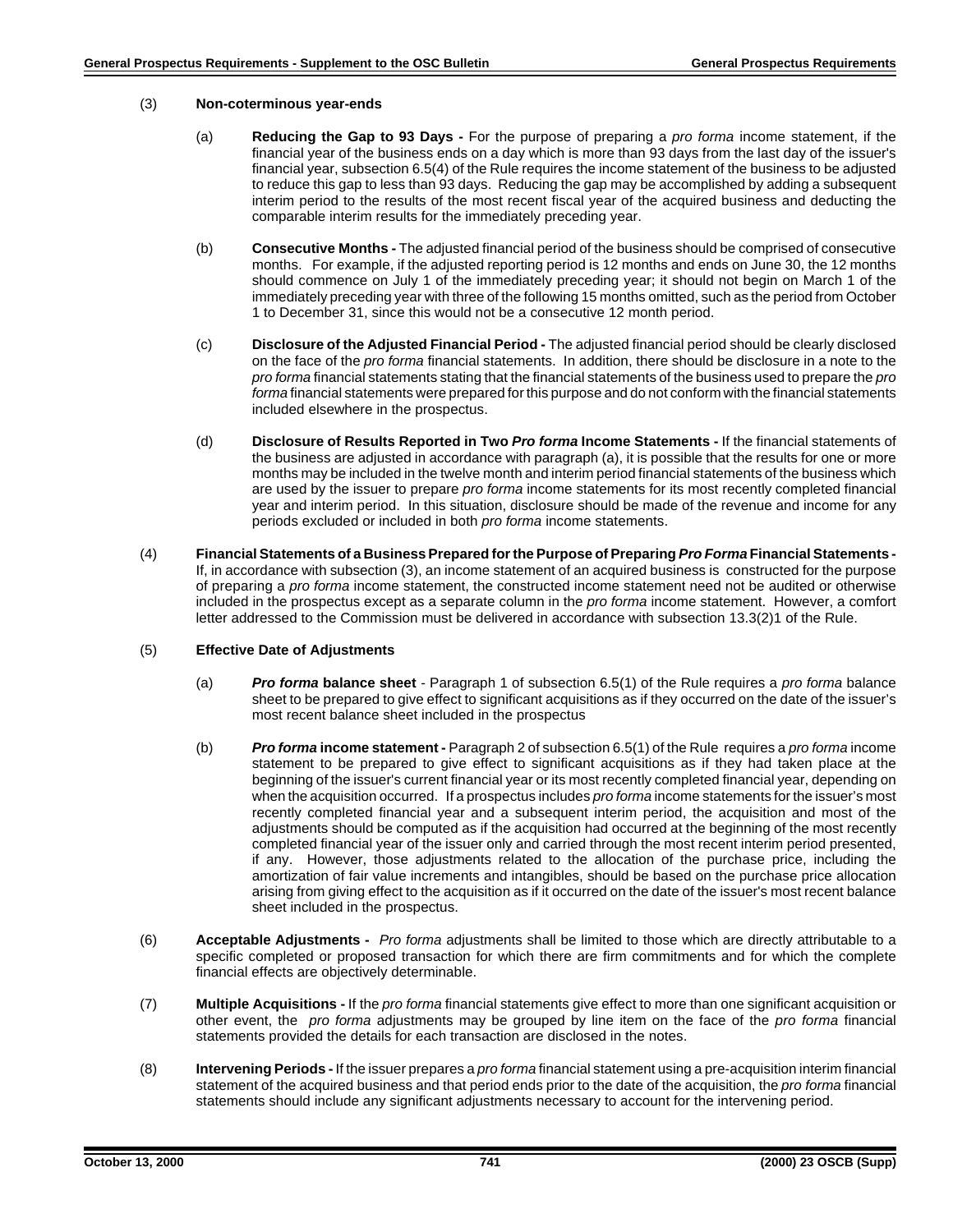# **D. SIGNIFICANT DISPOSITIONS**

# **3.18 Significant Dispositions**

- (1) Section 2.6 of the Rule states that the term "significant disposition" refers to a disposition of a business, a business segment or a significant portion of a business, either by sale, abandonment or distribution to shareholders. A disposition is determined to be significant in subsection 2.6(2) of the Rule if it satisfies the asset or income test at at least the 20 per cent significance level.
- (2) Separate financial statements of a significant disposition are not required to be included in the prospectus. If an issuer decides to include the financial statements, they should be prepared following the guidance in section 3.15 of this Companion Policy and should not be for more periods than the most recently completed financial year and interim period of the issuer for which financial statements are included in the prospectus.

#### **3.19 Preparation of** *Pro Forma* **Financial Statements Giving Effect to Significant Dispositions**

- (1) **Businesses and Business Segments** Part 8 of the Rule requires inclusion in an issuer's prospectus of *pro forma* financial statements which give effect to significant dispositions completed during an issuer's most recently completed financial year or current financial year. The disposition of a business segment, as defined by section 3475 of the Handbook, is excluded from the *pro forma* requirements because the financial statement presentation of a discontinued business segment is addressed by the Handbook.
- (2) **Objective and Basis of preparation** The basis for preparing *pro forma* financial statements which give effect to a significant disposition is very similar to the guidance outlined in section 3.17 of this Companion Policy which discusses the preparation of *pro forma* financial statements which give effect to significant acquisitions. The *pro forma* financial statements should be prepared using the issuer's financial statements as if the significant disposition occurred at the beginning of an issuer's current or most recently completed financial year, as appropriate.
- (3) *Pro Forma* **Balance Sheet -** Section 8.2(1) of the Rule does not require a *pro forma* balance sheet if the significant disposition is reflected in the issuer's most recent balance sheet included in the prospectus.

#### (4) *Pro Forma* **Income Statements**

- (a) If a significant disposition was completed during the issuer's most recently completed financial year, subsection 8.2(2)(a) of the Rule does not require inclusion of a *pro forma* income statement for the most recent interim period for which financial statements are included in the prospectus because the results of the disposed business have been excluded from the issuer's results for the entire interim period.
- (b) A *pro forma* income statement prepared to give effect to significant dispositions should not present results below the level of income from continuing operations.
- (5) **Constructed Financial Statements of the Business for the Purpose of Preparing** *Pro Forma* **Financial Statements -** If an income statement of the disposed business is constructed or otherwise carved out from the issuer's financial statements in accordance with the guidance in section 3.16 of this Companion Policy, for the purpose of preparing a *pro forma* income statement, the constructed income statement need not be audited or otherwise included in the prospectus except as a separate column in the *pro forma* income statement. However, a comfort letter addressed to the Commission must be delivered in accordance with subsection 13.3(2)1 of the Rule with respect to the separate column.
- (6) **Effective Date of Adjustments** *Pro forma* balance sheets should be prepared as if the disposition had occurred on the date of each balance sheet presented. If a prospectus includes *pro forma* income statements for the issuer's most recently completed financial year and a subsequent interim period, the acquisition and adjustments should be computed as if the disposition had occurred at the beginning of the most recently completed financial year of the issuer only and carried through the most recent interim period presented, if any.
- (7) **Acceptable Adjustments** *Pro forma* adjustments should be limited to those which are directly attributable to a specific completed or proposed transaction for which there are firm commitments and for which the complete financial effects are objectively determinable.
- (8) **Multiple Dispositions** If the *pro forma* financial statements give effect to more than one significant disposition, the *pro forma* adjustments may be grouped by line item on the face of the *pro forma* financial statements provided the details for each transaction are disclosed in the notes.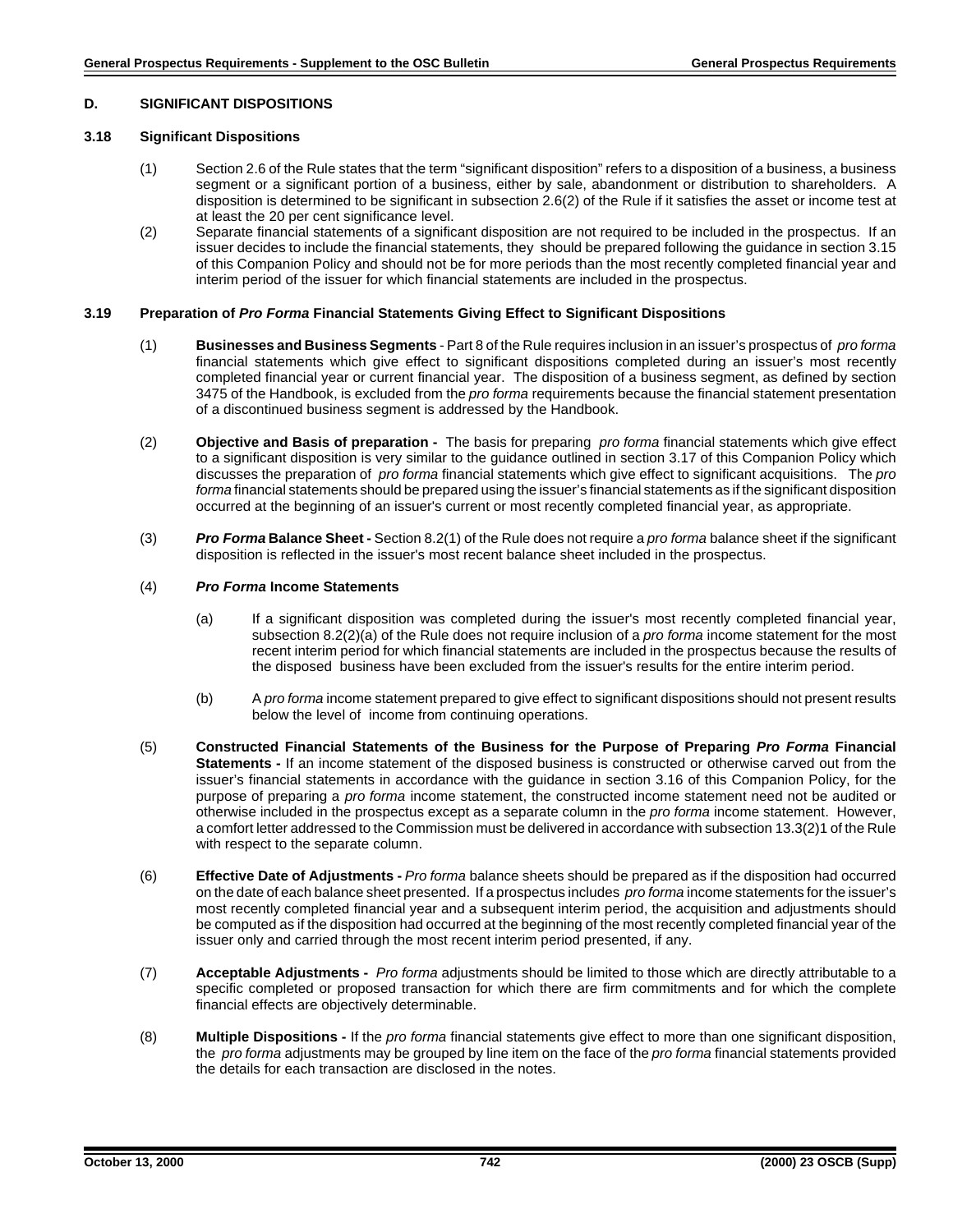## **E. EXEMPTIONS**

#### **3.20 Exemptions from Parts 6 and 7 of the Rule**

- (1) Despite Parts 6 and 7 of the Rule, an issuer may be permitted by the Director to exclude an audit opinion on the financial statements of an acquired business for any of the years for which financial statements are required other than the most recently completed year of the acquired business if
	- (a) the business was acquired prior to December 31, 2000;
	- (b) the issuer provides written submissions prior to filing the final prospectus which establish to the satisfaction of the Director that, despite making reasonable efforts, the issuer was unable to obtain audited financial statements because the vendor refused to provide such audited financial statements or to permit access to the information necessary to audit the financial statements; and
	- (c) the issuer discloses in the prospectus that despite making reasonable efforts, the issuer was unable to obtain audited financial statements because the vendor refused to provide such audited financial statements or to permit access to the information necessary to audit the financial statements.
- (2) The Commission is of the view that relief from the financial statement requirements of Parts 6 and 7 of the Rule should be granted only in unusual circumstances not related to cost or the time involved in preparing and auditing the financial statements.
- (3) If relief is granted from the requirements of Parts 6 and 7 of the Rule to include in a prospectus audited financial statements of an acquired business, conditions will likely be imposed, such as a requirement to include audited divisional or partial income statements or divisional statements of cash flow, financial statements accompanied by an auditor's report containing a reservation of opinion such as an inventory qualification or an audited statement of net operating income for a business.
- (4) Relief may be granted in appropriate circumstances to permit the auditor's report on financial statements of a business acquisition to contain a reservation relating to opening inventory. In certain situations, such as when any of the significance tests are satisfied at 40 per cent or higher, the issuer may be requested to include in the prospectus audited financial statements of the business for a subsequent period of at least six months on which the auditor's report contains no reservation of opinion and the business is not seasonal.
- (5) Considerations relevant to granting an exemption from the requirement to include interim financial statements for the comparable period in the immediately preceding financial year may include the fact that an acquired business was, before the filing of the prospectus, a private entity that did not prepare interim financial statements.
- (6) If an issuer acquired a business or is proposing to acquire a business, considerations relevant to granting an exemption from the requirement to include financial statements of the business for one or more years required to be included in the prospectus may include the following:
	- (a) The business's historical accounting records have been destroyed and cannot be reconstructed. In this case, as a condition of granting the exemption, the issuer may be requested by the Commission to
		- (i) represent in writing to the Commission, no later than the time the preliminary prospectus is filed, that the issuer made every reasonable effort to obtain copies of, or reconstruct, the historical accounting records necessary to prepare and audit the financial statements, but such efforts were unsuccessful; and
		- (ii) disclose in the prospectus the fact that the historical accounting records have been destroyed and cannot be reconstructed.
	- (b) The business has recently emerged from bankruptcy and current management of the business and the issuer is denied access to the historical accounting records necessary to audit the financial statements. In this case, as a condition of granting the exemption, the issuer may be requested by the Director to
		- (i) represent in writing to the Commission, no later than the time the preliminary prospectus is filed, that the issuer has made every reasonable effort to obtain access to, or copies of, the historical accounting records necessary to audit the financial statements but that such efforts were unsuccessful;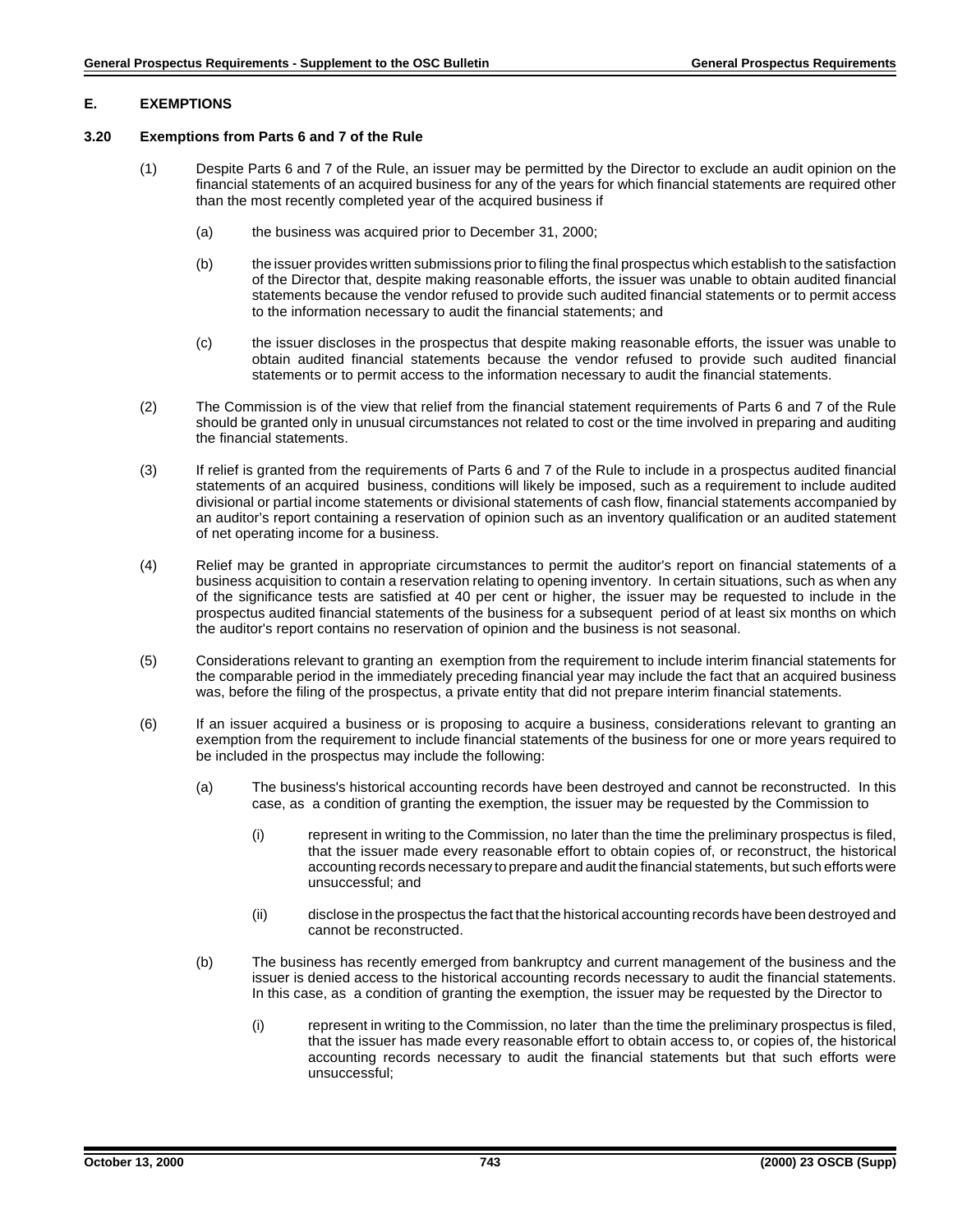- (ii) disclose in the prospectus the fact that the business has recently emerged from bankruptcy and current management of the business and the issuer are denied access to the historical accounting records.
- (c) The business has undergone a fundamental change in the nature of its business or operations affecting a majority of its operations and all, or substantially all, of the executive officers and directors of the company have changed. The evolution of a business or progression along a development cycle will not be considered to be a fundamental change in an issuer's business or operations. Relief from the requirement to include audited financial statements of the business for the year in which the change in operations occurred, or for the most recently completed financial year if the change in operations occurred during the business's current financial year, generally will not be granted.

# **PART 4 GAAP, GAAS AND AUDITOR'S REPORTS**

# **4.1 Foreign GAAP**

- (1) Subsection 9.1(2) of the Rule provides that if a person or company is incorporated or organized in a foreign jurisdiction, the financial statements of the person or company included in the prospectus shall be prepared in accordance with either Canadian GAAP or foreign GAAP. Foreign GAAP is defined in the Rule to mean a body of generally accepted accounting principles, other than Canadian GAAP, that are as comprehensive as Canadian GAAP.
- (2) The Commission is of the view that foreign GAAP are as comprehensive as Canadian GAAP if the foreign GAAP cover substantially the same core subject matter as Canadian GAAP, including recognition and measurement principles and disclosure requirements.
- (3) The Rule permits foreign GAAP to be used only if the notes to the financial statements explain and quantify the effect of material differences between the foreign GAAP and Canadian GAAP that relate to measurements and provide disclosure consistent with Canadian GAAP requirements. The Commission expects that in most cases the reconciliation will be adequate to ensure clear and understandable disclosure for investors in Canada, unless the differences are so pervasive as to render the financial statements misleading.

# **4.2 Foreign Auditors and Foreign GAAS**

- (1) The Rule requires financial statements in a prospectus to be accompanied by an auditor's report which by definition is prepared in accordance with generally accepted auditing standards. The Rule permits the financial statements of foreign issuers to be audited in accordance with generally accepted auditing standards other than those applied in Canada, if those auditing standards are substantially equivalent to Canadian auditing standards.
- (2) Issuers should recognize that subsection 61(2) of the Act requires the Director not to issue a receipt for a prospectus if it appears to the Director that a person or company who has prepared any part of the prospectus or is named as having prepared or certified a report used in connection with a prospectus is not acceptable. Therefore, under section 9.4 of the Rule, the foreign auditor's report must be accompanied by a statement confirming that the auditing standards applied are substantially equivalent to Canadian GAAS. The statement must also disclose any material differences in the form and content of the foreign auditor's report.
- (3) The Commission is of the view that in order for auditing standards to be substantially equivalent to Canadian GAAS, they must require underlying audit work that is comparable in scope, nature and timing to the work required in connection with an audit in accordance with Canadian GAAS. For example, auditing standards of foreign jurisdictions such as the United States are known to the Commission to be substantially equivalent to the standards of the CICA. Foreign issuers using auditors from foreign jurisdictions, with auditing standards and supervision that are less well known to the Commission, are encouraged to consult with staff of the Commission in advance of filing a preliminary prospectus to resolve uncertainty as to whether the Commission will consider a particular auditor or auditing standards to be acceptable.
- (4) In making a determination of whether the foreign auditing standards applied are substantially equivalent to Canadian GAAS, auditors are referred, in particular, to the general standard of Canadian GAAS as set out in section 5100 of the Handbook and its reference to an auditor's "objective state of mind". This standard, when read together with the objectivity standard for auditors contained in the standards of professional conduct applicable to Canadian auditors in each jurisdiction, emphasizes the importance of the independence of the auditor. In the view of the Commission, auditor independence is an essential element of Canadian GAAS which should be reflected, among other things, in the foreign GAAS applied in order for the foreign GAAS applied and Canadian GAAS to be considered substantially equivalent.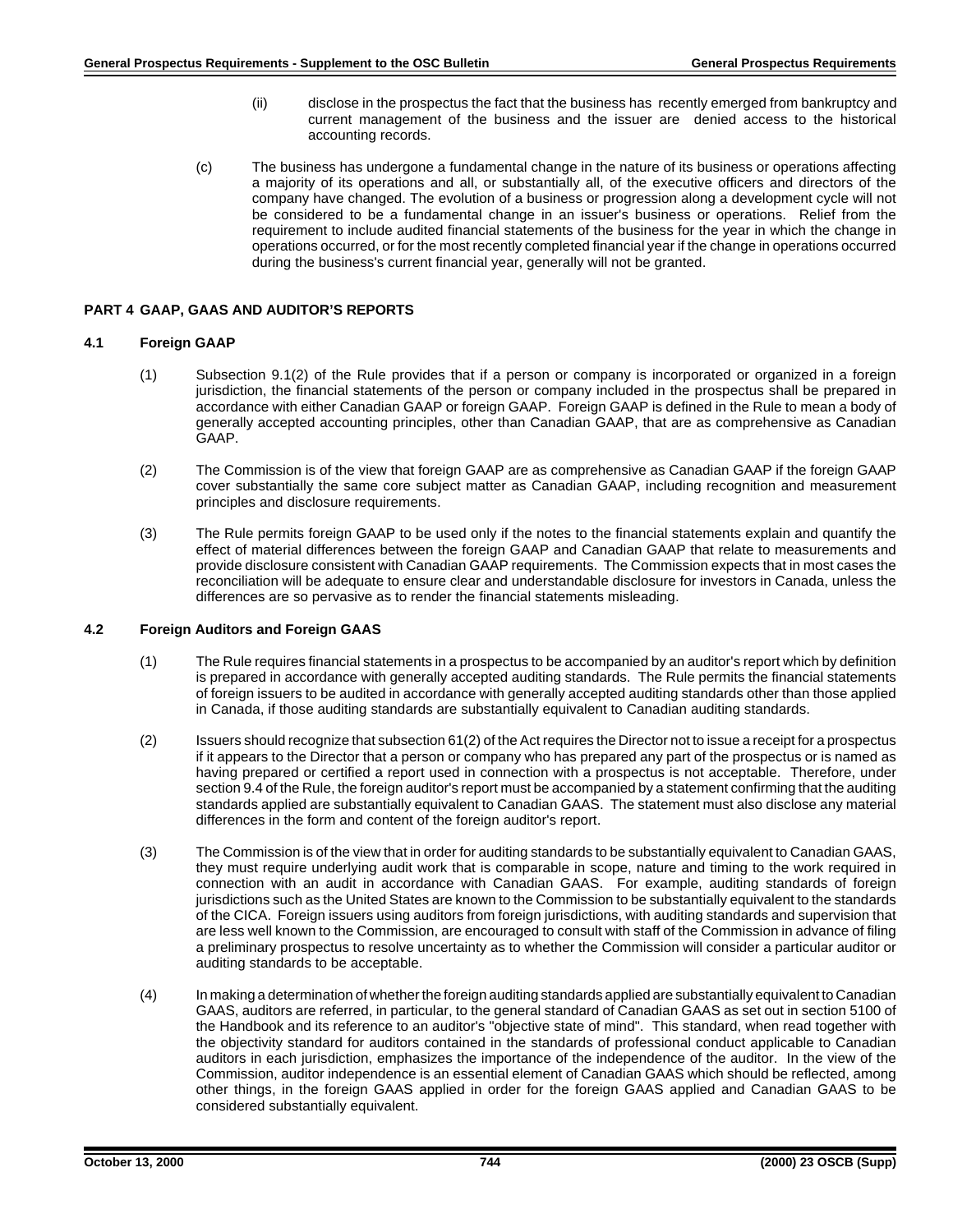- (5) Subsection 13.2(2)7 of the Rule requires an issuer, if a financial statement included in a prospectus has been prepared in accordance with foreign GAAP or includes a foreign auditor's report, to deliver a letter from the auditor that discusses the auditor's expertise to audit the reconciliation of foreign GAAP to Canadian GAAP and, in the case of foreign GAAS other than U.S. GAAS applied by a U.S. auditor, to make the determination that foreign GAAS applied are substantially equivalent to Canadian GAAS. This provision requires that this comfort letter be delivered with the preliminary prospectus to better facilitate timely resolution of any issues.
- **4.3 Auditor's Comfort Letters** Subparagraph 1(i) of subsection 13.3(2) of the Rule requires a comfort letter to be delivered to the Commission from the auditor of the issuer or the business, as applicable, if an unaudited financial statement of an issuer or a business is included in a final prospectus. If unaudited financial statements of the issuer or the business for more than one interim period are included in the prospectus, a comfort letter with respect to each unaudited financial statement must be delivered. If an unaudited financial statement presents the results of the issuer or the business for the most recently completed interim period and the cumulative results for the current financial year up to the last day of the most recently completed interim period, a comfort letter with respect to both the interim and cumulative periods, including any comparative periods presented, must be delivered.

# **PART 5 GENERAL REQUIREMENTS AS TO FILING AND AMENDMENTS**

- **5.1 Certificate by Issuer**  Subsection 58(1) of the Act provides that a prospectus must contain a certificate in the prescribed form signed by the chief executive officer, the chief financial officer and, on behalf of the board of directors, any two directors of the issuer (other than the chief executive officer and the chief financial officer) duly authorized to sign. Where an issuer has only three directors, two of whom are the chief executive officer and the chief financial officer, subsection 58(3) provides that the certificate may be signed by all the directors. The Commission is of the view that section 58 requires that the positions of the chief executive and chief financial officers must be held by two individuals.
- **5.2 Consents of Lawyers** The names of lawyers or legal firms frequently appear in prospectuses in two ways. First, the underwriters, the issuer and selling security holders may name the lawyers upon whose advice they are relying. Second, the opinions of counsel that the securities may be eligible for investment under certain statutes may be expressed or opinions on the tax consequences of the investment may be given. In the first case, the Commission is of the view that the lawyer is not, in the words of subsection 13.4(1) of the Rule, named as having prepared or certified a part of the prospectus and is not named as having prepared or certified a report or valuation referred to in the prospectus. Accordingly, the written consent of the lawyer contemplated by subsection 13.4(1) of the Rule is not required. In the second case, because the opinions or similar reports are prepared for the purpose of inclusion in the prospectus, the Commission is of the view that subsection 13.4(1) applies and the consent is required.
- **5.3 Material Contracts** Section 13.6 of the Rule requires an issuer to make available all material contracts referred to in a prospectus. The Commission recognizes that certain material contracts or portions thereof may contain sensitive operational or financial information, disclosure of which would be competitively disadvantageous or otherwise detrimental to the issuer. The Director will consider granting relief from the requirement to make these contracts available for public inspection if disclosure would be unduly detrimental to the issuer and the disclosure would not be necessary in the public interest.
- **5.4 Filed or Delivered** The Act makes a distinction between material that is required to be "filed" with the Commission and material that is required to be "delivered" to the Commission. Section 140 of the Act requires that material filed pursuant to Ontario securities law be made available by the Commission for public inspection, unless the Commission decides to hold the material in confidence because the material "discloses intimate financial, personal or other information"; and the desirability of avoiding disclosure in the interests of any person or company affected outweighs the desirability of adhering to the principle that material filed with the Commission be available to the public for inspection. Material that is delivered to the Commission is not required under the Act to be made available for public inspection, but the Commission may choose to make such material available for public inspection. Ontario Securities Commission Policy 2.2, Public Availability of Material Filed Under the Securities Act, discusses the views of the Commission regarding this matter. This policy is under review and may be subject to change.

Subsection 13.2(2)4 of the Rule requires that an issuer "deliver" to the Commission concurrently with the filing of the preliminary prospectus copies of all material contracts to which the issuer is a party and a copy of each report or valuation referred to in the preliminary prospectus for which a consent is required to be filed under the Rule (other than technical reports dealing with a mineral project or oil and gas operations of an issuer which are required to be filed with the preliminary prospectus). Subject to requests for confidentiality, each of these documents will be made public at the end of the filing process when a receipt is issued for a final prospectus.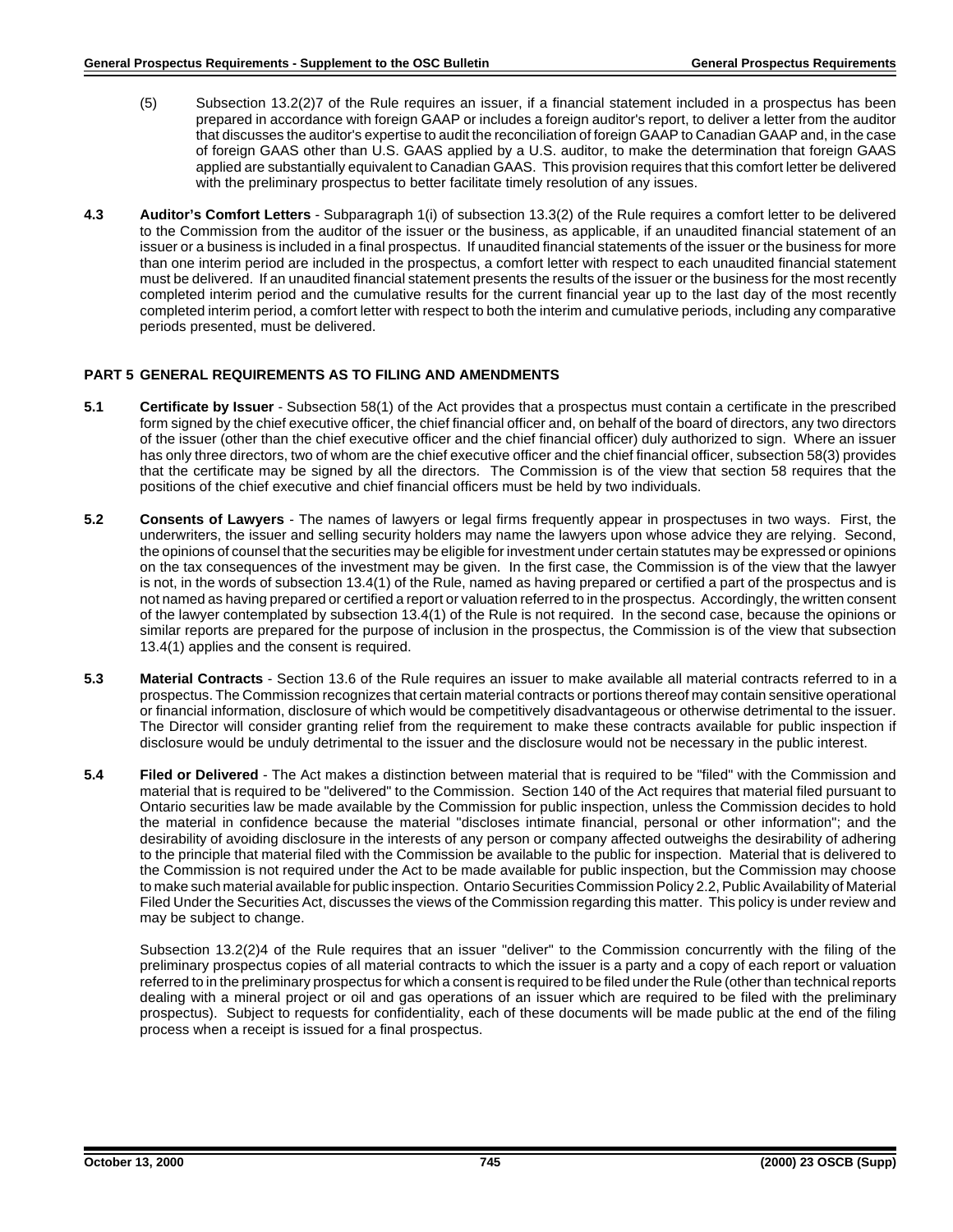**5.5 Response Letters and Marked-up Copies** - The Commission recommends that a response to a comment letter for a preliminary prospectus include draft wording for the proposed changes to be reflected in the prospectus. When the comments of the various securities regulators have been resolved, a draft of the prospectus with all proposed changes from the preliminary prospectus should be clearly marked and submitted as far as possible in advance of the filing of final material. These procedures may prevent delay in the issuing of a receipt for the prospectus, particularly if the number or extent of changes are substantial.

# **5.6 Disclosure of Investigations or Proceedings**

- (1) Subsection 61(1) of the Act provides that, subject to subsections 61(2) and 63(4), the Director shall issue a receipt for a prospectus unless it appears that it would not be in the public interest to do so. The existence of an ongoing or recently concluded investigation or proceeding relating to an issuer, a promoter, a controlling shareholder, director or officer of the issuer or an underwriter or other person or company involved in a proposed distribution will be considered by the Director in determining if the Director should refuse to issue a receipt for the prospectus. That decision will be made on a case by case basis and will depend upon the facts known at the time.
- (2) If the facts and circumstances do not warrant the denial of a receipt for a prospectus, the Act nonetheless imposes a statutory obligation to provide full, true and plain disclosure of all material facts relating to the securities issued or proposed to be issued by the prospectus. Disclosure of an ongoing or recently concluded investigation or proceeding relating to a person or company involved in a proposed distribution may be necessary to meet this standard. The circumstances in which disclosure will be required and the nature and extent of the disclosure will also be determined on a case by case basis. In making this determination, all relevant facts, including the allegations that gave rise to the investigation or proceeding, the status of the investigation or proceeding, the seriousness of the alleged breaches that are the subject of the investigation or proceeding and the degree of involvement in the proposed distribution by the person or company under investigation will be considered.
- **5.7 Filing of Advertising and Sales Literature** The Director may request that an issuer file a copy of all advertising and sales literature that will be used in connection with the distribution in Ontario of the securities distributed under the prospectus.

# **5.8 Amendments to a Preliminary Prospectus**

- (1) Subsection 57(1) of the Act provides that if a material adverse change occurs after a receipt for a preliminary prospectus is obtained, an amendment to the preliminary prospectus shall be filed as soon as practicable and in any event within 10 days after the change occurs. Section 13.7 of the Rule contains additional provisions concerning amendments. In the Commission's view, if a preliminary prospectus indicates the number or value of the securities to be distributed under the prospectus, an increase in the number or value is, absent unusual circumstances, unlikely to constitute a material adverse change requiring an amendment to the preliminary prospectus.
- (2) In the Commission's view, if, after filing a preliminary prospectus, an issuer decides to attach or add to the securities offered under a prospectus a right to convert into, or a warrant to acquire, the security of the issuer being offered under the preliminary prospectus, the attachment or addition of the conversion feature or warrant is, absent unusual circumstances, unlikely to constitute a material adverse change requiring an amendment to the preliminary prospectus.
- (3) Subsection 53(1) provides that no person or company shall trade in a security where such a trade would be a distribution of such security, unless a preliminary prospectus and a prospectus have been filed and receipts therefor obtained from the Director. The Commission is of the view that if an issuer intends to add a new class of securities to the distribution being effected by the prospectus after the preliminary prospectus has been filed and receipted, an issuer must file an amended and restated preliminary prospectus.
- **5.9 Changes to the Offering** Issuers are reminded that any changes to the terms or conditions of the security being distributed, such as the deletion of a conversion feature, may constitute a material adverse change requiring an amendment to the preliminary prospectus.
- **5.10 Confidential Material Change Reports** In the view of the Commission, if an issuer has a confidential material change report on file with any Canadian securities regulatory authority at the time that it is contemplating a distribution, or if circumstances arise that cause an issuer to file a confidential material change report during the distribution period of securities under a prospectus, the issuer should cease all activities related to the distribution until
	- (a) the material change is generally disclosed in the prospectus, or if the prospectus has been filed, a prospectus amendment is filed, if required; or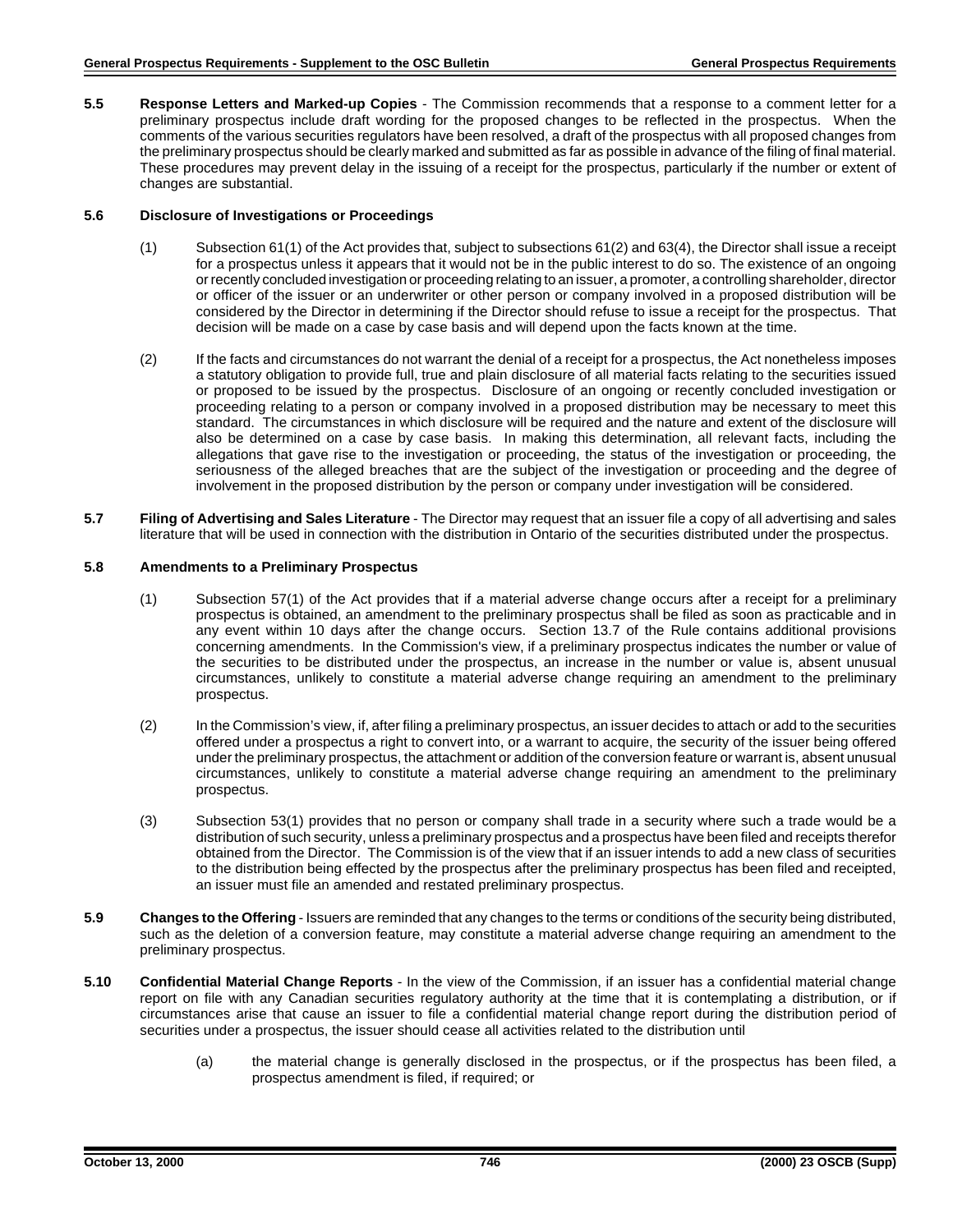(b) the circumstances that gave rise to the confidential material change have changed or the proposed transaction constituting the material change has been rejected and the issuer has so notified the Commission.

If the Director is aware that a distribution is taking place while the issuer has a confidential material change report on file, the Director may take steps to cease trade the distribution if it considers it appropriate.

**5.11 Registration Requirement** - Issuers filing a preliminary prospectus or prospectus and other market participants are reminded to ensure that members of underwriting syndicates are in compliance with registration requirements under Canadian securities legislation in each jurisdiction in which syndicate members are participating in the distribution of securities under the prospectus.

# **PART 6 PROCEDURES FOR GRANTING OF RECEIPTS**

# **6.1 Extension of 90 Day Period for Issuance of Final Receipt**

- (1) The effect of subsection 14.1(2) of the Rule is to make it possible for the Director to close inactive files, and more importantly, to ensure that issues are not being marketed by means of preliminary prospectuses containing outdated information. It should be noted that Part 15 of the Rule gives the Director discretion to exempt the issuer from compliance with any provision of section 14.1 of the Rule if the Director is satisfied that there is sufficient justification for so doing.
- (2) If the period between the issuance of the receipt for the preliminary prospectus and the prospectus exceeds 90 days by more than a few days, the Director will normally consider it to be in the public interest that either an amended preliminary prospectus containing updated information or a new preliminary prospectus be filed with the Commission.
- (3) The Commission is of the view that the Director should not permit an amended preliminary prospectus to be used to extend the 90 day period unless the issuer is continuing to use its best efforts to finalize and file the prospectus and obtain a receipt.
- **6.2 Project Financings** Certain project financings are made by issuers that are unincorporated associations or co-tenancies comprised of security holders. In the view of the Commission, it is not appropriate for an unincorporated association or cotenancy comprised of security holders to be responsible for compliance with the continuous disclosure obligations under the Act, including financial reporting requirements, given the passive nature of the investment and the absence of directors and officers who might appropriately assume this responsibility. The Commission would not normally consider it to be in the public interest to issue a receipt for a prospectus unless the constating documents of the issuer designate the person to be responsible for the day to day operations of the issuer including fulfilling continuous disclosure obligations.
- **6.3 Minimum Amount of Funds** Item 19.5 of Form 41-501F1 requires a prospectus to state that if a minimum amount of funds specified in a prospectus is not raised within 90 days from the date of the prospectus, and if each of the persons or companies who subscribed during that period have not consented to an extension of that period, the funds actually received from subscribers shall be returned to the subscribers unless the subscribers have otherwise instructed the depository. The 90 day period does not restart if an amendment to the prospectus is filed.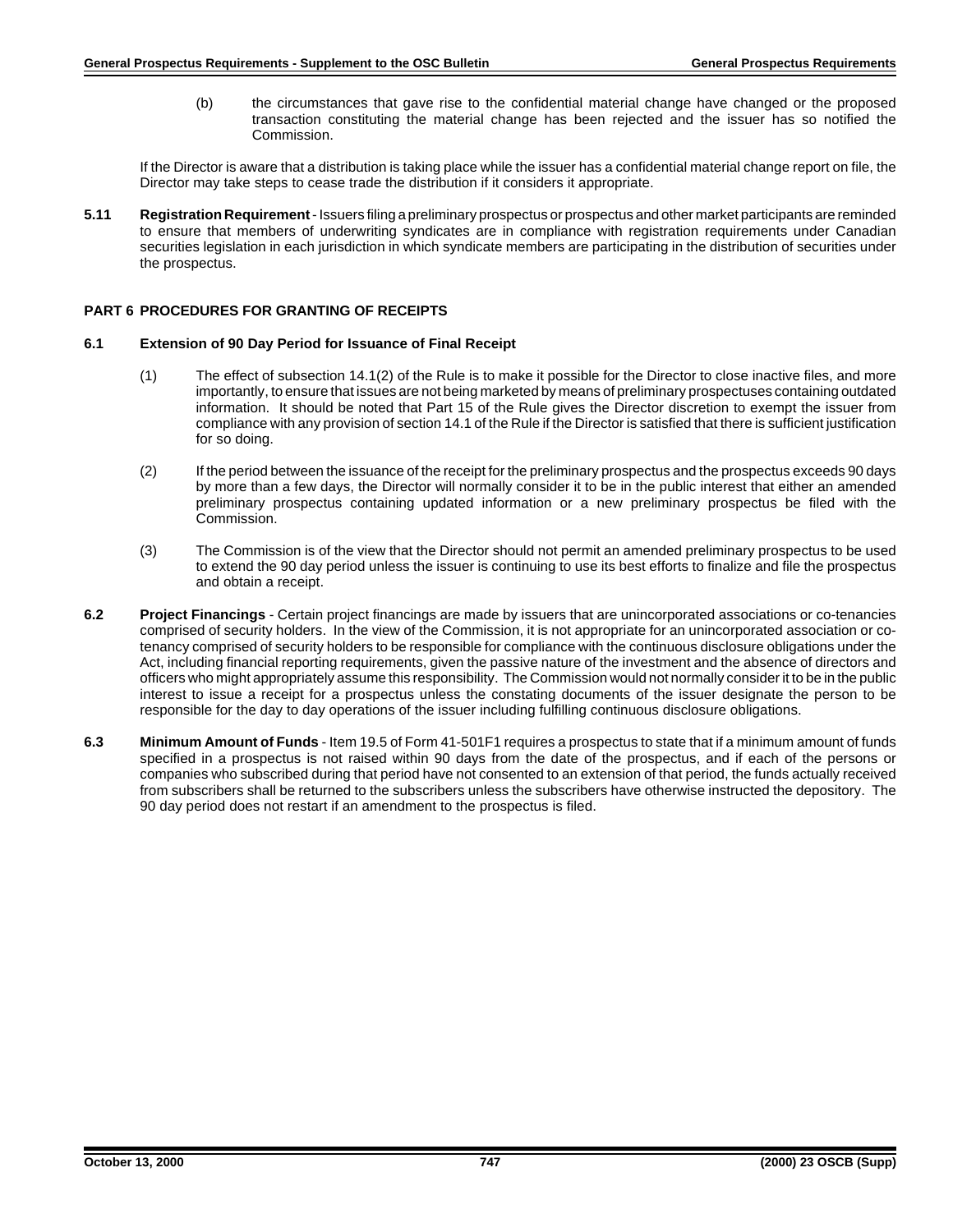# **APPENDIX A OVERVIEW OF BUSINESS ACQUISITIONS DECISION CHART<sup>1</sup>**

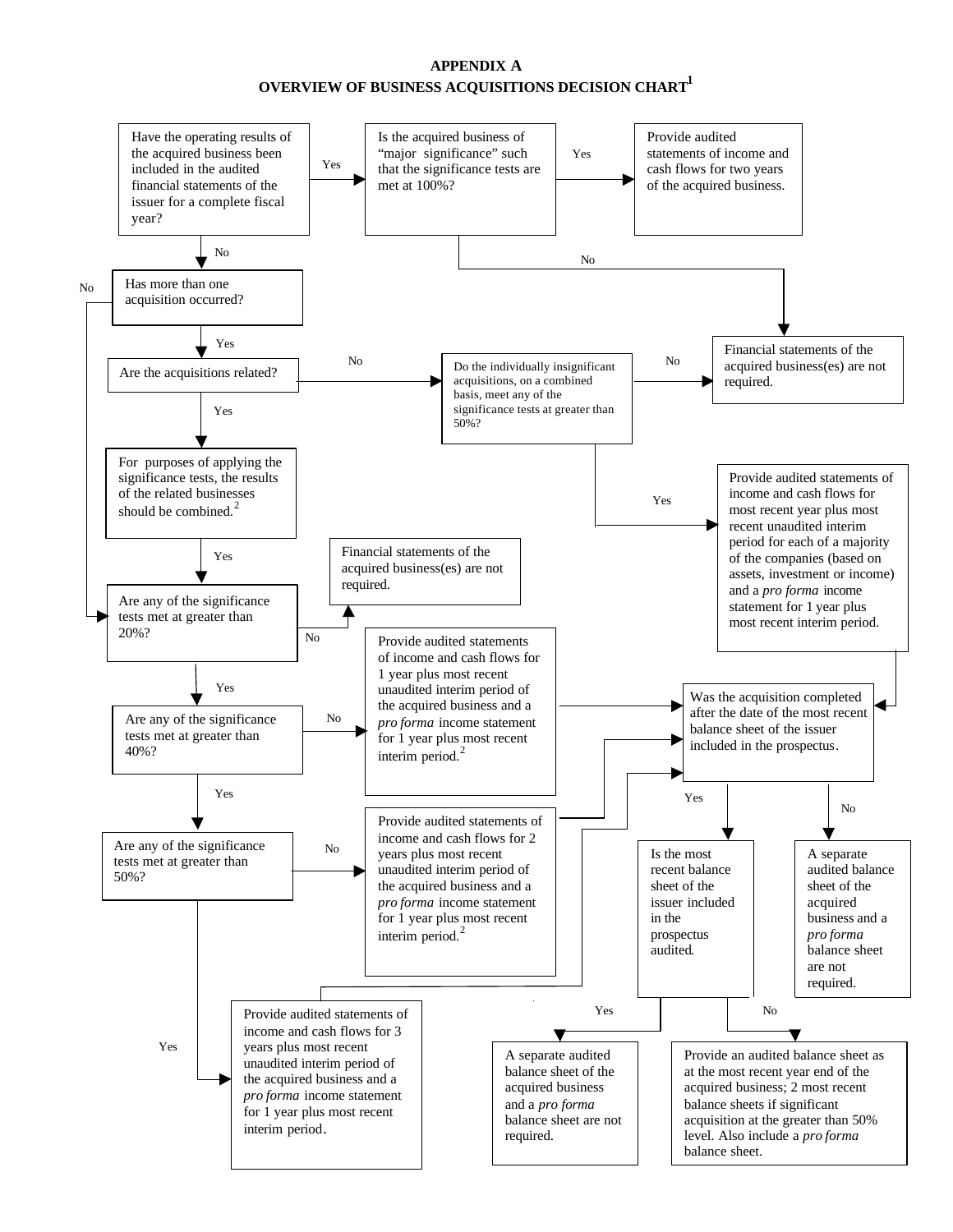#### **Notes**

- **<sup>1</sup> This decision chart provides general guidance and should be read in conjunction with Rule 41-501 and Companion Policy 41-501CP. No reference is made to pre-acquisition periods for the sake of simplicity.**
- **2 If an acquisition of related businesses constitutes a significant acquisition when the results of the related businesses are combined, the required financial statements shall be provided for each of the related businesses.**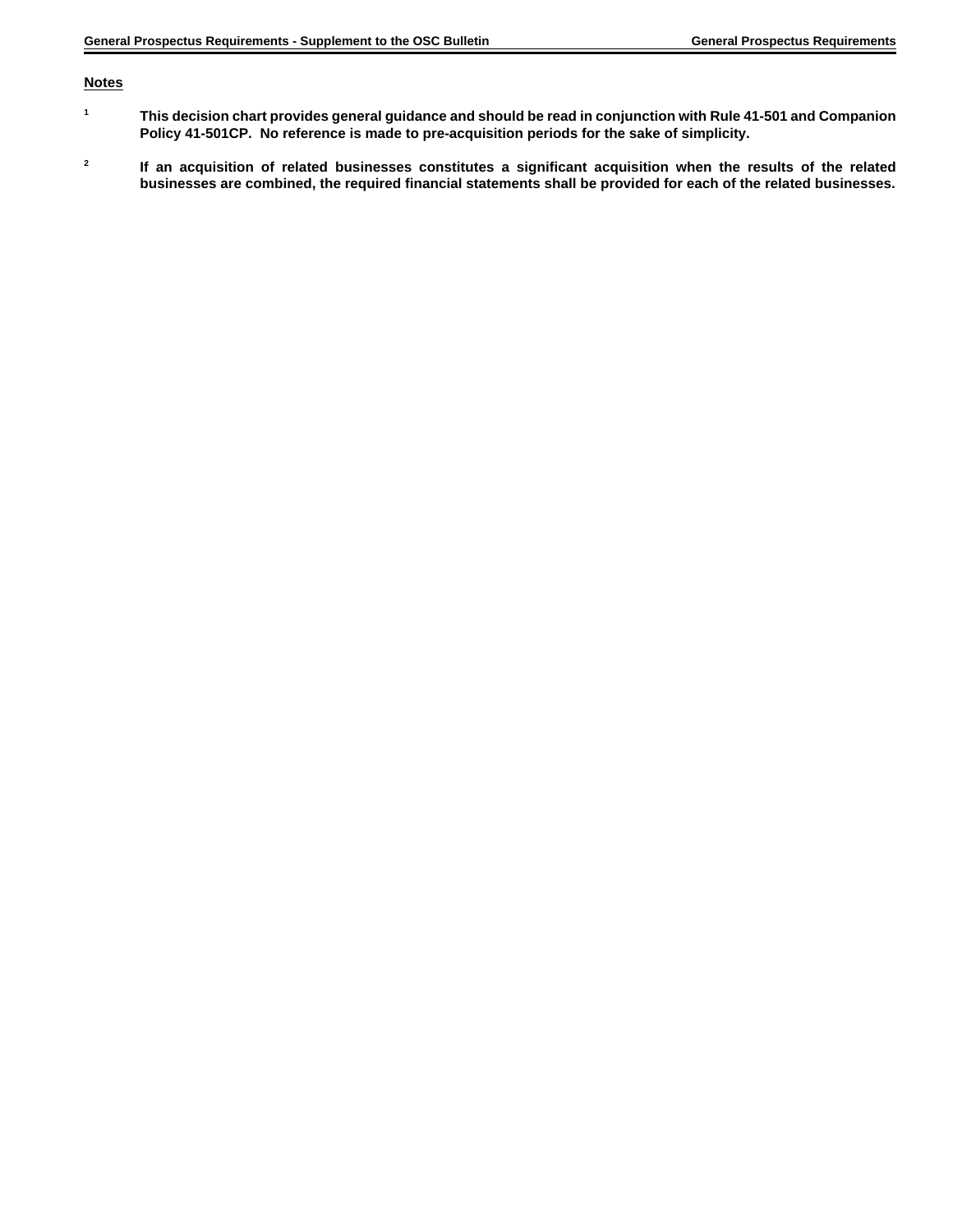# **APPENDIX B - ILLUSTRATIVE EXAMPLES**

**The following examples illustrate the application of certain parts of the Rule in determining the financial statements which should be included in a prospectus based on the specific facts and circumstances of the example. Selected explanations are provided to clarify the outcome or results in some cases. The subheading "variations" describes how the requirements would change given a change in certain facts.**

**Unless otherwise stated, the Issuer is assumed to have a December 31 year end. Unless otherwise stated, neither the Issuer nor a business is a junior issuer.**

**Terms and references used throughout the examples are defined as follows:**

**Year 1 - refers to the current year.**

**Year 2 - refers to the year immediately preceding Year 1.**

**Year 3 - refers to the year immediately preceding Year 2.**

**Year 4 - refers to the year immediately preceding Year 3.**

**Q1 - refers to the first quarter or 3-month period of a year.**

**Q2 - refers to the second quarter or 3-month period of a year.**

**Q3 - refer to the third quarter or 3-month period of a year.**

**Company A or B or C, etc - refers to a completed or probable acquisition of a business.** 

#### **EXAMPLE 1 - SIGNIFICANT ACQUISITION OF A COMPANY IN YEAR 1**

**Assumptions:**

**The Issuer files a prospectus on June 15, Year 1.**

**The Issuer acquired Company A on April 15, Year 1.**

**Company A has a December 31 year end.** 

**Company A's financial statements for the year ended December 31, Year 2 have been audited.**

**Company A's financial statements for Q1-Year 1 were filed before the preliminary prospectus is filed.**

**The significance tests under subsection 2.2(2) of the Rule are applied using the audited financial statements of the Issuer and Company A for the year ended December 31, Year 2. Company A is determined to be significant at 65%, 55% and 35% based on the income test, the investment test, and the asset test, respectively.** 

**Financial Statement Requirements:**

**The preliminary prospectus filed on June 15 should include the following financial statements:**

**Issuer:**

**Audited statements of income, retained earnings and cashflows for years 2, 3 and 4. Audited balance sheets for years 2 and 3.**

**Unaudited statements of income, retained earnings and cashflows for Q1 of years 1 and 2. Unaudited balance sheet as at March 30, Year 1.** 

*Pro forma* **income statements for Year 2 and Q1- Year 1. Each** *pro forma* **income statement is prepared to give effect to the acquisition of Company A as if it had occurred on January 1, Year 2.** *Pro forma* **balance sheet to give effect to the acquisition of Company A as if it had occurred on March 30 -Year1.**

**Company A**

**Audited financial statements for Years 2, 3 and 4. Unaudited statements of income, retained earnings and cash flows for Q1 - Years 1 and 2. Unaudited balance sheet as at March 30, Year 1.**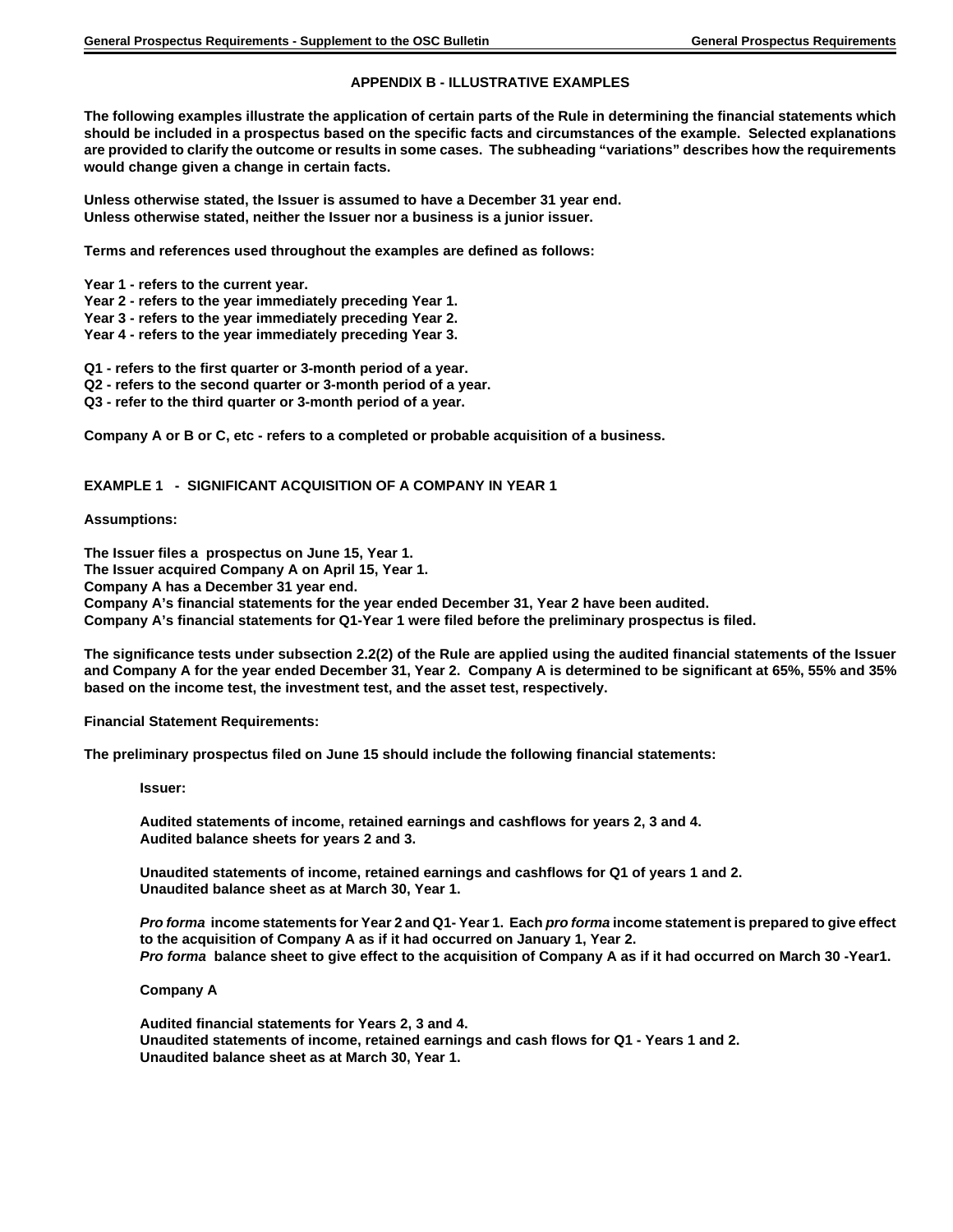#### **Explanations:**

- **1. Financial statements would be required for three years which corresponds the level of significance, as outlined in section 6.6 of the Rule.**
- **2. A** *pro forma* **balance sheet is required because the March 30, Year 1 balance sheet of the Issuer does not reflect the acquisition.**

#### **Variations:**

- **1. If the Issuer filed its prospectus on April 15, it would be unnecessary to include the Q1 financial statements of the Issuer, including the** *pro forma* **financial statements, unless those financial statements had been filed, because April 15 is not more than 60 days from March 30, the last day of Q1.**
- **2. If the Issuer filed its final prospectus on September 10th, the Rule would require it to include in the prospectus its unaudited financial statements for Q2-Year1 because the interim period ended more than 60 days from the date of the prospectus. The Issuer would be required to update all disclosure in the prospectus, including the** *pro forma* **financial statements for the interim period, to reflect the Q2 results.**
- **3. Junior Issuer If Company A was a junior issuer and its financial statements for Years 3 and 4 had not been audited, then the financial statements for those years could be included in the prospectus without an auditor's report. If, however, an auditor had been engaged to audit Year 3 or 4, then the Issuer must include in its prospectus the auditor's report issued on those financial statements, regardless of the fact that Company A is a junior issuer.**
- **EXAMPLE 2 - RE-CALCULATING THE SIGNIFICANCE OF AN ACQUISITION AND PREPARING** *PRO FORMA* **FINANCIAL STATEMENTS WHEN THE YEAR END OF THE ISSUER AND THE BUSINESS DIFFER BY MORE THAN 93 DAYS.**

#### **Assumptions:**

**The Issuer files a prospectus on April 15, Year 1. The Issuer acquired Company A on November 15, Year 2. Company A is a public company. Company A's year end is June 30. Company A's financial statements for the year ended June 30, Year 2 have been audited. Company A filed its Q1-Year 2 financial statements on October 31.**

**Note: Company A's fiscal Year 1 begins on July 1 of the Issuer's fiscal Year 2 which is also the calendar year. For simplicity, reference is made to calendar years only. For example, Company A's Q1 financial statements for its fiscal Year 1 are referred to as its Q1-Year 2 financial statements.** 

**The significance tests are applied using the Issuer's audited financial statements for the year ended December 31, Year 3 and Company A's audited financial statements for the year ended June 30, Year 2. Company A is determined to be significant at 55% based on the Income test.**

**Company A became the Issuer's Subsidiary A following the acquisition. Subsidiary A operates much as it did prior to the acquisition and has not been restructured by the Issuer. Separate financial records are maintained.** 

**The Issuer recalculated the significance of Subsidiary A based on the Issuer's financial statements for the year ended December 31, Year 2 after deconsolidating the results of Subsidiary A from the date of acquisition. For the purpose of applying the significance tests at this second date, December 31, Year 2, the financial results of Subsidiary A for the period January 1 to December 31, Year 2 were used. As a result of the calculations, Subsidiary A is significant at 46% based on the income test.**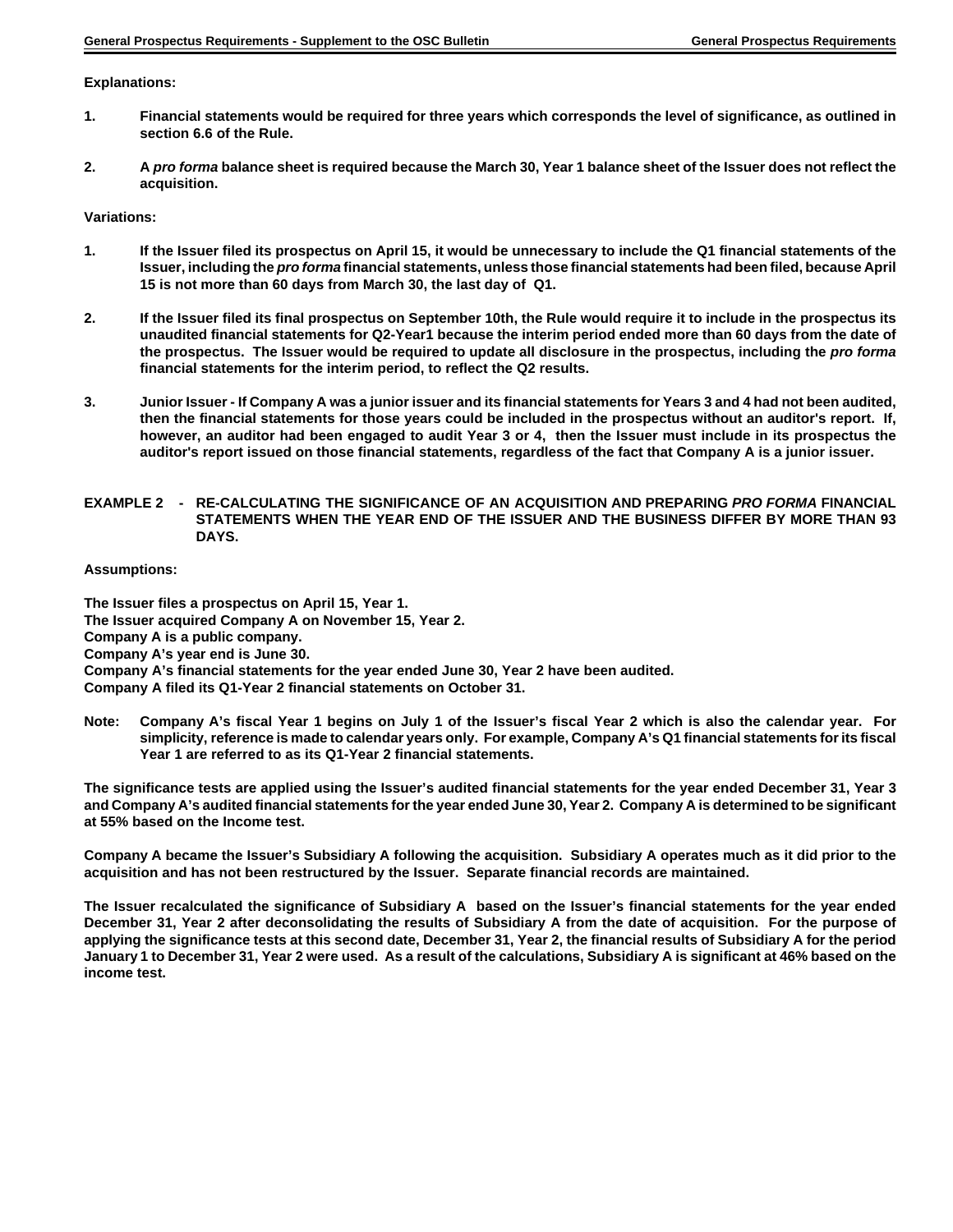#### **Financial Statement Requirements:**

**The prospectus filed on April 15 should include the following financial statements:**

#### **Issuer:**

**Audited statements of income, retained earnings and cash flows for the years ended Years 2, 3 and 4. Audited balance sheets as at December 31, Years 2 and 3.**

**Company A:**

**Audited statements of income, retained earnings and cash flows for the years ended June 30, Years 2 and 3. Audited balance sheets as at June 30, Years 2 and 3. Unaudited statements of income, retained earnings and cash flows for Q1- Years 2 and 3. Unaudited balance sheet as at June 30, Year 2.**

#### *Pro forma* **Income Statement**

**In addition to the financial statements listed above, a** *pro forma* **income statement of the Issuer must be included in the prospectus. A** *pro forma* **balance sheet is not required because the acquisition occurred prior to December 31, Year 2, the most recent balance sheet of the Issuer included in the prospectus. The December 31 year end of the Issuer and the June 30 year end of Company A (prior to the acquisition) differ by more than 93 days. The following alternatives are some of those available to the Issuer for the purpose of preparing a** *pro forma* **income statement:**

- **(1) Prepare an income statement for Company A for the period January 1, Year 2 to November 14 and compile these results with the Issuer's audited consolidated income statement for the year ended December 31, Year 2. A comfort letter would be filed with the Securities Regulator(s) in connection with Company A's income statement**
- **(2) Prepare an income statement for Company A for the period October 1, Year 3 to September 30, Year 2 which period ends not more than 93 days from December 31. This may be accomplished by starting with Company A's income statement for the year ended June 30, Year 2, deducting Q1 of that year (July 1 to September30 , Year 3) and adding Q1 of fiscal year 1 (July 1 to September 30, Year 2). Deduct the post-acquisition results of Subsidiary A from the Issuer's consolidated income statement for the year ended December 31, Year 2. Compile the two income statements. A comfort letter would be filed with the securities regulators with respect to both the Issuer's deconsolidated income statement and Company A's constructed income statement.**
- **(3) Prepare an income statement for Company A for the period January 1, Year 2 to September 30, Year 2 and add this to the Issuer's consolidated income statement for the year ended December 31, Year 2. The results of Company A for the period October 1 to October 31 would have to be included as a separate column in the** *pro forma* **income statement. A comfort letter would be filed with the Securities Regulator(s) in connection with Company's A income statement for the period January 1 to September 30 and with respect to the results for the stub period October 1 to November 14, either separately or on a combined basis.**
- **(4) Prepare an income statement for Company A for the period April 1, Year 2 to March 30, Year 2 and add this to the Issuer's consolidated income statement for the year ended December 31, Year 3. A comfort letter would be filed with the securities regulator(s) in connection with Company's A income statement for the 12 months ended March 30, Year 2.**

# **Variations:**

- **1. Historical Financial Statements of Company A to be included in the Prospectus If Company A's year end was December 31 and pre-acquisition financial statements for the period January 1 to November 14, Year 2 were prepared and audited, assuming Company A is significant at the 46% threshold, the audited financial statements for the 10.5 month period ended November 14 would have satisfied the requirement for one of the two years of audited financial statements otherwise required because they are audited and for a period greater than 9 months. The prospectus would also include audited financial statements of Company A for the year ended December 31, Year 3 however, no interim financial statements would be required.**
- **2.** *Pro forma* **Income Statement****If Company A's year end was December 31, a pre-acquisition income statement for the period January 1 to November 14 could have been prepared and compiled with the Issuer's audited consolidated**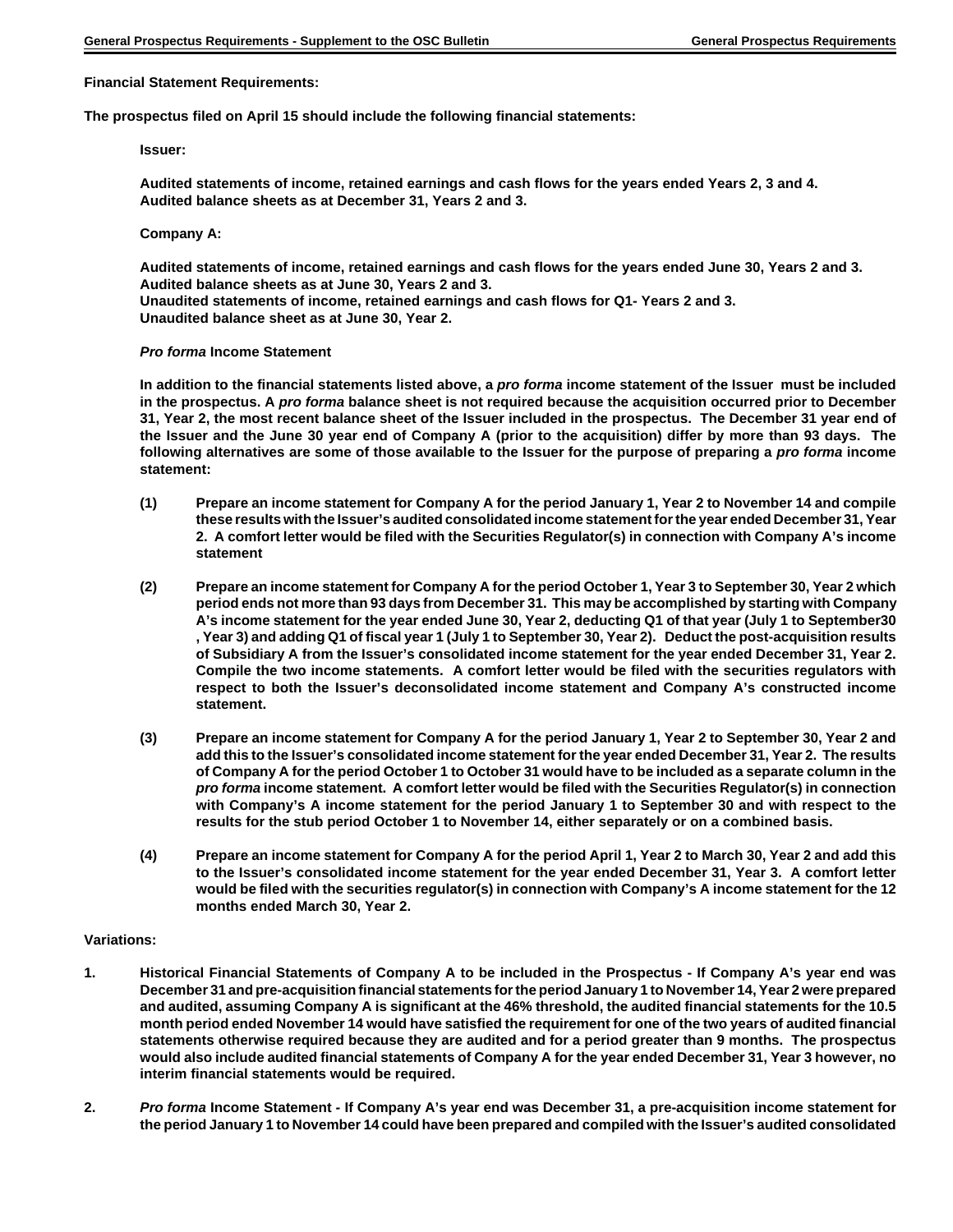**income statement for the year ended December 31, Year 2. No other interim financial statements would be required, other than the Year 3 comparative financial statements.**

**EXAMPLE 3 - PREPARING** *PRO FORMA* **FINANCIAL STATEMENTS TO GIVE EFFECT TO A BUSINESS ACQUIRED DURING THE ISSUER'S CURRENT YEAR WHEN THE YEAR ENDS OF THE ISSUER AND THE BUSINESS DIFFER BY MORE THAN 93 DAYS.** 

**Assumptions:**

**The Issuer files a prospectus June 10, Year 1. The Issuer acquired Company A on April 5, Year 1. The Issuer filed its Q1-Year 1 interim financial statements on May 30. Company A is a public company. Company A's year end is May 30. Company A's financial statements for the year ended April 30, Year 1 are not audited as at the time the prospectus is filed.**

**Company A filed its Q3-Year 1 interim financial statements on April 29, Year 1.** 

**Company A is determined to be significant at 44%.**

**Financial Statement Requirements:**

**The preliminary prospectus filed on June 10 should include the following financial statements:**

**Issuer:**

**Audited statements of income, retained earnings and cash flows for the years ended December 31, Years 2, 3 and 4.**

**Audited balance sheets as at December 31, Years 2 and 3. Unaudited statements of income, retained earnings and cash flows for Q1- Years 1 and 2. Unaudited balance sheet as at March 31, Year 1.**

**Company A:**

**Audited statements of income, retained earnings and cash flows for the years ended April 30, Years 2 and 3. Audited balance sheets as at April, Years 2 and 3. Unaudited statements of income, retained earnings and cash flows for Q3-Years 1 and 2. Unaudited balance sheet as at February 28, Year 1.**

*Pro forma* **Financial Statements**

**In addition to the financial statements listed above, the following** *pro forma* **financial statements of the Issuer are required to be included in the prospectus because the acquisition occurred subsequent to the date of the most recent financial statements of the Issuer included in the prospectus:**

**A** *pro forma* **balance sheet as at March 31, Year 1.**

**A** *pro forma* **income statement for the year ended December 31, Year 2.**

**A** *pro forma* **income statement for the 3 months ended March 31, Year 1.**

**The December 31 year end of the Issuer and the April 30 year end of Company A (prior to the acquisition) differ by more than 93 days. The** *pro forma* **balance sheet should be prepared as follows:**

*Pro forma* **balance sheet - Combine the Issuer's balance sheet as at March 30, Year 1 with Company A's balance sheet as at February 28, Year 1.**

**The following is one alternative available to the Issuer for preparing the** *pro forma* **income statements:** 

*Pro forma* **income statement for the year ended December 31, Year 2 - Combine the Issuer's audited income statement for the year ended December 31, Year 2 with the 12 month income statement of Company A for the period March 1, Year 2 to February 28, Year 1.**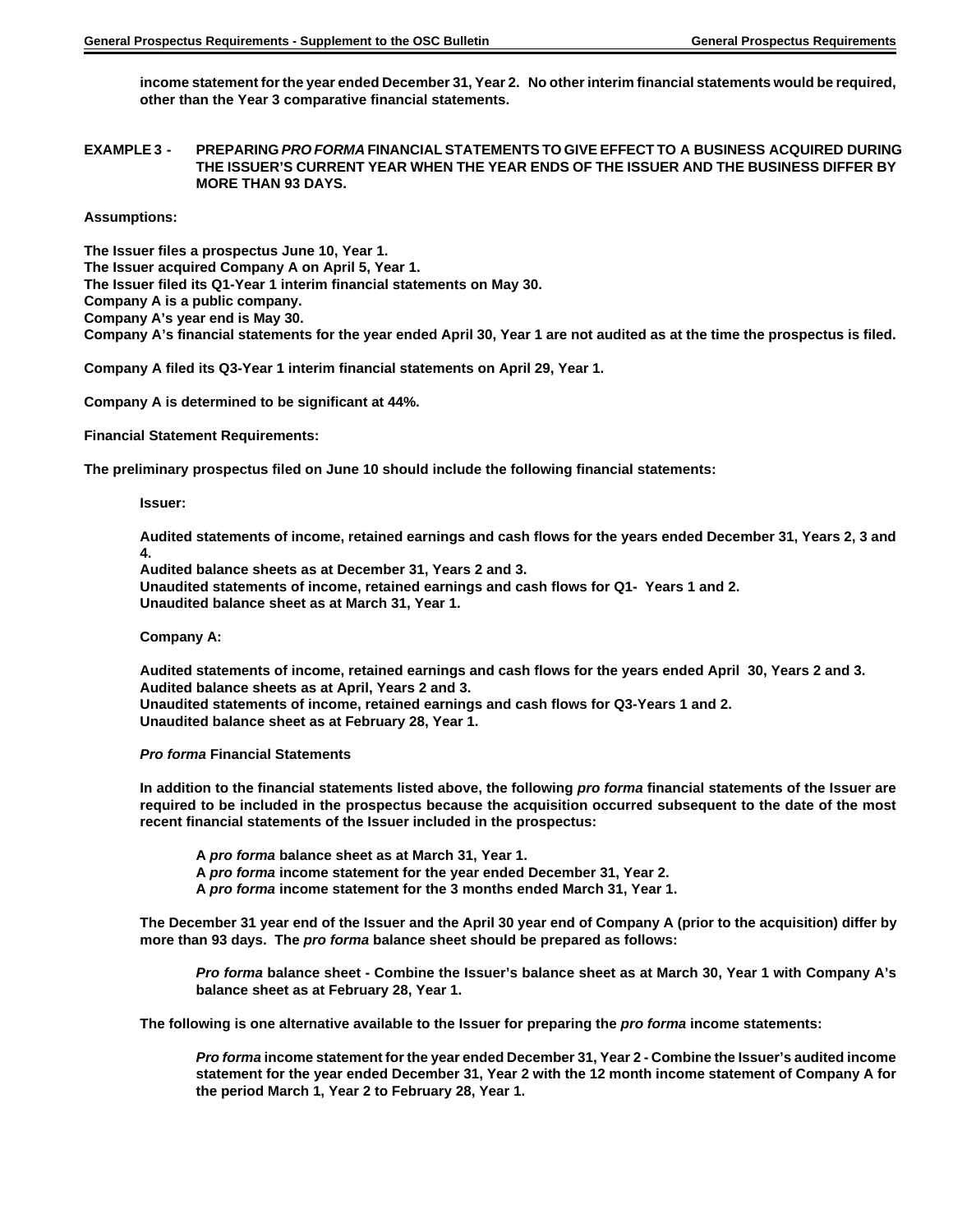*Pro forma* **income statement for the 3 months ended March 31, Year 1 - Combine the Issuer's Q1- Year 1 income statement with the income statement of the Issuer for the three month period ended February 28, Year 1.** 

**The 12 month and 3 month** *pro forma* **income statements should be prepared to give effect to the acquisition of Company A as if it occurred on January 1, Year 2. Each** *pro forma* **income statement includes results of Company A for the period December 1, Year 2 to February 28, Year 1. The notes to the** *pro forma* **financial statements should disclose the fact that the results of Company A for the 3 months ended February 28, Year 1, which were used to prepare the 3 month** *pro forma* **income statement, are also included in the 12 month** *pro forma* **income statement. The overlapping period is Company A's third quarter, the results of which are fully disclosed in the 3 month** *pro forma* **income statement therefore, it is unnecessary to provide additional disclosure about the revenue, expenses, gross profit or income from continuing operations.** 

#### **EXAMPLE 4 - APPLICATION OF THE SIGNIFICANCE TESTS FOR INDIVIDUALLY INSIGNIFICANT ACQUISITIONS - ALL COMPANIES HAVE INCOME FROM CONTINUING OPERATIONS**

#### **Assumptions**

**The Issuer acquired five companies, A, B, C, D and E, during Year 2, its most recently completed financial year. The Issuer files a prospectus on April 15, Year 1. Each company reported net income from continuing operations during its most recently completed year ended before the date of the acquisition.**

#### **Discussion**

**Section A of the following table presents the consolidated assets and consolidated net income from continuing operations of each company as reported on the audited financial statements of each company for its most recently completed financial year ended prior to the date of its acquisition by the Issuer. The "investment" column presents the Issuer's consolidated investments in and advances to each company as at the date of its acquisition by the Issuer. Section B presents the individual significant of each acquisition as a results of applying the significance tests. Each company acquired is individually insignificant. However, on a combined basis, the acquisitions are significant, satisfying the asset, income and investment tests at 40%, 50% and 75%, respectively.** 

| <b>Section A</b>                                                          |               |             |            | <b>Section B</b> |                       |            |  |
|---------------------------------------------------------------------------|---------------|-------------|------------|------------------|-----------------------|------------|--|
|                                                                           |               | \$ Millions |            |                  | % of Issuer's Results |            |  |
| Company                                                                   | <b>Assets</b> | Income      | Investment | <b>Assets</b>    | <b>Income</b>         | Investment |  |
| A                                                                         | 300           | 30          | 550        | 8%               | 8%                    | 14%        |  |
| в                                                                         | 200           | 20          | 500        | 5%               | 5%                    | 13%        |  |
| C                                                                         | 400           | 35          | 700        | 10%              | 9%                    | 17%        |  |
| D                                                                         | 500           | 55          | 600        | 13%              | 14%                   | 15%        |  |
| Е                                                                         | 200           | 60          | 650        | 5%               | 15%                   | 16%        |  |
|                                                                           | 1,600         | 200         | 3,000      | 40%              | 50%                   | 75%        |  |
| <b>Issuer's Dec. 31 balance</b>                                           | \$4,000       | \$400       |            |                  |                       |            |  |
| <b>Aggregate Significance</b><br>of Companies' Combined<br><b>Results</b> | 40%           | 50%         | 75%        |                  |                       |            |  |
| <b>Highest significance</b>                                               |               |             | 75%        |                  |                       |            |  |

**The investment test is satisfied at the highest percentage. As a result, the Issuer should include in its prospectus audited financial statements of those companies which comprise at least 50% of the total investment in all five companies acquired i.e. 50% of \$3,000 or \$1,500.** 

**The following table shows some of the combinations of the companies' financial statements which the Issuer may include in its prospectus. Column B shows the Issuer's combined investments in and advances to the companies identified in column A. Column C shows that the combined investments in and advances to each combination of companies represents more than 50% of the Issuer's investments in and advances to all five companies acquired. The Issuer should include in its prospectus audited financial statements for each of the companies in the selected combination for the most recently completed financial year and the most recently completed interim period of the company, which ended more than 90 and 60 days before the date of the prospectus, respectively, and before the date of the acquisition.**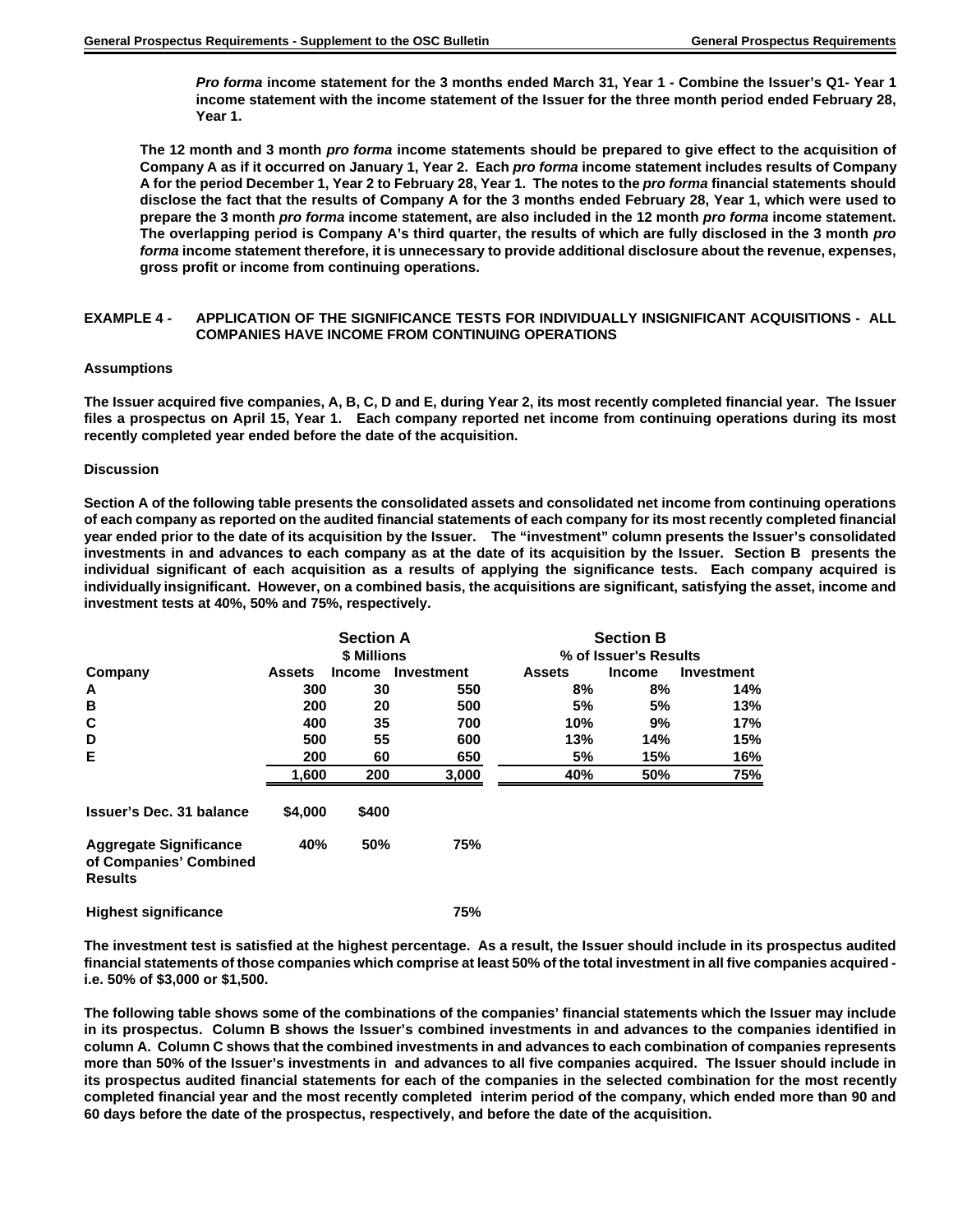| A           | в                                                                      | C                                                            |  |  |
|-------------|------------------------------------------------------------------------|--------------------------------------------------------------|--|--|
| Companies   | <b>Combined Investments in and</b><br><b>Advances to the Companies</b> | <b>Combined Purchase Price of Selected</b><br>Companies as a |  |  |
|             | \$ Greater than \$1,500                                                | % of \$3,000                                                 |  |  |
| $A + B + C$ | 1.750                                                                  | 58%                                                          |  |  |
| $A + B + D$ | 1,650                                                                  | 55%                                                          |  |  |
| $A+D+E$     | 1,800                                                                  | 60%                                                          |  |  |
| $B+C+D$     | 1,800                                                                  | 60%                                                          |  |  |
| $C+D+E$     | 1.950                                                                  | 65%                                                          |  |  |

## **EXAMPLE 5 - APPLICATION OF THE SIGNIFICANCE TESTS FOR INDIVIDUALLY INSIGNIFICANT ACQUISITIONS WHEN SOME OF THE COMPANIES HAVE LOSSES FROM CONTINUING OPERATIONS**

#### **Assumptions**

**The Issuer acquired seven companies, A, B, C, D, E, F and G during Year 2, its most recently completed financial year. The Issuer files a prospectus on May 20, Year 1. Companies A, C, E, and G reported net income from continuing operations during its most recently completed year ended before the date of the acquisition while companies B, D and F reported net losses from continuing operations.**

#### **Discussion**

**Section A of the following table shows the consolidated net income or net loss reported by each company acquired by the Issuer during the most recently completed financial year of the company ended before the date of the acquisition. For the purposes of calculating the significance of each company, the companies have been segregated. Section B includes the companies which reported consolidated net income while section C includes those companies which reported net losses. The second column of sections B and C illustrate that each company is individually insignificant based on the income test. However, in aggregate, the companies reporting net income are significant at 65% while those reporting net losses are significant at 46%, based on the absolute value of the aggregate net losses. As a result, companies A through G inclusive, are significant at 65% and financial statements should be provided for any combination of companies whose aggregate net income is at least \$485 (ie. 50% of \$970). The combination of companies should be selected using the absolute value of any net losses.** 

**The Issuer should include in its prospectus audited financial statements for each of the companies in the selected combination for the most recently completed financial year and the most recently completed interim period of the company, which ended more than 90 and 60 days before the date of the prospectus, respectively, and before the date of the acquisition.**

**Note that if the aggregate significance under both sections B and C was less than 50%, then no financial statements of any of the companies would be required.**